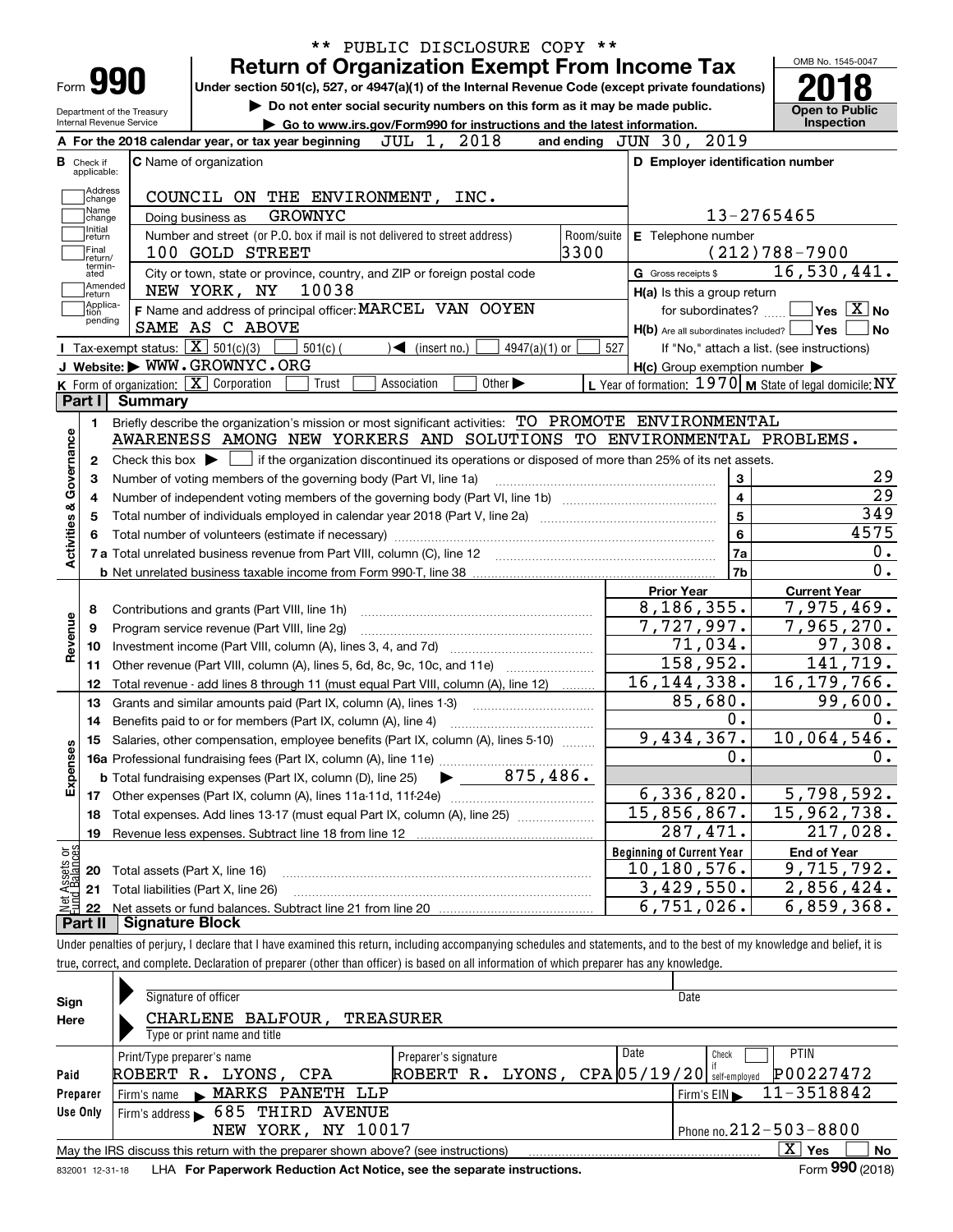|              | 13-2765465<br>COUNCIL ON THE ENVIRONMENT, INC.<br>Page 2<br>Form 990 (2018)                                                                            |
|--------------|--------------------------------------------------------------------------------------------------------------------------------------------------------|
|              | <b>Statement of Program Service Accomplishments</b><br>Part III                                                                                        |
|              | $\overline{\mathbf{x}}$<br>Check if Schedule O contains a response or note to any line in this Part III                                                |
| 1            | Briefly describe the organization's mission:<br>COUNCIL ON THE ENVIRONMENT, INC. D/B/A GROWNYC ("GROWNYC")<br>IMPROVES                                 |
|              | NEW YORK CITY'S QUALITY OF LIFE THROUGH ENVIRONMENTAL PROGRAMS THAT                                                                                    |
|              | TRANSFORM COMMUNITIES, BLOCK BY BLOCK, AND EMPOWER ALL NEW YORKERS TO                                                                                  |
|              | SECURE A CLEAN AND HEALTHY ENVIRONMENT FOR FUTURE GENERATIONS.                                                                                         |
| $\mathbf{2}$ | Did the organization undertake any significant program services during the year which were not listed on the                                           |
|              | $\overline{\ }$ Yes $\overline{\phantom{X}}$ No<br>prior Form 990 or 990-EZ?                                                                           |
|              | If "Yes," describe these new services on Schedule O.                                                                                                   |
| 3            | $\sqrt{}$ Yes $\sqrt{}$ X $\sqrt{}$ No<br>Did the organization cease conducting, or make significant changes in how it conducts, any program services? |
|              | If "Yes," describe these changes on Schedule O.                                                                                                        |
| 4            | Describe the organization's program service accomplishments for each of its three largest program services, as measured by expenses.                   |
|              | Section 501(c)(3) and 501(c)(4) organizations are required to report the amount of grants and allocations to others, the total expenses, and           |
|              | revenue, if any, for each program service reported.                                                                                                    |
| 4a           | 5,002,522.<br>4, 646, 380. including grants of \$<br>) (Revenue \$<br>(Expenses \$<br>(Code:                                                           |
|              | GREENMARKET & FARMER DEVELOPMENT: WHICH PROVIDES REGIONAL,<br>SMALL FAMILY                                                                             |
|              | FARMERS THE OPPORTUNITY TO SELL THEIR FRUITS, VEGETABLES, AND OTHER<br>FARM PRODUCTS TO NEW YORKERS BY OPERATING MORE THAN 50 FARMERS' MARKETS         |
|              | THROUGHOUT THE CITY, AND HELPS BOTH EXPERIENCED AND BEGINNING FARMERS                                                                                  |
|              | INCREASE LONG-TERM VIABILITY THROUGH THE FARMROOTS PROGRAM.                                                                                            |
|              |                                                                                                                                                        |
|              |                                                                                                                                                        |
|              |                                                                                                                                                        |
|              |                                                                                                                                                        |
|              |                                                                                                                                                        |
|              |                                                                                                                                                        |
|              |                                                                                                                                                        |
| 4b           | 2,552,222.<br>3,887,637. including grants of \$<br>) (Revenue \$<br>(Code:<br>(Expenses \$                                                             |
|              | FOOD ACCESS & WHOLESALE DISTRIBUTION: WHICH EXPANDS WHOLESALE                                                                                          |
|              | DISTRIBUTION OPTIONS FOR SMALL AND MID-SIZE FARMERS THROUGH THE                                                                                        |
|              | GREENMARKET CO. FOOD DISTRIBUTION HUB, AND LEVERAGES WHOLESALE                                                                                         |
|              | DISTRIBUTION CHANNELS TO IMPROVE FOOD ACCESS OPPORTUNITIES IN                                                                                          |
|              | UNDERSERVED COMMUNITIES THROUGH THE FRESH FOOD BOX PROGRAM AND                                                                                         |
|              | YOUTH-OPERATED URBAN FARM STANDS KNOWN AS YOUTH MARKETS.                                                                                               |
|              |                                                                                                                                                        |
|              |                                                                                                                                                        |
|              |                                                                                                                                                        |
|              |                                                                                                                                                        |
|              |                                                                                                                                                        |
| 4с           | 2,051,894. including grants of \$<br>3,991.<br>) (Expenses \$<br>) (Revenue \$<br>(Code:                                                               |
|              | ZERO WASTE OUTREACH AND EDUCATION: WHICH PROMOTES RECYCLING AND WASTE                                                                                  |
|              | PREVENTION FOR TENANTS, BUILDING PERSONNEL, CITIZENS, AND STUDENTS                                                                                     |
|              | THROUGH A VARIETY OF REDUCE/REUSE/RECYCLE OPPORTUNITIES AND WORKSHOPS.                                                                                 |
|              |                                                                                                                                                        |
|              |                                                                                                                                                        |
|              |                                                                                                                                                        |
|              |                                                                                                                                                        |
|              |                                                                                                                                                        |
|              |                                                                                                                                                        |
|              |                                                                                                                                                        |
|              |                                                                                                                                                        |
|              |                                                                                                                                                        |
|              | 4d Other program services (Describe in Schedule O.)<br>3, 405, 564. including grants of \$<br>99,600.) (Revenue \$<br>548, 254.                        |
| 4е           | (Expenses \$<br>13,991,475.<br>Total program service expenses                                                                                          |
|              | Form 990 (2018)                                                                                                                                        |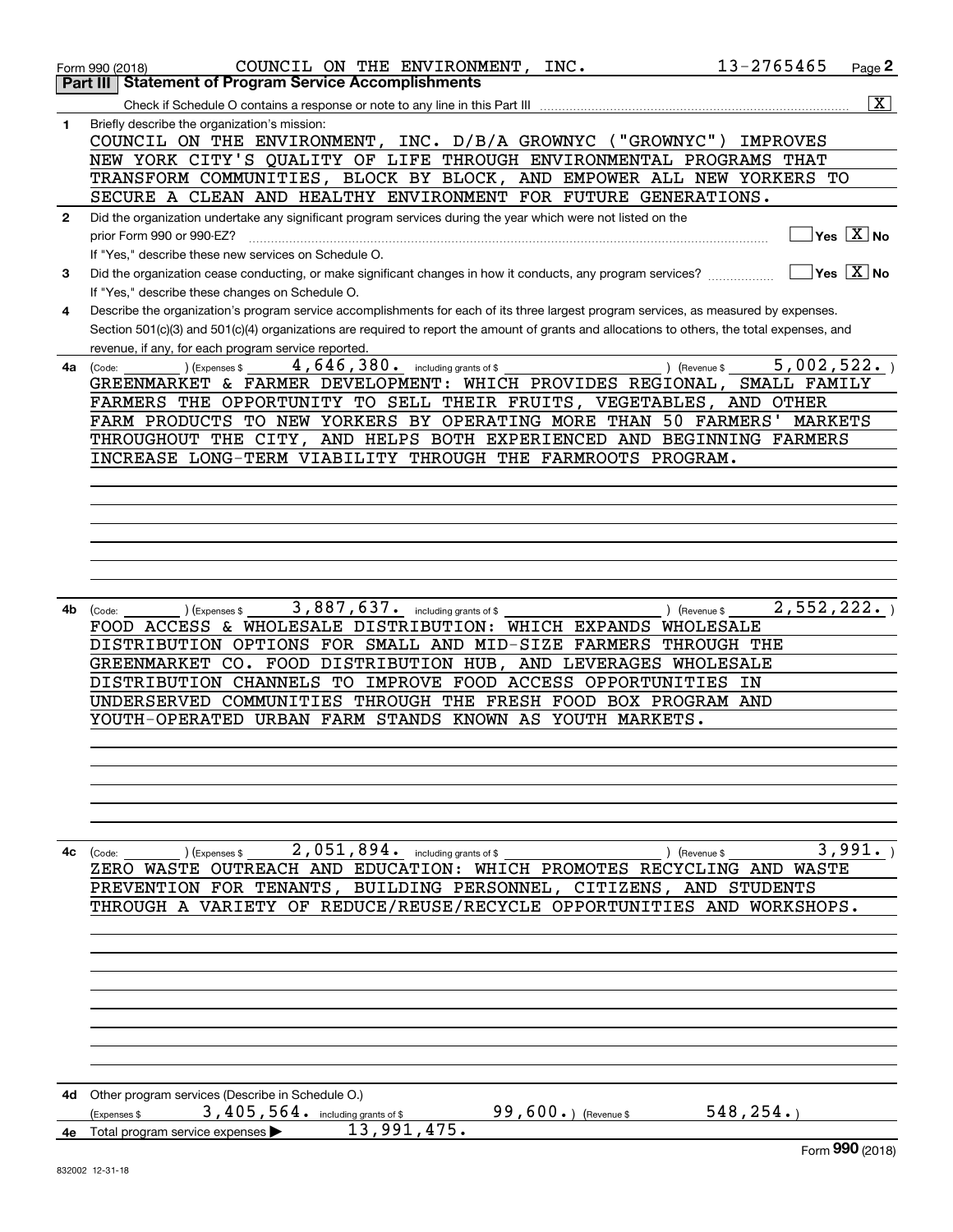| Form 990 (2018) |  |  |
|-----------------|--|--|

Form 990 (2018) Page **3Part IV Checklist of Required Schedules** COUNCIL ON THE ENVIRONMENT, INC. 13-2765465

|     |                                                                                                                                                                                                                                                       |                 | Yes         | No                |
|-----|-------------------------------------------------------------------------------------------------------------------------------------------------------------------------------------------------------------------------------------------------------|-----------------|-------------|-------------------|
| 1.  | Is the organization described in section $501(c)(3)$ or $4947(a)(1)$ (other than a private foundation)?                                                                                                                                               |                 |             |                   |
|     |                                                                                                                                                                                                                                                       | 1               | X           |                   |
| 2   |                                                                                                                                                                                                                                                       | $\overline{2}$  | $\mathbf X$ |                   |
| 3   | Did the organization engage in direct or indirect political campaign activities on behalf of or in opposition to candidates for                                                                                                                       |                 |             |                   |
|     |                                                                                                                                                                                                                                                       | 3               |             | x                 |
| 4   | Section 501(c)(3) organizations. Did the organization engage in lobbying activities, or have a section 501(h) election in effect                                                                                                                      |                 |             |                   |
|     |                                                                                                                                                                                                                                                       | 4               |             | x                 |
| 5   | Is the organization a section 501(c)(4), 501(c)(5), or 501(c)(6) organization that receives membership dues, assessments, or                                                                                                                          |                 |             |                   |
|     |                                                                                                                                                                                                                                                       | 5               |             | x                 |
| 6   | Did the organization maintain any donor advised funds or any similar funds or accounts for which donors have the right to                                                                                                                             |                 |             |                   |
|     | provide advice on the distribution or investment of amounts in such funds or accounts? If "Yes," complete Schedule D, Part I                                                                                                                          | 6               |             | x                 |
| 7   | Did the organization receive or hold a conservation easement, including easements to preserve open space,                                                                                                                                             |                 |             |                   |
|     |                                                                                                                                                                                                                                                       | $\overline{7}$  |             | x                 |
| 8   | Did the organization maintain collections of works of art, historical treasures, or other similar assets? If "Yes," complete                                                                                                                          |                 |             |                   |
|     |                                                                                                                                                                                                                                                       | 8               |             | x                 |
| 9   | Did the organization report an amount in Part X, line 21, for escrow or custodial account liability, serve as a custodian for                                                                                                                         |                 |             |                   |
|     | amounts not listed in Part X; or provide credit counseling, debt management, credit repair, or debt negotiation services?                                                                                                                             |                 |             |                   |
|     | If "Yes," complete Schedule D, Part IV                                                                                                                                                                                                                | 9               |             | x                 |
| 10  | Did the organization, directly or through a related organization, hold assets in temporarily restricted endowments, permanent                                                                                                                         |                 |             |                   |
|     |                                                                                                                                                                                                                                                       | 10              | x           |                   |
| 11  | If the organization's answer to any of the following questions is "Yes," then complete Schedule D, Parts VI, VII, VIII, IX, or X                                                                                                                      |                 |             |                   |
|     | as applicable.                                                                                                                                                                                                                                        |                 |             |                   |
|     | a Did the organization report an amount for land, buildings, and equipment in Part X, line 10? If "Yes," complete Schedule D,                                                                                                                         |                 |             |                   |
|     |                                                                                                                                                                                                                                                       | 11a             | X           |                   |
|     | <b>b</b> Did the organization report an amount for investments - other securities in Part X, line 12 that is 5% or more of its total                                                                                                                  |                 |             |                   |
|     |                                                                                                                                                                                                                                                       | 11 <sub>b</sub> |             | x                 |
|     | c Did the organization report an amount for investments - program related in Part X, line 13 that is 5% or more of its total                                                                                                                          |                 |             |                   |
|     |                                                                                                                                                                                                                                                       | 11c             |             | X.                |
|     | d Did the organization report an amount for other assets in Part X, line 15 that is 5% or more of its total assets reported in                                                                                                                        |                 |             |                   |
|     |                                                                                                                                                                                                                                                       | 11d             |             | х<br>$\mathbf{x}$ |
|     |                                                                                                                                                                                                                                                       | 11e             |             |                   |
|     | Did the organization's separate or consolidated financial statements for the tax year include a footnote that addresses                                                                                                                               |                 |             |                   |
|     | the organization's liability for uncertain tax positions under FIN 48 (ASC 740)? If "Yes," complete Schedule D, Part X                                                                                                                                | 11f             | x           |                   |
|     | 12a Did the organization obtain separate, independent audited financial statements for the tax year? If "Yes," complete                                                                                                                               |                 |             | x                 |
|     | Schedule D, Parts XI and XII                                                                                                                                                                                                                          | 12a             |             |                   |
|     | b Was the organization included in consolidated, independent audited financial statements for the tax year?                                                                                                                                           |                 |             |                   |
|     | If "Yes," and if the organization answered "No" to line 12a, then completing Schedule D, Parts XI and XII is optional metallion                                                                                                                       | 12b             | A           | X                 |
| 13  |                                                                                                                                                                                                                                                       | 13              |             | X                 |
| 14a | Did the organization maintain an office, employees, or agents outside of the United States?                                                                                                                                                           | 14a             |             |                   |
| b   | Did the organization have aggregate revenues or expenses of more than \$10,000 from grantmaking, fundraising, business,<br>investment, and program service activities outside the United States, or aggregate foreign investments valued at \$100,000 |                 |             |                   |
|     |                                                                                                                                                                                                                                                       | 14b             |             | x                 |
| 15  | Did the organization report on Part IX, column (A), line 3, more than \$5,000 of grants or other assistance to or for any                                                                                                                             |                 |             |                   |
|     |                                                                                                                                                                                                                                                       | 15              |             | x                 |
| 16  | Did the organization report on Part IX, column (A), line 3, more than \$5,000 of aggregate grants or other assistance to                                                                                                                              |                 |             |                   |
|     |                                                                                                                                                                                                                                                       | 16              |             | x                 |
| 17  | Did the organization report a total of more than \$15,000 of expenses for professional fundraising services on Part IX,                                                                                                                               |                 |             |                   |
|     |                                                                                                                                                                                                                                                       | 17              |             | x                 |
| 18  | Did the organization report more than \$15,000 total of fundraising event gross income and contributions on Part VIII, lines                                                                                                                          |                 |             |                   |
|     |                                                                                                                                                                                                                                                       | 18              |             | x                 |
| 19  | Did the organization report more than \$15,000 of gross income from gaming activities on Part VIII, line 9a? If "Yes."                                                                                                                                |                 |             |                   |
|     |                                                                                                                                                                                                                                                       | 19              |             | X                 |
| 20a |                                                                                                                                                                                                                                                       | 20a             |             | x                 |
|     | b If "Yes" to line 20a, did the organization attach a copy of its audited financial statements to this return?                                                                                                                                        | 20 <sub>b</sub> |             |                   |
| 21  | Did the organization report more than \$5,000 of grants or other assistance to any domestic organization or                                                                                                                                           |                 |             |                   |
|     |                                                                                                                                                                                                                                                       | 21              |             | x                 |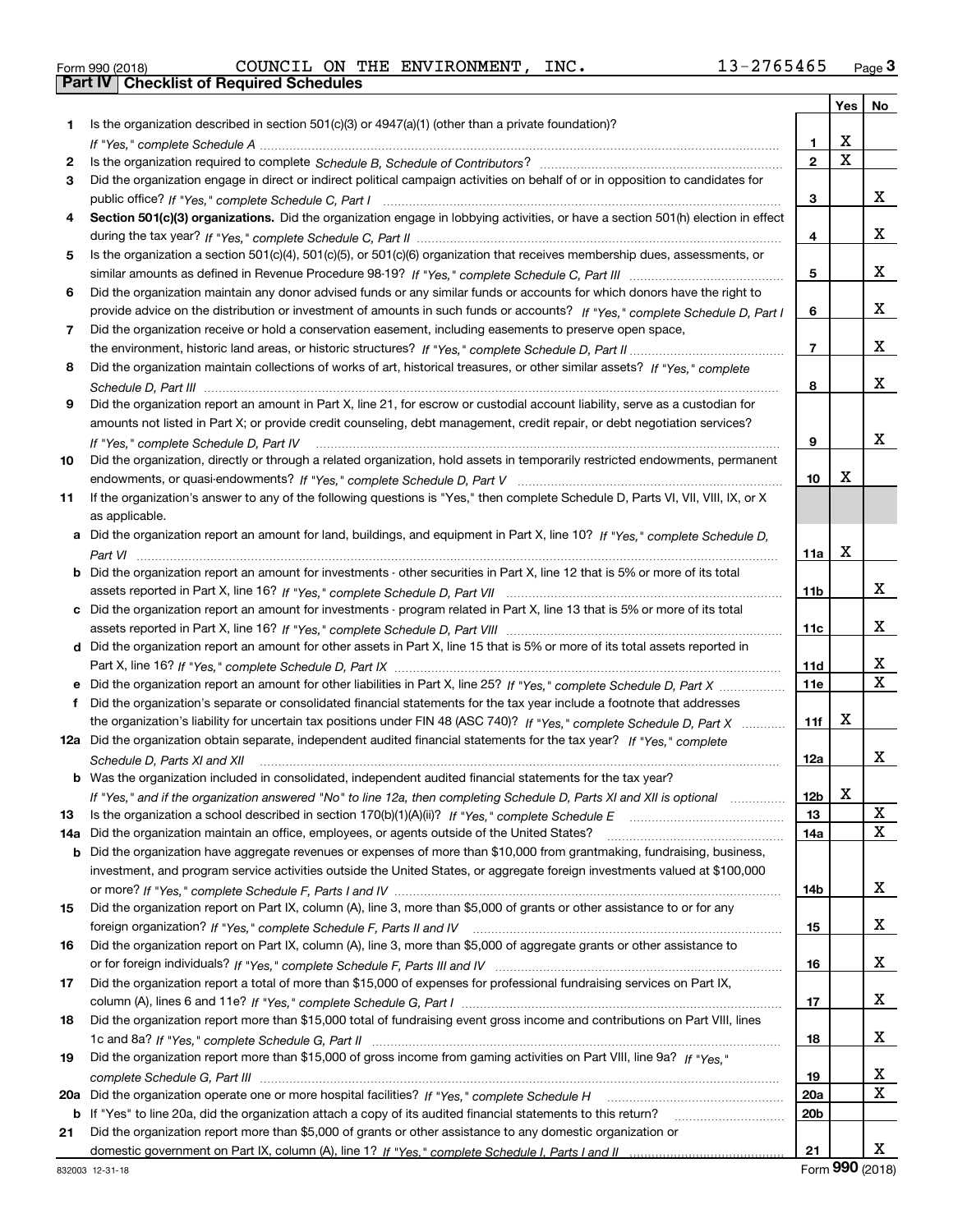|  | Form 990 (2018) |
|--|-----------------|
|  |                 |

*(continued)* Form 990 (2018) Page **4Part IV Checklist of Required Schedules** COUNCIL ON THE ENVIRONMENT, INC. 13-2765465

|               |                                                                                                                                   |                 | Yes <sub>1</sub> | No          |
|---------------|-----------------------------------------------------------------------------------------------------------------------------------|-----------------|------------------|-------------|
| 22            | Did the organization report more than \$5,000 of grants or other assistance to or for domestic individuals on                     |                 |                  |             |
|               |                                                                                                                                   | 22              |                  | X.          |
| 23            | Did the organization answer "Yes" to Part VII, Section A, line 3, 4, or 5 about compensation of the organization's current        |                 |                  |             |
|               | and former officers, directors, trustees, key employees, and highest compensated employees? If "Yes." complete                    |                 |                  |             |
|               |                                                                                                                                   | 23              | х                |             |
|               | 24a Did the organization have a tax-exempt bond issue with an outstanding principal amount of more than \$100,000 as of the       |                 |                  |             |
|               | last day of the year, that was issued after December 31, 2002? If "Yes," answer lines 24b through 24d and complete                |                 |                  |             |
|               |                                                                                                                                   | 24a             |                  | x           |
|               |                                                                                                                                   | 24b             |                  |             |
|               | c Did the organization maintain an escrow account other than a refunding escrow at any time during the year to defease            |                 |                  |             |
|               |                                                                                                                                   | 24c             |                  |             |
|               |                                                                                                                                   | 24d             |                  |             |
|               | 25a Section 501(c)(3), 501(c)(4), and 501(c)(29) organizations. Did the organization engage in an excess benefit                  |                 |                  |             |
|               |                                                                                                                                   | 25a             |                  | x           |
|               | b Is the organization aware that it engaged in an excess benefit transaction with a disqualified person in a prior year, and      |                 |                  |             |
|               | that the transaction has not been reported on any of the organization's prior Forms 990 or 990-EZ? If "Yes," complete             |                 |                  |             |
|               | Schedule L. Part I                                                                                                                | 25 <sub>b</sub> |                  | x           |
| 26            | Did the organization report any amount on Part X, line 5, 6, or 22 for receivables from or payables to any current or             |                 |                  |             |
|               | former officers, directors, trustees, key employees, highest compensated employees, or disqualified persons? If "Yes."            |                 |                  |             |
|               |                                                                                                                                   | 26              |                  | x           |
| 27            | Did the organization provide a grant or other assistance to an officer, director, trustee, key employee, substantial              |                 |                  |             |
|               | contributor or employee thereof, a grant selection committee member, or to a 35% controlled entity or family member               |                 |                  | x           |
|               |                                                                                                                                   | 27              |                  |             |
| 28            | Was the organization a party to a business transaction with one of the following parties (see Schedule L, Part IV                 |                 |                  |             |
|               | instructions for applicable filing thresholds, conditions, and exceptions):                                                       | 28a             |                  | x           |
| a             |                                                                                                                                   | 28 <sub>b</sub> |                  | $\mathbf X$ |
| b             | A family member of a current or former officer, director, trustee, or key employee? If "Yes," complete Schedule L, Part IV        |                 |                  |             |
|               | c An entity of which a current or former officer, director, trustee, or key employee (or a family member thereof) was an officer, | 28c             |                  | x           |
| 29            |                                                                                                                                   | 29              |                  | X           |
| 30            | Did the organization receive contributions of art, historical treasures, or other similar assets, or qualified conservation       |                 |                  |             |
|               |                                                                                                                                   | 30              |                  | x           |
| 31            | Did the organization liquidate, terminate, or dissolve and cease operations?                                                      |                 |                  |             |
|               |                                                                                                                                   | 31              |                  | x.          |
| 32            | Did the organization sell, exchange, dispose of, or transfer more than 25% of its net assets? If "Yes," complete                  |                 |                  |             |
|               |                                                                                                                                   | 32              |                  | x.          |
| 33            | Did the organization own 100% of an entity disregarded as separate from the organization under Regulations                        |                 |                  |             |
|               |                                                                                                                                   | 33              | Χ                |             |
| 34            | Was the organization related to any tax-exempt or taxable entity? If "Yes," complete Schedule R, Part II, III, or IV, and         |                 |                  |             |
|               |                                                                                                                                   | 34              |                  | x           |
|               | 35a Did the organization have a controlled entity within the meaning of section 512(b)(13)?                                       | 35a             |                  | X.          |
|               | b If "Yes" to line 35a, did the organization receive any payment from or engage in any transaction with a controlled entity       |                 |                  |             |
|               |                                                                                                                                   | 35b             |                  |             |
| 36            | Section 501(c)(3) organizations. Did the organization make any transfers to an exempt non-charitable related organization?        |                 |                  |             |
|               |                                                                                                                                   | 36              |                  | X.          |
| 37            | Did the organization conduct more than 5% of its activities through an entity that is not a related organization                  |                 |                  |             |
|               |                                                                                                                                   | 37              |                  | X.          |
| 38            | Did the organization complete Schedule O and provide explanations in Schedule O for Part VI, lines 11b and 19?                    |                 |                  |             |
|               | Note. All Form 990 filers are required to complete Schedule O                                                                     | 38              | Х                |             |
| <b>Part V</b> | <b>Statements Regarding Other IRS Filings and Tax Compliance</b>                                                                  |                 |                  |             |
|               | Check if Schedule O contains a response or note to any line in this Part V                                                        |                 |                  |             |
|               |                                                                                                                                   |                 | <b>Yes</b>       | No          |
|               | 51<br>1a Enter the number reported in Box 3 of Form 1096. Enter -0- if not applicable<br>1a                                       |                 |                  |             |
| b             | $\Omega$<br>Enter the number of Forms W-2G included in line 1a. Enter -0- if not applicable<br>1b                                 |                 |                  |             |
| с             | Did the organization comply with backup withholding rules for reportable payments to vendors and reportable gaming                |                 |                  |             |
|               | (gambling) winnings to prize winners?                                                                                             | 1c              | х                |             |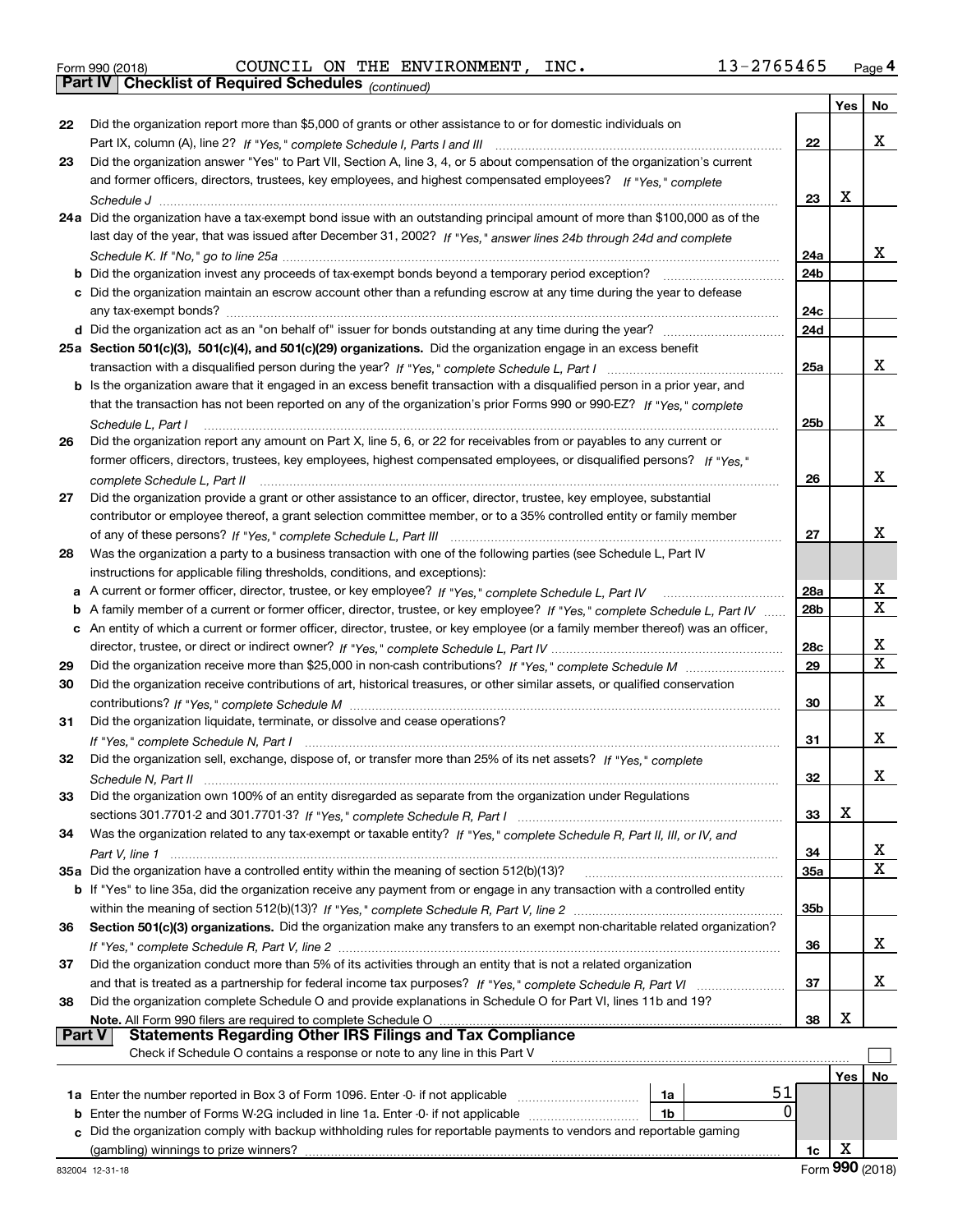| Form 990 (2018) |  |  | COUNCIL ON THE ENVIRONMENT, INC.                                                               |  | 13-2765465 | Page $5$ |
|-----------------|--|--|------------------------------------------------------------------------------------------------|--|------------|----------|
|                 |  |  | <b>Part V</b> Statements Regarding Other IRS Filings and Tax Compliance <sub>(continued)</sub> |  |            |          |

| rai l V | Statements Regarding Other IRS Fillings and Tax Compilance $_{(continued)}$                                                                                                                      |     |     |             |
|---------|--------------------------------------------------------------------------------------------------------------------------------------------------------------------------------------------------|-----|-----|-------------|
|         |                                                                                                                                                                                                  |     | Yes | No          |
|         | 2a Enter the number of employees reported on Form W-3, Transmittal of Wage and Tax Statements,<br>349                                                                                            |     |     |             |
|         | filed for the calendar year ending with or within the year covered by this return<br>2a                                                                                                          |     |     |             |
|         |                                                                                                                                                                                                  | 2b  | x   |             |
|         |                                                                                                                                                                                                  |     |     |             |
|         | 3a Did the organization have unrelated business gross income of \$1,000 or more during the year?                                                                                                 | За  | X   |             |
|         |                                                                                                                                                                                                  | 3b  | X   |             |
|         | 4a At any time during the calendar year, did the organization have an interest in, or a signature or other authority over, a                                                                     |     |     |             |
|         | financial account in a foreign country (such as a bank account, securities account, or other financial account)?                                                                                 | 4a  |     | x           |
|         | <b>b</b> If "Yes," enter the name of the foreign country: $\blacktriangleright$                                                                                                                  |     |     |             |
|         | See instructions for filing requirements for FinCEN Form 114, Report of Foreign Bank and Financial Accounts (FBAR).                                                                              |     |     |             |
|         | 5a Was the organization a party to a prohibited tax shelter transaction at any time during the tax year? <i>marrouummanner</i>                                                                   | 5а  |     | х           |
|         |                                                                                                                                                                                                  | 5b  |     | $\mathbf X$ |
|         |                                                                                                                                                                                                  | 5c  |     |             |
|         | 6a Does the organization have annual gross receipts that are normally greater than \$100,000, and did the organization solicit                                                                   |     |     |             |
|         | any contributions that were not tax deductible as charitable contributions?                                                                                                                      | 6a  |     | х           |
|         | <b>b</b> If "Yes," did the organization include with every solicitation an express statement that such contributions or gifts                                                                    |     |     |             |
|         | were not tax deductible?                                                                                                                                                                         | 6b  |     |             |
| 7       | Organizations that may receive deductible contributions under section 170(c).                                                                                                                    |     |     |             |
|         | a Did the organization receive a payment in excess of \$75 made partly as a contribution and partly for goods and services provided to the payor?                                                | 7a  |     | х           |
|         | <b>b</b> If "Yes," did the organization notify the donor of the value of the goods or services provided?                                                                                         | 7b  |     |             |
|         | c Did the organization sell, exchange, or otherwise dispose of tangible personal property for which it was required                                                                              |     |     |             |
|         | to file Form 8282?                                                                                                                                                                               | 7c  |     | х           |
|         | 7d<br><b>d</b> If "Yes," indicate the number of Forms 8282 filed during the year                                                                                                                 |     |     | х           |
|         | e Did the organization receive any funds, directly or indirectly, to pay premiums on a personal benefit contract?                                                                                | 7e  |     | Х           |
|         | Did the organization, during the year, pay premiums, directly or indirectly, on a personal benefit contract?                                                                                     | 7f  |     |             |
| g       | If the organization received a contribution of qualified intellectual property, did the organization file Form 8899 as required?                                                                 | 7g  |     |             |
|         | h If the organization received a contribution of cars, boats, airplanes, or other vehicles, did the organization file a Form 1098-C?                                                             | 7h  |     |             |
| 8       | Sponsoring organizations maintaining donor advised funds. Did a donor advised fund maintained by the                                                                                             |     |     |             |
|         | sponsoring organization have excess business holdings at any time during the year?                                                                                                               | 8   |     |             |
| 9       | Sponsoring organizations maintaining donor advised funds.                                                                                                                                        | 9а  |     |             |
| а       | Did the sponsoring organization make any taxable distributions under section 4966?<br><b>b</b> Did the sponsoring organization make a distribution to a donor, donor advisor, or related person? | 9b  |     |             |
| 10      | Section 501(c)(7) organizations. Enter:                                                                                                                                                          |     |     |             |
|         | 10a                                                                                                                                                                                              |     |     |             |
|         | b Gross receipts, included on Form 990, Part VIII, line 12, for public use of club facilities<br>10 <sub>b</sub>                                                                                 |     |     |             |
| 11.     | Section 501(c)(12) organizations. Enter:                                                                                                                                                         |     |     |             |
|         | 11a                                                                                                                                                                                              |     |     |             |
|         | <b>b</b> Gross income from other sources (Do not net amounts due or paid to other sources against                                                                                                |     |     |             |
|         | 11b                                                                                                                                                                                              |     |     |             |
|         | 12a Section 4947(a)(1) non-exempt charitable trusts. Is the organization filing Form 990 in lieu of Form 1041?                                                                                   | 12a |     |             |
|         | 12b<br><b>b</b> If "Yes," enter the amount of tax-exempt interest received or accrued during the year                                                                                            |     |     |             |
| 13      | Section 501(c)(29) qualified nonprofit health insurance issuers.                                                                                                                                 |     |     |             |
|         | a Is the organization licensed to issue qualified health plans in more than one state?                                                                                                           | 13а |     |             |
|         | Note. See the instructions for additional information the organization must report on Schedule O.                                                                                                |     |     |             |
|         | <b>b</b> Enter the amount of reserves the organization is required to maintain by the states in which the                                                                                        |     |     |             |
|         | 13 <sub>b</sub>                                                                                                                                                                                  |     |     |             |
|         | 13c                                                                                                                                                                                              |     |     |             |
| 14a     | Did the organization receive any payments for indoor tanning services during the tax year?                                                                                                       | 14a |     | х           |
|         |                                                                                                                                                                                                  | 14b |     |             |
| 15      | Is the organization subject to the section 4960 tax on payment(s) of more than \$1,000,000 in remuneration or                                                                                    |     |     |             |
|         |                                                                                                                                                                                                  | 15  |     | x           |
|         | If "Yes," see instructions and file Form 4720, Schedule N.                                                                                                                                       |     |     |             |
| 16      | Is the organization an educational institution subject to the section 4968 excise tax on net investment income?                                                                                  | 16  |     | х           |
|         | If "Yes," complete Form 4720, Schedule O.                                                                                                                                                        |     |     |             |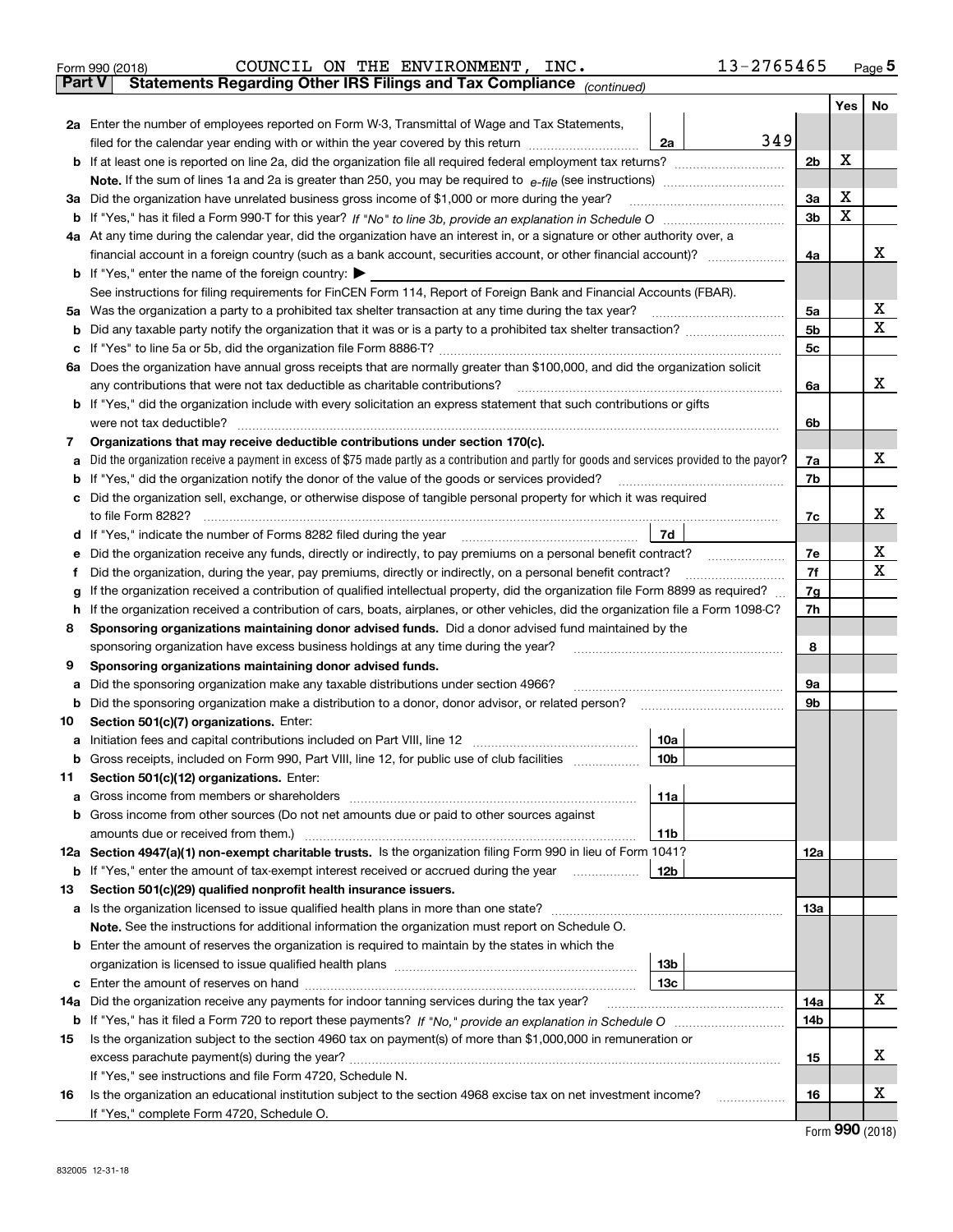| Form 990 (2018 |  |  |
|----------------|--|--|

COUNCIL ON THE ENVIRONMENT, INC. 13-2765465

*For each "Yes" response to lines 2 through 7b below, and for a "No" response to line 8a, 8b, or 10b below, describe the circumstances, processes, or changes in Schedule O. See instructions.* Form 990 (2018) **COUNCIL ON THE ENVIRONMENT, INC.** 13-2765465 Page 6<br>**Part VI Governance, Management, and Disclosure** For each "Yes" response to lines 2 through 7b below, and for a "No" response

|    | Check if Schedule O contains a response or note to any line in this Part VI                                                                                                                                                    |                 |             | $\overline{\text{X}}$   |
|----|--------------------------------------------------------------------------------------------------------------------------------------------------------------------------------------------------------------------------------|-----------------|-------------|-------------------------|
|    | Section A. Governing Body and Management                                                                                                                                                                                       |                 |             |                         |
|    |                                                                                                                                                                                                                                |                 | Yes         | No                      |
|    | 29<br>1a<br><b>1a</b> Enter the number of voting members of the governing body at the end of the tax year <i>manumum</i>                                                                                                       |                 |             |                         |
|    | If there are material differences in voting rights among members of the governing body, or if the governing                                                                                                                    |                 |             |                         |
|    | body delegated broad authority to an executive committee or similar committee, explain in Schedule O.                                                                                                                          |                 |             |                         |
| b  | 29<br>Enter the number of voting members included in line 1a, above, who are independent<br>1b                                                                                                                                 |                 |             |                         |
| 2  | Did any officer, director, trustee, or key employee have a family relationship or a business relationship with any other                                                                                                       |                 |             |                         |
|    | officer, director, trustee, or key employee?                                                                                                                                                                                   | $\mathbf{2}$    |             | Х                       |
| 3  | Did the organization delegate control over management duties customarily performed by or under the direct supervision                                                                                                          |                 |             |                         |
|    |                                                                                                                                                                                                                                | 3               |             | х                       |
| 4  | Did the organization make any significant changes to its governing documents since the prior Form 990 was filed?                                                                                                               | 4               |             | $\overline{\mathbf{x}}$ |
| 5  |                                                                                                                                                                                                                                | 5               |             | $\mathbf X$             |
| 6  | Did the organization have members or stockholders?                                                                                                                                                                             | 6               |             | $\mathbf X$             |
| 7a | Did the organization have members, stockholders, or other persons who had the power to elect or appoint one or                                                                                                                 |                 |             |                         |
|    | more members of the governing body?                                                                                                                                                                                            | 7a              |             | х                       |
|    | <b>b</b> Are any governance decisions of the organization reserved to (or subject to approval by) members, stockholders, or                                                                                                    |                 |             |                         |
|    | persons other than the governing body?                                                                                                                                                                                         | 7b              |             | х                       |
| 8  | Did the organization contemporaneously document the meetings held or written actions undertaken during the year by the following:                                                                                              |                 |             |                         |
| a  | The governing body?                                                                                                                                                                                                            | 8a              | х           |                         |
| b  | Each committee with authority to act on behalf of the governing body?                                                                                                                                                          | 8b              | $\mathbf X$ |                         |
| 9  | Is there any officer, director, trustee, or key employee listed in Part VII, Section A, who cannot be reached at the                                                                                                           |                 |             |                         |
|    |                                                                                                                                                                                                                                | 9               |             | x                       |
|    | Section B. Policies <sub>(This Section B requests information about policies not required by the Internal Revenue Code.)</sub>                                                                                                 |                 |             |                         |
|    |                                                                                                                                                                                                                                |                 | Yes         | No                      |
|    |                                                                                                                                                                                                                                | 10a             |             | х                       |
|    | <b>b</b> If "Yes," did the organization have written policies and procedures governing the activities of such chapters, affiliates,                                                                                            |                 |             |                         |
|    | and branches to ensure their operations are consistent with the organization's exempt purposes?                                                                                                                                | 10b             |             |                         |
|    | 11a Has the organization provided a complete copy of this Form 990 to all members of its governing body before filing the form?                                                                                                | 11a             | X           |                         |
|    | <b>b</b> Describe in Schedule O the process, if any, used by the organization to review this Form 990.                                                                                                                         |                 |             |                         |
|    | 12a Did the organization have a written conflict of interest policy? If "No," go to line 13                                                                                                                                    | 12a             | х           |                         |
|    |                                                                                                                                                                                                                                | 12 <sub>b</sub> | X           |                         |
|    | c Did the organization regularly and consistently monitor and enforce compliance with the policy? If "Yes," describe                                                                                                           |                 |             |                         |
|    | in Schedule O how this was done with the continuum continuum continuum control of the control of the control o                                                                                                                 | 12c             | х           |                         |
| 13 | Did the organization have a written whistleblower policy?                                                                                                                                                                      | 13              | X           |                         |
| 14 | Did the organization have a written document retention and destruction policy?                                                                                                                                                 | 14              | X           |                         |
| 15 | Did the process for determining compensation of the following persons include a review and approval by independent                                                                                                             |                 |             |                         |
|    | persons, comparability data, and contemporaneous substantiation of the deliberation and decision?                                                                                                                              |                 |             |                         |
|    | a The organization's CEO, Executive Director, or top management official manufactured content content of the organization's CEO, Executive Director, or top management official manufactured content of the state of the state | 15a             | x           |                         |
|    | b Other officers or key employees of the organization measurements are constructed by Other officers or key employees of the organization                                                                                      | 15b             |             | х                       |
|    | If "Yes" to line 15a or 15b, describe the process in Schedule O (see instructions).                                                                                                                                            |                 |             |                         |
|    | 16a Did the organization invest in, contribute assets to, or participate in a joint venture or similar arrangement with a                                                                                                      |                 |             |                         |
|    | taxable entity during the year?                                                                                                                                                                                                | 16a             |             | х                       |
|    | b If "Yes," did the organization follow a written policy or procedure requiring the organization to evaluate its participation                                                                                                 |                 |             |                         |
|    | in joint venture arrangements under applicable federal tax law, and take steps to safeguard the organization's                                                                                                                 |                 |             |                         |
|    |                                                                                                                                                                                                                                | 16b             |             |                         |
|    | <b>Section C. Disclosure</b>                                                                                                                                                                                                   |                 |             |                         |
| 17 | List the states with which a copy of this Form 990 is required to be filed $\blacktriangleright$ NY                                                                                                                            |                 |             |                         |
| 18 | Section 6104 requires an organization to make its Forms 1023 (1024 or 1024-A if applicable), 990, and 990-T (Section 501(c)(3)s only) available                                                                                |                 |             |                         |
|    | for public inspection. Indicate how you made these available. Check all that apply.                                                                                                                                            |                 |             |                         |
|    | $\boxed{\textbf{X}}$ Upon request<br>Another's website<br>Own website<br>Other (explain in Schedule O)                                                                                                                         |                 |             |                         |
| 19 | Describe in Schedule O whether (and if so, how) the organization made its governing documents, conflict of interest policy, and financial                                                                                      |                 |             |                         |
|    | statements available to the public during the tax year.                                                                                                                                                                        |                 |             |                         |
| 20 | State the name, address, and telephone number of the person who possesses the organization's books and records                                                                                                                 |                 |             |                         |
|    | DENNIS CONROY - (212)341-0475                                                                                                                                                                                                  |                 |             |                         |
|    | 100 GOLD STREET, SUITE 3300, NEW YORK,<br>10038<br>ΝY                                                                                                                                                                          |                 |             |                         |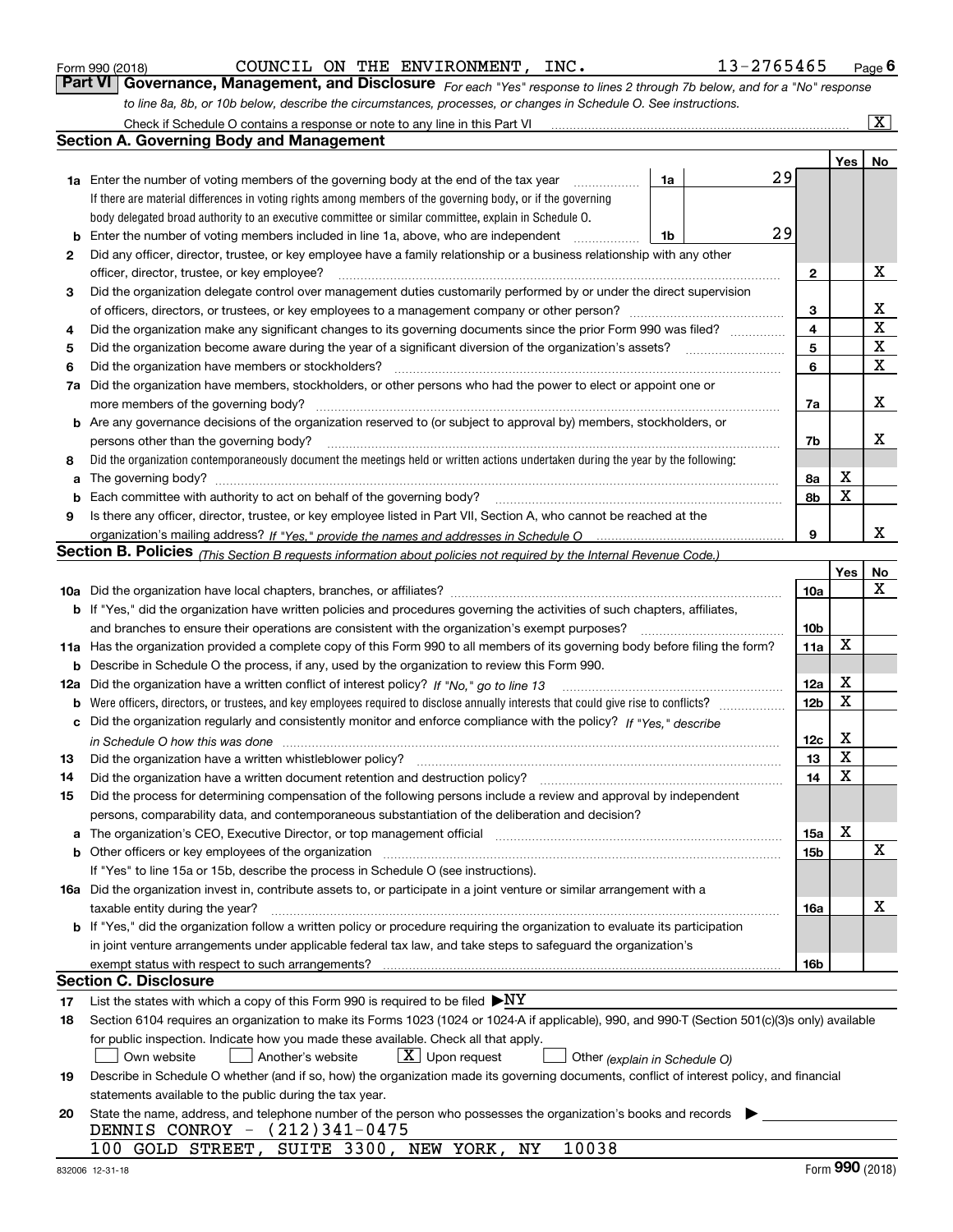$\mathcal{L}^{\text{max}}$ 

| Form 990 (2018) |                                               |  | COUNCIL ON THE ENVIRONMENT, INC. | 13-2765465                                                                                 | Page 7 |
|-----------------|-----------------------------------------------|--|----------------------------------|--------------------------------------------------------------------------------------------|--------|
|                 |                                               |  |                                  | Part VII Compensation of Officers, Directors, Trustees, Key Employees, Highest Compensated |        |
|                 | <b>Employees, and Independent Contractors</b> |  |                                  |                                                                                            |        |

Check if Schedule O contains a response or note to any line in this Part VII

**Section A. Officers, Directors, Trustees, Key Employees, and Highest Compensated Employees**

**1a**  Complete this table for all persons required to be listed. Report compensation for the calendar year ending with or within the organization's tax year.

**•** List all of the organization's current officers, directors, trustees (whether individuals or organizations), regardless of amount of compensation. Enter -0- in columns  $(D)$ ,  $(E)$ , and  $(F)$  if no compensation was paid.

● List all of the organization's **current** key employees, if any. See instructions for definition of "key employee."

**•** List the organization's five current highest compensated employees (other than an officer, director, trustee, or key employee) who received reportable compensation (Box 5 of Form W-2 and/or Box 7 of Form 1099-MISC) of more than \$100,000 from the organization and any related organizations.

 $\bullet$  List all of the organization's **former** officers, key employees, and highest compensated employees who received more than \$100,000 of reportable compensation from the organization and any related organizations.

**•** List all of the organization's former directors or trustees that received, in the capacity as a former director or trustee of the organization, more than \$10,000 of reportable compensation from the organization and any related organizations.

List persons in the following order: individual trustees or directors; institutional trustees; officers; key employees; highest compensated employees; and former such persons.

Check this box if neither the organization nor any related organization compensated any current officer, director, or trustee.  $\mathcal{L}^{\text{max}}$ 

| (A)                             | (B)                                                                          |                               |                                                                                                 | (C)                     |              |                                  |        | (D)                                            | (E)                                              | (F)                                                                               |
|---------------------------------|------------------------------------------------------------------------------|-------------------------------|-------------------------------------------------------------------------------------------------|-------------------------|--------------|----------------------------------|--------|------------------------------------------------|--------------------------------------------------|-----------------------------------------------------------------------------------|
| Name and Title                  | Average<br>hours per                                                         |                               | (do not check more than one<br>box, unless person is both an<br>officer and a director/trustee) | Position                |              |                                  |        | Reportable<br>compensation                     | Reportable<br>compensation                       | Estimated<br>amount of                                                            |
|                                 | week<br>(list any<br>hours for<br>related<br>organizations<br>below<br>line) | ndividual trustee or director | nstitutional trustee                                                                            | Officer                 | Key employee | Highest compensated<br> employee | Former | from<br>the<br>organization<br>(W-2/1099-MISC) | from related<br>organizations<br>(W-2/1099-MISC) | other<br>compensation<br>from the<br>organization<br>and related<br>organizations |
| (1)<br>ANITA KAWATRA            | 1.00                                                                         |                               |                                                                                                 |                         |              |                                  |        |                                                |                                                  |                                                                                   |
| <b>DIRECTOR</b>                 |                                                                              | $\overline{\textbf{X}}$       |                                                                                                 |                         |              |                                  |        | $\mathbf 0$ .                                  | $\mathbf 0$ .                                    | $0_{.}$                                                                           |
| (2)<br>ANJALI KUMAR             | 1.00                                                                         |                               |                                                                                                 |                         |              |                                  |        |                                                |                                                  |                                                                                   |
| <b>DIRECTOR</b>                 |                                                                              | $\overline{\textbf{X}}$       |                                                                                                 |                         |              |                                  |        | $\mathbf 0$ .                                  | $\mathbf 0$ .                                    | $\mathbf 0$ .                                                                     |
| (3)<br>ARLINE BRONZAFT          | 1.00                                                                         |                               |                                                                                                 |                         |              |                                  |        |                                                |                                                  |                                                                                   |
| <b>DIRECTOR</b>                 |                                                                              | $\overline{\textbf{X}}$       |                                                                                                 |                         |              |                                  |        | $\mathbf 0$ .                                  | $\mathbf 0$ .                                    | $0_{.}$                                                                           |
| AXEL SANTIAGO<br>(4)            | 1.00                                                                         |                               |                                                                                                 |                         |              |                                  |        |                                                |                                                  |                                                                                   |
| <b>DIRECTOR</b>                 |                                                                              | $\overline{\textbf{X}}$       |                                                                                                 |                         |              |                                  |        | $\mathbf 0$ .                                  | $\mathbf 0$ .                                    | $\mathbf 0$ .                                                                     |
| (5)<br><b>BARBARA SAMUELSON</b> | 1.00                                                                         |                               |                                                                                                 |                         |              |                                  |        |                                                |                                                  |                                                                                   |
| <b>DIRECTOR</b>                 |                                                                              | $\overline{\textbf{X}}$       |                                                                                                 |                         |              |                                  |        | $\mathbf 0$ .                                  | $\mathbf 0$ .                                    | $\mathbf 0$ .                                                                     |
| (6)<br>BRET CSENCSITZ           | 1.00                                                                         |                               |                                                                                                 |                         |              |                                  |        |                                                |                                                  |                                                                                   |
| <b>DIRECTOR</b>                 |                                                                              | $\mathbf X$                   |                                                                                                 |                         |              |                                  |        | $\mathbf 0$ .                                  | $\mathbf 0$ .                                    | $0$ .                                                                             |
| CHARLES RAMAT<br>(7)            | 1.00                                                                         |                               |                                                                                                 |                         |              |                                  |        |                                                |                                                  |                                                                                   |
| <b>DIRECTOR</b>                 |                                                                              | $\mathbf X$                   |                                                                                                 |                         |              |                                  |        | $\mathbf 0$ .                                  | $\mathbf 0$ .                                    | $\mathbf 0$ .                                                                     |
| CHARLENE BALFOUR<br>(8)         | 1.00                                                                         |                               |                                                                                                 |                         |              |                                  |        |                                                |                                                  |                                                                                   |
| <b>TREASURER</b>                |                                                                              | $\overline{\textbf{X}}$       |                                                                                                 | $\overline{\textbf{X}}$ |              |                                  |        | $\mathbf 0$ .                                  | $\mathbf 0$ .                                    | $\mathbf 0$ .                                                                     |
| (9)<br>CHRISTOPHER ELLIMAN      | 1.00                                                                         |                               |                                                                                                 |                         |              |                                  |        |                                                |                                                  |                                                                                   |
| <b>DIRECTOR</b>                 |                                                                              | $\mathbf X$                   |                                                                                                 |                         |              |                                  |        | $\mathbf 0$ .                                  | $\mathbf 0$ .                                    | $\mathbf 0$ .                                                                     |
| (10) DAVID TISCH                | 1.00                                                                         |                               |                                                                                                 |                         |              |                                  |        |                                                |                                                  |                                                                                   |
| <b>DIRECTOR</b>                 |                                                                              | $\mathbf X$                   |                                                                                                 |                         |              |                                  |        | $\mathbf 0$ .                                  | $\mathbf 0$ .                                    | $\mathbf 0$ .                                                                     |
| (11) EUGENE SCHNEUR             | 1.00                                                                         |                               |                                                                                                 |                         |              |                                  |        |                                                |                                                  |                                                                                   |
| <b>DIRECTOR</b>                 |                                                                              | $\mathbf X$                   |                                                                                                 |                         |              |                                  |        | $\mathbf 0$ .                                  | $\mathbf 0$ .                                    | $0_{.}$                                                                           |
| (12) EVERARD FINDLAY            | 1.00                                                                         |                               |                                                                                                 |                         |              |                                  |        |                                                |                                                  |                                                                                   |
| <b>DIRECTOR</b>                 |                                                                              | $\overline{\textbf{X}}$       |                                                                                                 |                         |              |                                  |        | $\mathbf 0$ .                                  | $\mathbf 0$ .                                    | $\mathbf 0$ .                                                                     |
| (13) FRANCES A. RESHESHKE       | 1.00                                                                         |                               |                                                                                                 |                         |              |                                  |        |                                                |                                                  |                                                                                   |
| <b>DIRECTOR</b>                 |                                                                              | $\mathbf X$                   |                                                                                                 |                         |              |                                  |        | $\mathbf 0$ .                                  | $\mathbf 0$ .                                    | $\mathbf 0$ .                                                                     |
| (14) JACQUELINE DRYFOOS         | 1.00                                                                         |                               |                                                                                                 |                         |              |                                  |        |                                                |                                                  |                                                                                   |
| <b>DIRECTOR</b>                 |                                                                              | $\mathbf X$                   |                                                                                                 |                         |              |                                  |        | $\mathbf 0$ .                                  | $\mathbf 0$ .                                    | $\mathbf 0$ .                                                                     |
| (15) JOHN S. LYONS              | 1.00                                                                         |                               |                                                                                                 |                         |              |                                  |        |                                                |                                                  |                                                                                   |
| <b>DIRECTOR</b>                 |                                                                              | $\mathbf X$                   |                                                                                                 |                         |              |                                  |        | $\mathbf 0$ .                                  | $\mathbf 0$ .                                    | $0_{.}$                                                                           |
| (16) JOHAN SEGERGREN            | 1.00                                                                         |                               |                                                                                                 |                         |              |                                  |        |                                                |                                                  |                                                                                   |
| <b>DIRECTOR</b>                 |                                                                              | $\overline{\textbf{X}}$       |                                                                                                 |                         |              |                                  |        | $\mathbf 0$ .                                  | $\mathbf 0$ .                                    | $\mathbf 0$ .                                                                     |
| (17) JORDAN BAROWITZ            | 1.00                                                                         |                               |                                                                                                 |                         |              |                                  |        |                                                |                                                  |                                                                                   |
| <b>SECRETARY</b>                |                                                                              | $\mathbf x$                   |                                                                                                 | X                       |              |                                  |        | $\mathbf 0$ .                                  | $\mathbf 0$ .                                    | $\mathbf 0$ .                                                                     |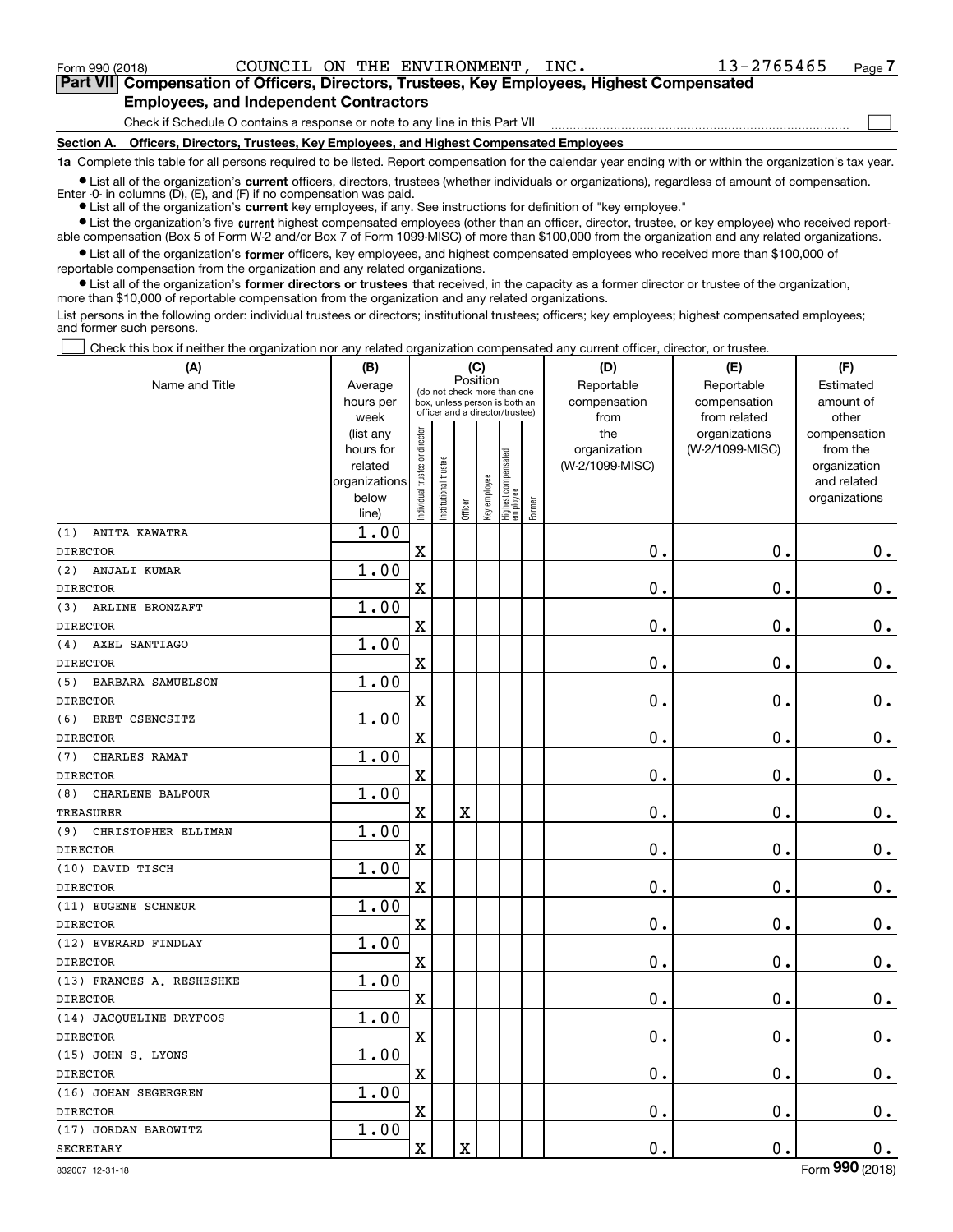| Form 990 (2018) |  |
|-----------------|--|
| - - - - -       |  |

Form 990 (2018) Page COUNCIL ON THE ENVIRONMENT, INC.

**8** 13-2765465

| ∣ Part VII<br>Section A. Officers, Directors, Trustees, Key Employees, and Highest Compensated Employees (continued)                                 |                      |                                |                        |             |              |                                   |        |                         |                 |    |               |                             |               |
|------------------------------------------------------------------------------------------------------------------------------------------------------|----------------------|--------------------------------|------------------------|-------------|--------------|-----------------------------------|--------|-------------------------|-----------------|----|---------------|-----------------------------|---------------|
| (A)                                                                                                                                                  | (B)                  |                                |                        |             | (C)          |                                   |        | (D)                     | (E)             |    |               | (F)                         |               |
| Name and title                                                                                                                                       | Average              |                                |                        |             | Position     | (do not check more than one       |        | Reportable              | Reportable      |    |               | Estimated                   |               |
|                                                                                                                                                      | hours per            |                                |                        |             |              | box, unless person is both an     |        | compensation            | compensation    |    |               | amount of                   |               |
|                                                                                                                                                      | week                 |                                |                        |             |              | officer and a director/trustee)   |        | from                    | from related    |    |               | other                       |               |
|                                                                                                                                                      | (list any            |                                |                        |             |              |                                   |        | the                     | organizations   |    | compensation  |                             |               |
|                                                                                                                                                      | hours for<br>related |                                |                        |             |              |                                   |        | organization            | (W-2/1099-MISC) |    |               | from the                    |               |
|                                                                                                                                                      | organizations        |                                |                        |             |              |                                   |        | (W-2/1099-MISC)         |                 |    |               | organization<br>and related |               |
|                                                                                                                                                      | below                |                                |                        |             |              |                                   |        |                         |                 |    | organizations |                             |               |
|                                                                                                                                                      | line)                | Individual trustee or director | In stitutional trustee | Officer     | Key employee | Highest compensated<br>  employee | Former |                         |                 |    |               |                             |               |
| (18) LEA SAVOJI                                                                                                                                      | 1.00                 |                                |                        |             |              |                                   |        |                         |                 |    |               |                             |               |
| <b>DIRECTOR</b>                                                                                                                                      |                      | Χ                              |                        |             |              |                                   |        | 0.                      |                 | 0. |               |                             | $0$ .         |
| (19) LIZ NEUMARK                                                                                                                                     | 1.00                 |                                |                        |             |              |                                   |        |                         |                 |    |               |                             |               |
| <b>DIRECTOR</b>                                                                                                                                      |                      | X                              |                        |             |              |                                   |        | $\mathbf 0$ .           |                 | 0. |               |                             | $0_{.}$       |
| (20) LYS MCLAUGHLIN PIKE                                                                                                                             | 1.00                 |                                |                        |             |              |                                   |        |                         |                 |    |               |                             |               |
| DIRECTOR (OUTGOING)                                                                                                                                  |                      | X                              |                        |             |              |                                   |        | $\mathbf 0$ .           |                 | 0. |               |                             | $\mathbf 0$ . |
| (21) MARIAN S. HEISKELL                                                                                                                              | 1.00                 |                                |                        |             |              |                                   |        |                         |                 |    |               |                             |               |
| DIRECTOR (DECEASED)                                                                                                                                  |                      | X                              |                        |             |              |                                   |        | $\mathbf 0$ .           |                 | 0. |               |                             | $\mathbf 0$ . |
| (22) MARIANNE SPRAGGINS                                                                                                                              | 1.00                 |                                |                        |             |              |                                   |        |                         |                 |    |               |                             |               |
| <b>DIRECTOR</b>                                                                                                                                      |                      | X                              |                        |             |              |                                   |        | $\mathbf 0$ .           |                 | 0. |               |                             | 0.            |
| (23) MARK IZEMAN                                                                                                                                     | 1.00                 |                                |                        |             |              |                                   |        |                         |                 |    |               |                             |               |
| <b>DIRECTOR</b>                                                                                                                                      |                      | X                              |                        |             |              |                                   |        | $\mathbf 0$ .           |                 | 0. |               |                             | 0.            |
| (24) NANCY ELDER                                                                                                                                     | 1.00                 |                                |                        |             |              |                                   |        |                         |                 |    |               |                             |               |
| <b>DIRECTOR</b>                                                                                                                                      |                      | X                              |                        |             |              |                                   |        | $\mathbf 0$ .           |                 | 0. |               |                             | 0.            |
| (25) NICHOLAS SCHARLATT                                                                                                                              | 1.00                 |                                |                        |             |              |                                   |        |                         |                 |    |               |                             |               |
| <b>DIRECTOR</b>                                                                                                                                      |                      | X                              |                        |             |              |                                   |        | $\mathbf 0$ .           |                 | 0. |               |                             | 0.            |
| (26) ROBERT KAFIN, ESQ.                                                                                                                              | 1.00                 |                                |                        |             |              |                                   |        |                         |                 |    |               |                             |               |
| CHAIRMAN                                                                                                                                             |                      | $\mathbf X$                    |                        | $\mathbf X$ |              |                                   |        | $\mathbf 0$ .           |                 | 0. |               |                             | 0.            |
|                                                                                                                                                      |                      |                                |                        |             |              |                                   |        | 0.                      |                 | 0. |               |                             | 0.            |
| c Total from continuation sheets to Part VII, Section A manufactured by                                                                              |                      |                                |                        |             |              |                                   |        | 909,098.                |                 | 0. | 114,950.      |                             |               |
|                                                                                                                                                      |                      |                                |                        |             |              |                                   |        | 909,098.                |                 | 0. | 114,950.      |                             |               |
| Total number of individuals (including but not limited to those listed above) who received more than \$100,000 of reportable<br>$\mathbf{2}$         |                      |                                |                        |             |              |                                   |        |                         |                 |    |               |                             |               |
| compensation from the organization $\blacktriangleright$                                                                                             |                      |                                |                        |             |              |                                   |        |                         |                 |    |               |                             | 6             |
|                                                                                                                                                      |                      |                                |                        |             |              |                                   |        |                         |                 |    |               | Yes                         | No            |
| 3<br>Did the organization list any former officer, director, or trustee, key employee, or highest compensated employee on                            |                      |                                |                        |             |              |                                   |        |                         |                 |    |               |                             |               |
| line 1a? If "Yes," complete Schedule J for such individual manufactured contained and the line 1a? If "Yes," complete Schedule J for such individual |                      |                                |                        |             |              |                                   |        |                         |                 |    | 3             |                             | X             |
| For any individual listed on line 1a, is the sum of reportable compensation and other compensation from the organization<br>4                        |                      |                                |                        |             |              |                                   |        |                         |                 |    |               |                             |               |
|                                                                                                                                                      |                      |                                |                        |             |              |                                   |        |                         |                 |    | 4             | X                           |               |
| Did any person listed on line 1a receive or accrue compensation from any unrelated organization or individual for services<br>5                      |                      |                                |                        |             |              |                                   |        |                         |                 |    |               |                             |               |
| rendered to the organization? If "Yes." complete Schedule J for such person                                                                          |                      |                                |                        |             |              |                                   |        |                         |                 |    | 5             |                             | x             |
| Section B. Independent Contractors                                                                                                                   |                      |                                |                        |             |              |                                   |        |                         |                 |    |               |                             |               |
| Complete this table for your five highest compensated independent contractors that received more than \$100,000 of compensation from<br>1.           |                      |                                |                        |             |              |                                   |        |                         |                 |    |               |                             |               |
| the organization. Report compensation for the calendar year ending with or within the organization's tax year.                                       |                      |                                |                        |             |              |                                   |        |                         |                 |    |               |                             |               |
| (A)                                                                                                                                                  |                      |                                |                        |             |              |                                   |        | (B)                     |                 |    | (C)           |                             |               |
| Name and business address                                                                                                                            |                      |                                |                        |             |              |                                   |        | Description of services |                 |    | Compensation  |                             |               |
| SIGNATURE URBAN PROPERTIES, LLC                                                                                                                      |                      |                                |                        |             |              |                                   |        | REAL ESTATE             |                 |    |               |                             |               |
| 220 5TH AVE, NEW YORK, NY 10001                                                                                                                      |                      |                                |                        |             |              |                                   |        | <b>MANAGEMENT</b>       |                 |    | 150,000.      |                             |               |
| GREENBERG TRAURIG, LLP                                                                                                                               |                      |                                |                        |             |              |                                   |        |                         |                 |    |               |                             |               |
| 200 PARK AVE, NEW YORK, NY 10166                                                                                                                     |                      |                                |                        |             |              |                                   |        | LEGAL SERVICES          |                 |    | 120,000.      |                             |               |
|                                                                                                                                                      |                      |                                |                        |             |              |                                   |        |                         |                 |    |               |                             |               |
|                                                                                                                                                      |                      |                                |                        |             |              |                                   |        |                         |                 |    |               |                             |               |
|                                                                                                                                                      |                      |                                |                        |             |              |                                   |        |                         |                 |    |               |                             |               |
|                                                                                                                                                      |                      |                                |                        |             |              |                                   |        |                         |                 |    |               |                             |               |
|                                                                                                                                                      |                      |                                |                        |             |              |                                   |        |                         |                 |    |               |                             |               |
| Total number of independent contractors (including but not limited to those listed above) who received more than<br>2                                |                      |                                |                        |             |              |                                   |        |                         |                 |    |               |                             |               |

2

\$100,000 of compensation from the organization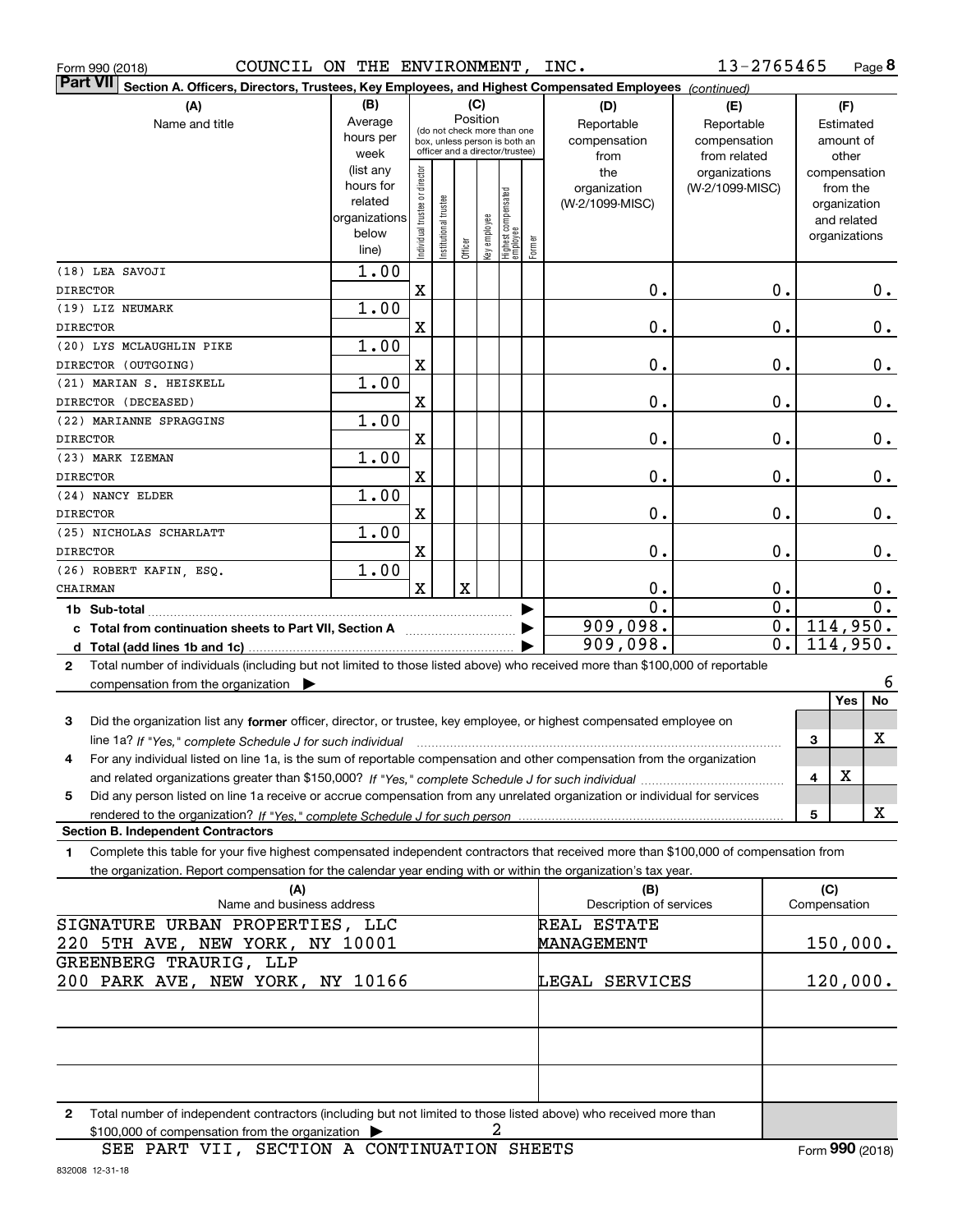| COUNCIL ON THE ENVIRONMENT, INC.<br>Form 990                                                                              |                                                                                     |                                |                       |             |              |                              |        |                                                | 13-2765465                                       |                                                                                   |
|---------------------------------------------------------------------------------------------------------------------------|-------------------------------------------------------------------------------------|--------------------------------|-----------------------|-------------|--------------|------------------------------|--------|------------------------------------------------|--------------------------------------------------|-----------------------------------------------------------------------------------|
| <b>Part VII</b><br>Section A. Officers, Directors, Trustees, Key Employees, and Highest Compensated Employees (continued) |                                                                                     |                                |                       |             |              |                              |        |                                                |                                                  |                                                                                   |
| (A)<br>Name and title                                                                                                     | (B)<br>Average                                                                      |                                |                       | Position    | (C)          |                              |        | (D)<br>Reportable                              | (E)<br>Reportable                                | (F)<br>Estimated                                                                  |
|                                                                                                                           | hours                                                                               |                                |                       |             |              | (check all that apply)       |        | compensation                                   | compensation                                     | amount of                                                                         |
|                                                                                                                           | per<br>week<br>(list any<br>hours for<br>related<br>organizations<br>below<br>line) | Individual trustee or director | Institutional trustee | Officer     | Key employee | Highest compensated employee | Former | from<br>the<br>organization<br>(W-2/1099-MISC) | from related<br>organizations<br>(W-2/1099-MISC) | other<br>compensation<br>from the<br>organization<br>and related<br>organizations |
| (27) SONIA TOLEDO                                                                                                         | 1.00                                                                                |                                |                       |             |              |                              |        |                                                |                                                  |                                                                                   |
| VICE CHAIR                                                                                                                |                                                                                     | X                              |                       | $\mathbf X$ |              |                              |        | $0$ .                                          | $\mathbf 0$ .                                    | $0_{\cdot}$                                                                       |
| (28) STELLA STROMBOLIS                                                                                                    | 1.00                                                                                |                                |                       |             |              |                              |        |                                                |                                                  |                                                                                   |
| <b>DIRECTOR</b>                                                                                                           |                                                                                     | X                              |                       |             |              |                              |        | $\mathbf 0$ .                                  | 0.                                               | $0_{.}$                                                                           |
| (29) STEVEN P. SALSBERG, ESQ.                                                                                             | 1.00                                                                                |                                |                       |             |              |                              |        |                                                |                                                  |                                                                                   |
| <b>DIRECTOR</b>                                                                                                           |                                                                                     | $\mathbf X$                    |                       |             |              |                              |        | $\mathbf 0$ .                                  | 0.                                               | 0.                                                                                |
| (30) VICTORIA CONTINO                                                                                                     | 1.00                                                                                |                                |                       |             |              |                              |        |                                                |                                                  |                                                                                   |
| <b>DIRECTOR</b>                                                                                                           |                                                                                     | X                              |                       |             |              |                              |        | $0$ .                                          | 0.                                               | $0_{.}$                                                                           |
| (31) WELLINGTON CHEN                                                                                                      | 1.00                                                                                |                                |                       |             |              |                              |        |                                                |                                                  |                                                                                   |
| <b>DIRECTOR</b>                                                                                                           |                                                                                     | $\mathbf X$                    |                       |             |              |                              |        | $0$ .                                          | $\mathbf 0$ .                                    | 0.                                                                                |
| (32) JULIE WALSH                                                                                                          | 35.00                                                                               |                                |                       |             |              |                              |        |                                                |                                                  |                                                                                   |
| ASST. DIRECTOR/ASST. SEC.                                                                                                 |                                                                                     |                                |                       | $\mathbf X$ |              |                              |        | 130,153.                                       | $\mathbf 0$ .                                    | <u>47,993.</u>                                                                    |
| (33) MARCEL VAN OOYEN                                                                                                     | 35.00                                                                               |                                |                       |             |              |                              |        |                                                |                                                  |                                                                                   |
| PRESIDENT/CEO                                                                                                             |                                                                                     |                                |                       | $\mathbf X$ |              |                              |        | 230,537.                                       | $\mathbf 0$ .                                    | 17,605.                                                                           |
| (34) DAVID HURD                                                                                                           | 35.00                                                                               |                                |                       |             |              |                              |        |                                                |                                                  |                                                                                   |
| DIR., ZERO WASTE OUTREACH                                                                                                 |                                                                                     |                                |                       |             |              | $\mathbf X$                  |        | 107,796.                                       | $\mathbf 0$ .                                    | 14,996.                                                                           |
| (35) DENNIS CONROY                                                                                                        | 35.00                                                                               |                                |                       |             |              |                              |        |                                                |                                                  |                                                                                   |
| COMPTROLLER                                                                                                               |                                                                                     |                                |                       |             |              | $\mathbf X$                  |        | <u>129,465.</u>                                | $\mathbf 0$ .                                    | 7,637.                                                                            |
| (36) GERARD LORDAHL                                                                                                       | 35.00                                                                               |                                |                       |             |              | $\mathbf X$                  |        |                                                | $\mathbf 0$ .                                    |                                                                                   |
| DIR., GREENING & GARDENS<br>(37) MICHAEL HURWITZ                                                                          | 35.00                                                                               |                                |                       |             |              |                              |        | 143,824.                                       |                                                  | <u>16,819.</u>                                                                    |
| DIRECTOR, GREENMARKET PROG                                                                                                |                                                                                     |                                |                       |             |              | $\mathbf X$                  |        | 167,323.                                       | 0.                                               | 9,900.                                                                            |
|                                                                                                                           |                                                                                     |                                |                       |             |              |                              |        |                                                |                                                  |                                                                                   |
|                                                                                                                           |                                                                                     |                                |                       |             |              |                              |        |                                                |                                                  |                                                                                   |
|                                                                                                                           |                                                                                     |                                |                       |             |              |                              |        |                                                |                                                  |                                                                                   |
|                                                                                                                           |                                                                                     |                                |                       |             |              |                              |        |                                                |                                                  |                                                                                   |
|                                                                                                                           |                                                                                     |                                |                       |             |              |                              |        |                                                |                                                  |                                                                                   |
|                                                                                                                           |                                                                                     |                                |                       |             |              |                              |        |                                                |                                                  |                                                                                   |
|                                                                                                                           |                                                                                     |                                |                       |             |              |                              |        |                                                |                                                  |                                                                                   |
|                                                                                                                           |                                                                                     |                                |                       |             |              |                              |        |                                                |                                                  |                                                                                   |
|                                                                                                                           |                                                                                     |                                |                       |             |              |                              |        |                                                |                                                  |                                                                                   |
| Total to Part VII, Section A, line 1c                                                                                     |                                                                                     |                                |                       |             |              |                              |        | 909,098.                                       |                                                  | 114,950.                                                                          |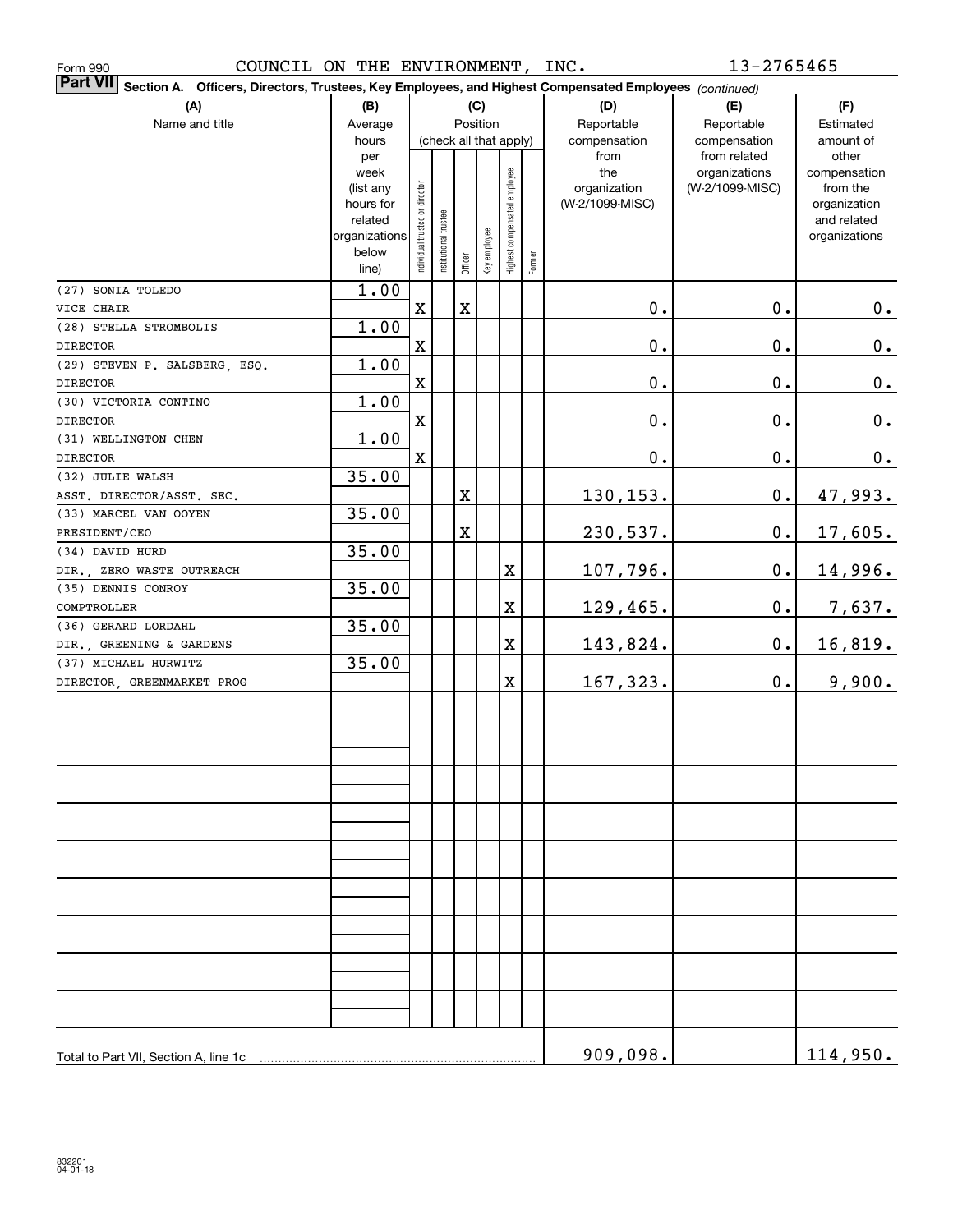|                                                           | Form 990 (2018)  |                                                                                 |                | COUNCIL ON THE ENVIRONMENT, | INC.                 |                                                                                                 | 13-2765465                       | Page 9                                                               |
|-----------------------------------------------------------|------------------|---------------------------------------------------------------------------------|----------------|-----------------------------|----------------------|-------------------------------------------------------------------------------------------------|----------------------------------|----------------------------------------------------------------------|
|                                                           | <b>Part VIII</b> | <b>Statement of Revenue</b>                                                     |                |                             |                      |                                                                                                 |                                  |                                                                      |
|                                                           |                  | Check if Schedule O contains a response or note to any line in this Part VIII   |                |                             |                      |                                                                                                 |                                  |                                                                      |
|                                                           |                  |                                                                                 |                |                             | (A)<br>Total revenue | $\overline{(\mathsf{B})}$ $\overline{(\mathsf{C})}$<br>Related or<br>exempt function<br>revenue | Unrelated<br>business<br>revenue | (D)<br>Revenue excluded<br>from tax under<br>sections<br>$512 - 514$ |
|                                                           |                  | 1 a Federated campaigns                                                         | 1a             |                             |                      |                                                                                                 |                                  |                                                                      |
|                                                           |                  | <b>b</b> Membership dues                                                        | 1 <sub>b</sub> |                             |                      |                                                                                                 |                                  |                                                                      |
| Contributions, Gifts, Grants<br>and Other Similar Amounts |                  | c Fundraising events                                                            | 1 <sub>c</sub> |                             |                      |                                                                                                 |                                  |                                                                      |
|                                                           |                  | d Related organizations                                                         | 1 <sub>d</sub> |                             |                      |                                                                                                 |                                  |                                                                      |
|                                                           |                  | e Government grants (contributions)                                             | 1e             | 5,621,311.                  |                      |                                                                                                 |                                  |                                                                      |
|                                                           |                  | f All other contributions, gifts, grants, and                                   |                |                             |                      |                                                                                                 |                                  |                                                                      |
|                                                           |                  | similar amounts not included above                                              | 1f             | 2, 354, 158.                |                      |                                                                                                 |                                  |                                                                      |
|                                                           | g                | Noncash contributions included in lines 1a-1f: \$                               |                |                             |                      |                                                                                                 |                                  |                                                                      |
|                                                           |                  |                                                                                 |                |                             | 7,975,469.           |                                                                                                 |                                  |                                                                      |
|                                                           |                  |                                                                                 |                | <b>Business Code</b>        |                      |                                                                                                 |                                  |                                                                      |
|                                                           | 2a               | PARTICIPANT RENTAL FEE                                                          |                | 532000                      | 4,441,219.           | 4,441,219.                                                                                      |                                  |                                                                      |
|                                                           | b                | FOOD ACCESS                                                                     |                | 611600                      | 2,865,876.           | 2,865,876.                                                                                      |                                  |                                                                      |
|                                                           | C.               | OTHER FEES                                                                      |                | 611600                      | 583,405.             | 583,405.                                                                                        |                                  |                                                                      |
|                                                           | d                | GREENMARKET TOKEN PROCESSING                                                    |                | 900099                      | 57,498.              | 57,498.                                                                                         |                                  |                                                                      |
| Program Service<br>Revenue                                |                  | MERCHANDISE SALES                                                               |                | 900099                      | 17,272.              | 17,272.                                                                                         |                                  |                                                                      |
|                                                           |                  | f All other program service revenue                                             |                |                             |                      |                                                                                                 |                                  |                                                                      |
|                                                           | g                |                                                                                 |                |                             | 7,965,270.           |                                                                                                 |                                  |                                                                      |
|                                                           | 3                | Investment income (including dividends, interest, and                           |                |                             |                      |                                                                                                 |                                  |                                                                      |
|                                                           |                  |                                                                                 |                |                             | 47,241.              |                                                                                                 |                                  | 47,241.                                                              |
|                                                           | 4                | Income from investment of tax-exempt bond proceeds                              |                |                             |                      |                                                                                                 |                                  |                                                                      |
|                                                           | 5                |                                                                                 |                |                             |                      |                                                                                                 |                                  |                                                                      |
|                                                           |                  |                                                                                 | (i) Real       | (ii) Personal               |                      |                                                                                                 |                                  |                                                                      |
|                                                           |                  | 6 a Gross rents                                                                 |                |                             |                      |                                                                                                 |                                  |                                                                      |
|                                                           | b                | Less: rental expenses                                                           |                |                             |                      |                                                                                                 |                                  |                                                                      |
|                                                           | c                | Rental income or (loss)                                                         |                |                             |                      |                                                                                                 |                                  |                                                                      |
|                                                           |                  |                                                                                 |                |                             |                      |                                                                                                 |                                  |                                                                      |
|                                                           |                  | 7 a Gross amount from sales of                                                  | (i) Securities | (ii) Other                  |                      |                                                                                                 |                                  |                                                                      |
|                                                           |                  | assets other than inventory                                                     | 400,742.       |                             |                      |                                                                                                 |                                  |                                                                      |
|                                                           |                  | <b>b</b> Less: cost or other basis                                              |                |                             |                      |                                                                                                 |                                  |                                                                      |
|                                                           |                  | and sales expenses                                                              | 350,675.       |                             |                      |                                                                                                 |                                  |                                                                      |
|                                                           |                  | c Gain or (loss)                                                                | 50,067.        |                             |                      |                                                                                                 |                                  |                                                                      |
|                                                           |                  |                                                                                 |                |                             | 50,067.              |                                                                                                 |                                  | 50,067.                                                              |
|                                                           |                  | 8 a Gross income from fundraising events (not                                   |                |                             |                      |                                                                                                 |                                  |                                                                      |
|                                                           |                  |                                                                                 |                |                             |                      |                                                                                                 |                                  |                                                                      |
|                                                           |                  | contributions reported on line 1c). See                                         |                |                             |                      |                                                                                                 |                                  |                                                                      |
|                                                           |                  |                                                                                 |                |                             |                      |                                                                                                 |                                  |                                                                      |
| <b>Other Revenue</b>                                      |                  | <b>b</b> Less: direct expenses <b>manually b</b>                                |                |                             |                      |                                                                                                 |                                  |                                                                      |
|                                                           |                  | c Net income or (loss) from fundraising events                                  |                | .                           |                      |                                                                                                 |                                  |                                                                      |
|                                                           |                  | <b>9 a</b> Gross income from gaming activities. See                             |                |                             |                      |                                                                                                 |                                  |                                                                      |
|                                                           |                  |                                                                                 |                |                             |                      |                                                                                                 |                                  |                                                                      |
|                                                           |                  |                                                                                 | $\mathbf b$    |                             |                      |                                                                                                 |                                  |                                                                      |
|                                                           |                  |                                                                                 |                |                             |                      |                                                                                                 |                                  |                                                                      |
|                                                           |                  | 10 a Gross sales of inventory, less returns                                     |                |                             |                      |                                                                                                 |                                  |                                                                      |
|                                                           |                  |                                                                                 |                |                             |                      |                                                                                                 |                                  |                                                                      |
|                                                           |                  | <b>b</b> Less: cost of goods sold $\ldots$ <b>b</b>                             |                |                             |                      |                                                                                                 |                                  |                                                                      |
|                                                           |                  | c Net income or (loss) from sales of inventory                                  |                |                             |                      |                                                                                                 |                                  |                                                                      |
|                                                           |                  | Miscellaneous Revenue                                                           |                | <b>Business Code</b>        |                      |                                                                                                 |                                  |                                                                      |
|                                                           |                  | 11 a MISCELLANEOUS                                                              |                | 900099                      | 141,719.             | 141,719.                                                                                        |                                  |                                                                      |
|                                                           | b                |                                                                                 |                |                             |                      |                                                                                                 |                                  |                                                                      |
|                                                           |                  | the contract of the contract of the contract of the contract of the contract of |                |                             |                      |                                                                                                 |                                  |                                                                      |
|                                                           | с                |                                                                                 |                |                             |                      |                                                                                                 |                                  |                                                                      |
|                                                           | d                |                                                                                 |                |                             | 141,719.             |                                                                                                 |                                  |                                                                      |
|                                                           | 12               |                                                                                 |                |                             | 16, 179, 766.        | 8,106,989.                                                                                      | 0.1                              | 97,308.                                                              |
|                                                           |                  |                                                                                 |                |                             |                      |                                                                                                 |                                  |                                                                      |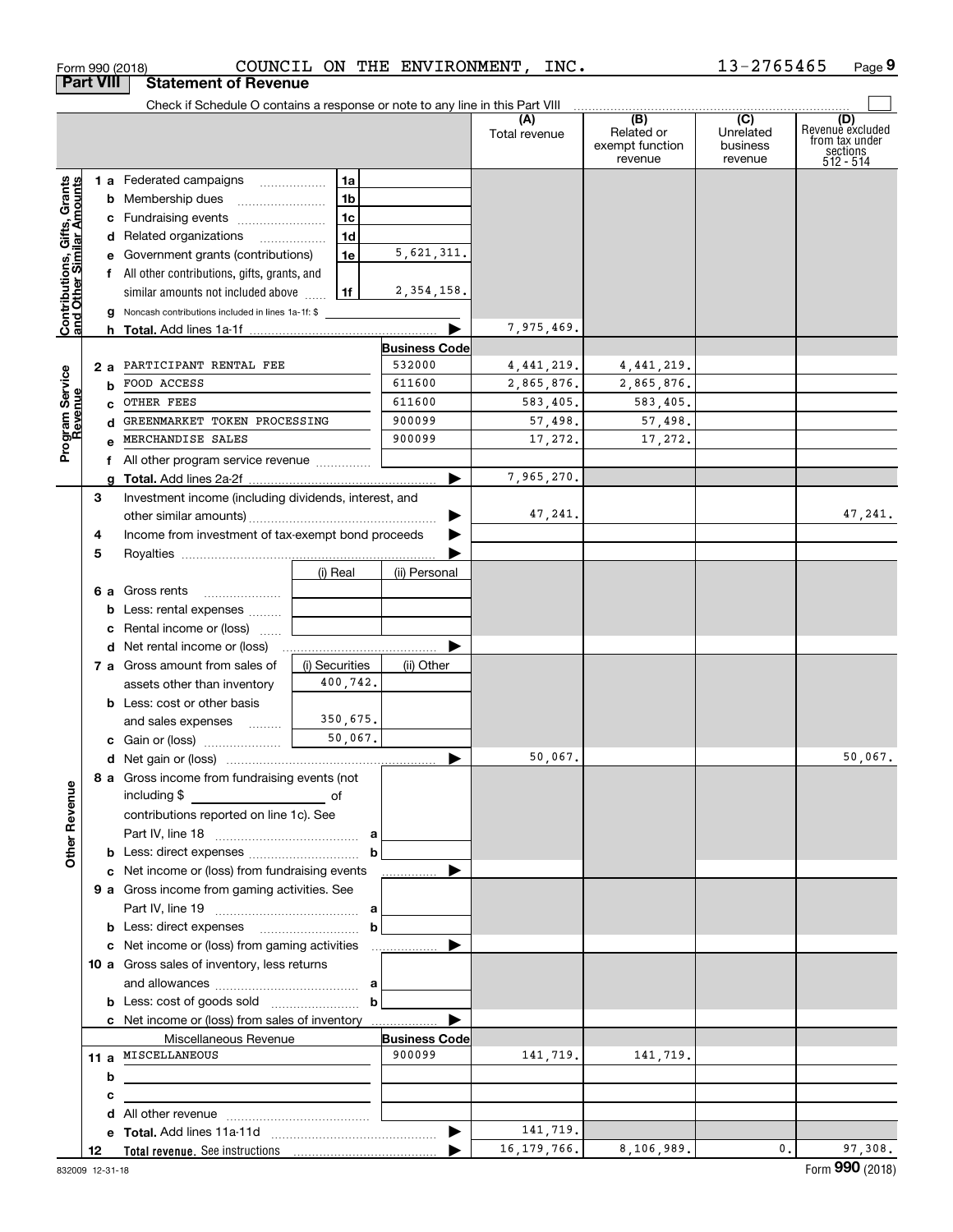*Section 501(c)(3) and 501(c)(4) organizations must complete all columns. All other organizations must complete column (A).*

|              | Do not include amounts reported on lines 6b,<br>7b, 8b, 9b, and 10b of Part VIII.                        | (A)<br>Total expenses | $\overline{(B)}$<br>Program service<br>expenses | (C)<br>Management and<br>general expenses | (D)<br>Fundraising<br>expenses |
|--------------|----------------------------------------------------------------------------------------------------------|-----------------------|-------------------------------------------------|-------------------------------------------|--------------------------------|
| 1.           | Grants and other assistance to domestic organizations                                                    |                       |                                                 |                                           |                                |
|              | and domestic governments. See Part IV, line 21                                                           | 99,600.               | 99,600.                                         |                                           |                                |
| $\mathbf{2}$ | Grants and other assistance to domestic                                                                  |                       |                                                 |                                           |                                |
|              | individuals. See Part IV, line 22                                                                        |                       |                                                 |                                           |                                |
| 3            | Grants and other assistance to foreign                                                                   |                       |                                                 |                                           |                                |
|              | organizations, foreign governments, and foreign                                                          |                       |                                                 |                                           |                                |
|              | individuals. See Part IV, lines 15 and 16                                                                |                       |                                                 |                                           |                                |
| 4            | Benefits paid to or for members                                                                          |                       |                                                 |                                           |                                |
| 5            | Compensation of current officers, directors,                                                             |                       |                                                 |                                           |                                |
|              | trustees, and key employees                                                                              | 436,544.              |                                                 | 231,076.                                  | 205,468.                       |
| 6            | Compensation not included above, to disqualified                                                         |                       |                                                 |                                           |                                |
|              | persons (as defined under section 4958(f)(1)) and                                                        |                       |                                                 |                                           |                                |
|              | persons described in section $4958(c)(3)(B)$                                                             |                       |                                                 |                                           |                                |
| 7            |                                                                                                          | 7,735,436.            | 6,829,704.                                      | 450,671.                                  | 455,061.                       |
| 8            | Pension plan accruals and contributions (include                                                         |                       |                                                 |                                           |                                |
|              | section 401(k) and 403(b) employer contributions)                                                        | 232,853.              | 221, 123.                                       | $\frac{2,440}{51,214}$ .                  | 9,290.                         |
| 9            |                                                                                                          | 1,003,610.            | 879,687.                                        |                                           | 72,709.                        |
| 10           |                                                                                                          | 656, 103.             | 565, 515.                                       | 38,385.                                   | 52, 203.                       |
| 11           | Fees for services (non-employees):                                                                       |                       |                                                 |                                           |                                |
| a            |                                                                                                          |                       |                                                 |                                           |                                |
| b            |                                                                                                          | 6, 239.               | 3,930.                                          | 2,309.                                    |                                |
| c            |                                                                                                          | 40,000.               |                                                 | 40,000.                                   |                                |
| d            |                                                                                                          |                       |                                                 |                                           |                                |
| e            | Professional fundraising services. See Part IV, line 17                                                  |                       |                                                 |                                           |                                |
| f            | Investment management fees                                                                               | 8,371.                |                                                 | 8,371.                                    |                                |
| $\mathbf{q}$ | Other. (If line 11g amount exceeds 10% of line 25,                                                       |                       |                                                 |                                           |                                |
|              | column (A) amount, list line 11g expenses on Sch O.)                                                     | 640,741.<br>90,404.   | 532,192.<br>88,191.                             | 46,308.<br>1,953.                         | 62,241.<br>260.                |
| 12           |                                                                                                          | 504, 701.             | $\overline{420,606}$ .                          | 71,951.                                   | 12, 144.                       |
| 13           |                                                                                                          | 139,469.              | 110,069.                                        | 28,182.                                   | 1,218.                         |
| 14           |                                                                                                          |                       |                                                 |                                           |                                |
| 15           |                                                                                                          | 985,258.              | 973,205.                                        | 11,890.                                   | 163.                           |
| 16           | Travel                                                                                                   | 90, 454.              | 88,780.                                         | 1,623.                                    | 51.                            |
| 17           | Payments of travel or entertainment expenses                                                             |                       |                                                 |                                           |                                |
| 18           | for any federal, state, or local public officials                                                        |                       |                                                 |                                           |                                |
| 19           | Conferences, conventions, and meetings                                                                   | 80,030.               | 63,473.                                         | 12, 128.                                  | 4,429.                         |
| 20           | Interest                                                                                                 |                       |                                                 |                                           |                                |
| 21           |                                                                                                          |                       |                                                 |                                           |                                |
| 22           | Depreciation, depletion, and amortization                                                                | 136,067.              | 125,080.                                        | 10,987.                                   |                                |
| 23           | Insurance                                                                                                | 293,717.              | 242,279.                                        | 51,438.                                   |                                |
| 24           | Other expenses. Itemize expenses not covered<br>above. (List miscellaneous expenses in line 24e. If line |                       |                                                 |                                           |                                |
|              | 24e amount exceeds 10% of line 25, column (A)                                                            |                       |                                                 |                                           |                                |
|              | amount, list line 24e expenses on Schedule O.)<br>COST OF FOOD/PLANTS                                    | 2,066,994.            | 2,066,994.                                      |                                           |                                |
| a            |                                                                                                          | 372,696.              | 370,930.                                        | 1,577.                                    | 189.                           |
| b            | FIELD SUPPLIES<br>EQUIPMENT LEASE/RENTAL                                                                 | 173,737.              | 145,309.                                        | $\overline{28,428}$ .                     |                                |
| c.           | VEHICLE FUEL MAINT.                                                                                      | 104,868.              | 104, 403.                                       | 465.                                      |                                |
| d            |                                                                                                          | 64,846.               | 60,405.                                         | 4,381.                                    | $\overline{60}$ .              |
|              | e All other expenses<br>Total functional expenses. Add lines 1 through 24e                               | 15,962,738.           | 13,991,475.                                     | 1,095,777.                                | 875,486.                       |
| 25<br>26     | Joint costs. Complete this line only if the organization                                                 |                       |                                                 |                                           |                                |
|              | reported in column (B) joint costs from a combined                                                       |                       |                                                 |                                           |                                |
|              | educational campaign and fundraising solicitation.                                                       |                       |                                                 |                                           |                                |
|              | Check here $\blacktriangleright$<br>if following SOP 98-2 (ASC 958-720)                                  |                       |                                                 |                                           |                                |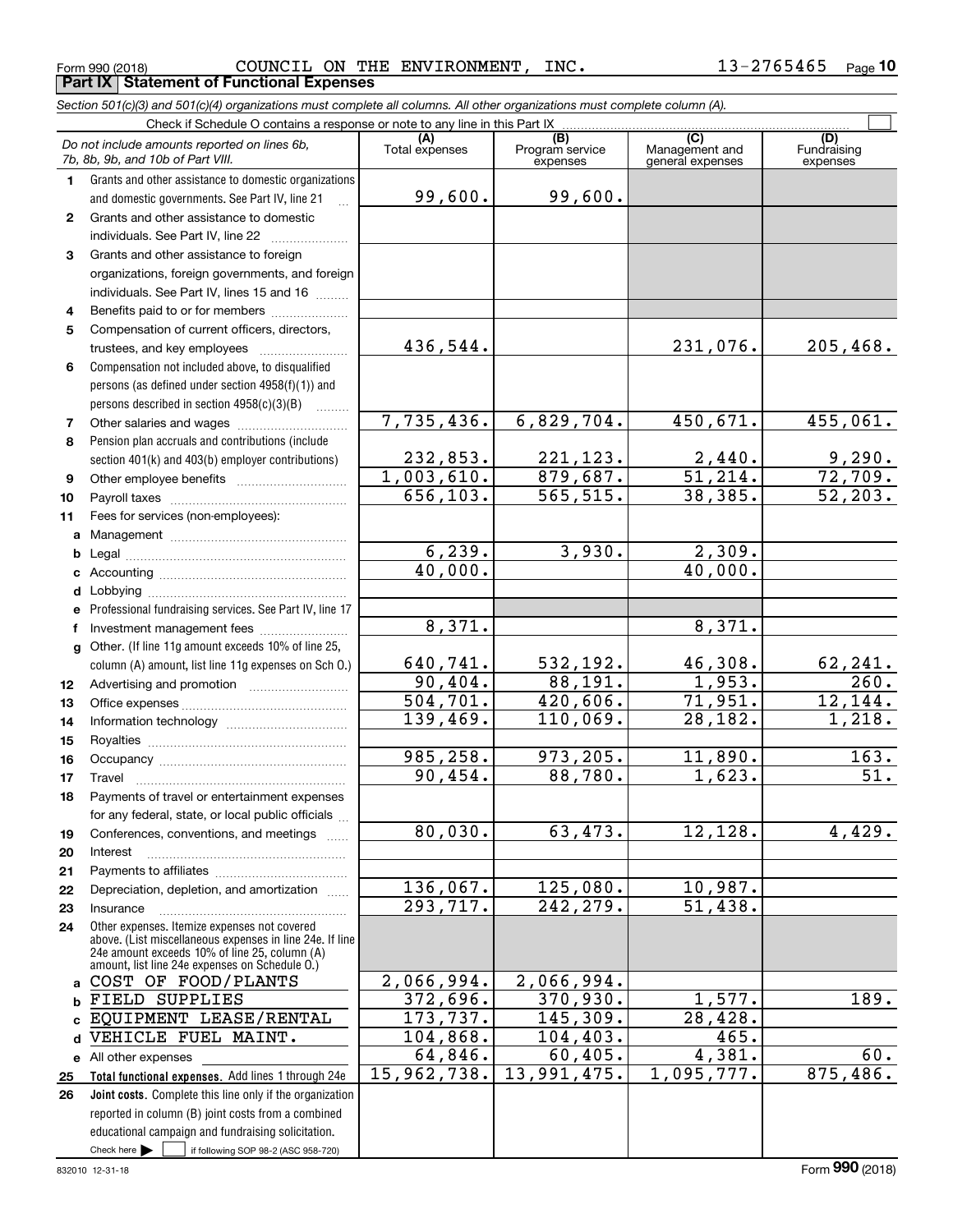| COUNCIL<br>INC.<br>ON<br>THE<br><b>ENVIRONMENT</b><br>$\sim$<br>5465<br>Form 990 (2018)<br>כ ס | Page |  |
|------------------------------------------------------------------------------------------------|------|--|
|------------------------------------------------------------------------------------------------|------|--|

|                             |          |                                                                                                                                                                                                                                |                   | (A)<br>Beginning of year |                         | (B)<br>End of year       |
|-----------------------------|----------|--------------------------------------------------------------------------------------------------------------------------------------------------------------------------------------------------------------------------------|-------------------|--------------------------|-------------------------|--------------------------|
|                             | 1        |                                                                                                                                                                                                                                |                   | 958, 155.                | $\blacksquare$          | 1,442,640.               |
|                             | 2        |                                                                                                                                                                                                                                |                   | 640,040.                 | $\overline{\mathbf{2}}$ | 946, 740.                |
|                             | 3        |                                                                                                                                                                                                                                |                   | 4,607,796.               | 3                       | 3,568,519.               |
|                             | 4        |                                                                                                                                                                                                                                | 827,920.          | $\overline{4}$           | $\overline{639}$ , 094. |                          |
|                             | 5        | Loans and other receivables from current and former officers, directors,                                                                                                                                                       |                   |                          |                         |                          |
|                             |          | trustees, key employees, and highest compensated employees. Complete                                                                                                                                                           |                   |                          |                         |                          |
|                             |          |                                                                                                                                                                                                                                |                   |                          | 5                       |                          |
|                             | 6        | Loans and other receivables from other disqualified persons (as defined under                                                                                                                                                  |                   |                          |                         |                          |
|                             |          | section 4958(f)(1)), persons described in section 4958(c)(3)(B), and contributing                                                                                                                                              |                   |                          |                         |                          |
|                             |          | employers and sponsoring organizations of section 501(c)(9) voluntary                                                                                                                                                          |                   |                          |                         |                          |
|                             |          | employees' beneficiary organizations (see instr). Complete Part II of Sch L                                                                                                                                                    |                   |                          | 6                       |                          |
| Assets                      | 7        |                                                                                                                                                                                                                                |                   | 11, 137.                 | $\overline{7}$          | 10,426.                  |
|                             | 8        |                                                                                                                                                                                                                                |                   | 45,277.                  | 8                       | 72,132.                  |
|                             | 9        | Prepaid expenses and deferred charges                                                                                                                                                                                          |                   | $\overline{212,787}$ .   | 9                       | 169, 723.                |
|                             |          | 10a Land, buildings, and equipment: cost or other                                                                                                                                                                              |                   |                          |                         |                          |
|                             |          | basis. Complete Part VI of Schedule D  10a                                                                                                                                                                                     | <u>1,360,121.</u> |                          |                         |                          |
|                             |          | 10 <sub>b</sub><br><b>b</b> Less: accumulated depreciation<br><b>Contract Contract Contract Contract</b>                                                                                                                       | 403,940.          | 1,059,327.               | 10 <sub>c</sub>         | 956,181.                 |
|                             | 11       |                                                                                                                                                                                                                                |                   | 1,700,656.               | 11                      | 1,713,706.               |
|                             | 12       |                                                                                                                                                                                                                                |                   |                          | 12                      |                          |
|                             | 13       |                                                                                                                                                                                                                                |                   |                          | 13                      |                          |
|                             | 14       |                                                                                                                                                                                                                                |                   |                          | 14                      |                          |
|                             | 15       |                                                                                                                                                                                                                                |                   | 117,481.                 | 15                      | 196,631.                 |
|                             | 16       |                                                                                                                                                                                                                                |                   | 10, 180, 576.            | 16                      | 9,715,792.               |
|                             | 17       |                                                                                                                                                                                                                                |                   | 1,592,379.               | 17                      | 1,591,180.               |
|                             | 18       |                                                                                                                                                                                                                                |                   |                          | 18                      |                          |
|                             | 19       | Deferred revenue manual contracts and contracts are contracted and contract and contract are contracted and contract are contracted and contract are contracted and contract are contracted and contract are contracted and co |                   | 313,443.                 | 19                      | 332,880.                 |
|                             | 20       |                                                                                                                                                                                                                                |                   |                          | 20                      |                          |
|                             | 21       | Escrow or custodial account liability. Complete Part IV of Schedule D                                                                                                                                                          |                   |                          | 21                      |                          |
|                             | 22       | Loans and other payables to current and former officers, directors, trustees,                                                                                                                                                  |                   |                          |                         |                          |
| Liabilities                 |          | key employees, highest compensated employees, and disqualified persons.                                                                                                                                                        |                   |                          |                         |                          |
|                             |          |                                                                                                                                                                                                                                |                   |                          | 22                      |                          |
|                             | 23       |                                                                                                                                                                                                                                |                   | 1,443,728.               | 23                      | 892,364.                 |
|                             | 24       |                                                                                                                                                                                                                                |                   | 80,000.                  | 24                      | 40,000.                  |
|                             | 25       | Other liabilities (including federal income tax, payables to related third                                                                                                                                                     |                   |                          |                         |                          |
|                             |          | parties, and other liabilities not included on lines 17-24). Complete Part X of                                                                                                                                                |                   |                          |                         |                          |
|                             |          | Schedule D                                                                                                                                                                                                                     |                   |                          | 25                      |                          |
|                             | 26       |                                                                                                                                                                                                                                |                   | 3,429,550.               | 26                      | 2,856,424.               |
|                             |          | Organizations that follow SFAS 117 (ASC 958), check here $\blacktriangleright \begin{array}{ c } \hline X & \text{and} \end{array}$                                                                                            |                   |                          |                         |                          |
|                             |          | complete lines 27 through 29, and lines 33 and 34.                                                                                                                                                                             |                   | 4,396,849.               |                         |                          |
|                             | 27       |                                                                                                                                                                                                                                |                   | $\overline{2,354},177.$  | 27                      | 4,411,702.<br>2,447,666. |
|                             | 28       |                                                                                                                                                                                                                                |                   |                          | 28<br>29                |                          |
|                             | 29       | Permanently restricted net assets                                                                                                                                                                                              |                   |                          |                         |                          |
| Net Assets or Fund Balances |          | Organizations that do not follow SFAS 117 (ASC 958), check here ▶ │<br>and complete lines 30 through 34.                                                                                                                       |                   |                          |                         |                          |
|                             |          |                                                                                                                                                                                                                                |                   |                          | 30                      |                          |
|                             | 30<br>31 | Paid-in or capital surplus, or land, building, or equipment fund                                                                                                                                                               |                   |                          | 31                      |                          |
|                             | 32       | Retained earnings, endowment, accumulated income, or other funds                                                                                                                                                               |                   |                          | 32                      |                          |
|                             | 33       |                                                                                                                                                                                                                                |                   | 6,751,026.               | 33                      | 6,859,368.               |
|                             | 34       |                                                                                                                                                                                                                                |                   | 10, 180, 576.            | 34                      | 9,715,792.               |
|                             |          |                                                                                                                                                                                                                                |                   |                          |                         | Form 990 (2018)          |

**Part X Balance Sheet**

| Form 990 (20 |  |
|--------------|--|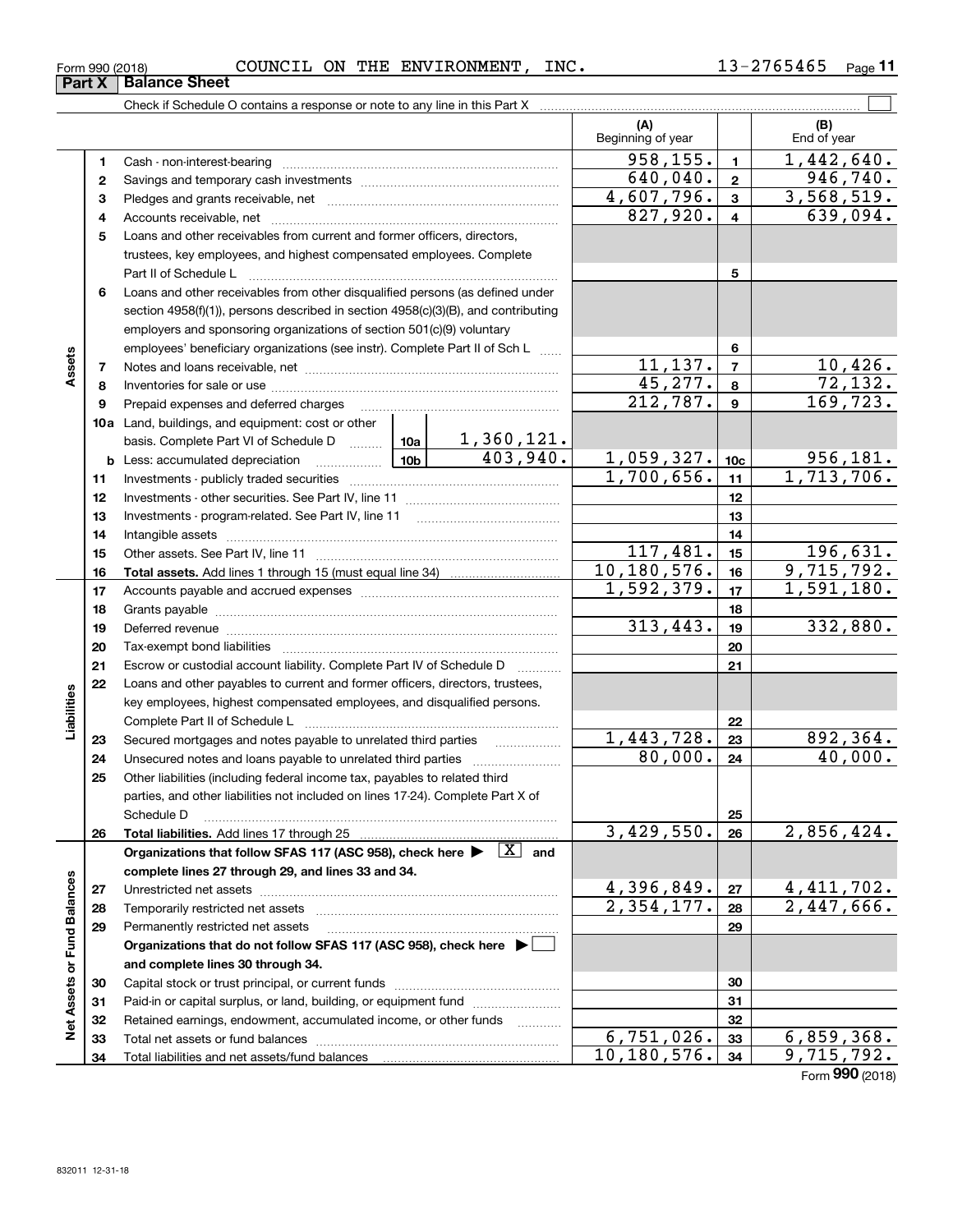| Form 990 (2018) | COUNCIL ON THE ENVIRONMENT,<br>INC.                                                                                             |                         | 13-2765465     |         | Page $12$          |
|-----------------|---------------------------------------------------------------------------------------------------------------------------------|-------------------------|----------------|---------|--------------------|
| Part XI         | <b>Reconciliation of Net Assets</b>                                                                                             |                         |                |         |                    |
|                 | Check if Schedule O contains a response or note to any line in this Part XI                                                     |                         |                |         |                    |
|                 |                                                                                                                                 |                         |                |         |                    |
| 1               | Total revenue (must equal Part VIII, column (A), line 12)                                                                       | 1                       | 16, 179, 766.  |         |                    |
| 2               | Total expenses (must equal Part IX, column (A), line 25)                                                                        | $\overline{2}$          | 15,962,738.    |         |                    |
| З               | Revenue less expenses. Subtract line 2 from line 1                                                                              | 3                       | 217,028.       |         |                    |
| 4               |                                                                                                                                 | $\overline{\mathbf{4}}$ | 6,751,026.     |         |                    |
| 5               | Net unrealized gains (losses) on investments                                                                                    | 5                       | $-108,686.$    |         |                    |
| 6               | Donated services and use of facilities                                                                                          | 6                       |                |         |                    |
| 7               | Investment expenses                                                                                                             | $\overline{7}$          |                |         |                    |
| 8               | Prior period adjustments                                                                                                        | 8                       |                |         |                    |
| 9               | Other changes in net assets or fund balances (explain in Schedule O)                                                            | 9                       |                |         | 0.                 |
| 10              | Net assets or fund balances at end of year. Combine lines 3 through 9 (must equal Part X, line 33,                              |                         |                |         |                    |
|                 | column (B))                                                                                                                     | 10                      | 6,859,368.     |         |                    |
|                 | Part XII Financial Statements and Reporting                                                                                     |                         |                |         |                    |
|                 |                                                                                                                                 |                         |                |         | $\boxed{\text{X}}$ |
|                 |                                                                                                                                 |                         |                | Yes     | <b>No</b>          |
| 1               | $\boxed{\text{X}}$ Accrual<br>Accounting method used to prepare the Form 990: <u>June</u> Cash<br>Other                         |                         |                |         |                    |
|                 | If the organization changed its method of accounting from a prior year or checked "Other," explain in Schedule O.               |                         |                |         |                    |
|                 | 2a Were the organization's financial statements compiled or reviewed by an independent accountant?                              |                         | 2a             |         | x                  |
|                 | If "Yes," check a box below to indicate whether the financial statements for the year were compiled or reviewed on a            |                         |                |         |                    |
|                 | separate basis, consolidated basis, or both:                                                                                    |                         |                |         |                    |
|                 | Separate basis<br>Consolidated basis<br>Both consolidated and separate basis                                                    |                         |                |         |                    |
|                 | Were the organization's financial statements audited by an independent accountant?                                              |                         | 2 <sub>b</sub> | x       |                    |
|                 | If "Yes," check a box below to indicate whether the financial statements for the year were audited on a separate basis,         |                         |                |         |                    |
|                 | consolidated basis, or both:                                                                                                    |                         |                |         |                    |
|                 | $\vert$ X $\vert$ Consolidated basis<br>Separate basis<br>Both consolidated and separate basis                                  |                         |                |         |                    |
| c               | If "Yes" to line 2a or 2b, does the organization have a committee that assumes responsibility for oversight of the audit,       |                         |                |         |                    |
|                 |                                                                                                                                 |                         | 2c             | X       |                    |
|                 | If the organization changed either its oversight process or selection process during the tax year, explain in Schedule O.       |                         |                |         |                    |
|                 | 3a As a result of a federal award, was the organization required to undergo an audit or audits as set forth in the Single Audit |                         |                |         |                    |
|                 |                                                                                                                                 |                         | За             |         | x                  |
|                 | b If "Yes," did the organization undergo the required audit or audits? If the organization did not undergo the required audit   |                         |                |         |                    |
|                 | or audits, explain why in Schedule O and describe any steps taken to undergo such audits                                        |                         | 3b             | $000 -$ |                    |

Form (2018) **990**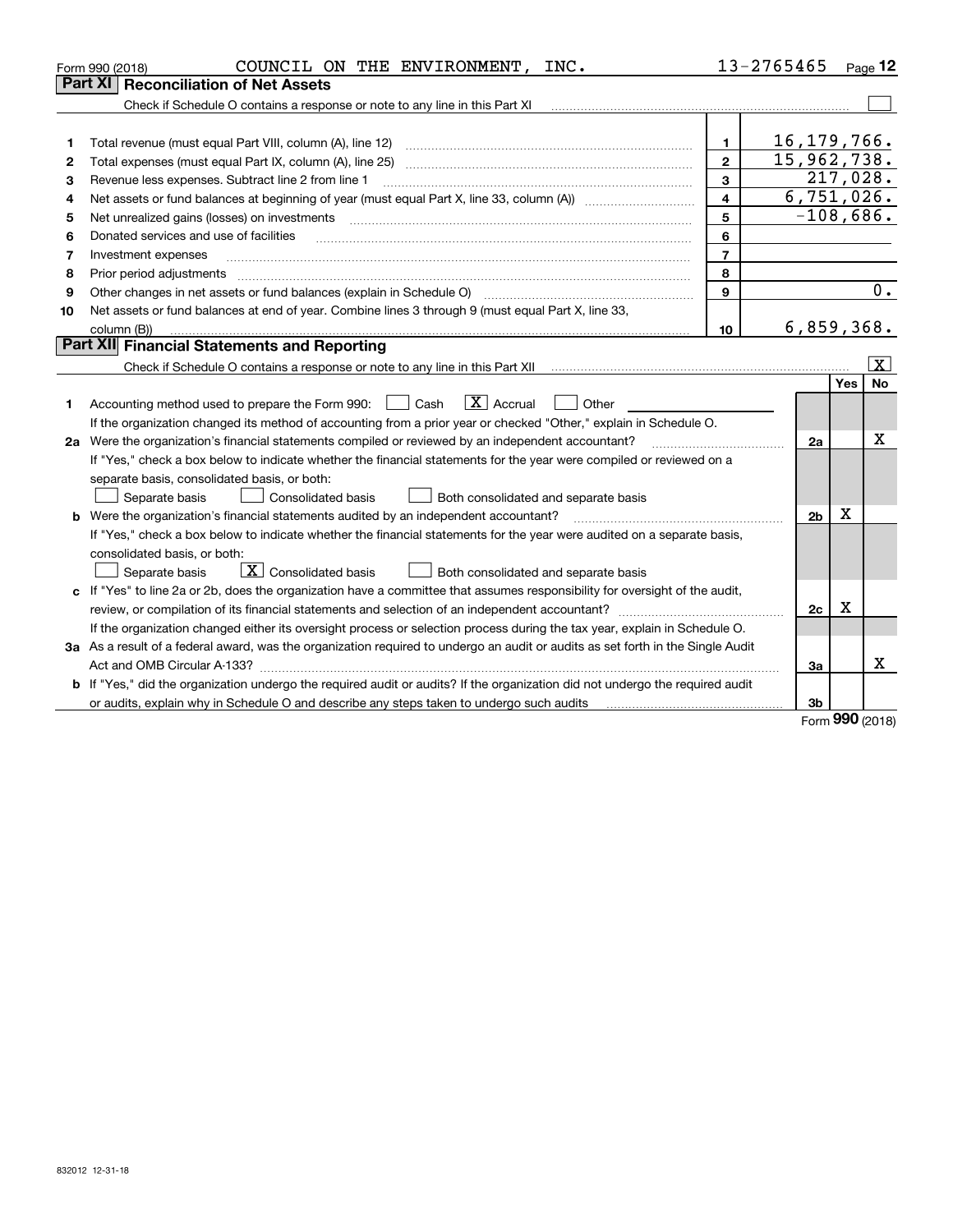| <b>SCHEDULE A</b> |  |
|-------------------|--|
|-------------------|--|

Department of the Treasury Internal Revenue Service

**(Form 990 or 990-EZ)**

# **Public Charity Status and Public Support**

**Complete if the organization is a section 501(c)(3) organization or a section 4947(a)(1) nonexempt charitable trust. | Attach to Form 990 or Form 990-EZ.** 

| <b>P</b> Allach to Form 330 or Form 330-LZ.                              |  |
|--------------------------------------------------------------------------|--|
| ► Go to www.irs.gov/Form990 for instructions and the latest information. |  |
|                                                                          |  |

| OMB No. 1545-0047            |
|------------------------------|
| 2018                         |
| Open to Public<br>Inspection |

|  | Name of the organization |  |
|--|--------------------------|--|

|        | Name of the organization<br><b>Employer identification number</b> |                                                                                                                                                          |          |                                  |                                                                       |    |                            |  |                            |
|--------|-------------------------------------------------------------------|----------------------------------------------------------------------------------------------------------------------------------------------------------|----------|----------------------------------|-----------------------------------------------------------------------|----|----------------------------|--|----------------------------|
|        |                                                                   |                                                                                                                                                          |          | COUNCIL ON THE ENVIRONMENT, INC. |                                                                       |    |                            |  | 13-2765465                 |
| Part I |                                                                   | Reason for Public Charity Status (All organizations must complete this part.) See instructions.                                                          |          |                                  |                                                                       |    |                            |  |                            |
|        |                                                                   | The organization is not a private foundation because it is: (For lines 1 through 12, check only one box.)                                                |          |                                  |                                                                       |    |                            |  |                            |
| 1      |                                                                   | A church, convention of churches, or association of churches described in section 170(b)(1)(A)(i).                                                       |          |                                  |                                                                       |    |                            |  |                            |
| 2      |                                                                   | A school described in section 170(b)(1)(A)(ii). (Attach Schedule E (Form 990 or 990-EZ).)                                                                |          |                                  |                                                                       |    |                            |  |                            |
| з      |                                                                   | A hospital or a cooperative hospital service organization described in section 170(b)(1)(A)(iii).                                                        |          |                                  |                                                                       |    |                            |  |                            |
| 4      |                                                                   | A medical research organization operated in conjunction with a hospital described in section 170(b)(1)(A)(iii). Enter the hospital's name,               |          |                                  |                                                                       |    |                            |  |                            |
|        |                                                                   | city, and state:                                                                                                                                         |          |                                  |                                                                       |    |                            |  |                            |
| 5      |                                                                   | An organization operated for the benefit of a college or university owned or operated by a governmental unit described in                                |          |                                  |                                                                       |    |                            |  |                            |
|        |                                                                   | section 170(b)(1)(A)(iv). (Complete Part II.)                                                                                                            |          |                                  |                                                                       |    |                            |  |                            |
| 6      |                                                                   | A federal, state, or local government or governmental unit described in section 170(b)(1)(A)(v).                                                         |          |                                  |                                                                       |    |                            |  |                            |
|        | $7 \times$                                                        | An organization that normally receives a substantial part of its support from a governmental unit or from the general public described in                |          |                                  |                                                                       |    |                            |  |                            |
|        |                                                                   | section 170(b)(1)(A)(vi). (Complete Part II.)                                                                                                            |          |                                  |                                                                       |    |                            |  |                            |
| 8      |                                                                   | A community trust described in section 170(b)(1)(A)(vi). (Complete Part II.)                                                                             |          |                                  |                                                                       |    |                            |  |                            |
| 9      |                                                                   | An agricultural research organization described in section 170(b)(1)(A)(ix) operated in conjunction with a land-grant college                            |          |                                  |                                                                       |    |                            |  |                            |
|        |                                                                   | or university or a non-land-grant college of agriculture (see instructions). Enter the name, city, and state of the college or                           |          |                                  |                                                                       |    |                            |  |                            |
| 10     |                                                                   | university:<br>An organization that normally receives: (1) more than 33 1/3% of its support from contributions, membership fees, and gross receipts from |          |                                  |                                                                       |    |                            |  |                            |
|        |                                                                   | activities related to its exempt functions - subject to certain exceptions, and (2) no more than 33 1/3% of its support from gross investment            |          |                                  |                                                                       |    |                            |  |                            |
|        |                                                                   | income and unrelated business taxable income (less section 511 tax) from businesses acquired by the organization after June 30, 1975.                    |          |                                  |                                                                       |    |                            |  |                            |
|        |                                                                   | See section 509(a)(2). (Complete Part III.)                                                                                                              |          |                                  |                                                                       |    |                            |  |                            |
| 11     |                                                                   | An organization organized and operated exclusively to test for public safety. See section 509(a)(4).                                                     |          |                                  |                                                                       |    |                            |  |                            |
| 12     |                                                                   | An organization organized and operated exclusively for the benefit of, to perform the functions of, or to carry out the purposes of one or               |          |                                  |                                                                       |    |                            |  |                            |
|        |                                                                   | more publicly supported organizations described in section 509(a)(1) or section 509(a)(2). See section 509(a)(3). Check the box in                       |          |                                  |                                                                       |    |                            |  |                            |
|        |                                                                   | lines 12a through 12d that describes the type of supporting organization and complete lines 12e, 12f, and 12g.                                           |          |                                  |                                                                       |    |                            |  |                            |
| a      |                                                                   | Type I. A supporting organization operated, supervised, or controlled by its supported organization(s), typically by giving                              |          |                                  |                                                                       |    |                            |  |                            |
|        |                                                                   | the supported organization(s) the power to regularly appoint or elect a majority of the directors or trustees of the supporting                          |          |                                  |                                                                       |    |                            |  |                            |
|        |                                                                   | organization. You must complete Part IV, Sections A and B.                                                                                               |          |                                  |                                                                       |    |                            |  |                            |
| b      |                                                                   | Type II. A supporting organization supervised or controlled in connection with its supported organization(s), by having                                  |          |                                  |                                                                       |    |                            |  |                            |
|        |                                                                   | control or management of the supporting organization vested in the same persons that control or manage the supported                                     |          |                                  |                                                                       |    |                            |  |                            |
|        |                                                                   | organization(s). You must complete Part IV, Sections A and C.                                                                                            |          |                                  |                                                                       |    |                            |  |                            |
| c      |                                                                   | Type III functionally integrated. A supporting organization operated in connection with, and functionally integrated with,                               |          |                                  |                                                                       |    |                            |  |                            |
|        |                                                                   | its supported organization(s) (see instructions). You must complete Part IV, Sections A, D, and E.                                                       |          |                                  |                                                                       |    |                            |  |                            |
| d      |                                                                   | Type III non-functionally integrated. A supporting organization operated in connection with its supported organization(s)                                |          |                                  |                                                                       |    |                            |  |                            |
|        |                                                                   | that is not functionally integrated. The organization generally must satisfy a distribution requirement and an attentiveness                             |          |                                  |                                                                       |    |                            |  |                            |
|        |                                                                   | requirement (see instructions). You must complete Part IV, Sections A and D, and Part V.                                                                 |          |                                  |                                                                       |    |                            |  |                            |
| е      |                                                                   | Check this box if the organization received a written determination from the IRS that it is a Type I, Type II, Type III                                  |          |                                  |                                                                       |    |                            |  |                            |
|        |                                                                   | functionally integrated, or Type III non-functionally integrated supporting organization.                                                                |          |                                  |                                                                       |    |                            |  |                            |
| f      |                                                                   | Enter the number of supported organizations                                                                                                              |          |                                  |                                                                       |    |                            |  |                            |
|        |                                                                   | Provide the following information about the supported organization(s).<br>(i) Name of supported                                                          | (ii) EIN | (iii) Type of organization       |                                                                       |    | (v) Amount of monetary     |  | (vi) Amount of other       |
|        |                                                                   | organization                                                                                                                                             |          | (described on lines 1-10         | (iv) Is the organization listed<br>in your governing document?<br>Yes | No | support (see instructions) |  | support (see instructions) |
|        |                                                                   |                                                                                                                                                          |          | above (see instructions))        |                                                                       |    |                            |  |                            |
|        |                                                                   |                                                                                                                                                          |          |                                  |                                                                       |    |                            |  |                            |
|        |                                                                   |                                                                                                                                                          |          |                                  |                                                                       |    |                            |  |                            |
|        |                                                                   |                                                                                                                                                          |          |                                  |                                                                       |    |                            |  |                            |
|        |                                                                   |                                                                                                                                                          |          |                                  |                                                                       |    |                            |  |                            |
|        |                                                                   |                                                                                                                                                          |          |                                  |                                                                       |    |                            |  |                            |
|        |                                                                   |                                                                                                                                                          |          |                                  |                                                                       |    |                            |  |                            |
|        |                                                                   |                                                                                                                                                          |          |                                  |                                                                       |    |                            |  |                            |
|        |                                                                   |                                                                                                                                                          |          |                                  |                                                                       |    |                            |  |                            |
|        |                                                                   |                                                                                                                                                          |          |                                  |                                                                       |    |                            |  |                            |
| Total  |                                                                   |                                                                                                                                                          |          |                                  |                                                                       |    |                            |  |                            |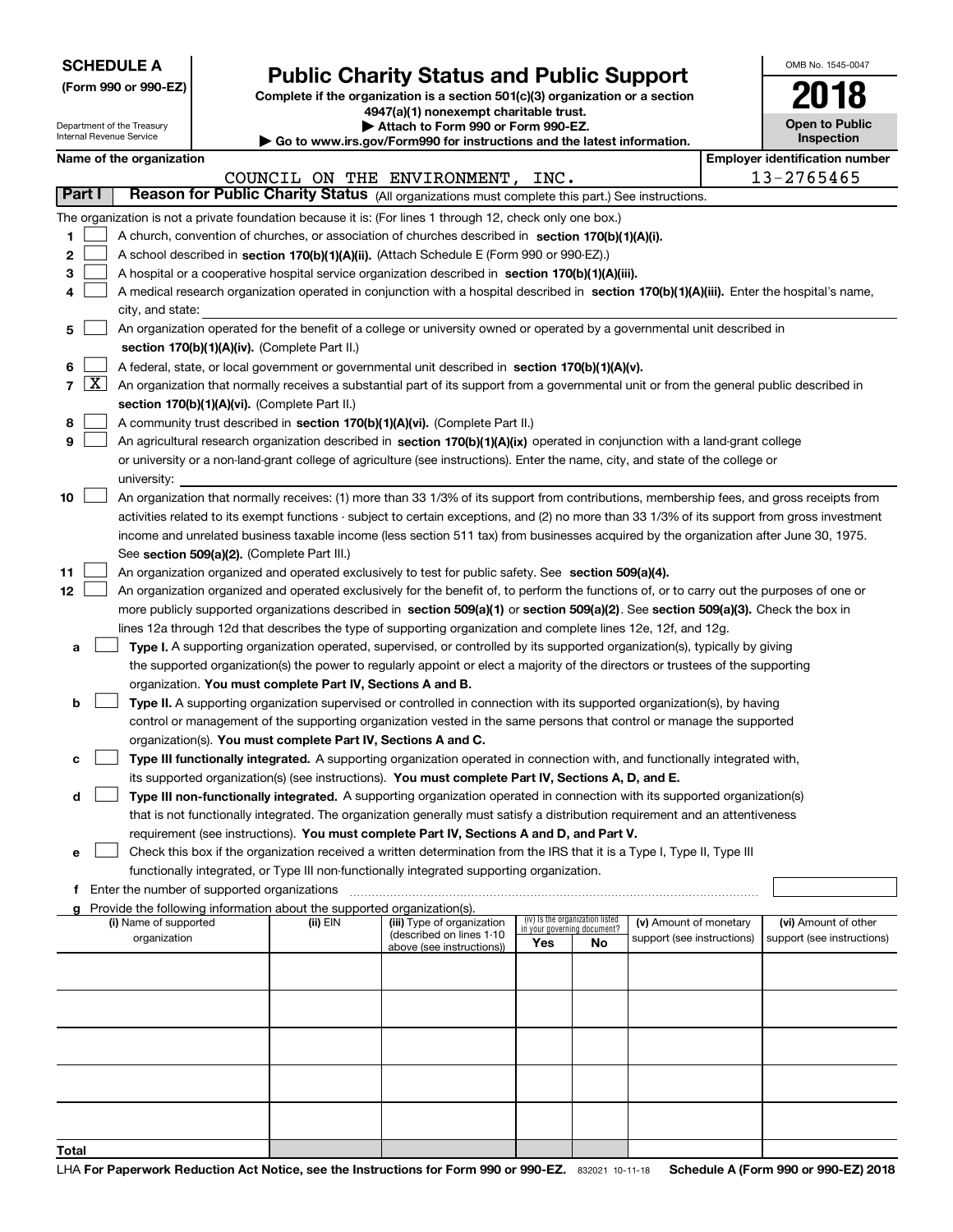#### Schedule A (Form 990 or 990-EZ) 2018 Page COUNCIL ON THE ENVIRONMENT, INC. 13-2765465**Part II Support Schedule for Organizations Described in Sections 170(b)(1)(A)(iv) and 170(b)(1)(A)(vi)**

(Complete only if you checked the box on line 5, 7, or 8 of Part I or if the organization failed to qualify under Part III. If the organization fails to qualify under the tests listed below, please complete Part III.)

| <b>Section A. Public Support</b>                                                                                                           |                      |                        |                        |                                           |          |                                          |
|--------------------------------------------------------------------------------------------------------------------------------------------|----------------------|------------------------|------------------------|-------------------------------------------|----------|------------------------------------------|
| Calendar year (or fiscal year beginning in)                                                                                                | (a) 2014             | $(b)$ 2015             | $(c)$ 2016             | $(d)$ 2017                                | (e) 2018 | (f) Total                                |
| 1 Gifts, grants, contributions, and                                                                                                        |                      |                        |                        |                                           |          |                                          |
| membership fees received. (Do not                                                                                                          |                      |                        |                        |                                           |          |                                          |
| include any "unusual grants.")                                                                                                             | 6172589.             | 6811752.               | 7802301.               | 8186355.                                  |          | 7975469.36948466.                        |
| 2 Tax revenues levied for the organ-                                                                                                       |                      |                        |                        |                                           |          |                                          |
| ization's benefit and either paid to                                                                                                       |                      |                        |                        |                                           |          |                                          |
| or expended on its behalf                                                                                                                  |                      |                        |                        |                                           |          |                                          |
| 3 The value of services or facilities                                                                                                      |                      |                        |                        |                                           |          |                                          |
| furnished by a governmental unit to                                                                                                        |                      |                        |                        |                                           |          |                                          |
| the organization without charge                                                                                                            | 635, 916.            | 611, 448.              | 611, 448.              | 611,448.                                  |          | 648,874. 3119134.                        |
| 4 Total. Add lines 1 through 3                                                                                                             | 6808505.             | 7423200.               | 8413749.               | 8797803.                                  |          | 8624343.40067600.                        |
| 5 The portion of total contributions                                                                                                       |                      |                        |                        |                                           |          |                                          |
| by each person (other than a                                                                                                               |                      |                        |                        |                                           |          |                                          |
| governmental unit or publicly                                                                                                              |                      |                        |                        |                                           |          |                                          |
| supported organization) included                                                                                                           |                      |                        |                        |                                           |          |                                          |
| on line 1 that exceeds 2% of the                                                                                                           |                      |                        |                        |                                           |          |                                          |
| amount shown on line 11,                                                                                                                   |                      |                        |                        |                                           |          |                                          |
| column (f)                                                                                                                                 |                      |                        |                        |                                           |          | 448,906.                                 |
|                                                                                                                                            |                      |                        |                        |                                           |          | 39618694.                                |
| 6 Public support. Subtract line 5 from line 4.<br><b>Section B. Total Support</b>                                                          |                      |                        |                        |                                           |          |                                          |
|                                                                                                                                            |                      |                        |                        |                                           |          |                                          |
| Calendar year (or fiscal year beginning in)                                                                                                | (a) 2014<br>6808505. | $(b)$ 2015<br>7423200. | $(c)$ 2016<br>8413749. | $(d)$ 2017<br>8797803.                    | (e) 2018 | (f) Total<br>8624343.40067600.           |
| <b>7</b> Amounts from line 4                                                                                                               |                      |                        |                        |                                           |          |                                          |
| 8 Gross income from interest,                                                                                                              |                      |                        |                        |                                           |          |                                          |
| dividends, payments received on                                                                                                            |                      |                        |                        |                                           |          |                                          |
| securities loans, rents, royalties,                                                                                                        |                      |                        |                        |                                           |          |                                          |
| and income from similar sources                                                                                                            | 49,675.              | 36,018.                | 36,357.                | 44,417.                                   | 47,241.  | 213,708.                                 |
| 9 Net income from unrelated business                                                                                                       |                      |                        |                        |                                           |          |                                          |
| activities, whether or not the                                                                                                             |                      |                        |                        |                                           |          |                                          |
| business is regularly carried on                                                                                                           |                      |                        |                        |                                           |          |                                          |
| 10 Other income. Do not include gain                                                                                                       |                      |                        |                        |                                           |          |                                          |
| or loss from the sale of capital                                                                                                           |                      |                        |                        |                                           |          |                                          |
| assets (Explain in Part VI.)                                                                                                               |                      |                        |                        | $122, 986.$ 137, 354. 146, 381. 158, 952. |          | $141, 719.$ 707, 392.                    |
| 11 Total support. Add lines 7 through 10                                                                                                   |                      |                        |                        |                                           |          | 40988700.                                |
| 12 Gross receipts from related activities, etc. (see instructions)                                                                         |                      |                        |                        |                                           | 12       | 35,663,627.                              |
| 13 First five years. If the Form 990 is for the organization's first, second, third, fourth, or fifth tax year as a section 501(c)(3)      |                      |                        |                        |                                           |          |                                          |
| organization, check this box and stop here                                                                                                 |                      |                        |                        |                                           |          |                                          |
| Section C. Computation of Public Support Percentage                                                                                        |                      |                        |                        |                                           |          |                                          |
| 14 Public support percentage for 2018 (line 6, column (f) divided by line 11, column (f) <i>manumanomeron</i>                              |                      |                        |                        |                                           | 14       | 96.66<br>$\%$                            |
|                                                                                                                                            |                      |                        |                        |                                           | 15       | 95.46<br>$\%$                            |
| 16a 33 1/3% support test - 2018. If the organization did not check the box on line 13, and line 14 is 33 1/3% or more, check this box and  |                      |                        |                        |                                           |          |                                          |
| stop here. The organization qualifies as a publicly supported organization                                                                 |                      |                        |                        |                                           |          | $\blacktriangleright$ $\boxed{\text{X}}$ |
| b 33 1/3% support test - 2017. If the organization did not check a box on line 13 or 16a, and line 15 is 33 1/3% or more, check this box   |                      |                        |                        |                                           |          |                                          |
| and stop here. The organization qualifies as a publicly supported organization                                                             |                      |                        |                        |                                           |          |                                          |
| 17a 10% -facts-and-circumstances test - 2018. If the organization did not check a box on line 13, 16a, or 16b, and line 14 is 10% or more, |                      |                        |                        |                                           |          |                                          |
| and if the organization meets the "facts-and-circumstances" test, check this box and stop here. Explain in Part VI how the organization    |                      |                        |                        |                                           |          |                                          |
|                                                                                                                                            |                      |                        |                        |                                           |          |                                          |
| b 10% -facts-and-circumstances test - 2017. If the organization did not check a box on line 13, 16a, 16b, or 17a, and line 15 is 10% or    |                      |                        |                        |                                           |          |                                          |
| more, and if the organization meets the "facts-and-circumstances" test, check this box and stop here. Explain in Part VI how the           |                      |                        |                        |                                           |          |                                          |
| organization meets the "facts-and-circumstances" test. The organization qualifies as a publicly supported organization                     |                      |                        |                        |                                           |          |                                          |
| 18 Private foundation. If the organization did not check a box on line 13, 16a, 16b, 17a, or 17b, check this box and see instructions      |                      |                        |                        |                                           |          |                                          |

**Schedule A (Form 990 or 990-EZ) 2018**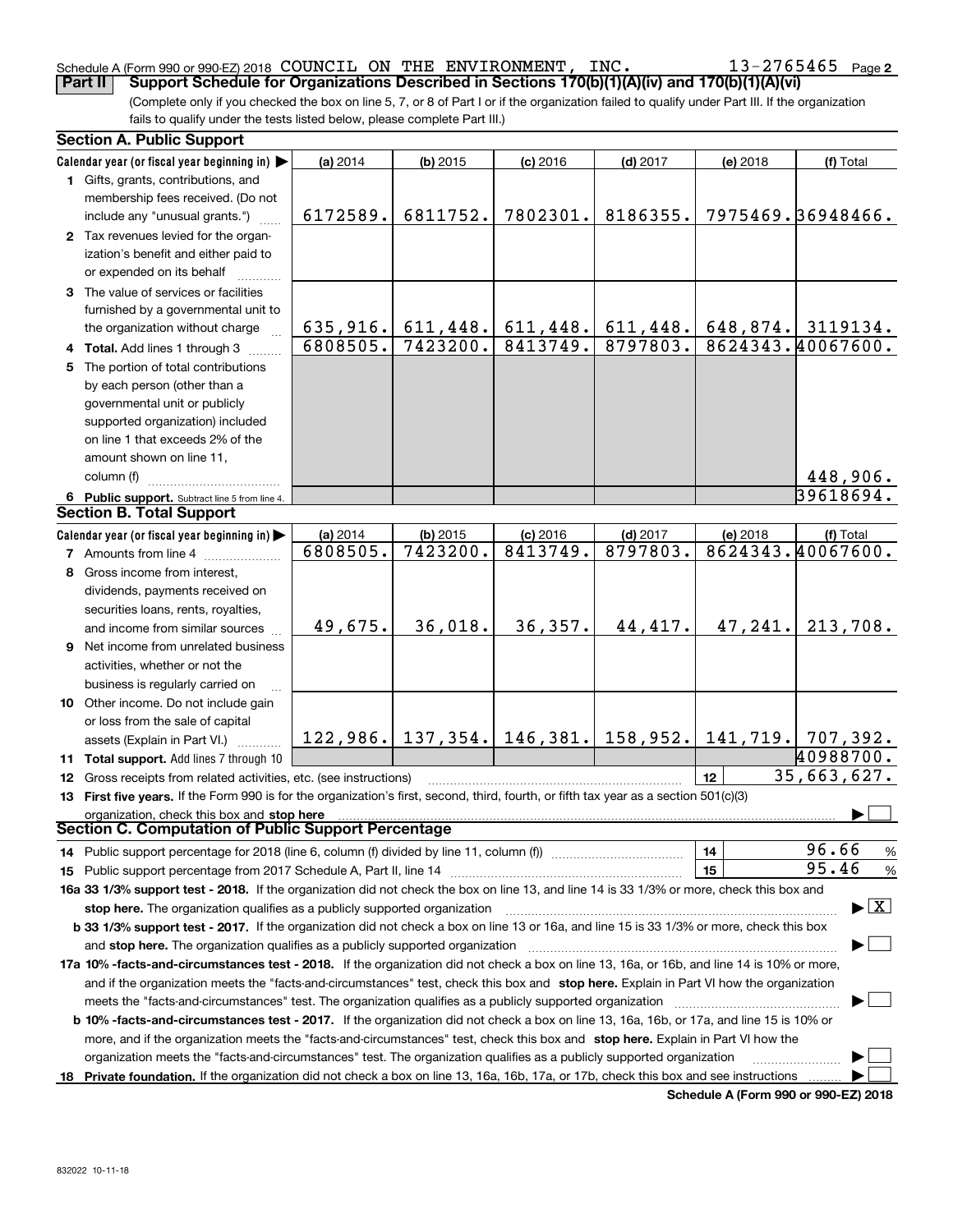#### Schedule A (Form 990 or 990-EZ) 2018 Page COUNCIL ON THE ENVIRONMENT, INC. 13-2765465**Part III Support Schedule for Organizations Described in Section 509(a)(2)**

(Complete only if you checked the box on line 10 of Part I or if the organization failed to qualify under Part II. If the organization fails to qualify under the tests listed below, please complete Part II.)

|    | <b>Section A. Public Support</b>                                                                                                                                                                                                                                                             |          |          |            |            |          |                          |
|----|----------------------------------------------------------------------------------------------------------------------------------------------------------------------------------------------------------------------------------------------------------------------------------------------|----------|----------|------------|------------|----------|--------------------------|
|    | Calendar year (or fiscal year beginning in) $\blacktriangleright$                                                                                                                                                                                                                            | (a) 2014 | (b) 2015 | $(c)$ 2016 | $(d)$ 2017 | (e) 2018 | (f) Total                |
|    | 1 Gifts, grants, contributions, and                                                                                                                                                                                                                                                          |          |          |            |            |          |                          |
|    | membership fees received. (Do not                                                                                                                                                                                                                                                            |          |          |            |            |          |                          |
|    | include any "unusual grants.")                                                                                                                                                                                                                                                               |          |          |            |            |          |                          |
|    | <b>2</b> Gross receipts from admissions,                                                                                                                                                                                                                                                     |          |          |            |            |          |                          |
|    | merchandise sold or services per-                                                                                                                                                                                                                                                            |          |          |            |            |          |                          |
|    | formed, or facilities furnished in                                                                                                                                                                                                                                                           |          |          |            |            |          |                          |
|    | any activity that is related to the<br>organization's tax-exempt purpose                                                                                                                                                                                                                     |          |          |            |            |          |                          |
|    | 3 Gross receipts from activities that                                                                                                                                                                                                                                                        |          |          |            |            |          |                          |
|    | are not an unrelated trade or bus-                                                                                                                                                                                                                                                           |          |          |            |            |          |                          |
|    | iness under section 513                                                                                                                                                                                                                                                                      |          |          |            |            |          |                          |
|    |                                                                                                                                                                                                                                                                                              |          |          |            |            |          |                          |
|    | 4 Tax revenues levied for the organ-                                                                                                                                                                                                                                                         |          |          |            |            |          |                          |
|    | ization's benefit and either paid to                                                                                                                                                                                                                                                         |          |          |            |            |          |                          |
|    | or expended on its behalf<br>.                                                                                                                                                                                                                                                               |          |          |            |            |          |                          |
|    | 5 The value of services or facilities                                                                                                                                                                                                                                                        |          |          |            |            |          |                          |
|    | furnished by a governmental unit to                                                                                                                                                                                                                                                          |          |          |            |            |          |                          |
|    | the organization without charge                                                                                                                                                                                                                                                              |          |          |            |            |          |                          |
|    | <b>6 Total.</b> Add lines 1 through 5                                                                                                                                                                                                                                                        |          |          |            |            |          |                          |
|    | 7a Amounts included on lines 1, 2, and                                                                                                                                                                                                                                                       |          |          |            |            |          |                          |
|    | 3 received from disqualified persons                                                                                                                                                                                                                                                         |          |          |            |            |          |                          |
|    | <b>b</b> Amounts included on lines 2 and 3 received                                                                                                                                                                                                                                          |          |          |            |            |          |                          |
|    | from other than disqualified persons that<br>exceed the greater of \$5,000 or 1% of the                                                                                                                                                                                                      |          |          |            |            |          |                          |
|    | amount on line 13 for the year                                                                                                                                                                                                                                                               |          |          |            |            |          |                          |
|    | c Add lines 7a and 7b                                                                                                                                                                                                                                                                        |          |          |            |            |          |                          |
|    | 8 Public support. (Subtract line 7c from line 6.)                                                                                                                                                                                                                                            |          |          |            |            |          |                          |
|    | <b>Section B. Total Support</b>                                                                                                                                                                                                                                                              |          |          |            |            |          |                          |
|    | Calendar year (or fiscal year beginning in)                                                                                                                                                                                                                                                  | (a) 2014 | (b) 2015 | $(c)$ 2016 | $(d)$ 2017 | (e) 2018 | (f) Total                |
|    | 9 Amounts from line 6                                                                                                                                                                                                                                                                        |          |          |            |            |          |                          |
|    | 10a Gross income from interest,                                                                                                                                                                                                                                                              |          |          |            |            |          |                          |
|    | dividends, payments received on<br>securities loans, rents, royalties,                                                                                                                                                                                                                       |          |          |            |            |          |                          |
|    | and income from similar sources                                                                                                                                                                                                                                                              |          |          |            |            |          |                          |
|    | <b>b</b> Unrelated business taxable income                                                                                                                                                                                                                                                   |          |          |            |            |          |                          |
|    | (less section 511 taxes) from businesses                                                                                                                                                                                                                                                     |          |          |            |            |          |                          |
|    | acquired after June 30, 1975                                                                                                                                                                                                                                                                 |          |          |            |            |          |                          |
|    | c Add lines 10a and 10b                                                                                                                                                                                                                                                                      |          |          |            |            |          |                          |
|    | 11 Net income from unrelated business                                                                                                                                                                                                                                                        |          |          |            |            |          |                          |
|    | activities not included in line 10b,                                                                                                                                                                                                                                                         |          |          |            |            |          |                          |
|    | whether or not the business is<br>regularly carried on                                                                                                                                                                                                                                       |          |          |            |            |          |                          |
|    | <b>12</b> Other income. Do not include gain                                                                                                                                                                                                                                                  |          |          |            |            |          |                          |
|    | or loss from the sale of capital                                                                                                                                                                                                                                                             |          |          |            |            |          |                          |
|    | assets (Explain in Part VI.)                                                                                                                                                                                                                                                                 |          |          |            |            |          |                          |
|    | 13 Total support. (Add lines 9, 10c, 11, and 12.)                                                                                                                                                                                                                                            |          |          |            |            |          |                          |
|    | 14 First five years. If the Form 990 is for the organization's first, second, third, fourth, or fifth tax year as a section 501(c)(3) organization,                                                                                                                                          |          |          |            |            |          |                          |
|    | check this box and stop here measurements and contain the state of the state of the state of the state of the state of the state of the state of the state of the state of the state of the state of the state of the state of<br><b>Section C. Computation of Public Support Percentage</b> |          |          |            |            |          |                          |
|    |                                                                                                                                                                                                                                                                                              |          |          |            |            |          |                          |
|    | 15 Public support percentage for 2018 (line 8, column (f), divided by line 13, column (f))                                                                                                                                                                                                   |          |          |            |            | 15       | %                        |
|    | 16 Public support percentage from 2017 Schedule A, Part III, line 15<br><b>Section D. Computation of Investment Income Percentage</b>                                                                                                                                                        |          |          |            |            | 16       | %                        |
|    |                                                                                                                                                                                                                                                                                              |          |          |            |            |          |                          |
|    | 17 Investment income percentage for 2018 (line 10c, column (f), divided by line 13, column (f))                                                                                                                                                                                              |          |          |            |            | 17       | %                        |
|    | <b>18</b> Investment income percentage from <b>2017</b> Schedule A, Part III, line 17                                                                                                                                                                                                        |          |          |            |            | 18       | %                        |
|    | 19a 33 1/3% support tests - 2018. If the organization did not check the box on line 14, and line 15 is more than 33 1/3%, and line 17 is not                                                                                                                                                 |          |          |            |            |          |                          |
|    | more than 33 1/3%, check this box and stop here. The organization qualifies as a publicly supported organization                                                                                                                                                                             |          |          |            |            |          | $\overline{\phantom{a}}$ |
|    | b 33 1/3% support tests - 2017. If the organization did not check a box on line 14 or line 19a, and line 16 is more than 33 1/3%, and                                                                                                                                                        |          |          |            |            |          |                          |
|    | line 18 is not more than 33 1/3%, check this box and stop here. The organization qualifies as a publicly supported organization                                                                                                                                                              |          |          |            |            |          |                          |
| 20 |                                                                                                                                                                                                                                                                                              |          |          |            |            |          |                          |

**Schedule A (Form 990 or 990-EZ) 2018**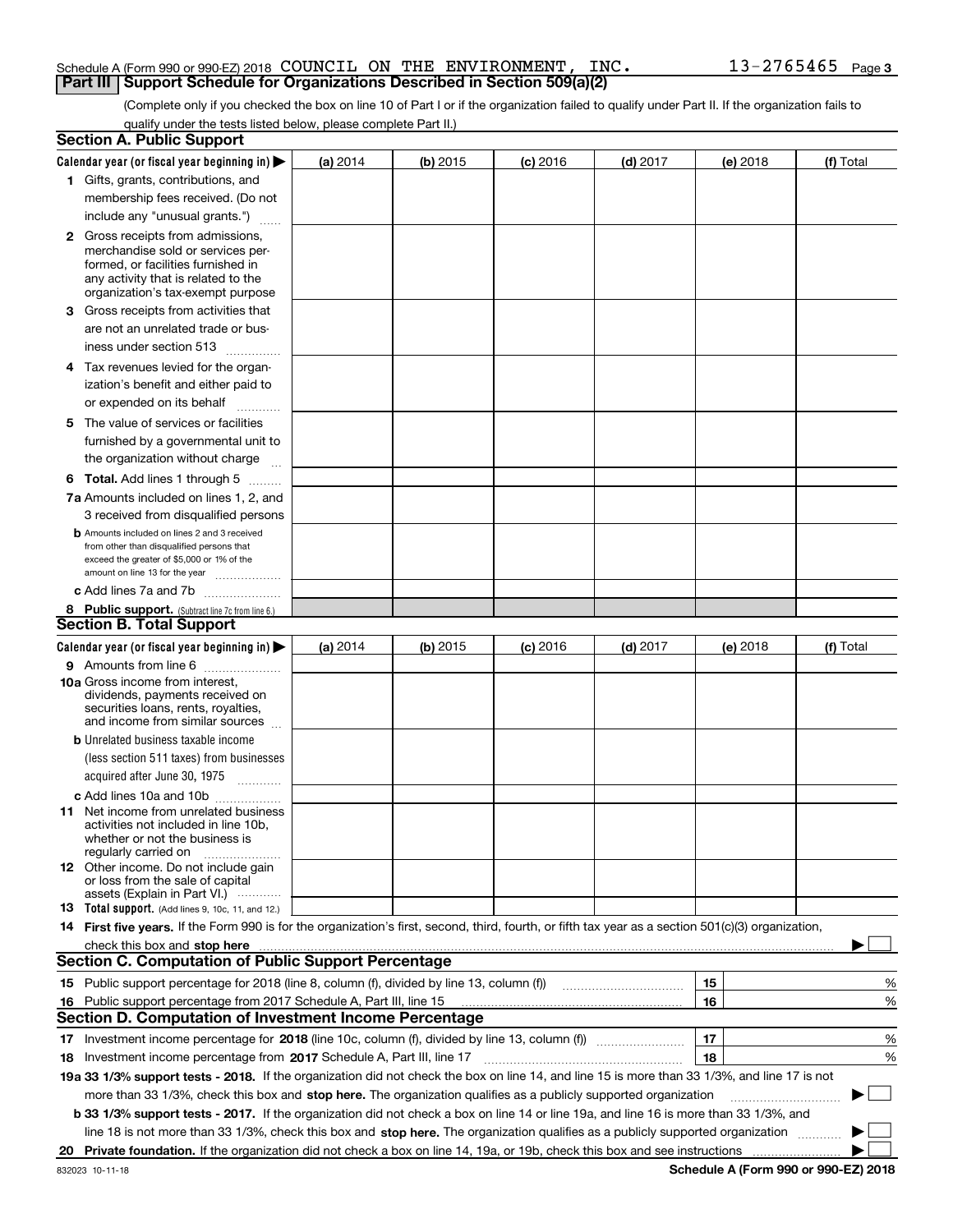**1**

**2**

**3a**

**3b**

**3c**

**4a**

**4b**

**4c**

**5a**

**5b5c**

**6**

**7**

**8**

**9a**

**9b**

**9c**

**10a**

**10b**

**YesNo**

### **Part IV Supporting Organizations**

(Complete only if you checked a box in line 12 on Part I. If you checked 12a of Part I, complete Sections A and B. If you checked 12b of Part I, complete Sections A and C. If you checked 12c of Part I, complete Sections A, D, and E. If you checked 12d of Part I, complete Sections A and D, and complete Part V.)

#### **Section A. All Supporting Organizations**

- **1** Are all of the organization's supported organizations listed by name in the organization's governing documents? If "No," describe in **Part VI** how the supported organizations are designated. If designated by *class or purpose, describe the designation. If historic and continuing relationship, explain.*
- **2** Did the organization have any supported organization that does not have an IRS determination of status under section 509(a)(1) or (2)? If "Yes," explain in Part VI how the organization determined that the supported *organization was described in section 509(a)(1) or (2).*
- **3a** Did the organization have a supported organization described in section 501(c)(4), (5), or (6)? If "Yes," answer *(b) and (c) below.*
- **b** Did the organization confirm that each supported organization qualified under section 501(c)(4), (5), or (6) and satisfied the public support tests under section 509(a)(2)? If "Yes," describe in **Part VI** when and how the *organization made the determination.*
- **c**Did the organization ensure that all support to such organizations was used exclusively for section 170(c)(2)(B) purposes? If "Yes," explain in **Part VI** what controls the organization put in place to ensure such use.
- **4a***If* Was any supported organization not organized in the United States ("foreign supported organization")? *"Yes," and if you checked 12a or 12b in Part I, answer (b) and (c) below.*
- **b** Did the organization have ultimate control and discretion in deciding whether to make grants to the foreign supported organization? If "Yes," describe in **Part VI** how the organization had such control and discretion *despite being controlled or supervised by or in connection with its supported organizations.*
- **c** Did the organization support any foreign supported organization that does not have an IRS determination under sections 501(c)(3) and 509(a)(1) or (2)? If "Yes," explain in **Part VI** what controls the organization used *to ensure that all support to the foreign supported organization was used exclusively for section 170(c)(2)(B) purposes.*
- **5a***If "Yes,"* Did the organization add, substitute, or remove any supported organizations during the tax year? answer (b) and (c) below (if applicable). Also, provide detail in **Part VI,** including (i) the names and EIN *numbers of the supported organizations added, substituted, or removed; (ii) the reasons for each such action; (iii) the authority under the organization's organizing document authorizing such action; and (iv) how the action was accomplished (such as by amendment to the organizing document).*
- **b** Type I or Type II only. Was any added or substituted supported organization part of a class already designated in the organization's organizing document?
- **cSubstitutions only.**  Was the substitution the result of an event beyond the organization's control?
- **6** Did the organization provide support (whether in the form of grants or the provision of services or facilities) to **Part VI.** *If "Yes," provide detail in* support or benefit one or more of the filing organization's supported organizations? anyone other than (i) its supported organizations, (ii) individuals that are part of the charitable class benefited by one or more of its supported organizations, or (iii) other supporting organizations that also
- **7**Did the organization provide a grant, loan, compensation, or other similar payment to a substantial contributor *If "Yes," complete Part I of Schedule L (Form 990 or 990-EZ).* regard to a substantial contributor? (as defined in section 4958(c)(3)(C)), a family member of a substantial contributor, or a 35% controlled entity with
- **8** Did the organization make a loan to a disqualified person (as defined in section 4958) not described in line 7? *If "Yes," complete Part I of Schedule L (Form 990 or 990-EZ).*
- **9a** Was the organization controlled directly or indirectly at any time during the tax year by one or more in section 509(a)(1) or (2))? If "Yes," *provide detail in* <code>Part VI.</code> disqualified persons as defined in section 4946 (other than foundation managers and organizations described
- **b** Did one or more disqualified persons (as defined in line 9a) hold a controlling interest in any entity in which the supporting organization had an interest? If "Yes," provide detail in P**art VI**.
- **c**Did a disqualified person (as defined in line 9a) have an ownership interest in, or derive any personal benefit from, assets in which the supporting organization also had an interest? If "Yes," provide detail in P**art VI.**
- **10a** Was the organization subject to the excess business holdings rules of section 4943 because of section supporting organizations)? If "Yes," answer 10b below. 4943(f) (regarding certain Type II supporting organizations, and all Type III non-functionally integrated
- **b** Did the organization have any excess business holdings in the tax year? (Use Schedule C, Form 4720, to *determine whether the organization had excess business holdings.)*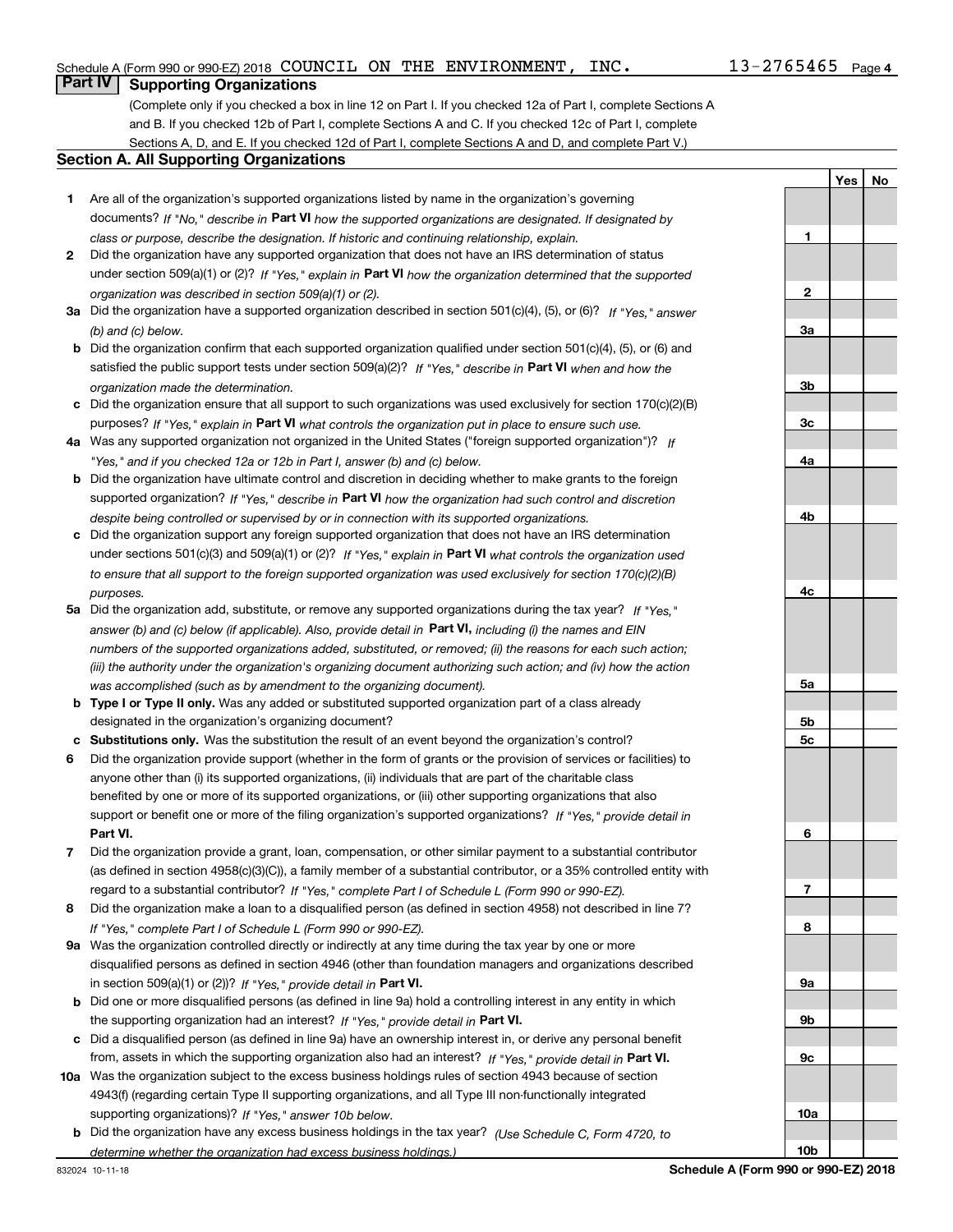### Schedule A (Form 990 or 990-EZ) 2018 Page COUNCIL ON THE ENVIRONMENT, INC. 13-2765465**Part IV Supporting Organizations** *(continued)*

|    |                                                                                                                                                                                                               |                 | Yes | No |
|----|---------------------------------------------------------------------------------------------------------------------------------------------------------------------------------------------------------------|-----------------|-----|----|
| 11 | Has the organization accepted a gift or contribution from any of the following persons?                                                                                                                       |                 |     |    |
|    | a A person who directly or indirectly controls, either alone or together with persons described in (b) and (c)                                                                                                |                 |     |    |
|    | below, the governing body of a supported organization?                                                                                                                                                        | 11a             |     |    |
|    | <b>b</b> A family member of a person described in (a) above?                                                                                                                                                  | 11 <sub>b</sub> |     |    |
|    | c A 35% controlled entity of a person described in (a) or (b) above? If "Yes" to a, b, or c, provide detail in Part VI.                                                                                       | 11c             |     |    |
|    | <b>Section B. Type I Supporting Organizations</b>                                                                                                                                                             |                 |     |    |
|    |                                                                                                                                                                                                               |                 | Yes | No |
| 1  | Did the directors, trustees, or membership of one or more supported organizations have the power to                                                                                                           |                 |     |    |
|    | regularly appoint or elect at least a majority of the organization's directors or trustees at all times during the                                                                                            |                 |     |    |
|    | tax year? If "No," describe in Part VI how the supported organization(s) effectively operated, supervised, or                                                                                                 |                 |     |    |
|    |                                                                                                                                                                                                               |                 |     |    |
|    | controlled the organization's activities. If the organization had more than one supported organization,                                                                                                       |                 |     |    |
|    | describe how the powers to appoint and/or remove directors or trustees were allocated among the supported                                                                                                     | 1               |     |    |
| 2  | organizations and what conditions or restrictions, if any, applied to such powers during the tax year.<br>Did the organization operate for the benefit of any supported organization other than the supported |                 |     |    |
|    |                                                                                                                                                                                                               |                 |     |    |
|    | organization(s) that operated, supervised, or controlled the supporting organization? If "Yes," explain in                                                                                                    |                 |     |    |
|    | Part VI how providing such benefit carried out the purposes of the supported organization(s) that operated,                                                                                                   |                 |     |    |
|    | supervised, or controlled the supporting organization.                                                                                                                                                        | 2               |     |    |
|    | <b>Section C. Type II Supporting Organizations</b>                                                                                                                                                            |                 |     |    |
|    |                                                                                                                                                                                                               |                 | Yes | No |
| 1  | Were a majority of the organization's directors or trustees during the tax year also a majority of the directors                                                                                              |                 |     |    |
|    | or trustees of each of the organization's supported organization(s)? If "No," describe in Part VI how control                                                                                                 |                 |     |    |
|    | or management of the supporting organization was vested in the same persons that controlled or managed                                                                                                        |                 |     |    |
|    | the supported organization(s).                                                                                                                                                                                | 1               |     |    |
|    | Section D. All Type III Supporting Organizations                                                                                                                                                              |                 |     |    |
|    |                                                                                                                                                                                                               |                 | Yes | No |
| 1  | Did the organization provide to each of its supported organizations, by the last day of the fifth month of the                                                                                                |                 |     |    |
|    | organization's tax year, (i) a written notice describing the type and amount of support provided during the prior tax                                                                                         |                 |     |    |
|    | year, (ii) a copy of the Form 990 that was most recently filed as of the date of notification, and (iii) copies of the                                                                                        |                 |     |    |
|    | organization's governing documents in effect on the date of notification, to the extent not previously provided?                                                                                              | 1               |     |    |
| 2  | Were any of the organization's officers, directors, or trustees either (i) appointed or elected by the supported                                                                                              |                 |     |    |
|    | organization(s) or (ii) serving on the governing body of a supported organization? If "No," explain in Part VI how                                                                                            |                 |     |    |
|    | the organization maintained a close and continuous working relationship with the supported organization(s).                                                                                                   | 2               |     |    |
| 3  | By reason of the relationship described in (2), did the organization's supported organizations have a                                                                                                         |                 |     |    |
|    | significant voice in the organization's investment policies and in directing the use of the organization's                                                                                                    |                 |     |    |
|    | income or assets at all times during the tax year? If "Yes," describe in Part VI the role the organization's                                                                                                  |                 |     |    |
|    | supported organizations played in this regard.                                                                                                                                                                | 3               |     |    |
|    | Section E. Type III Functionally Integrated Supporting Organizations                                                                                                                                          |                 |     |    |
| 1. | Check the box next to the method that the organization used to satisfy the Integral Part Test during the year (see instructions).                                                                             |                 |     |    |
| a  | The organization satisfied the Activities Test. Complete line 2 below.                                                                                                                                        |                 |     |    |
| b  | The organization is the parent of each of its supported organizations. Complete line 3 below.                                                                                                                 |                 |     |    |
| c  | The organization supported a governmental entity. Describe in Part VI how you supported a government entity (see instructions),                                                                               |                 |     |    |
| 2  | Activities Test. Answer (a) and (b) below.                                                                                                                                                                    |                 | Yes | No |
| а  | Did substantially all of the organization's activities during the tax year directly further the exempt purposes of                                                                                            |                 |     |    |
|    | the supported organization(s) to which the organization was responsive? If "Yes," then in Part VI identify                                                                                                    |                 |     |    |
|    | those supported organizations and explain how these activities directly furthered their exempt purposes,                                                                                                      |                 |     |    |
|    | how the organization was responsive to those supported organizations, and how the organization determined                                                                                                     |                 |     |    |
|    | that these activities constituted substantially all of its activities.                                                                                                                                        | 2a              |     |    |
|    | <b>b</b> Did the activities described in (a) constitute activities that, but for the organization's involvement, one or more                                                                                  |                 |     |    |
|    | of the organization's supported organization(s) would have been engaged in? If "Yes," explain in Part VI the                                                                                                  |                 |     |    |
|    |                                                                                                                                                                                                               |                 |     |    |
|    | reasons for the organization's position that its supported organization(s) would have engaged in these                                                                                                        |                 |     |    |
|    | activities but for the organization's involvement.                                                                                                                                                            | 2b              |     |    |
| з  | Parent of Supported Organizations. Answer (a) and (b) below.                                                                                                                                                  |                 |     |    |
|    | a Did the organization have the power to regularly appoint or elect a majority of the officers, directors, or                                                                                                 |                 |     |    |
|    | trustees of each of the supported organizations? Provide details in Part VI.                                                                                                                                  | За              |     |    |
|    | <b>b</b> Did the organization exercise a substantial degree of direction over the policies, programs, and activities of each                                                                                  |                 |     |    |
|    | of its supported organizations? If "Yes," describe in Part VI the role played by the organization in this regard.                                                                                             | 3b              |     |    |

**Schedule A (Form 990 or 990-EZ) 2018**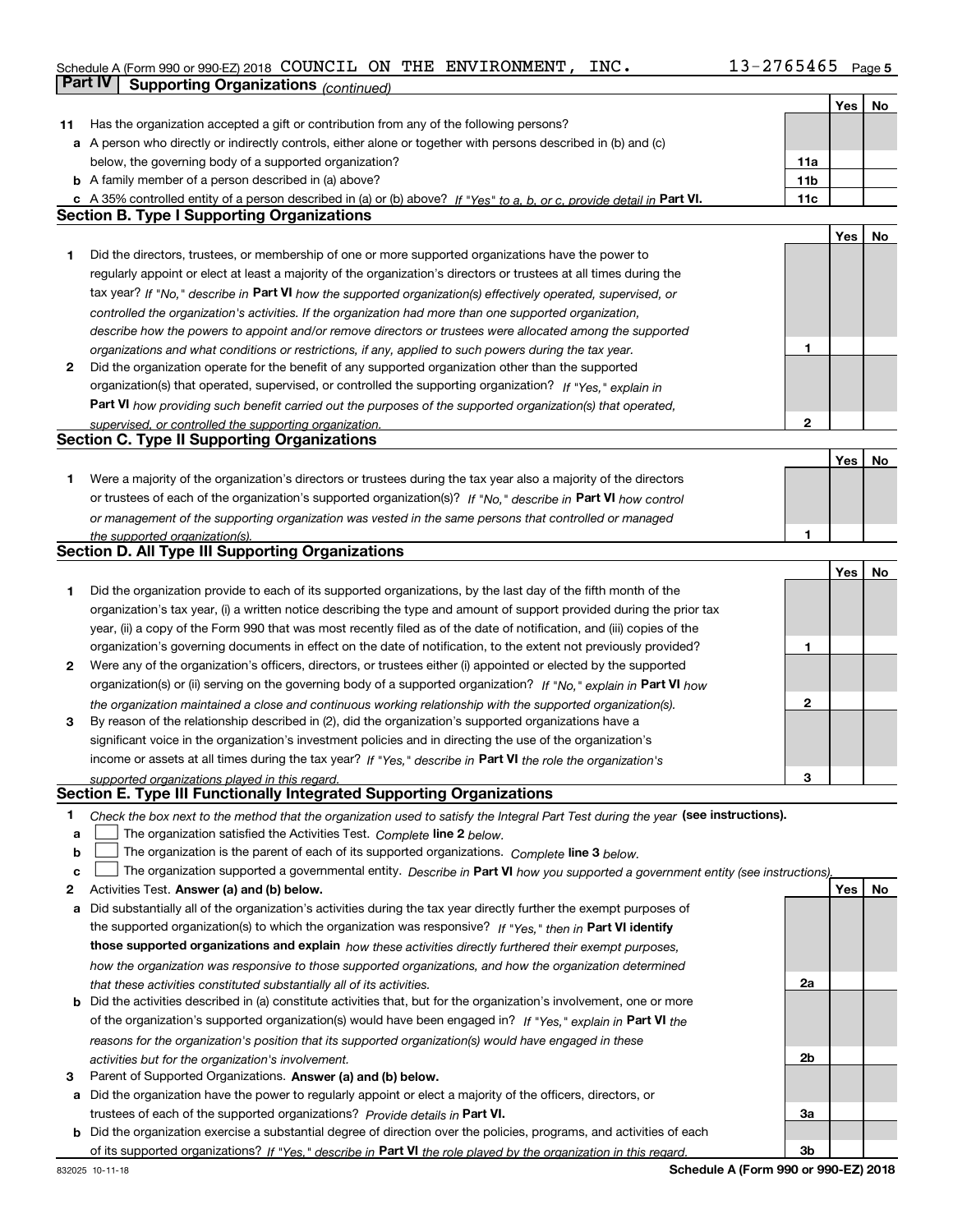| 1  | Check here if the organization satisfied the Integral Part Test as a qualifying trust on Nov. 20, 1970 (explain in Part VI.) See instructions. All |                |                |                                |
|----|----------------------------------------------------------------------------------------------------------------------------------------------------|----------------|----------------|--------------------------------|
|    | other Type III non-functionally integrated supporting organizations must complete Sections A through E.                                            |                |                |                                |
|    | Section A - Adjusted Net Income                                                                                                                    |                | (A) Prior Year | (B) Current Year<br>(optional) |
| 1  | Net short-term capital gain                                                                                                                        | 1              |                |                                |
| 2  | Recoveries of prior-year distributions                                                                                                             | $\mathbf{2}$   |                |                                |
| 3  | Other gross income (see instructions)                                                                                                              | 3              |                |                                |
| 4  | Add lines 1 through 3                                                                                                                              | 4              |                |                                |
| 5  | Depreciation and depletion                                                                                                                         | 5              |                |                                |
| 6  | Portion of operating expenses paid or incurred for production or                                                                                   |                |                |                                |
|    | collection of gross income or for management, conservation, or                                                                                     |                |                |                                |
|    | maintenance of property held for production of income (see instructions)                                                                           | 6              |                |                                |
| 7  | Other expenses (see instructions)                                                                                                                  | $\overline{7}$ |                |                                |
| 8  | <b>Adjusted Net Income</b> (subtract lines 5, 6, and 7 from line 4)                                                                                | 8              |                |                                |
|    | Section B - Minimum Asset Amount                                                                                                                   |                | (A) Prior Year | (B) Current Year<br>(optional) |
| 1  | Aggregate fair market value of all non-exempt-use assets (see                                                                                      |                |                |                                |
|    | instructions for short tax year or assets held for part of year):                                                                                  |                |                |                                |
|    | a Average monthly value of securities                                                                                                              | 1a             |                |                                |
|    | <b>b</b> Average monthly cash balances                                                                                                             | 1 <sub>b</sub> |                |                                |
|    | c Fair market value of other non-exempt-use assets                                                                                                 | 1c             |                |                                |
|    | d Total (add lines 1a, 1b, and 1c)                                                                                                                 | 1d             |                |                                |
|    | e Discount claimed for blockage or other                                                                                                           |                |                |                                |
|    | factors (explain in detail in Part VI):                                                                                                            |                |                |                                |
| 2  | Acquisition indebtedness applicable to non-exempt-use assets                                                                                       | $\mathbf{2}$   |                |                                |
| 3. | Subtract line 2 from line 1d                                                                                                                       | 3              |                |                                |
| 4  | Cash deemed held for exempt use. Enter 1-1/2% of line 3 (for greater amount,                                                                       |                |                |                                |
|    | see instructions)                                                                                                                                  | 4              |                |                                |
| 5  | Net value of non-exempt-use assets (subtract line 4 from line 3)                                                                                   | 5              |                |                                |
| 6  | Multiply line 5 by .035                                                                                                                            | 6              |                |                                |
| 7  | Recoveries of prior-year distributions                                                                                                             | $\overline{7}$ |                |                                |
| 8  | Minimum Asset Amount (add line 7 to line 6)                                                                                                        | 8              |                |                                |
|    | <b>Section C - Distributable Amount</b>                                                                                                            |                |                | <b>Current Year</b>            |
| 1  | Adjusted net income for prior year (from Section A, line 8, Column A)                                                                              | 1              |                |                                |
| 2  | Enter 85% of line 1                                                                                                                                | $\mathbf{2}$   |                |                                |
| 3  | Minimum asset amount for prior year (from Section B, line 8, Column A)                                                                             | 3              |                |                                |
| 4  | Enter greater of line 2 or line 3                                                                                                                  | 4              |                |                                |
| 5  | Income tax imposed in prior year                                                                                                                   | 5              |                |                                |
| 6  | Distributable Amount. Subtract line 5 from line 4, unless subject to                                                                               |                |                |                                |
|    | emergency temporary reduction (see instructions)                                                                                                   | 6              |                |                                |

**7**Check here if the current year is the organization's first as a non-functionally integrated Type III supporting organization (see instructions).

**Schedule A (Form 990 or 990-EZ) 2018**

#### Schedule A (Form 990 or 990-EZ) 2018 COUNCIL ON THE ENVIRONMENT,INC。 13-2765465 Page COUNCIL ON THE ENVIRONMENT, INC. 13-2765465

# **Part V Type III Non-Functionally Integrated 509(a)(3) Supporting Organizations**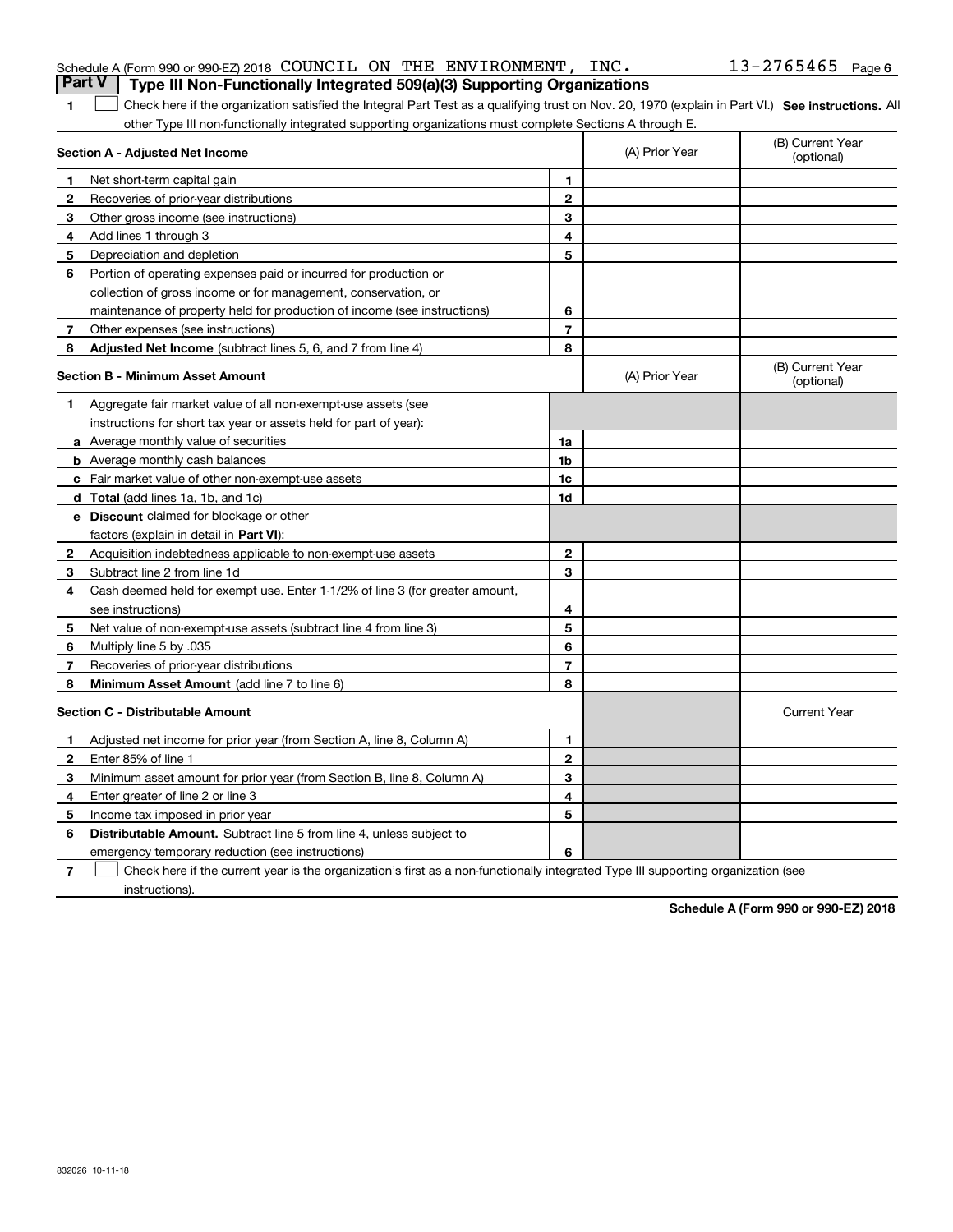#### Schedule A (Form 990 or 990-EZ) 2018 COUNCIL ON THE ENVIRONMENT,INC。 13-2765465 Page COUNCIL ON THE ENVIRONMENT, INC. 13-2765465

| <b>Part V</b> | Type III Non-Functionally Integrated 509(a)(3) Supporting Organizations                    |                             | (continued)                           |                                         |  |  |  |  |  |
|---------------|--------------------------------------------------------------------------------------------|-----------------------------|---------------------------------------|-----------------------------------------|--|--|--|--|--|
|               | <b>Section D - Distributions</b>                                                           |                             |                                       | <b>Current Year</b>                     |  |  |  |  |  |
| 1             | Amounts paid to supported organizations to accomplish exempt purposes                      |                             |                                       |                                         |  |  |  |  |  |
| 2             | Amounts paid to perform activity that directly furthers exempt purposes of supported       |                             |                                       |                                         |  |  |  |  |  |
|               | organizations, in excess of income from activity                                           |                             |                                       |                                         |  |  |  |  |  |
| 3             | Administrative expenses paid to accomplish exempt purposes of supported organizations      |                             |                                       |                                         |  |  |  |  |  |
| 4             | Amounts paid to acquire exempt-use assets                                                  |                             |                                       |                                         |  |  |  |  |  |
| 5             | Qualified set-aside amounts (prior IRS approval required)                                  |                             |                                       |                                         |  |  |  |  |  |
| 6             | Other distributions (describe in Part VI). See instructions.                               |                             |                                       |                                         |  |  |  |  |  |
| 7             | Total annual distributions. Add lines 1 through 6.                                         |                             |                                       |                                         |  |  |  |  |  |
| 8             | Distributions to attentive supported organizations to which the organization is responsive |                             |                                       |                                         |  |  |  |  |  |
|               | (provide details in Part VI). See instructions.                                            |                             |                                       |                                         |  |  |  |  |  |
| 9             | Distributable amount for 2018 from Section C, line 6                                       |                             |                                       |                                         |  |  |  |  |  |
| 10            | Line 8 amount divided by line 9 amount                                                     |                             |                                       |                                         |  |  |  |  |  |
|               |                                                                                            | (i)                         | (iii)                                 | (iii)                                   |  |  |  |  |  |
|               | <b>Section E - Distribution Allocations</b> (see instructions)                             | <b>Excess Distributions</b> | <b>Underdistributions</b><br>Pre-2018 | <b>Distributable</b><br>Amount for 2018 |  |  |  |  |  |
| 1.            | Distributable amount for 2018 from Section C, line 6                                       |                             |                                       |                                         |  |  |  |  |  |
| 2             | Underdistributions, if any, for years prior to 2018 (reason-                               |                             |                                       |                                         |  |  |  |  |  |
|               | able cause required- explain in Part VI). See instructions.                                |                             |                                       |                                         |  |  |  |  |  |
| З             | Excess distributions carryover, if any, to 2018                                            |                             |                                       |                                         |  |  |  |  |  |
|               | <b>a</b> From 2013                                                                         |                             |                                       |                                         |  |  |  |  |  |
|               | <b>b</b> From $2014$                                                                       |                             |                                       |                                         |  |  |  |  |  |
|               | $c$ From 2015                                                                              |                             |                                       |                                         |  |  |  |  |  |
|               | $d$ From 2016                                                                              |                             |                                       |                                         |  |  |  |  |  |
|               | e From 2017                                                                                |                             |                                       |                                         |  |  |  |  |  |
|               | <b>Total</b> of lines 3a through e                                                         |                             |                                       |                                         |  |  |  |  |  |
|               | <b>g</b> Applied to underdistributions of prior years                                      |                             |                                       |                                         |  |  |  |  |  |
|               | <b>h</b> Applied to 2018 distributable amount                                              |                             |                                       |                                         |  |  |  |  |  |
|               | Carryover from 2013 not applied (see instructions)                                         |                             |                                       |                                         |  |  |  |  |  |
|               | Remainder. Subtract lines 3g, 3h, and 3i from 3f.                                          |                             |                                       |                                         |  |  |  |  |  |
| 4             | Distributions for 2018 from Section D,                                                     |                             |                                       |                                         |  |  |  |  |  |
|               | line $7:$                                                                                  |                             |                                       |                                         |  |  |  |  |  |
|               | <b>a</b> Applied to underdistributions of prior years                                      |                             |                                       |                                         |  |  |  |  |  |
|               | <b>b</b> Applied to 2018 distributable amount                                              |                             |                                       |                                         |  |  |  |  |  |
|               | c Remainder. Subtract lines 4a and 4b from 4.                                              |                             |                                       |                                         |  |  |  |  |  |
| 5             | Remaining underdistributions for years prior to 2018, if                                   |                             |                                       |                                         |  |  |  |  |  |
|               | any. Subtract lines 3g and 4a from line 2. For result greater                              |                             |                                       |                                         |  |  |  |  |  |
|               | than zero, explain in Part VI. See instructions.                                           |                             |                                       |                                         |  |  |  |  |  |
| 6             | Remaining underdistributions for 2018. Subtract lines 3h                                   |                             |                                       |                                         |  |  |  |  |  |
|               | and 4b from line 1. For result greater than zero, explain in                               |                             |                                       |                                         |  |  |  |  |  |
|               | Part VI. See instructions.                                                                 |                             |                                       |                                         |  |  |  |  |  |
|               |                                                                                            |                             |                                       |                                         |  |  |  |  |  |
| 7             | Excess distributions carryover to 2019. Add lines 3j                                       |                             |                                       |                                         |  |  |  |  |  |
|               | and 4c.                                                                                    |                             |                                       |                                         |  |  |  |  |  |
| 8             | Breakdown of line 7:                                                                       |                             |                                       |                                         |  |  |  |  |  |
|               | a Excess from 2014                                                                         |                             |                                       |                                         |  |  |  |  |  |
|               | <b>b</b> Excess from 2015                                                                  |                             |                                       |                                         |  |  |  |  |  |
|               | c Excess from 2016                                                                         |                             |                                       |                                         |  |  |  |  |  |
|               | d Excess from 2017                                                                         |                             |                                       |                                         |  |  |  |  |  |
|               | e Excess from 2018                                                                         |                             |                                       |                                         |  |  |  |  |  |

**Schedule A (Form 990 or 990-EZ) 2018**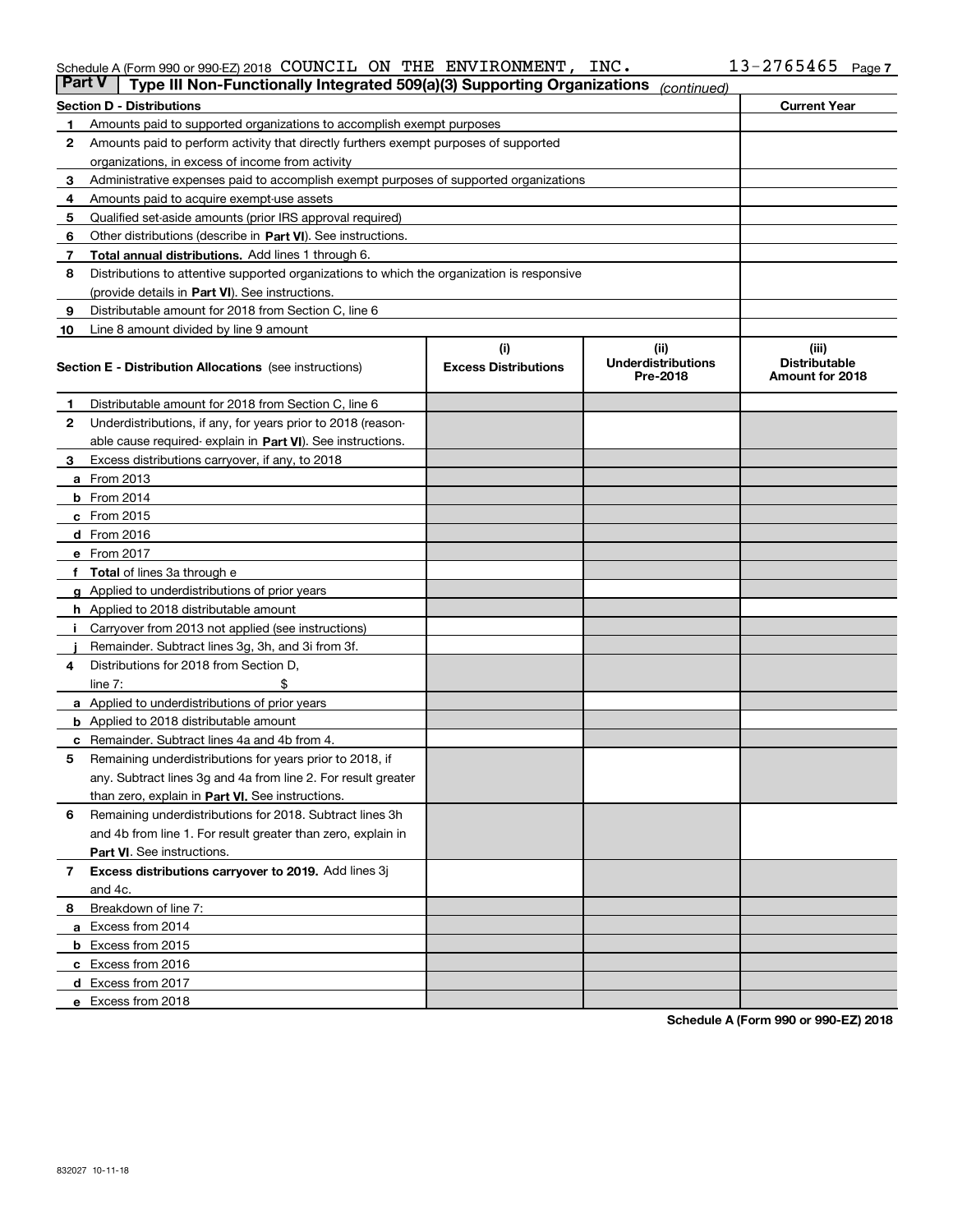|                | Schedule A (Form 990 or 990-EZ) 2018 COUNCIL ON THE ENVIRONMENT, $INC$ . |  |          |  |                                                                                                                      |  |           | $13 - 2765465$ Page 8                                                                                                                                                                                                                                                                            |  |
|----------------|--------------------------------------------------------------------------|--|----------|--|----------------------------------------------------------------------------------------------------------------------|--|-----------|--------------------------------------------------------------------------------------------------------------------------------------------------------------------------------------------------------------------------------------------------------------------------------------------------|--|
| <b>Part VI</b> |                                                                          |  |          |  |                                                                                                                      |  |           | Supplemental Information. Provide the explanations required by Part II, line 10; Part II, line 17a or 17b; Part III, line 12;                                                                                                                                                                    |  |
|                |                                                                          |  |          |  |                                                                                                                      |  |           | Part IV, Section A, lines 1, 2, 3b, 3c, 4b, 4c, 5a, 6, 9a, 9b, 9c, 11a, 11b, and 11c; Part IV, Section B, lines 1 and 2; Part IV, Section C,<br>line 1; Part IV, Section D, lines 2 and 3; Part IV, Section E, lines 1c, 2a, 2b, 3a, and 3b; Part V, line 1; Part V, Section B, line 1e; Part V, |  |
|                |                                                                          |  |          |  |                                                                                                                      |  |           | Section D, lines 5, 6, and 8; and Part V, Section E, lines 2, 5, and 6. Also complete this part for any additional information.                                                                                                                                                                  |  |
|                | (See instructions.)                                                      |  |          |  |                                                                                                                      |  |           |                                                                                                                                                                                                                                                                                                  |  |
|                | SCHEDULE A, PART II, LINE 10, EXPLANATION FOR OTHER INCOME:              |  |          |  |                                                                                                                      |  |           |                                                                                                                                                                                                                                                                                                  |  |
|                |                                                                          |  |          |  |                                                                                                                      |  |           |                                                                                                                                                                                                                                                                                                  |  |
|                | MISCELLANEOUS INCOME                                                     |  |          |  |                                                                                                                      |  |           |                                                                                                                                                                                                                                                                                                  |  |
|                |                                                                          |  |          |  |                                                                                                                      |  |           |                                                                                                                                                                                                                                                                                                  |  |
|                | 2014 AMOUNT: \$                                                          |  | 122,986. |  | <u> 1980 - Jan Samuel Barbara, martin da shekara 1980 - An tsara 1980 - An tsara 1980 - An tsara 1980 - An tsara</u> |  |           |                                                                                                                                                                                                                                                                                                  |  |
|                |                                                                          |  |          |  |                                                                                                                      |  |           |                                                                                                                                                                                                                                                                                                  |  |
|                | 2015 AMOUNT: \$                                                          |  |          |  |                                                                                                                      |  | 137, 354. |                                                                                                                                                                                                                                                                                                  |  |
|                |                                                                          |  |          |  |                                                                                                                      |  |           |                                                                                                                                                                                                                                                                                                  |  |
|                | 2016 AMOUNT: \$                                                          |  |          |  | 146,381.                                                                                                             |  |           |                                                                                                                                                                                                                                                                                                  |  |
|                | 2017 AMOUNT: \$                                                          |  |          |  | 158,952.                                                                                                             |  |           |                                                                                                                                                                                                                                                                                                  |  |
|                |                                                                          |  |          |  |                                                                                                                      |  |           |                                                                                                                                                                                                                                                                                                  |  |
|                | 2018 AMOUNT: \$                                                          |  | 141,719. |  |                                                                                                                      |  |           |                                                                                                                                                                                                                                                                                                  |  |
|                |                                                                          |  |          |  |                                                                                                                      |  |           |                                                                                                                                                                                                                                                                                                  |  |
|                |                                                                          |  |          |  |                                                                                                                      |  |           |                                                                                                                                                                                                                                                                                                  |  |
|                |                                                                          |  |          |  |                                                                                                                      |  |           |                                                                                                                                                                                                                                                                                                  |  |
|                |                                                                          |  |          |  |                                                                                                                      |  |           |                                                                                                                                                                                                                                                                                                  |  |
|                |                                                                          |  |          |  |                                                                                                                      |  |           |                                                                                                                                                                                                                                                                                                  |  |
|                |                                                                          |  |          |  |                                                                                                                      |  |           |                                                                                                                                                                                                                                                                                                  |  |
|                |                                                                          |  |          |  |                                                                                                                      |  |           |                                                                                                                                                                                                                                                                                                  |  |
|                |                                                                          |  |          |  |                                                                                                                      |  |           |                                                                                                                                                                                                                                                                                                  |  |
|                |                                                                          |  |          |  |                                                                                                                      |  |           |                                                                                                                                                                                                                                                                                                  |  |
|                |                                                                          |  |          |  |                                                                                                                      |  |           |                                                                                                                                                                                                                                                                                                  |  |
|                |                                                                          |  |          |  |                                                                                                                      |  |           |                                                                                                                                                                                                                                                                                                  |  |
|                |                                                                          |  |          |  |                                                                                                                      |  |           |                                                                                                                                                                                                                                                                                                  |  |
|                |                                                                          |  |          |  |                                                                                                                      |  |           |                                                                                                                                                                                                                                                                                                  |  |
|                |                                                                          |  |          |  |                                                                                                                      |  |           |                                                                                                                                                                                                                                                                                                  |  |
|                |                                                                          |  |          |  |                                                                                                                      |  |           |                                                                                                                                                                                                                                                                                                  |  |
|                |                                                                          |  |          |  |                                                                                                                      |  |           |                                                                                                                                                                                                                                                                                                  |  |
|                |                                                                          |  |          |  |                                                                                                                      |  |           |                                                                                                                                                                                                                                                                                                  |  |
|                |                                                                          |  |          |  |                                                                                                                      |  |           |                                                                                                                                                                                                                                                                                                  |  |
|                |                                                                          |  |          |  |                                                                                                                      |  |           |                                                                                                                                                                                                                                                                                                  |  |
|                |                                                                          |  |          |  |                                                                                                                      |  |           |                                                                                                                                                                                                                                                                                                  |  |
|                |                                                                          |  |          |  |                                                                                                                      |  |           |                                                                                                                                                                                                                                                                                                  |  |
|                |                                                                          |  |          |  |                                                                                                                      |  |           |                                                                                                                                                                                                                                                                                                  |  |
|                |                                                                          |  |          |  |                                                                                                                      |  |           |                                                                                                                                                                                                                                                                                                  |  |
|                |                                                                          |  |          |  |                                                                                                                      |  |           |                                                                                                                                                                                                                                                                                                  |  |
|                |                                                                          |  |          |  |                                                                                                                      |  |           |                                                                                                                                                                                                                                                                                                  |  |
|                |                                                                          |  |          |  |                                                                                                                      |  |           |                                                                                                                                                                                                                                                                                                  |  |
|                |                                                                          |  |          |  |                                                                                                                      |  |           |                                                                                                                                                                                                                                                                                                  |  |
|                |                                                                          |  |          |  |                                                                                                                      |  |           |                                                                                                                                                                                                                                                                                                  |  |
|                |                                                                          |  |          |  |                                                                                                                      |  |           |                                                                                                                                                                                                                                                                                                  |  |
|                |                                                                          |  |          |  |                                                                                                                      |  |           |                                                                                                                                                                                                                                                                                                  |  |
|                |                                                                          |  |          |  |                                                                                                                      |  |           |                                                                                                                                                                                                                                                                                                  |  |
|                |                                                                          |  |          |  |                                                                                                                      |  |           |                                                                                                                                                                                                                                                                                                  |  |
|                |                                                                          |  |          |  |                                                                                                                      |  |           |                                                                                                                                                                                                                                                                                                  |  |
|                |                                                                          |  |          |  |                                                                                                                      |  |           |                                                                                                                                                                                                                                                                                                  |  |
|                |                                                                          |  |          |  |                                                                                                                      |  |           |                                                                                                                                                                                                                                                                                                  |  |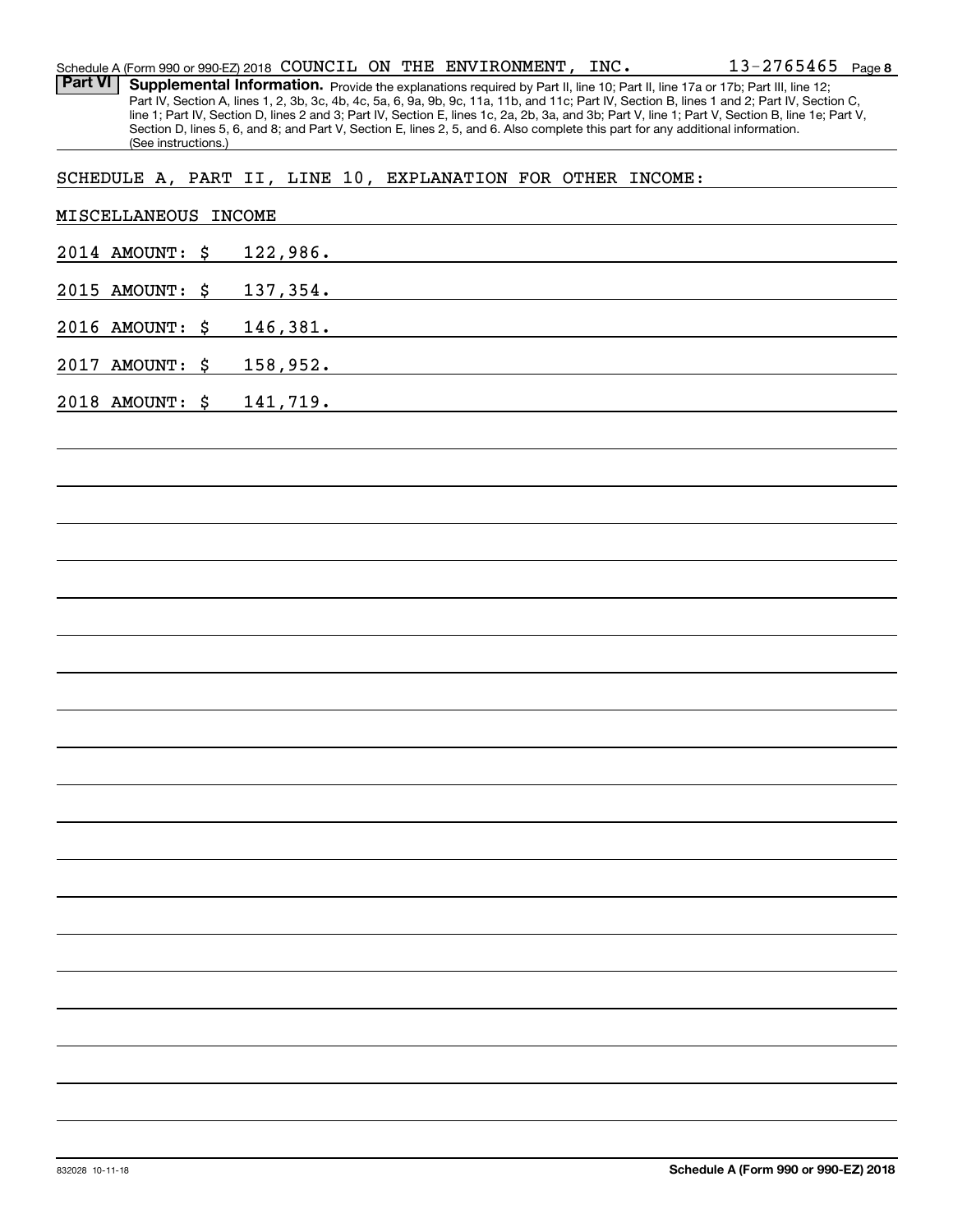Department of the Treasury Internal Revenue Service **(Form 990, 990-EZ, or 990-PF)**

Name of the organization

#### \*\* PUBLIC DISCLOSURE COPY \*\*

# **Schedule B Schedule of Contributors**

**| Attach to Form 990, Form 990-EZ, or Form 990-PF. | Go to www.irs.gov/Form990 for the latest information.** OMB No. 1545-0047

**2018**

**Employer identification number**

|                                | COUNCIL ON THE ENVIRONMENT, INC.                                                                                                          | 13-2765465 |
|--------------------------------|-------------------------------------------------------------------------------------------------------------------------------------------|------------|
| Organization type (check one): |                                                                                                                                           |            |
| Filers of:                     | Section:                                                                                                                                  |            |
| Form 990 or 990-EZ             | $\underline{X}$ 501(c)( 3) (enter number) organization                                                                                    |            |
|                                | $4947(a)(1)$ nonexempt charitable trust not treated as a private foundation                                                               |            |
|                                | 527 political organization                                                                                                                |            |
| Form 990-PF                    | 501(c)(3) exempt private foundation                                                                                                       |            |
|                                | 4947(a)(1) nonexempt charitable trust treated as a private foundation                                                                     |            |
|                                | 501(c)(3) taxable private foundation                                                                                                      |            |
|                                |                                                                                                                                           |            |
|                                | Check if your organization is covered by the General Rule or a Special Rule.                                                              |            |
|                                | Note: Only a section 501(c)(7), (8), or (10) organization can check boxes for both the General Rule and a Special Rule. See instructions. |            |

#### **General Rule**

 $\mathcal{L}^{\text{max}}$ 

For an organization filing Form 990, 990-EZ, or 990-PF that received, during the year, contributions totaling \$5,000 or more (in money or property) from any one contributor. Complete Parts I and II. See instructions for determining a contributor's total contributions.

#### **Special Rules**

any one contributor, during the year, total contributions of the greater of  $\,$  (1) \$5,000; or **(2)** 2% of the amount on (i) Form 990, Part VIII, line 1h;  $\boxed{\textbf{X}}$  For an organization described in section 501(c)(3) filing Form 990 or 990-EZ that met the 33 1/3% support test of the regulations under sections 509(a)(1) and 170(b)(1)(A)(vi), that checked Schedule A (Form 990 or 990-EZ), Part II, line 13, 16a, or 16b, and that received from or (ii) Form 990-EZ, line 1. Complete Parts I and II.

year, total contributions of more than \$1,000 *exclusively* for religious, charitable, scientific, literary, or educational purposes, or for the For an organization described in section 501(c)(7), (8), or (10) filing Form 990 or 990-EZ that received from any one contributor, during the prevention of cruelty to children or animals. Complete Parts I (entering "N/A" in column (b) instead of the contributor name and address), II, and III.  $\mathcal{L}^{\text{max}}$ 

purpose. Don't complete any of the parts unless the **General Rule** applies to this organization because it received *nonexclusively* year, contributions <sub>exclusively</sub> for religious, charitable, etc., purposes, but no such contributions totaled more than \$1,000. If this box is checked, enter here the total contributions that were received during the year for an  $\;$ exclusively religious, charitable, etc., For an organization described in section 501(c)(7), (8), or (10) filing Form 990 or 990-EZ that received from any one contributor, during the religious, charitable, etc., contributions totaling \$5,000 or more during the year  $\Box$ — $\Box$   $\Box$  $\mathcal{L}^{\text{max}}$ 

**Caution:**  An organization that isn't covered by the General Rule and/or the Special Rules doesn't file Schedule B (Form 990, 990-EZ, or 990-PF),  **must** but it answer "No" on Part IV, line 2, of its Form 990; or check the box on line H of its Form 990-EZ or on its Form 990-PF, Part I, line 2, to certify that it doesn't meet the filing requirements of Schedule B (Form 990, 990-EZ, or 990-PF).

**For Paperwork Reduction Act Notice, see the instructions for Form 990, 990-EZ, or 990-PF. Schedule B (Form 990, 990-EZ, or 990-PF) (2018)** LHA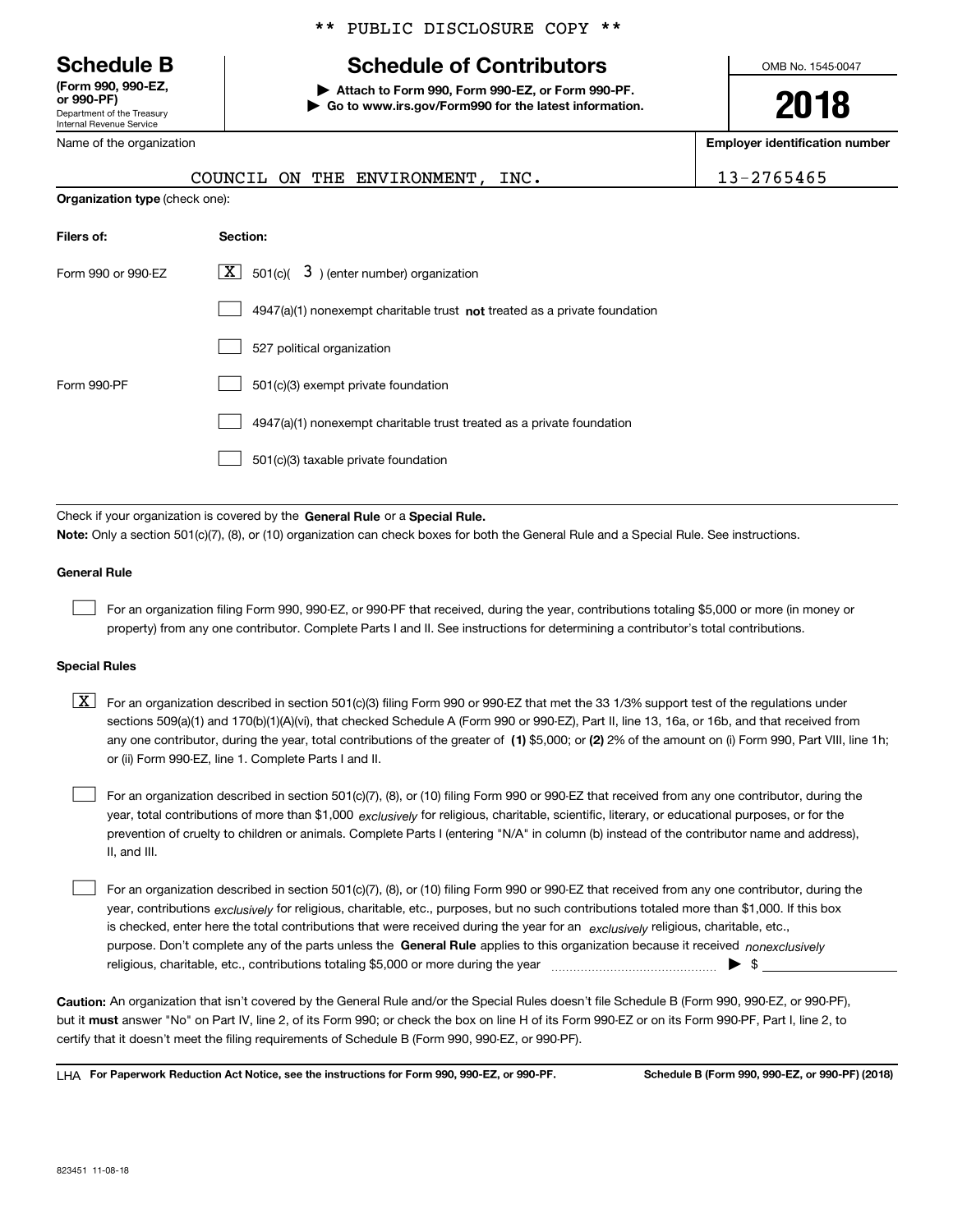## Schedule B (Form 990, 990-EZ, or 990-PF) (2018) Page 2

Name of organization

**Employer identification number**

#### COUNCIL ON THE ENVIRONMENT, INC. 13-2765465

Chedule B (Form 990, 990-EZ, or 990-PF) (2018)<br>
lame of organization<br> **20UNCIL ON THE ENVIRONMENT, INC.**<br> **20UNCIL ON THE ENVIRONMENT, INC.**<br> **20UNCIL Contributors** (see instructions). Use duplicate copies of Part I if add

| (a)<br>No. | (b)<br>Name, address, and ZIP + 4 | (c)<br><b>Total contributions</b> | (d)<br>Type of contribution                                                                                 |
|------------|-----------------------------------|-----------------------------------|-------------------------------------------------------------------------------------------------------------|
| 1          |                                   | 230,189.<br>\$                    | $\overline{\texttt{X}}$<br>Person<br>Payroll<br>Noncash<br>(Complete Part II for<br>noncash contributions.) |
| (a)<br>No. | (b)<br>Name, address, and ZIP + 4 | (c)<br><b>Total contributions</b> | (d)<br>Type of contribution                                                                                 |
| 2          |                                   | 200,000.<br>\$                    | $\overline{\texttt{X}}$<br>Person<br>Payroll<br>Noncash<br>(Complete Part II for<br>noncash contributions.) |
| (a)<br>No. | (b)<br>Name, address, and ZIP + 4 | (c)<br><b>Total contributions</b> | (d)<br>Type of contribution                                                                                 |
| 3          |                                   | 175,000.<br>\$                    | $\overline{\texttt{X}}$<br>Person<br>Payroll<br>Noncash<br>(Complete Part II for<br>noncash contributions.) |
| (a)<br>No. | (b)<br>Name, address, and ZIP + 4 | (c)<br><b>Total contributions</b> | (d)<br>Type of contribution                                                                                 |
| 4          |                                   | 198,633.<br>\$                    | $\overline{\texttt{X}}$<br>Person<br>Payroll<br>Noncash<br>(Complete Part II for<br>noncash contributions.) |
| (a)<br>No. | (b)<br>Name, address, and ZIP + 4 | (c)<br><b>Total contributions</b> | (d)<br>Type of contribution                                                                                 |
| 5          |                                   | 2, 255, 176.<br>\$                | $\overline{\text{X}}$<br>Person<br>Payroll<br>Noncash<br>(Complete Part II for<br>noncash contributions.)   |
| (a)<br>No. | (b)<br>Name, address, and ZIP + 4 | (c)<br><b>Total contributions</b> | (d)<br>Type of contribution                                                                                 |
| 6          |                                   | 1,104,643.<br>\$                  | $\overline{\text{X}}$<br>Person<br>Payroll<br>Noncash<br>(Complete Part II for<br>noncash contributions.)   |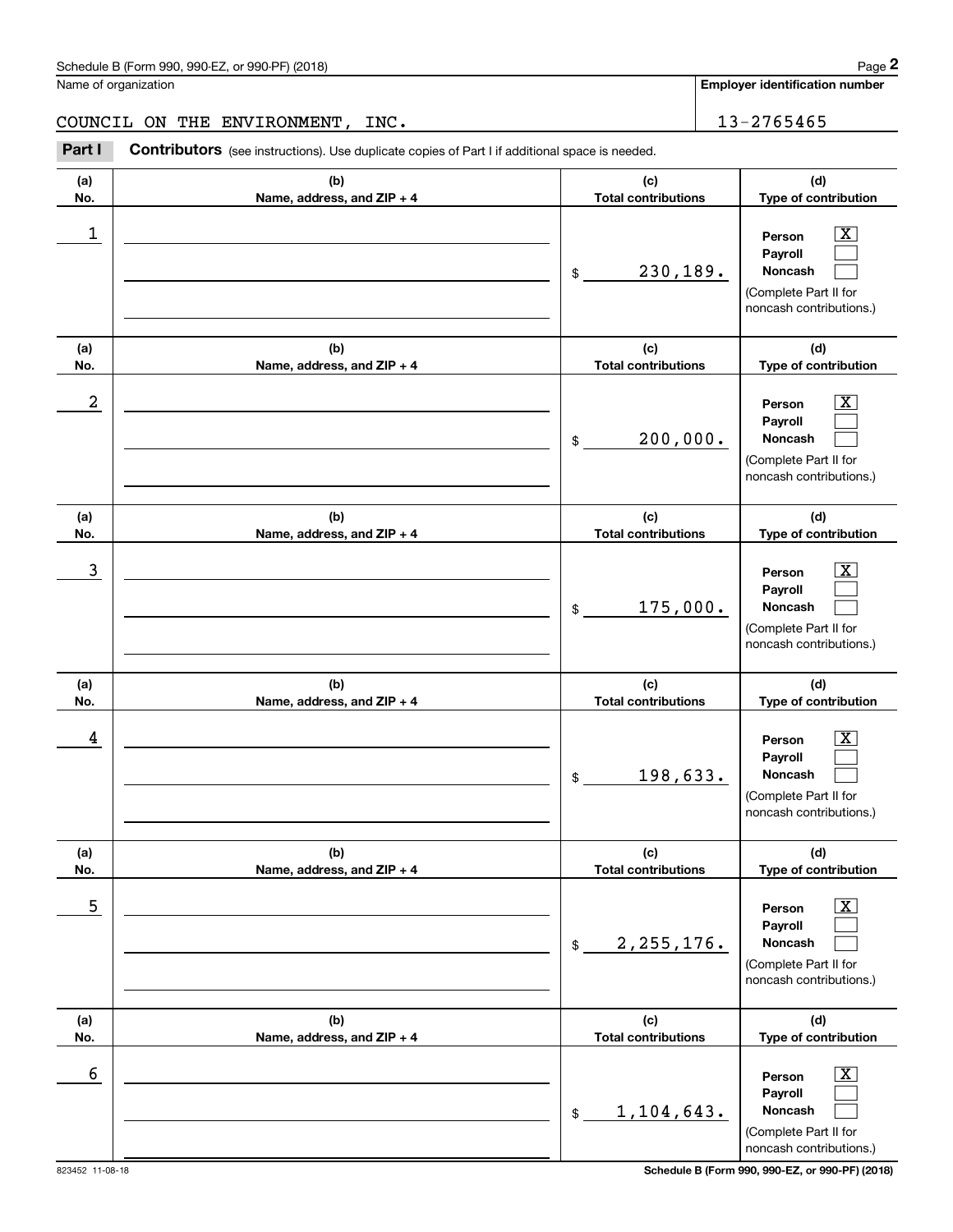## Schedule B (Form 990, 990-EZ, or 990-PF) (2018) Page 2

Name of organization

**Employer identification number**

#### COUNCIL ON THE ENVIRONMENT, INC. 13-2765465

Chedule B (Form 990, 990-EZ, or 990-PF) (2018)<br>
lame of organization<br> **20UNCIL ON THE ENVIRONMENT, INC.**<br> **20UNCIL ON THE ENVIRONMENT, INC.**<br> **20UNCIL Contributors** (see instructions). Use duplicate copies of Part I if add

| (a)<br>No. | (b)<br>Name, address, and ZIP + 4 | (c)<br><b>Total contributions</b>         | (d)<br>Type of contribution                                                                               |
|------------|-----------------------------------|-------------------------------------------|-----------------------------------------------------------------------------------------------------------|
| 7          |                                   | 745,082.<br>$\$$                          | $\overline{\text{X}}$<br>Person<br>Payroll<br>Noncash<br>(Complete Part II for<br>noncash contributions.) |
| (a)<br>No. | (b)<br>Name, address, and ZIP + 4 | (c)<br><b>Total contributions</b>         | (d)<br>Type of contribution                                                                               |
| 8          |                                   | 176,560.<br>$\$$                          | $\overline{\text{X}}$<br>Person<br>Payroll<br>Noncash<br>(Complete Part II for<br>noncash contributions.) |
| (a)<br>No. | (b)<br>Name, address, and ZIP + 4 | (c)<br><b>Total contributions</b>         | (d)<br>Type of contribution                                                                               |
| 9          |                                   | 446,924.<br>$\$$                          | х<br>Person<br>Payroll<br>Noncash<br>(Complete Part II for<br>noncash contributions.)                     |
| (a)<br>No. | (b)<br>Name, address, and ZIP + 4 | (c)<br><b>Total contributions</b>         | (d)<br>Type of contribution                                                                               |
|            |                                   | \$                                        | Person<br>Payroll<br>Noncash<br>(Complete Part II for<br>noncash contributions.)                          |
| (a)<br>No. | (b)<br>Name, address, and ZIP + 4 | (c)<br><b>Total contributions</b>         | (d)<br>Type of contribution                                                                               |
|            |                                   | $\, \, \raisebox{12pt}{$\scriptstyle \$}$ | Person<br>Payroll<br>Noncash<br>(Complete Part II for<br>noncash contributions.)                          |
| (a)<br>No. | (b)<br>Name, address, and ZIP + 4 | (c)<br><b>Total contributions</b>         | (d)<br>Type of contribution                                                                               |
|            |                                   | $\$$                                      | Person<br>Payroll<br>Noncash<br>(Complete Part II for<br>noncash contributions.)                          |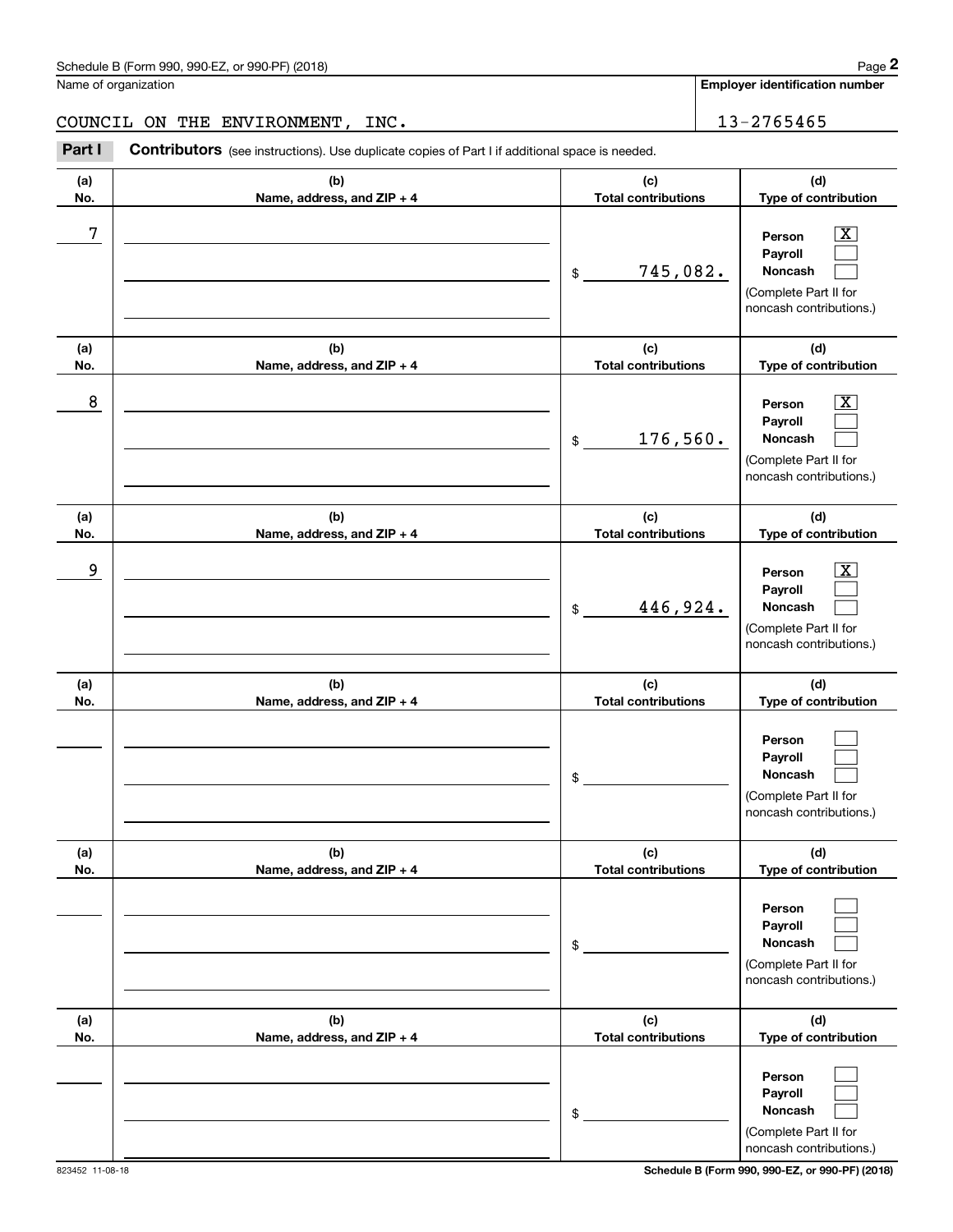Name of organization

**Employer identification number**

COUNCIL ON THE ENVIRONMENT, INC. 13-2765465

Chedule B (Form 990, 990-EZ, or 990-PF) (2018)<br>
lame of organization<br> **20UNCIL ON THE ENVIRONMENT, INC.**<br> **Part II Noncash Property** (see instructions). Use duplicate copies of Part II if additional space is needed.

| (a)<br>No.<br>from<br>Part I | (b)<br>Description of noncash property given | (c)<br>FMV (or estimate)<br>(See instructions.) | (d)<br>Date received |
|------------------------------|----------------------------------------------|-------------------------------------------------|----------------------|
|                              |                                              |                                                 |                      |
|                              |                                              | \$                                              |                      |
| (a)<br>No.<br>from<br>Part I | (b)<br>Description of noncash property given | (c)<br>FMV (or estimate)<br>(See instructions.) | (d)<br>Date received |
|                              |                                              |                                                 |                      |
|                              |                                              | \$                                              |                      |
| (a)<br>No.<br>from<br>Part I | (b)<br>Description of noncash property given | (c)<br>FMV (or estimate)<br>(See instructions.) | (d)<br>Date received |
|                              |                                              |                                                 |                      |
|                              |                                              | \$                                              |                      |
| (a)<br>No.<br>from<br>Part I | (b)<br>Description of noncash property given | (c)<br>FMV (or estimate)<br>(See instructions.) | (d)<br>Date received |
|                              |                                              |                                                 |                      |
|                              |                                              | \$                                              |                      |
| (a)<br>No.<br>from<br>Part I | (b)<br>Description of noncash property given | (c)<br>FMV (or estimate)<br>(See instructions.) | (d)<br>Date received |
|                              |                                              |                                                 |                      |
|                              |                                              | $\$$                                            |                      |
| (a)<br>No.<br>from<br>Part I | (b)<br>Description of noncash property given | (c)<br>FMV (or estimate)<br>(See instructions.) | (d)<br>Date received |
|                              |                                              |                                                 |                      |
|                              |                                              | \$                                              |                      |

823453 11-08-18 **Schedule B (Form 990, 990-EZ, or 990-PF) (2018)**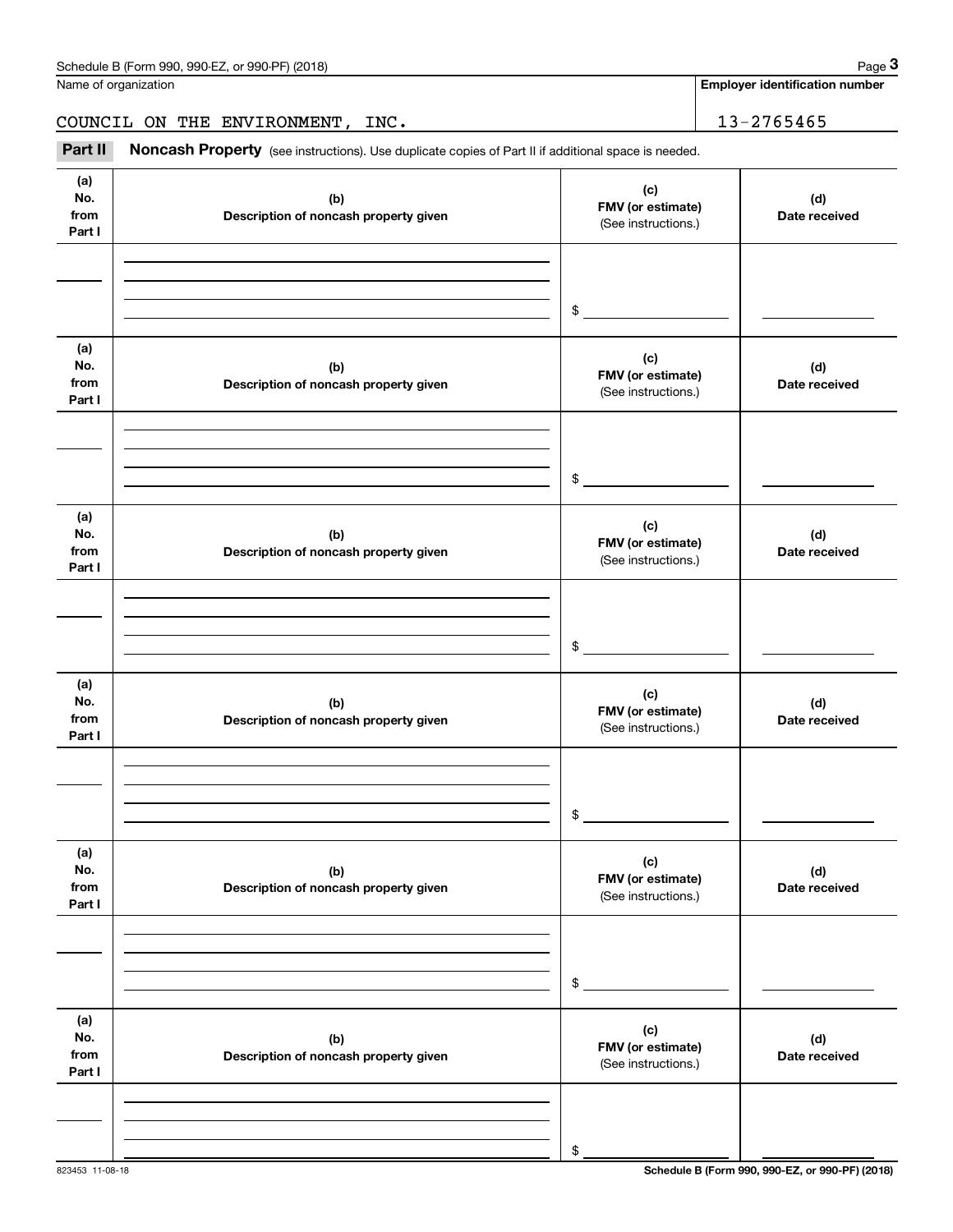| Schedule B (Form 990, 990-EZ, or 990-PF) (2018)<br>Page |  |
|---------------------------------------------------------|--|
|---------------------------------------------------------|--|

|                           | Schedule B (Form 990, 990-EZ, or 990-PF) (2018)                                                                                                                                                                                                      |                      | Page 4                                                                                                                                                         |  |  |  |
|---------------------------|------------------------------------------------------------------------------------------------------------------------------------------------------------------------------------------------------------------------------------------------------|----------------------|----------------------------------------------------------------------------------------------------------------------------------------------------------------|--|--|--|
|                           | Name of organization                                                                                                                                                                                                                                 |                      | <b>Employer identification number</b>                                                                                                                          |  |  |  |
|                           | COUNCIL ON THE ENVIRONMENT, INC.                                                                                                                                                                                                                     |                      | 13-2765465                                                                                                                                                     |  |  |  |
| <b>Part III</b>           | from any one contributor. Complete columns (a) through (e) and the following line entry. For organizations                                                                                                                                           |                      | Exclusively religious, charitable, etc., contributions to organizations described in section 501(c)(7), (8), or (10) that total more than \$1,000 for the year |  |  |  |
|                           | completing Part III, enter the total of exclusively religious, charitable, etc., contributions of \$1,000 or less for the year. (Enter this info. once.) $\blacktriangleright$ \$<br>Use duplicate copies of Part III if additional space is needed. |                      |                                                                                                                                                                |  |  |  |
| (a) No.<br>from<br>Part I | (b) Purpose of gift                                                                                                                                                                                                                                  | (c) Use of gift      | (d) Description of how gift is held                                                                                                                            |  |  |  |
|                           |                                                                                                                                                                                                                                                      |                      |                                                                                                                                                                |  |  |  |
|                           |                                                                                                                                                                                                                                                      |                      |                                                                                                                                                                |  |  |  |
|                           |                                                                                                                                                                                                                                                      | (e) Transfer of gift |                                                                                                                                                                |  |  |  |
|                           | Transferee's name, address, and ZIP + 4                                                                                                                                                                                                              |                      | Relationship of transferor to transferee                                                                                                                       |  |  |  |
|                           |                                                                                                                                                                                                                                                      |                      |                                                                                                                                                                |  |  |  |
| (a) No.<br>from<br>Part I | (b) Purpose of gift                                                                                                                                                                                                                                  | (c) Use of gift      | (d) Description of how gift is held                                                                                                                            |  |  |  |
|                           |                                                                                                                                                                                                                                                      |                      |                                                                                                                                                                |  |  |  |
|                           |                                                                                                                                                                                                                                                      | (e) Transfer of gift |                                                                                                                                                                |  |  |  |
|                           | Transferee's name, address, and ZIP + 4                                                                                                                                                                                                              |                      | Relationship of transferor to transferee                                                                                                                       |  |  |  |
|                           |                                                                                                                                                                                                                                                      |                      |                                                                                                                                                                |  |  |  |
| (a) No.<br>from<br>Part I | (b) Purpose of gift                                                                                                                                                                                                                                  | (c) Use of gift      | (d) Description of how gift is held                                                                                                                            |  |  |  |
|                           |                                                                                                                                                                                                                                                      |                      |                                                                                                                                                                |  |  |  |
|                           |                                                                                                                                                                                                                                                      | (e) Transfer of gift |                                                                                                                                                                |  |  |  |
|                           | Transferee's name, address, and ZIP + 4                                                                                                                                                                                                              |                      | Relationship of transferor to transferee                                                                                                                       |  |  |  |
|                           |                                                                                                                                                                                                                                                      |                      |                                                                                                                                                                |  |  |  |
| (a) No.<br>from<br>Part I | (b) Purpose of gift                                                                                                                                                                                                                                  | (c) Use of gift      | (d) Description of how gift is held                                                                                                                            |  |  |  |
|                           |                                                                                                                                                                                                                                                      |                      |                                                                                                                                                                |  |  |  |
|                           |                                                                                                                                                                                                                                                      | (e) Transfer of gift |                                                                                                                                                                |  |  |  |
|                           | Transferee's name, address, and $ZIP + 4$                                                                                                                                                                                                            |                      | Relationship of transferor to transferee                                                                                                                       |  |  |  |
|                           |                                                                                                                                                                                                                                                      |                      |                                                                                                                                                                |  |  |  |
|                           |                                                                                                                                                                                                                                                      |                      |                                                                                                                                                                |  |  |  |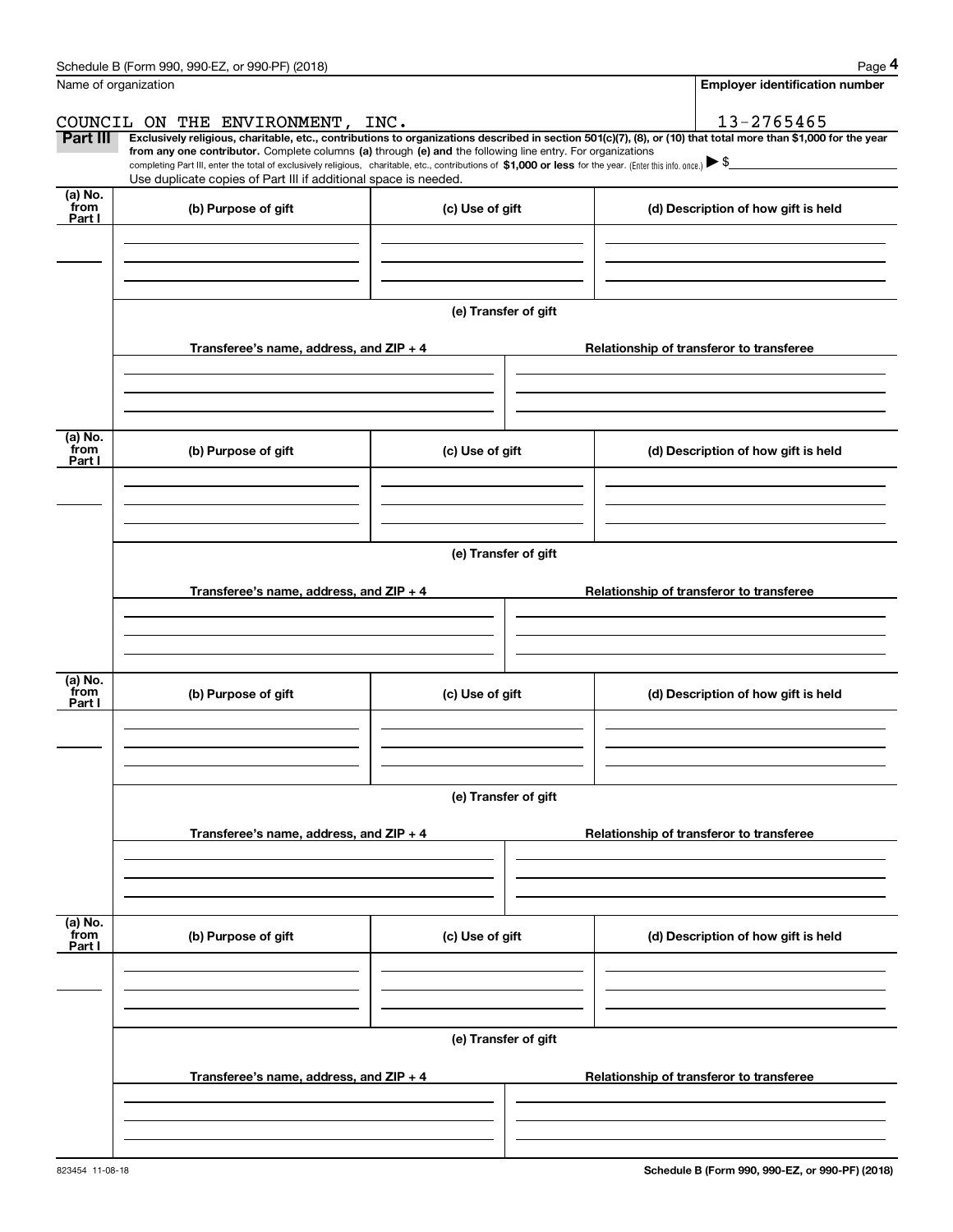| <b>SCHEDULE D</b> I |  |
|---------------------|--|
|                     |  |

Department of the Treasury Internal Revenue Service

# **SCHEDULE D Supplemental Financial Statements**

(Form 990)<br>
Pepartment of the Treasury<br>
Department of the Treasury<br>
Department of the Treasury<br>
Department of the Treasury<br> **Co to www.irs.gov/Form990 for instructions and the latest information.**<br> **Co to www.irs.gov/Form9** 



**Name of the organization Employer identification number**

|         | COUNCIL ON THE ENVIRONMENT, INC.                                                                                                                           |                         | 13-2765465                                         |
|---------|------------------------------------------------------------------------------------------------------------------------------------------------------------|-------------------------|----------------------------------------------------|
| Part I  | Organizations Maintaining Donor Advised Funds or Other Similar Funds or Accounts. Complete if the                                                          |                         |                                                    |
|         | organization answered "Yes" on Form 990, Part IV, line 6.                                                                                                  |                         |                                                    |
|         |                                                                                                                                                            | (a) Donor advised funds | (b) Funds and other accounts                       |
| 1       |                                                                                                                                                            |                         |                                                    |
| 2       | Aggregate value of contributions to (during year)                                                                                                          |                         |                                                    |
| з       | Aggregate value of grants from (during year)                                                                                                               |                         |                                                    |
| 4       |                                                                                                                                                            |                         |                                                    |
| 5       | Did the organization inform all donors and donor advisors in writing that the assets held in donor advised funds                                           |                         |                                                    |
|         |                                                                                                                                                            |                         | Yes<br>No                                          |
| 6       | Did the organization inform all grantees, donors, and donor advisors in writing that grant funds can be used only                                          |                         |                                                    |
|         |                                                                                                                                                            |                         |                                                    |
|         | for charitable purposes and not for the benefit of the donor or donor advisor, or for any other purpose conferring                                         |                         |                                                    |
| Part II | impermissible private benefit?<br>Conservation Easements. Complete if the organization answered "Yes" on Form 990, Part IV, line 7.                        |                         | Yes<br>No                                          |
|         |                                                                                                                                                            |                         |                                                    |
| 1       | Purpose(s) of conservation easements held by the organization (check all that apply).                                                                      |                         |                                                    |
|         | Preservation of land for public use (e.g., recreation or education)                                                                                        |                         | Preservation of a historically important land area |
|         | Protection of natural habitat                                                                                                                              |                         | Preservation of a certified historic structure     |
|         | Preservation of open space                                                                                                                                 |                         |                                                    |
| 2       | Complete lines 2a through 2d if the organization held a qualified conservation contribution in the form of a conservation easement on the last             |                         |                                                    |
|         | day of the tax year.                                                                                                                                       |                         | Held at the End of the Tax Year                    |
|         |                                                                                                                                                            |                         | 2a                                                 |
| b       | Total acreage restricted by conservation easements                                                                                                         |                         | 2 <sub>b</sub>                                     |
| c       | Number of conservation easements on a certified historic structure included in (a) manufacture included in (a)                                             |                         | 2c                                                 |
|         | d Number of conservation easements included in (c) acquired after 7/25/06, and not on a historic structure                                                 |                         |                                                    |
|         |                                                                                                                                                            |                         | 2d                                                 |
| 3       | Number of conservation easements modified, transferred, released, extinguished, or terminated by the organization during the tax                           |                         |                                                    |
|         | year                                                                                                                                                       |                         |                                                    |
| 4       | Number of states where property subject to conservation easement is located $\blacktriangleright$                                                          |                         |                                                    |
| 5       | Does the organization have a written policy regarding the periodic monitoring, inspection, handling of                                                     |                         |                                                    |
|         | violations, and enforcement of the conservation easements it holds?                                                                                        |                         | Yes<br><b>No</b>                                   |
| 6       | Staff and volunteer hours devoted to monitoring, inspecting, handling of violations, and enforcing conservation easements during the year                  |                         |                                                    |
|         |                                                                                                                                                            |                         |                                                    |
| 7       | Amount of expenses incurred in monitoring, inspecting, handling of violations, and enforcing conservation easements during the year                        |                         |                                                    |
|         | $\blacktriangleright$ s                                                                                                                                    |                         |                                                    |
| 8       | Does each conservation easement reported on line 2(d) above satisfy the requirements of section 170(h)(4)(B)(i)                                            |                         |                                                    |
|         |                                                                                                                                                            |                         | Yes<br>No                                          |
| 9       | In Part XIII, describe how the organization reports conservation easements in its revenue and expense statement, and balance sheet, and                    |                         |                                                    |
|         | include, if applicable, the text of the footnote to the organization's financial statements that describes the organization's accounting for               |                         |                                                    |
|         | conservation easements.                                                                                                                                    |                         |                                                    |
|         | Organizations Maintaining Collections of Art, Historical Treasures, or Other Similar Assets.<br>Part III                                                   |                         |                                                    |
|         | Complete if the organization answered "Yes" on Form 990, Part IV, line 8.                                                                                  |                         |                                                    |
|         | 1a If the organization elected, as permitted under SFAS 116 (ASC 958), not to report in its revenue statement and balance sheet works of art,              |                         |                                                    |
|         | historical treasures, or other similar assets held for public exhibition, education, or research in furtherance of public service, provide, in Part XIII,  |                         |                                                    |
|         | the text of the footnote to its financial statements that describes these items.                                                                           |                         |                                                    |
|         | <b>b</b> If the organization elected, as permitted under SFAS 116 (ASC 958), to report in its revenue statement and balance sheet works of art, historical |                         |                                                    |
|         | treasures, or other similar assets held for public exhibition, education, or research in furtherance of public service, provide the following amounts      |                         |                                                    |
|         | relating to these items:                                                                                                                                   |                         |                                                    |
|         |                                                                                                                                                            |                         | $\blacktriangleright$ \$                           |
|         | (ii) Assets included in Form 990, Part X                                                                                                                   |                         | $\bullet$ \$                                       |
| 2       | If the organization received or held works of art, historical treasures, or other similar assets for financial gain, provide                               |                         |                                                    |
|         | the following amounts required to be reported under SFAS 116 (ASC 958) relating to these items:                                                            |                         |                                                    |
| а       |                                                                                                                                                            |                         | $\blacktriangleright$ \$                           |
|         |                                                                                                                                                            |                         | $\blacktriangleright$ \$                           |
|         |                                                                                                                                                            |                         |                                                    |

**For Paperwork Reduction Act Notice, see the Instructions for Form 990. Schedule D (Form 990) 2018** LHA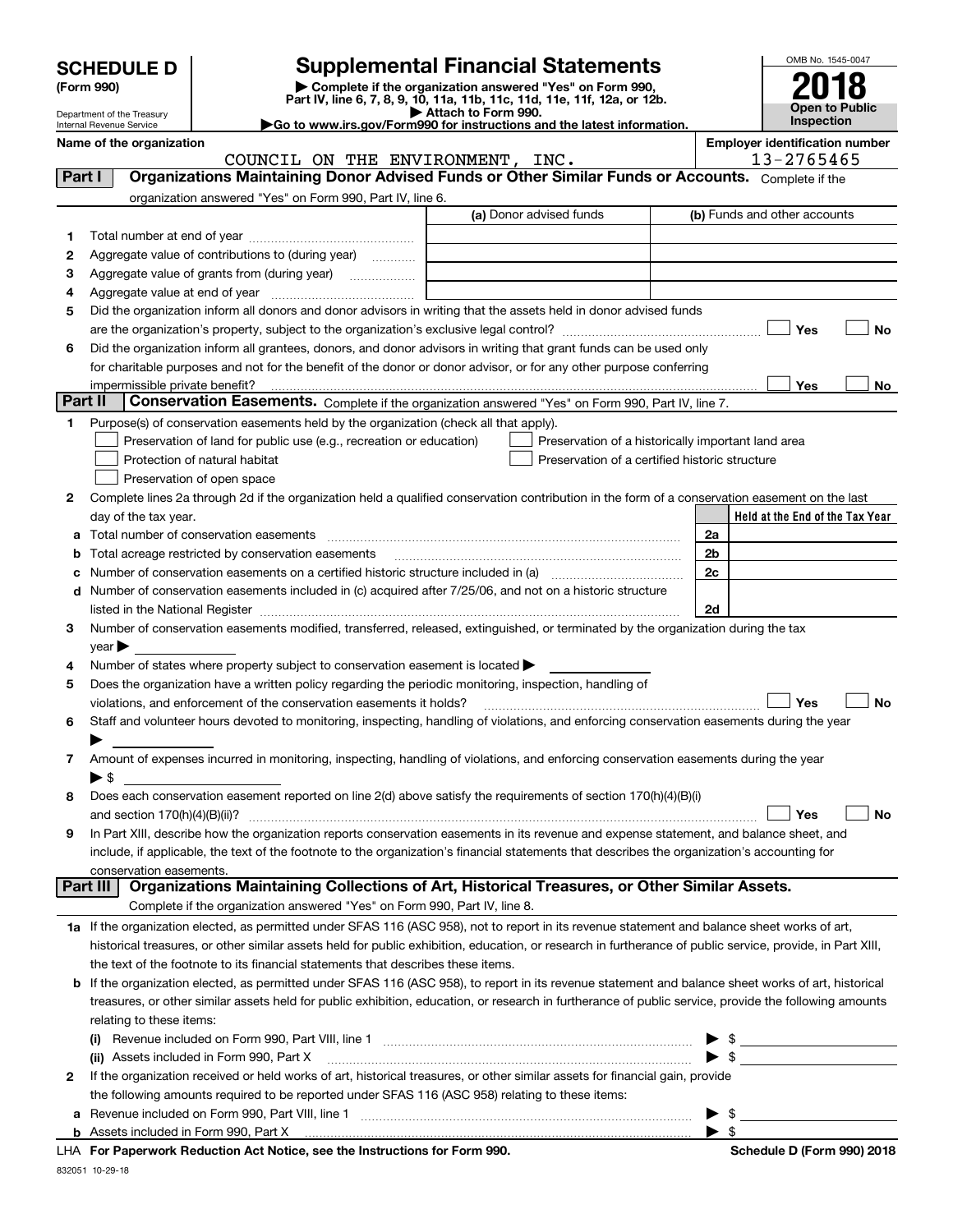|               | Schedule D (Form 990) 2018                                                                                                                                                                                                          | COUNCIL ON THE ENVIRONMENT, INC.        |                              |                                                                                                                                                                                                                               |  |                                    |             | 13-2765465          |            | Page 2 |  |  |  |
|---------------|-------------------------------------------------------------------------------------------------------------------------------------------------------------------------------------------------------------------------------------|-----------------------------------------|------------------------------|-------------------------------------------------------------------------------------------------------------------------------------------------------------------------------------------------------------------------------|--|------------------------------------|-------------|---------------------|------------|--------|--|--|--|
|               | Organizations Maintaining Collections of Art, Historical Treasures, or Other Similar Assets (continued)<br>Part III                                                                                                                 |                                         |                              |                                                                                                                                                                                                                               |  |                                    |             |                     |            |        |  |  |  |
| 3             | Using the organization's acquisition, accession, and other records, check any of the following that are a significant use of its collection items<br>(check all that apply):                                                        |                                         |                              |                                                                                                                                                                                                                               |  |                                    |             |                     |            |        |  |  |  |
| a             | Public exhibition                                                                                                                                                                                                                   | d                                       |                              | Loan or exchange programs                                                                                                                                                                                                     |  |                                    |             |                     |            |        |  |  |  |
| b             | Scholarly research                                                                                                                                                                                                                  | е                                       |                              | Other and the contract of the contract of the contract of the contract of the contract of the contract of the contract of the contract of the contract of the contract of the contract of the contract of the contract of the |  |                                    |             |                     |            |        |  |  |  |
| c             | Preservation for future generations                                                                                                                                                                                                 |                                         |                              |                                                                                                                                                                                                                               |  |                                    |             |                     |            |        |  |  |  |
| 4             | Provide a description of the organization's collections and explain how they further the organization's exempt purpose in Part XIII.                                                                                                |                                         |                              |                                                                                                                                                                                                                               |  |                                    |             |                     |            |        |  |  |  |
| 5             | During the year, did the organization solicit or receive donations of art, historical treasures, or other similar assets                                                                                                            |                                         |                              |                                                                                                                                                                                                                               |  |                                    |             |                     |            |        |  |  |  |
|               | to be sold to raise funds rather than to be maintained as part of the organization's collection?                                                                                                                                    |                                         |                              |                                                                                                                                                                                                                               |  |                                    |             | Yes                 |            | No     |  |  |  |
|               | Part IV<br>Escrow and Custodial Arrangements. Complete if the organization answered "Yes" on Form 990, Part IV, line 9, or                                                                                                          |                                         |                              |                                                                                                                                                                                                                               |  |                                    |             |                     |            |        |  |  |  |
|               | reported an amount on Form 990, Part X, line 21.                                                                                                                                                                                    |                                         |                              |                                                                                                                                                                                                                               |  |                                    |             |                     |            |        |  |  |  |
|               | 1a Is the organization an agent, trustee, custodian or other intermediary for contributions or other assets not included                                                                                                            |                                         |                              |                                                                                                                                                                                                                               |  |                                    |             |                     |            |        |  |  |  |
|               |                                                                                                                                                                                                                                     |                                         |                              |                                                                                                                                                                                                                               |  |                                    |             | Yes                 |            | No     |  |  |  |
|               | b If "Yes," explain the arrangement in Part XIII and complete the following table:                                                                                                                                                  |                                         |                              |                                                                                                                                                                                                                               |  |                                    |             |                     |            |        |  |  |  |
|               |                                                                                                                                                                                                                                     |                                         |                              |                                                                                                                                                                                                                               |  |                                    |             | Amount              |            |        |  |  |  |
|               |                                                                                                                                                                                                                                     |                                         |                              |                                                                                                                                                                                                                               |  | 1c                                 |             |                     |            |        |  |  |  |
|               | d Additions during the year manufactured and an account of the year manufactured and account of the year manufactured and account of the year manufactured and account of the year manufactured and account of the year manufa      |                                         |                              |                                                                                                                                                                                                                               |  | 1d                                 |             |                     |            |        |  |  |  |
|               | e Distributions during the year manufactured and a control of the year manufactured and the year manufactured and the year manufactured and the year manufactured and the year manufactured and the year manufactured and the       |                                         |                              |                                                                                                                                                                                                                               |  | 1e                                 |             |                     |            |        |  |  |  |
| Ť             | Ending balance manufactured and contract the contract of the contract of the contract of the contract of the contract of the contract of the contract of the contract of the contract of the contract of the contract of the c      |                                         |                              |                                                                                                                                                                                                                               |  | 1f                                 |             |                     |            |        |  |  |  |
|               | 2a Did the organization include an amount on Form 990, Part X, line 21, for escrow or custodial account liability?                                                                                                                  |                                         |                              |                                                                                                                                                                                                                               |  |                                    |             | Yes                 |            | No     |  |  |  |
| <b>Part V</b> | <b>b</b> If "Yes," explain the arrangement in Part XIII. Check here if the explanation has been provided on Part XIII<br>Endowment Funds. Complete if the organization answered "Yes" on Form 990, Part IV, line 10.                |                                         |                              |                                                                                                                                                                                                                               |  |                                    |             |                     |            |        |  |  |  |
|               |                                                                                                                                                                                                                                     |                                         |                              | (c) Two years back                                                                                                                                                                                                            |  |                                    |             |                     |            |        |  |  |  |
|               |                                                                                                                                                                                                                                     | (a) Current year<br>2, 126, 116.        | (b) Prior year<br>2,165,929. | 1,946,979.                                                                                                                                                                                                                    |  | (d) Three years back<br>2,019,213. |             | (e) Four years back | 2,046,248. |        |  |  |  |
|               | 1a Beginning of year balance                                                                                                                                                                                                        |                                         |                              |                                                                                                                                                                                                                               |  |                                    |             |                     |            |        |  |  |  |
|               | Net investment earnings, gains, and losses                                                                                                                                                                                          | $-15, 197.$                             | $-39,813.$                   | 218,950.                                                                                                                                                                                                                      |  |                                    | $-72, 234.$ |                     | $-27,035.$ |        |  |  |  |
|               |                                                                                                                                                                                                                                     |                                         |                              |                                                                                                                                                                                                                               |  |                                    |             |                     |            |        |  |  |  |
|               | e Other expenditures for facilities                                                                                                                                                                                                 |                                         |                              |                                                                                                                                                                                                                               |  |                                    |             |                     |            |        |  |  |  |
|               | and programs                                                                                                                                                                                                                        |                                         |                              |                                                                                                                                                                                                                               |  |                                    |             |                     |            |        |  |  |  |
|               | Administrative expenses                                                                                                                                                                                                             |                                         |                              |                                                                                                                                                                                                                               |  |                                    |             |                     |            |        |  |  |  |
| g             | End of year balance                                                                                                                                                                                                                 | 2,110,919.                              | 2,126,116.                   | 2,165,929.                                                                                                                                                                                                                    |  | 1,946,979.                         |             |                     | 2,019,213. |        |  |  |  |
| 2             | Provide the estimated percentage of the current year end balance (line 1g, column (a)) held as:                                                                                                                                     |                                         |                              |                                                                                                                                                                                                                               |  |                                    |             |                     |            |        |  |  |  |
| а             | Board designated or quasi-endowment                                                                                                                                                                                                 | 100.00                                  | %                            |                                                                                                                                                                                                                               |  |                                    |             |                     |            |        |  |  |  |
|               | <b>b</b> Permanent endowment $\blacktriangleright$                                                                                                                                                                                  | %                                       |                              |                                                                                                                                                                                                                               |  |                                    |             |                     |            |        |  |  |  |
|               | <b>c</b> Temporarily restricted endowment $\blacktriangleright$                                                                                                                                                                     | %                                       |                              |                                                                                                                                                                                                                               |  |                                    |             |                     |            |        |  |  |  |
|               | The percentages on lines 2a, 2b, and 2c should equal 100%.                                                                                                                                                                          |                                         |                              |                                                                                                                                                                                                                               |  |                                    |             |                     |            |        |  |  |  |
|               | 3a Are there endowment funds not in the possession of the organization that are held and administered for the organization                                                                                                          |                                         |                              |                                                                                                                                                                                                                               |  |                                    |             |                     |            |        |  |  |  |
|               | by:                                                                                                                                                                                                                                 |                                         |                              |                                                                                                                                                                                                                               |  |                                    |             |                     | Yes        | No     |  |  |  |
|               | (i)                                                                                                                                                                                                                                 |                                         |                              |                                                                                                                                                                                                                               |  |                                    |             | 3a(i)               |            | х      |  |  |  |
|               | (ii) related organizations <b>constructions</b> and construction of the construction of the construction of the construction of the construction of the construction of the construction of the construction of the construction of |                                         |                              |                                                                                                                                                                                                                               |  |                                    |             | 3a(ii)              |            | X      |  |  |  |
|               |                                                                                                                                                                                                                                     |                                         |                              |                                                                                                                                                                                                                               |  |                                    |             | 3b                  |            |        |  |  |  |
| 4             | Describe in Part XIII the intended uses of the organization's endowment funds.                                                                                                                                                      |                                         |                              |                                                                                                                                                                                                                               |  |                                    |             |                     |            |        |  |  |  |
|               | Land, Buildings, and Equipment.<br><b>Part VI</b>                                                                                                                                                                                   |                                         |                              |                                                                                                                                                                                                                               |  |                                    |             |                     |            |        |  |  |  |
|               | Complete if the organization answered "Yes" on Form 990, Part IV, line 11a. See Form 990, Part X, line 10.                                                                                                                          |                                         |                              |                                                                                                                                                                                                                               |  |                                    |             |                     |            |        |  |  |  |
|               | Description of property                                                                                                                                                                                                             | (a) Cost or other<br>basis (investment) | basis (other)                | (b) Cost or other                                                                                                                                                                                                             |  | (c) Accumulated<br>depreciation    |             | (d) Book value      |            |        |  |  |  |
|               |                                                                                                                                                                                                                                     |                                         |                              |                                                                                                                                                                                                                               |  |                                    |             |                     |            |        |  |  |  |
|               |                                                                                                                                                                                                                                     |                                         |                              |                                                                                                                                                                                                                               |  |                                    |             |                     |            |        |  |  |  |
|               |                                                                                                                                                                                                                                     |                                         |                              | 756,913.                                                                                                                                                                                                                      |  | 151,891.                           |             |                     | 605,022.   |        |  |  |  |
|               |                                                                                                                                                                                                                                     |                                         |                              | 603,208.                                                                                                                                                                                                                      |  | 252,049.                           |             |                     | 351, 159.  |        |  |  |  |
|               |                                                                                                                                                                                                                                     |                                         |                              |                                                                                                                                                                                                                               |  |                                    |             |                     |            |        |  |  |  |
|               |                                                                                                                                                                                                                                     |                                         |                              |                                                                                                                                                                                                                               |  |                                    | ▶           |                     | 956,181.   |        |  |  |  |

**Schedule D (Form 990) 2018**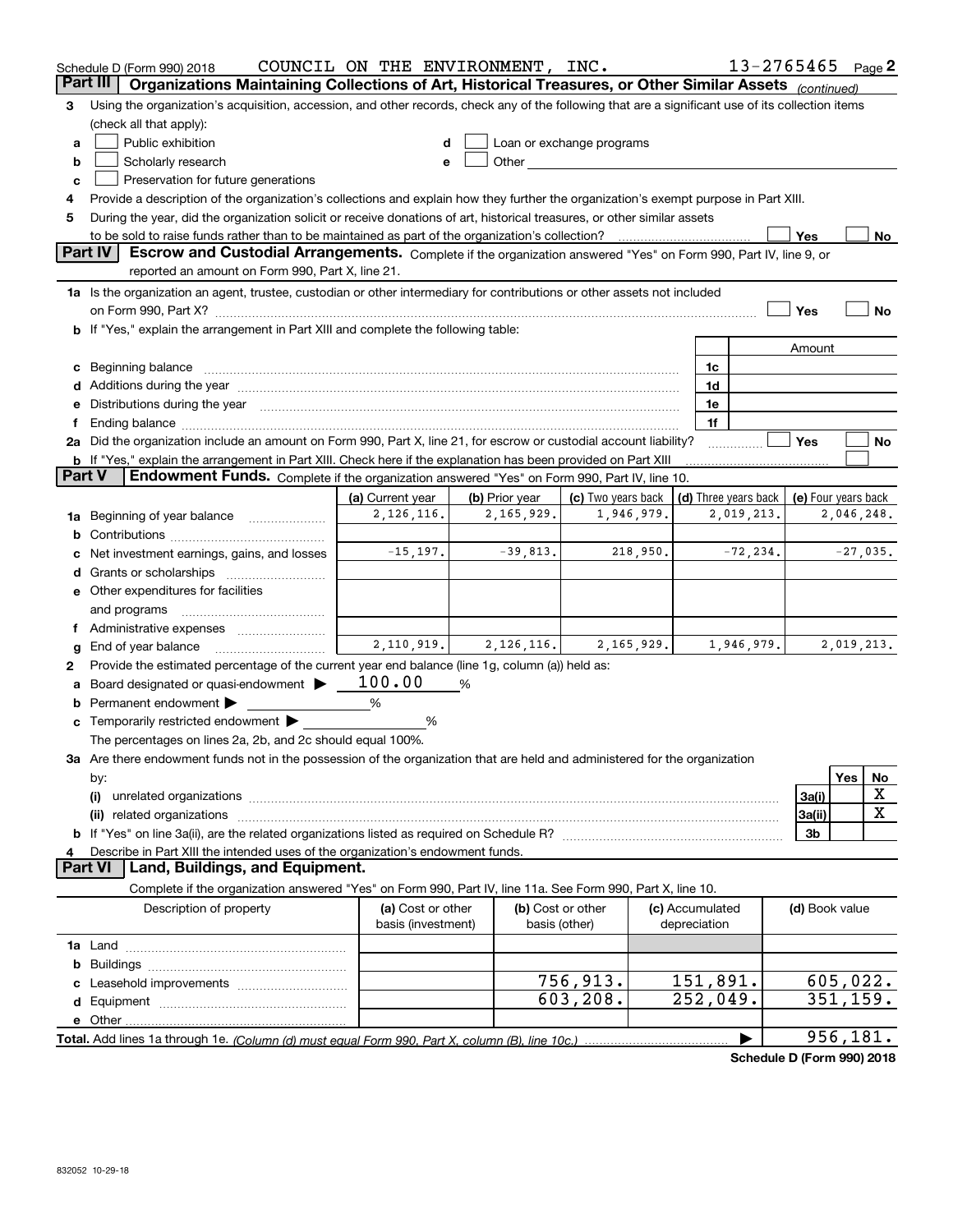|           | Schedule D (Form 990) 2018                                                                      | COUNCIL ON THE ENVIRONMENT,                                                                                       |                 |                | INC.           | 13-2765465                                                | Page <sup>3</sup> |
|-----------|-------------------------------------------------------------------------------------------------|-------------------------------------------------------------------------------------------------------------------|-----------------|----------------|----------------|-----------------------------------------------------------|-------------------|
|           | Part VII Investments - Other Securities.                                                        |                                                                                                                   |                 |                |                |                                                           |                   |
|           |                                                                                                 | Complete if the organization answered "Yes" on Form 990, Part IV, line 11b. See Form 990, Part X, line 12.        |                 |                |                |                                                           |                   |
|           | (a) Description of security or category (including name of security)                            |                                                                                                                   |                 | (b) Book value |                | (c) Method of valuation: Cost or end-of-year market value |                   |
|           | (1) Financial derivatives                                                                       |                                                                                                                   |                 |                |                |                                                           |                   |
|           |                                                                                                 |                                                                                                                   |                 |                |                |                                                           |                   |
| (3) Other |                                                                                                 |                                                                                                                   |                 |                |                |                                                           |                   |
|           |                                                                                                 |                                                                                                                   |                 |                |                |                                                           |                   |
| (A)       |                                                                                                 |                                                                                                                   |                 |                |                |                                                           |                   |
| (B)       |                                                                                                 |                                                                                                                   |                 |                |                |                                                           |                   |
| (C)       |                                                                                                 |                                                                                                                   |                 |                |                |                                                           |                   |
| (D)       |                                                                                                 |                                                                                                                   |                 |                |                |                                                           |                   |
| (E)       |                                                                                                 |                                                                                                                   |                 |                |                |                                                           |                   |
| (F)       |                                                                                                 |                                                                                                                   |                 |                |                |                                                           |                   |
| (G)       |                                                                                                 |                                                                                                                   |                 |                |                |                                                           |                   |
| (H)       |                                                                                                 |                                                                                                                   |                 |                |                |                                                           |                   |
|           | Total. (Col. (b) must equal Form 990, Part X, col. (B) line 12.)                                |                                                                                                                   |                 |                |                |                                                           |                   |
|           | Part VIII Investments - Program Related.                                                        |                                                                                                                   |                 |                |                |                                                           |                   |
|           |                                                                                                 | Complete if the organization answered "Yes" on Form 990, Part IV, line 11c. See Form 990, Part X, line 13.        |                 |                |                |                                                           |                   |
|           | (a) Description of investment                                                                   |                                                                                                                   |                 | (b) Book value |                | (c) Method of valuation: Cost or end-of-year market value |                   |
| (1)       |                                                                                                 |                                                                                                                   |                 |                |                |                                                           |                   |
| (2)       |                                                                                                 |                                                                                                                   |                 |                |                |                                                           |                   |
| (3)       |                                                                                                 |                                                                                                                   |                 |                |                |                                                           |                   |
| (4)       |                                                                                                 |                                                                                                                   |                 |                |                |                                                           |                   |
| (5)       |                                                                                                 |                                                                                                                   |                 |                |                |                                                           |                   |
| (6)       |                                                                                                 |                                                                                                                   |                 |                |                |                                                           |                   |
|           |                                                                                                 |                                                                                                                   |                 |                |                |                                                           |                   |
| (7)       |                                                                                                 |                                                                                                                   |                 |                |                |                                                           |                   |
| (8)       |                                                                                                 |                                                                                                                   |                 |                |                |                                                           |                   |
| (9)       |                                                                                                 |                                                                                                                   |                 |                |                |                                                           |                   |
| Part IX   | Total. (Col. (b) must equal Form 990, Part X, col. (B) line 13.)<br><b>Other Assets.</b>        |                                                                                                                   |                 |                |                |                                                           |                   |
|           |                                                                                                 |                                                                                                                   |                 |                |                |                                                           |                   |
|           |                                                                                                 | Complete if the organization answered "Yes" on Form 990, Part IV, line 11d. See Form 990, Part X, line 15.        |                 |                |                |                                                           |                   |
|           |                                                                                                 |                                                                                                                   | (a) Description |                |                | (b) Book value                                            |                   |
| (1)       |                                                                                                 |                                                                                                                   |                 |                |                |                                                           |                   |
| (2)       |                                                                                                 |                                                                                                                   |                 |                |                |                                                           |                   |
| (3)       |                                                                                                 |                                                                                                                   |                 |                |                |                                                           |                   |
| (4)       |                                                                                                 |                                                                                                                   |                 |                |                |                                                           |                   |
| (5)       |                                                                                                 |                                                                                                                   |                 |                |                |                                                           |                   |
| (6)       |                                                                                                 |                                                                                                                   |                 |                |                |                                                           |                   |
| (7)       |                                                                                                 |                                                                                                                   |                 |                |                |                                                           |                   |
| (8)       |                                                                                                 |                                                                                                                   |                 |                |                |                                                           |                   |
| (9)       |                                                                                                 |                                                                                                                   |                 |                |                |                                                           |                   |
| Part X    | Total. (Column (b) must equal Form 990. Part X, col. (B) line 15.)<br><b>Other Liabilities.</b> |                                                                                                                   |                 |                |                |                                                           |                   |
|           |                                                                                                 | Complete if the organization answered "Yes" on Form 990, Part IV, line 11e or 11f. See Form 990, Part X, line 25. |                 |                |                |                                                           |                   |
|           |                                                                                                 | (a) Description of liability                                                                                      |                 |                | (b) Book value |                                                           |                   |
| 1.        |                                                                                                 |                                                                                                                   |                 |                |                |                                                           |                   |
| (1)       | Federal income taxes                                                                            |                                                                                                                   |                 |                |                |                                                           |                   |
| (2)       |                                                                                                 |                                                                                                                   |                 |                |                |                                                           |                   |
| (3)       |                                                                                                 |                                                                                                                   |                 |                |                |                                                           |                   |
| (4)       |                                                                                                 |                                                                                                                   |                 |                |                |                                                           |                   |
| (5)       |                                                                                                 |                                                                                                                   |                 |                |                |                                                           |                   |
| (6)       |                                                                                                 |                                                                                                                   |                 |                |                |                                                           |                   |
| (7)       |                                                                                                 |                                                                                                                   |                 |                |                |                                                           |                   |
| (8)       |                                                                                                 |                                                                                                                   |                 |                |                |                                                           |                   |
| (9)       |                                                                                                 |                                                                                                                   |                 |                |                |                                                           |                   |
|           | Total. (Column (b) must equal Form 990. Part X, col. (B) line 25.)                              |                                                                                                                   |                 |                |                |                                                           |                   |
|           |                                                                                                 |                                                                                                                   |                 |                |                |                                                           |                   |

**2.** Liability for uncertain tax positions. In Part XIII, provide the text of the footnote to the organization's financial statements that reports the organization's liability for uncertain tax positions under FIN 48 (ASC 740). Check here if the text of the footnote has been provided in Part XIII  $~\boxed{\rm X}$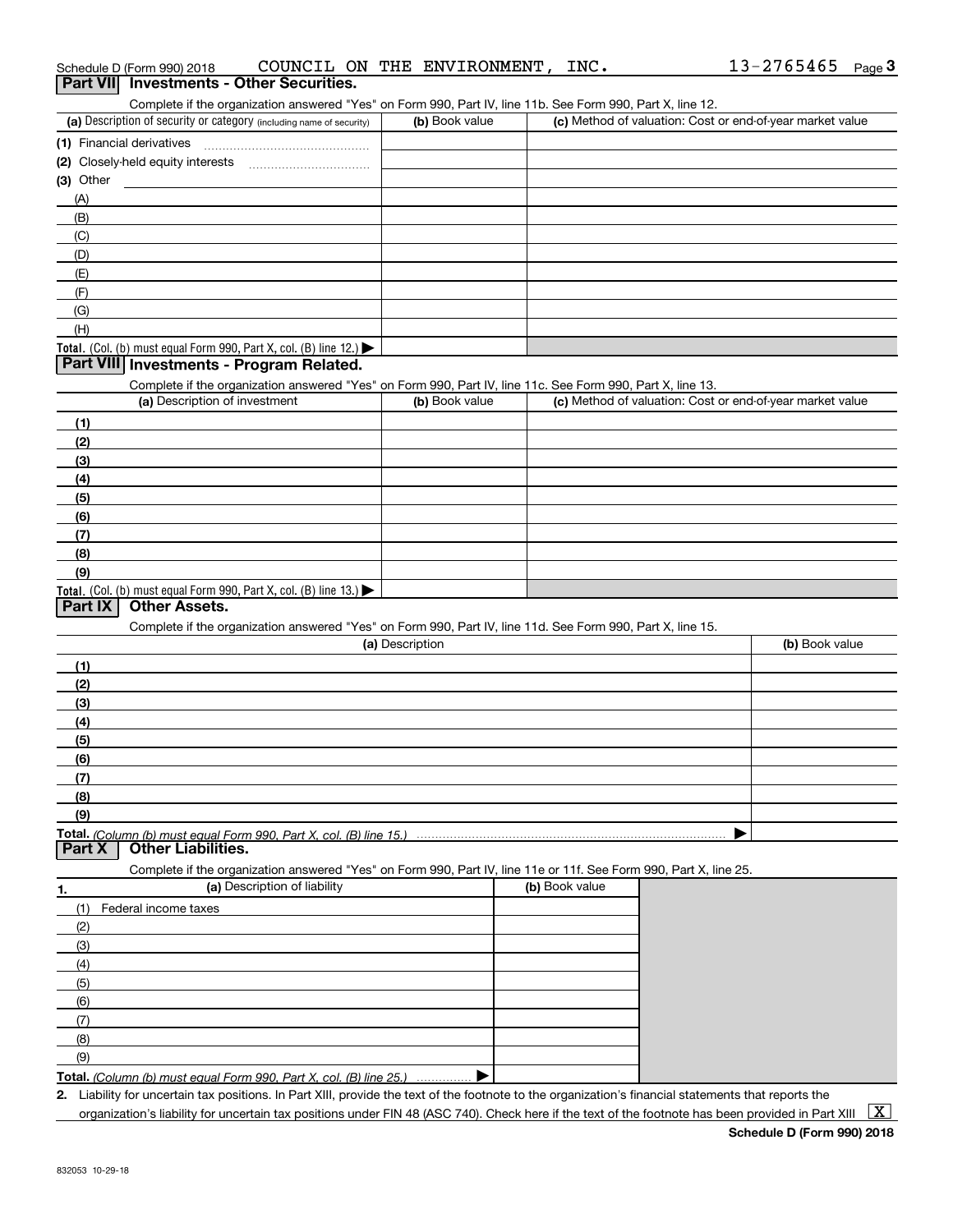|              | COUNCIL ON THE ENVIRONMENT, INC.<br>Schedule D (Form 990) 2018                                                                                                                                                                |                |             |                 | 13-2765465<br>Page 4 |
|--------------|-------------------------------------------------------------------------------------------------------------------------------------------------------------------------------------------------------------------------------|----------------|-------------|-----------------|----------------------|
|              | <b>Part XI</b><br>Reconciliation of Revenue per Audited Financial Statements With Revenue per Return.                                                                                                                         |                |             |                 |                      |
|              | Complete if the organization answered "Yes" on Form 990, Part IV, line 12a.                                                                                                                                                   |                |             |                 |                      |
| $\mathbf{1}$ | Total revenue, gains, and other support per audited financial statements                                                                                                                                                      |                |             | $\blacksquare$  | 16,807,470.          |
| 2            | Amounts included on line 1 but not on Form 990, Part VIII, line 12:                                                                                                                                                           |                |             |                 |                      |
| a            |                                                                                                                                                                                                                               | 2a             | $-108,686.$ |                 |                      |
|              |                                                                                                                                                                                                                               | 2 <sub>b</sub> | 744,761.    |                 |                      |
| с            |                                                                                                                                                                                                                               | 2c             |             |                 |                      |
| d            |                                                                                                                                                                                                                               | 2d             |             |                 |                      |
| е            | Add lines 2a through 2d                                                                                                                                                                                                       |                |             | <b>2e</b>       | 636,075.             |
| з            |                                                                                                                                                                                                                               |                |             | 3               | 16, 171, 395.        |
| 4            | Amounts included on Form 990, Part VIII, line 12, but not on line 1:                                                                                                                                                          |                |             |                 |                      |
|              | Investment expenses not included on Form 990, Part VIII, line 7b [100] [100] [100] [4a]                                                                                                                                       |                | 8,371.      |                 |                      |
| b            |                                                                                                                                                                                                                               | 4 <sub>h</sub> |             |                 |                      |
| c.           | Add lines 4a and 4b                                                                                                                                                                                                           |                |             | 4с              | 8,371.               |
|              |                                                                                                                                                                                                                               |                |             | $\overline{5}$  | 16, 179, 766.        |
|              |                                                                                                                                                                                                                               |                |             |                 |                      |
|              | Part XII   Reconciliation of Expenses per Audited Financial Statements With Expenses per Return.                                                                                                                              |                |             |                 |                      |
|              | Complete if the organization answered "Yes" on Form 990, Part IV, line 12a.                                                                                                                                                   |                |             |                 |                      |
| 1            | Total expenses and losses per audited financial statements [11, 11] manuscription control expenses and losses per audited financial statements [11] manuscription of the statements and the statements and the statements and |                |             | $\mathbf{1}$    | 16,699,128.          |
| 2            | Amounts included on line 1 but not on Form 990, Part IX, line 25:                                                                                                                                                             |                |             |                 |                      |
| a            |                                                                                                                                                                                                                               | 2a             | 744,761.    |                 |                      |
| b            |                                                                                                                                                                                                                               | 2 <sub>b</sub> |             |                 |                      |
| с            |                                                                                                                                                                                                                               | 2 <sub>c</sub> |             |                 |                      |
| d            |                                                                                                                                                                                                                               | 2d             |             |                 |                      |
| е            | Add lines 2a through 2d <b>must be a constructed as the constant of the constant of the constant of the construction</b>                                                                                                      |                |             | 2e              | 744,761.             |
| з            |                                                                                                                                                                                                                               |                |             | $\mathbf{a}$    | 15,954,367.          |
| 4            | Amounts included on Form 990, Part IX, line 25, but not on line 1:                                                                                                                                                            |                |             |                 |                      |
| a            |                                                                                                                                                                                                                               | 4a             | 8,371.      |                 |                      |
| b            |                                                                                                                                                                                                                               | 4b             |             |                 |                      |
|              | Add lines 4a and 4b                                                                                                                                                                                                           |                |             | 4с              | 8,371.               |
|              | Part XIII Supplemental Information.                                                                                                                                                                                           |                |             | $5\overline{5}$ | 15,962,738.          |

Provide the descriptions required for Part II, lines 3, 5, and 9; Part III, lines 1a and 4; Part IV, lines 1b and 2b; Part V, line 4; Part X, line 2; Part XI, lines 2d and 4b; and Part XII, lines 2d and 4b. Also complete this part to provide any additional information.

#### PART V, LINE 4:

GROWNYC MAINTAINS TWO BOARD DESIGNATED ENDOWMENT FUNDS AS FOLLOWS:

BOARD DESIGNATED INVESTMENT FUND - THE BOARD DESIGNATED INVESTMENT FUND

CONSISTS OF UNRESTRICTED NET ASSETS WHOSE USE HAS BEEN DESIGNATED BY THE

BOARD FOR INVESTMENT AND OTHER PURPOSES.

#### BOARD DESIGNATED OPERATING RESERVE FUND - THE BOARD DESIGNATED OPERATING

RESERVE FUND CONSISTS OF UNRESTRICTED NET ASSETS DESIGNATED BY THE BOARD

WITH A GENERAL PURPOSE TO HELP ENSURE THE LONG-TERM FINANCIAL STABILITY OF

GROWNYC AND POSITION IT TO RESPOND TO VARYING ECONOMIC CONDITIONS AND

#### CHANGES AFFECTING GROWNYC'S FINANCIAL POSITION AND ITS ABILITY TO CARRY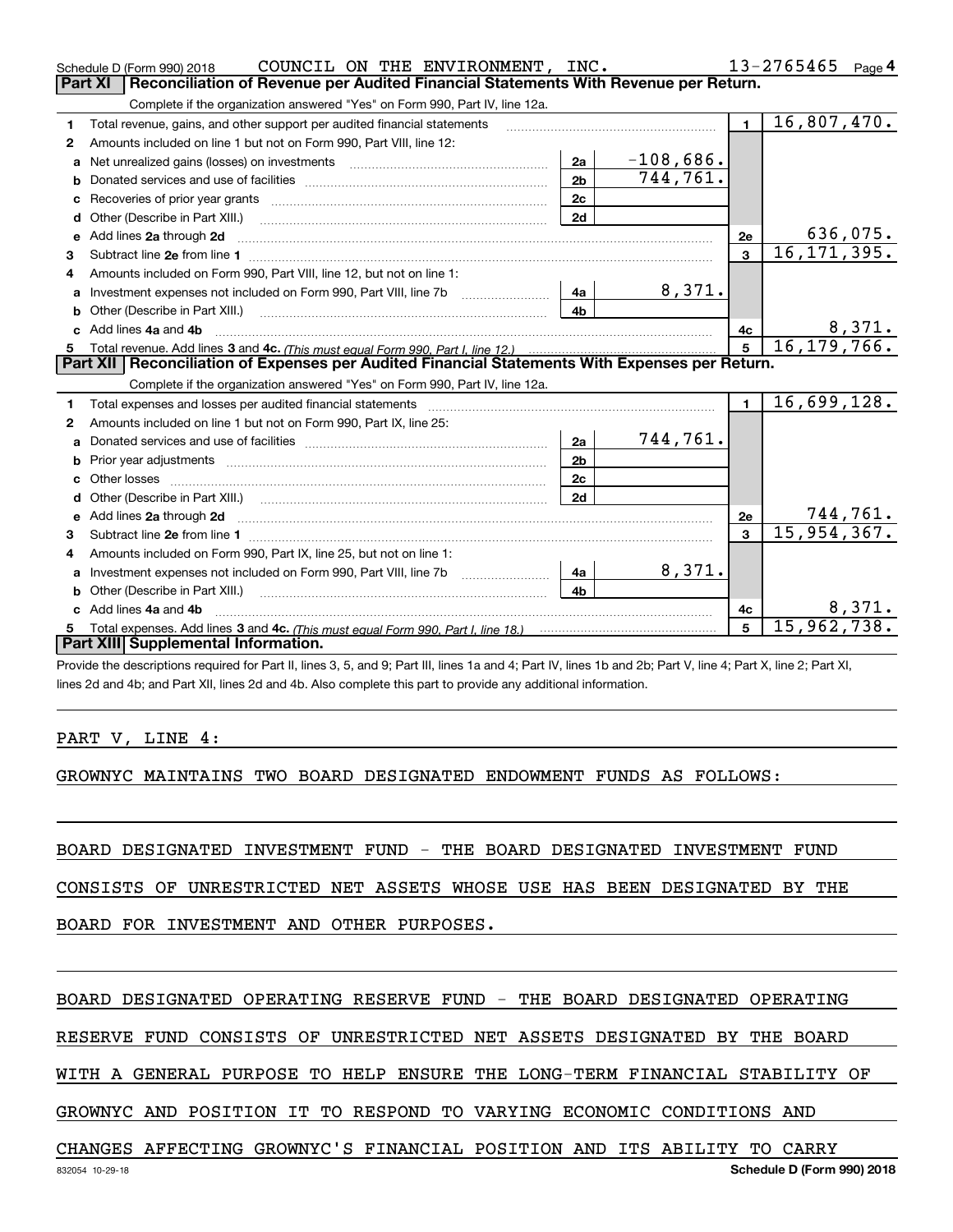OUT ITS MISSION CONTINOUSLY.

PART X, LINE 2:

GROWNYC BELIEVES IT HAD NO UNCERTAIN INCOME TAX POSITIONS AS OF JUNE 30,

2019 AND 2018, IN ACCORDANCE WITH FASB ASC TOPIC 740 ("INCOME TAXES"),

WHICH PROVIDES STANDARDS FOR ESTABLISHING AND CLASSIFYING ANY TAX

PROVISIONS FOR UNCERTAIN TAX POSITIONS.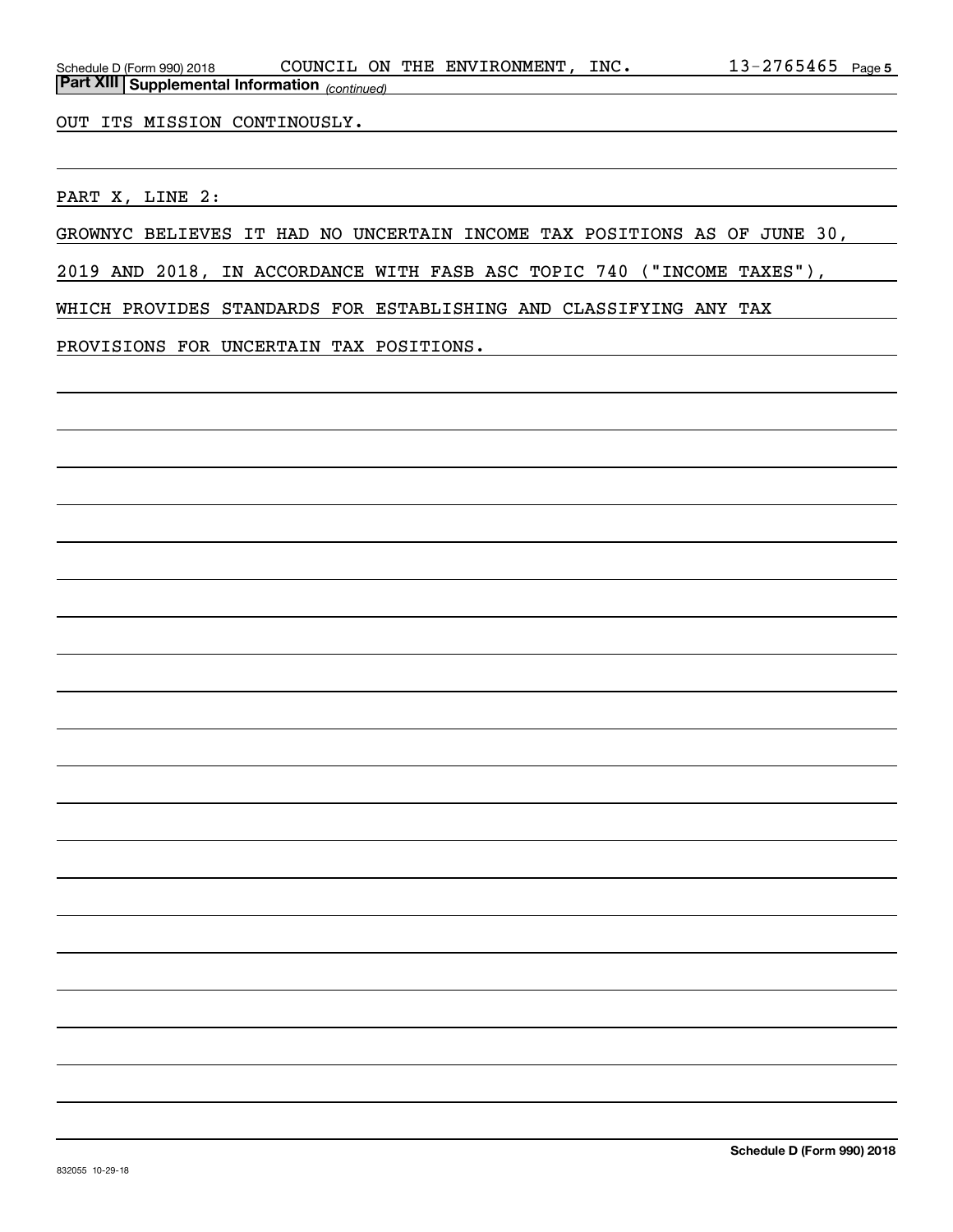|   | <b>SCHEDULE J</b>                                      |                                                                                | <b>Compensation Information</b>                                                                                           | OMB No. 1545-0047                     |     |                  |
|---|--------------------------------------------------------|--------------------------------------------------------------------------------|---------------------------------------------------------------------------------------------------------------------------|---------------------------------------|-----|------------------|
|   | (Form 990)                                             |                                                                                | For certain Officers, Directors, Trustees, Key Employees, and Highest                                                     |                                       |     |                  |
|   |                                                        |                                                                                | <b>Compensated Employees</b>                                                                                              | 2018                                  |     |                  |
|   |                                                        |                                                                                | Complete if the organization answered "Yes" on Form 990, Part IV, line 23.<br>Attach to Form 990.                         | <b>Open to Public</b>                 |     |                  |
|   | Department of the Treasury<br>Internal Revenue Service |                                                                                | ► Go to www.irs.gov/Form990 for instructions and the latest information.                                                  | Inspection                            |     |                  |
|   | Name of the organization                               |                                                                                |                                                                                                                           | <b>Employer identification number</b> |     |                  |
|   |                                                        | COUNCIL ON THE ENVIRONMENT,                                                    | INC.                                                                                                                      | 13-2765465                            |     |                  |
|   | Part I                                                 | <b>Questions Regarding Compensation</b>                                        |                                                                                                                           |                                       |     |                  |
|   |                                                        |                                                                                |                                                                                                                           |                                       | Yes | No               |
|   |                                                        |                                                                                | Check the appropriate box(es) if the organization provided any of the following to or for a person listed on Form 990,    |                                       |     |                  |
|   |                                                        |                                                                                | Part VII, Section A, line 1a. Complete Part III to provide any relevant information regarding these items.                |                                       |     |                  |
|   | First-class or charter travel                          |                                                                                | Housing allowance or residence for personal use                                                                           |                                       |     |                  |
|   | Travel for companions                                  |                                                                                | Payments for business use of personal residence                                                                           |                                       |     |                  |
|   |                                                        | Tax indemnification and gross-up payments                                      | Health or social club dues or initiation fees                                                                             |                                       |     |                  |
|   | Discretionary spending account                         |                                                                                | Personal services (such as maid, chauffeur, chef)                                                                         |                                       |     |                  |
|   |                                                        |                                                                                |                                                                                                                           |                                       |     |                  |
| b |                                                        |                                                                                | If any of the boxes on line 1a are checked, did the organization follow a written policy regarding payment or             |                                       |     |                  |
|   |                                                        |                                                                                | reimbursement or provision of all of the expenses described above? If "No," complete Part III to explain                  | 1b                                    |     |                  |
| 2 |                                                        |                                                                                | Did the organization require substantiation prior to reimbursing or allowing expenses incurred by all directors,          |                                       |     |                  |
|   |                                                        |                                                                                |                                                                                                                           | $\mathbf{2}$                          |     |                  |
|   |                                                        |                                                                                |                                                                                                                           |                                       |     |                  |
| з |                                                        |                                                                                | Indicate which, if any, of the following the filing organization used to establish the compensation of the organization's |                                       |     |                  |
|   |                                                        |                                                                                | CEO/Executive Director. Check all that apply. Do not check any boxes for methods used by a related organization to        |                                       |     |                  |
|   |                                                        | establish compensation of the CEO/Executive Director, but explain in Part III. |                                                                                                                           |                                       |     |                  |
|   | Compensation committee                                 |                                                                                | Written employment contract                                                                                               |                                       |     |                  |
|   |                                                        | Independent compensation consultant                                            | $\overline{X}$ Compensation survey or study                                                                               |                                       |     |                  |
|   | $\boxed{\text{X}}$ Form 990 of other organizations     |                                                                                | Approval by the board or compensation committee                                                                           |                                       |     |                  |
|   |                                                        |                                                                                |                                                                                                                           |                                       |     |                  |
| 4 |                                                        |                                                                                | During the year, did any person listed on Form 990, Part VII, Section A, line 1a, with respect to the filing              |                                       |     |                  |
|   | organization or a related organization:                |                                                                                |                                                                                                                           |                                       |     |                  |
| а |                                                        | Receive a severance payment or change-of-control payment?                      |                                                                                                                           | 4a                                    |     | х                |
| b |                                                        |                                                                                |                                                                                                                           | 4b                                    |     | $\mathbf X$      |
|   |                                                        |                                                                                |                                                                                                                           | 4c                                    |     | $\mathbf X$      |
|   |                                                        |                                                                                | If "Yes" to any of lines 4a-c, list the persons and provide the applicable amounts for each item in Part III.             |                                       |     |                  |
|   |                                                        |                                                                                |                                                                                                                           |                                       |     |                  |
|   |                                                        |                                                                                | Only section 501(c)(3), 501(c)(4), and 501(c)(29) organizations must complete lines 5-9.                                  |                                       |     |                  |
| 5 |                                                        |                                                                                | For persons listed on Form 990, Part VII, Section A, line 1a, did the organization pay or accrue any compensation         |                                       |     |                  |
|   | contingent on the revenues of:                         |                                                                                |                                                                                                                           |                                       |     |                  |
| a |                                                        |                                                                                |                                                                                                                           | 5a                                    |     | х                |
|   |                                                        |                                                                                |                                                                                                                           | 5b                                    |     | X                |
|   | If "Yes" on line 5a or 5b, describe in Part III.       |                                                                                |                                                                                                                           |                                       |     |                  |
| 6 |                                                        |                                                                                | For persons listed on Form 990, Part VII, Section A, line 1a, did the organization pay or accrue any compensation         |                                       |     |                  |
|   | contingent on the net earnings of:                     |                                                                                |                                                                                                                           |                                       |     |                  |
| a |                                                        |                                                                                |                                                                                                                           | 6a                                    |     | х<br>$\mathbf X$ |
|   |                                                        |                                                                                |                                                                                                                           | 6b                                    |     |                  |
|   | If "Yes" on line 6a or 6b, describe in Part III.       |                                                                                |                                                                                                                           |                                       |     |                  |
| 7 |                                                        |                                                                                | For persons listed on Form 990, Part VII, Section A, line 1a, did the organization provide any nonfixed payments          |                                       |     |                  |
|   |                                                        |                                                                                |                                                                                                                           | 7                                     |     | х                |
| 8 |                                                        |                                                                                | Were any amounts reported on Form 990, Part VII, paid or accrued pursuant to a contract that was subject to the           |                                       |     |                  |
|   |                                                        |                                                                                | initial contract exception described in Regulations section 53.4958-4(a)(3)? If "Yes," describe in Part III               | 8                                     |     | х                |
| 9 |                                                        |                                                                                | If "Yes" on line 8, did the organization also follow the rebuttable presumption procedure described in                    |                                       |     |                  |
|   |                                                        |                                                                                | $\sim$ 40 $\sim$ 10 $\sim$ 100 $\sim$ 110 $\sim$ 120 $\sim$ 120 $\sim$ 100 $\sim$ 100 $\sim$                              | 9                                     |     |                  |

LHA For Paperwork Reduction Act Notice, see the Instructions for Form 990. Schedule J (Form 990) 2018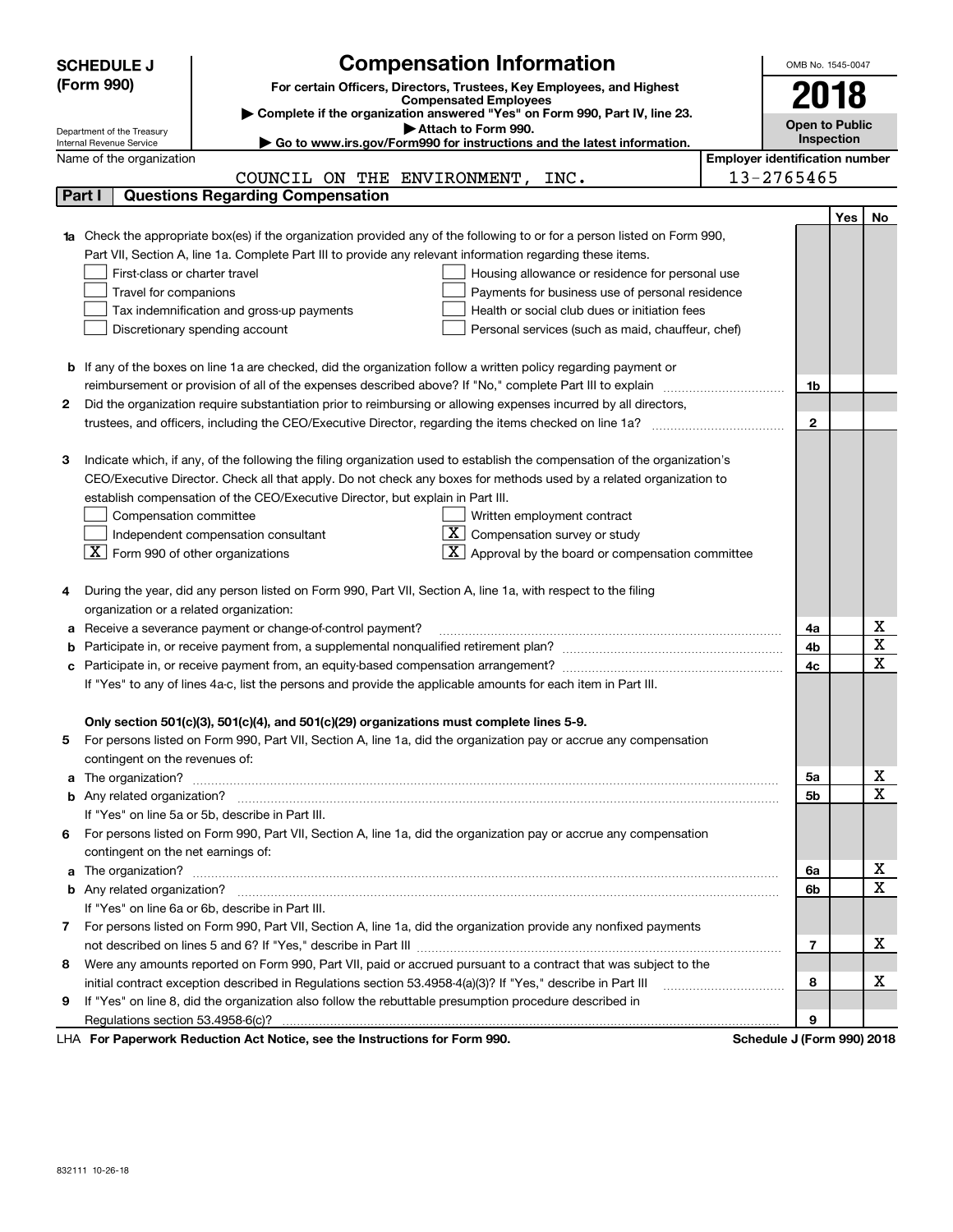13-2765465

# **Part II Officers, Directors, Trustees, Key Employees, and Highest Compensated Employees.**  Schedule J (Form 990) 2018 Page Use duplicate copies if additional space is needed.

For each individual whose compensation must be reported on Schedule J, report compensation from the organization on row (i) and from related organizations, described in the instructions, on row (ii). Do not list any individuals that aren't listed on Form 990, Part VII.

**Note:**  The sum of columns (B)(i)-(iii) for each listed individual must equal the total amount of Form 990, Part VII, Section A, line 1a, applicable column (D) and (E) amounts for that individual.

| (A) Name and Title         |             |                          | (B) Breakdown of W-2 and/or 1099-MISC compensation |                                           | (C) Retirement and<br>other deferred | (D) Nontaxable<br>benefits | (E) Total of columns<br>$(B)(i)-(D)$ | (F) Compensation<br>in column (B)         |
|----------------------------|-------------|--------------------------|----------------------------------------------------|-------------------------------------------|--------------------------------------|----------------------------|--------------------------------------|-------------------------------------------|
|                            |             | (i) Base<br>compensation | (ii) Bonus &<br>incentive<br>compensation          | (iii) Other<br>reportable<br>compensation | compensation                         |                            |                                      | reported as deferred<br>on prior Form 990 |
| <b>JULIE WALSH</b><br>(1)  | (i)         | 129,601.                 | 0.                                                 | $\overline{552}$ .                        | 15,686.                              | 32,307.                    | 178, 146.                            | 0.                                        |
| ASST. DIRECTOR/ASST. SEC.  | (ii)        | $\overline{0}$ .         | $\overline{0}$ .                                   | 0.                                        | $\overline{0}$ .                     | 0.                         | $\overline{0}$ .                     | 0.                                        |
| MARCEL VAN OOYEN<br>(2)    | (i)         | 230,098.                 | $\overline{0}$ .                                   | 439.                                      | 7,937.                               | 9,668.                     | 248, 142.                            | $\overline{0}$ .                          |
| PRESIDENT/CEO              | (ii)        | 0.                       | $\overline{0}$ .                                   | 0.                                        | 0.                                   | 0.                         | $\overline{0}$ .                     | $\overline{0}$ .                          |
| GERARD LORDAHL<br>(3)      | (i)         | 143,332.                 | 0.                                                 | 492.                                      | 8,705.                               | 8,114.                     | 160, 643.                            | 0.                                        |
| DIR., GREENING & GARDENS   | (ii)        | $0$ .                    | 0.                                                 | 0.                                        | 0.                                   | 0.                         | 0.                                   | 0.                                        |
| (4) MICHAEL HURWITZ        | (i)         | 167, 115.                | 0.                                                 | 208.                                      | 9,900.                               | $0$ .                      | 177,223.                             | 0.                                        |
| DIRECTOR, GREENMARKET PROG | (ii)        | 0.                       | 0.                                                 | 0.                                        | 0.                                   | 0.                         | 0.                                   | $\overline{0}$ .                          |
|                            | (i)         |                          |                                                    |                                           |                                      |                            |                                      |                                           |
|                            | (ii)        |                          |                                                    |                                           |                                      |                            |                                      |                                           |
|                            | (i)         |                          |                                                    |                                           |                                      |                            |                                      |                                           |
|                            | (ii)        |                          |                                                    |                                           |                                      |                            |                                      |                                           |
|                            | (i)         |                          |                                                    |                                           |                                      |                            |                                      |                                           |
|                            | (ii)        |                          |                                                    |                                           |                                      |                            |                                      |                                           |
|                            | (i)         |                          |                                                    |                                           |                                      |                            |                                      |                                           |
|                            | (ii)        |                          |                                                    |                                           |                                      |                            |                                      |                                           |
|                            | (i)         |                          |                                                    |                                           |                                      |                            |                                      |                                           |
|                            | (ii)        |                          |                                                    |                                           |                                      |                            |                                      |                                           |
|                            | (i)<br>(ii) |                          |                                                    |                                           |                                      |                            |                                      |                                           |
|                            | (i)         |                          |                                                    |                                           |                                      |                            |                                      |                                           |
|                            | (ii)        |                          |                                                    |                                           |                                      |                            |                                      |                                           |
|                            | (i)         |                          |                                                    |                                           |                                      |                            |                                      |                                           |
|                            | (ii)        |                          |                                                    |                                           |                                      |                            |                                      |                                           |
|                            | (i)         |                          |                                                    |                                           |                                      |                            |                                      |                                           |
|                            | (ii)        |                          |                                                    |                                           |                                      |                            |                                      |                                           |
|                            | (i)         |                          |                                                    |                                           |                                      |                            |                                      |                                           |
|                            | (ii)        |                          |                                                    |                                           |                                      |                            |                                      |                                           |
|                            | (i)         |                          |                                                    |                                           |                                      |                            |                                      |                                           |
|                            | (ii)        |                          |                                                    |                                           |                                      |                            |                                      |                                           |
|                            | (i)         |                          |                                                    |                                           |                                      |                            |                                      |                                           |
|                            | (ii)        |                          |                                                    |                                           |                                      |                            |                                      |                                           |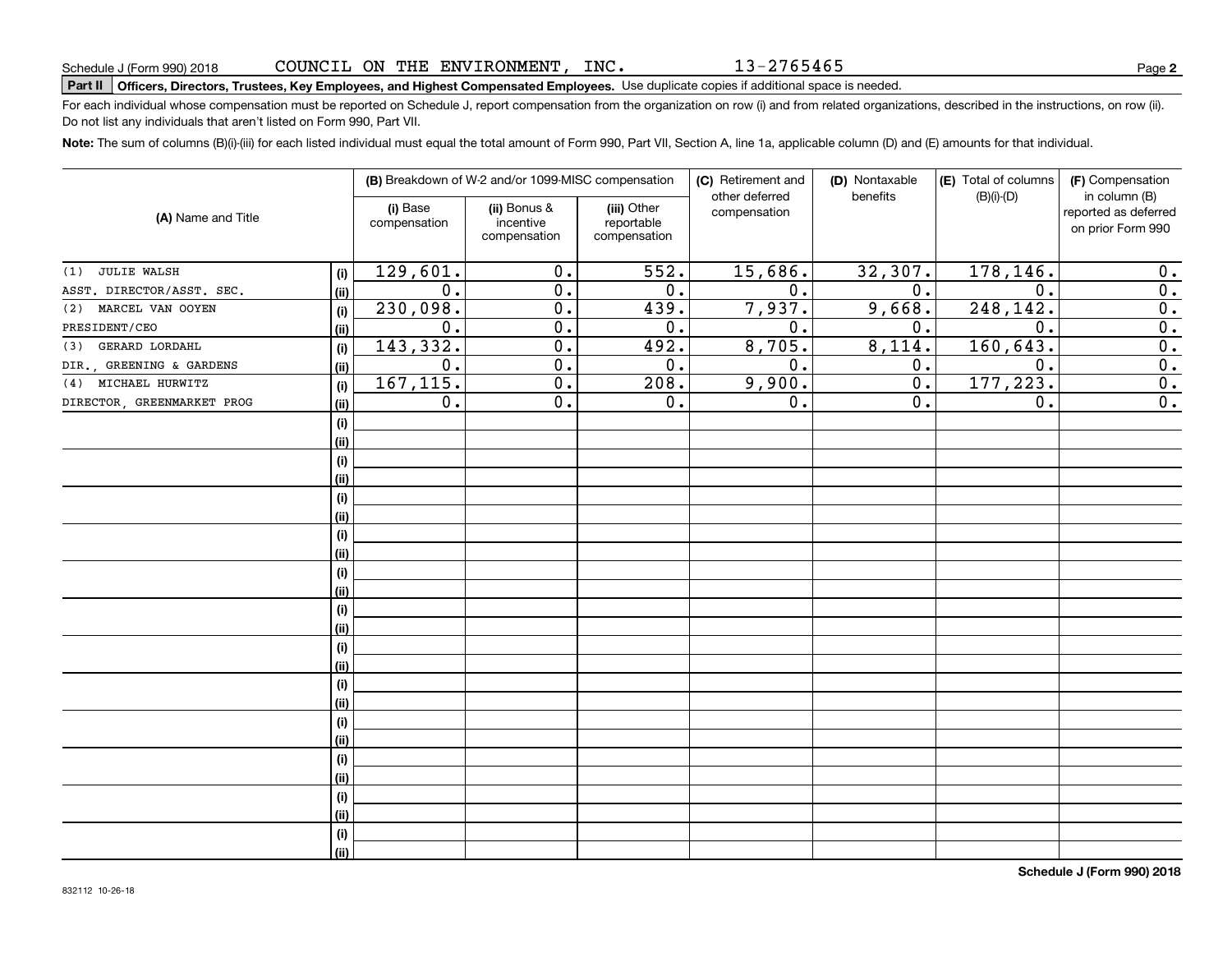#### **Part III Supplemental Information**

Schedule J (Form 990) 2018 COUNCIL ON THE ENVIRONMENT, INC.<br>Part III Supplemental Information<br>Provide the information, explanation, or descriptions required for Part I, lines 1a, 1b, 3, 4a, 4b, 4c, 5a, 5b, 6a, 6b, 7, and 8

**Schedule J (Form 990) 2018**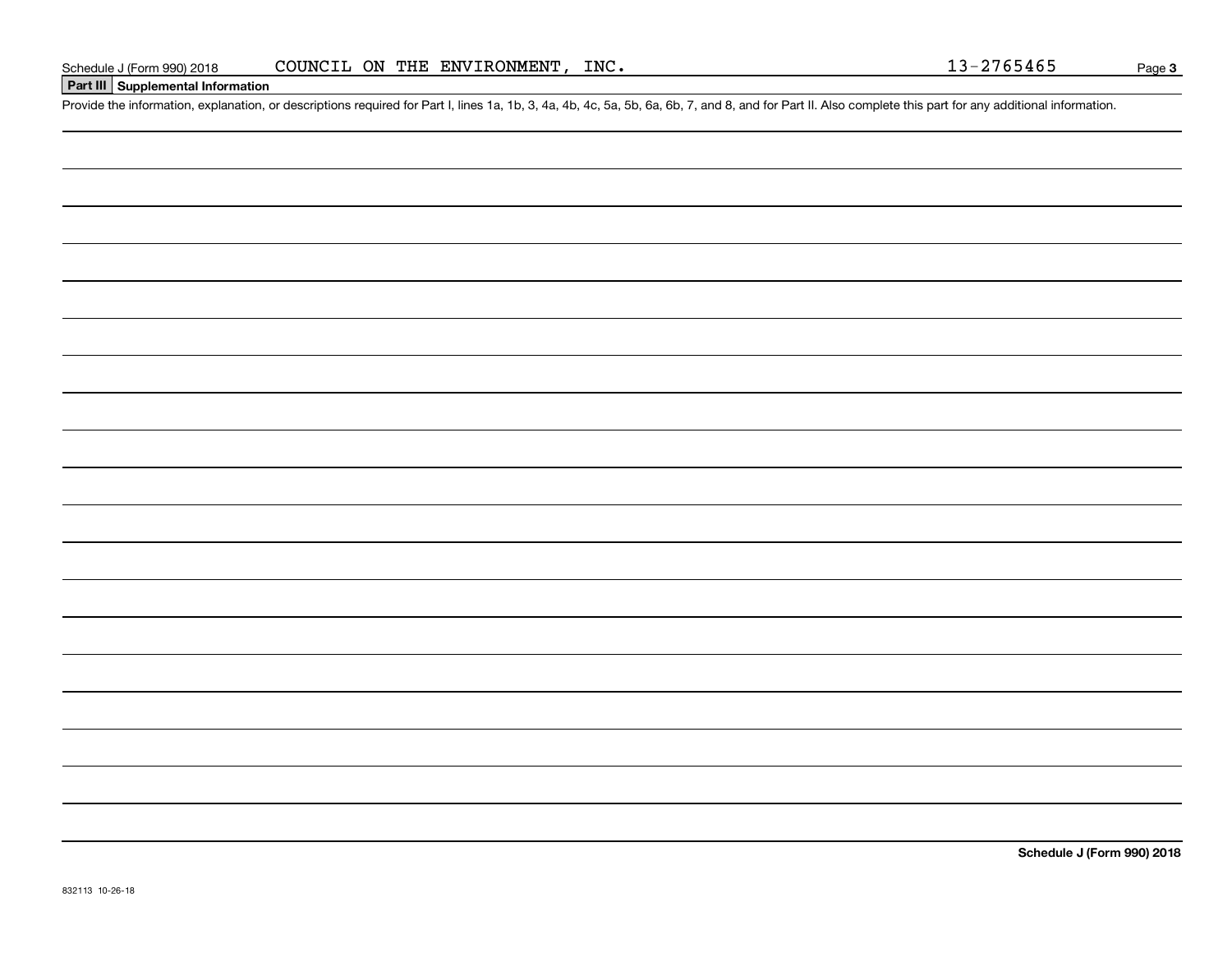**(Form 990 or 990-EZ)**

Department of the Treasury Internal Revenue Service Name of the organization

**SCHEDULE O Supplemental Information to Form 990 or 990-EZ**

**Complete to provide information for responses to specific questions on Form 990 or 990-EZ or to provide any additional information. | Attach to Form 990 or 990-EZ. | Go to www.irs.gov/Form990 for the latest information.**

OMB No. 1545-0047 **Open to Public Inspection2018**

COUNCIL ON THE ENVIRONMENT, INC.  $\vert$  13-2765465

**Employer identification number**

FORM 990, PART III, LINE 4D, OTHER PROGRAM SERVICES:

GREENING & GARDENS: WHICH CREATES, REJUVENATES, AND PROVIDES

SUBSTANTIAL MATERIAL AND TECHNICAL ASSISTANCE TO SEVERAL NEW COMMUNITY

GARDENS EACH YEAR IN ADDITION TO HELPING MORE THAN 100 GARDENS CREATED

IN PRIOR YEARS; BUILDS RAINWATER HARVESTING SYSTEMS AND PROMOTES BEST

PRACTICES IN GREEN INFRASTRUCTURE THROUGH WORKSHOPS AND COLLABORATIVE

INSTALLATIONS; OPERATES A SUBSTANTIAL TEACHING GARDEN ON GOVERNORS

ISLAND; AND INSPIRES, PROMOTES, AND FACILITATES THE CREATION OF

SUSTAINABLE GARDENS IN PUBLIC SCHOOLS THROUGH MINI-GRANTS AND TECHNICAL

ASSISTANCE PROVIDED BY THE GROW TO LEARN PROGRAM.

EXPENSES \$ 1,262,288. INCLUDING GRANTS OF \$ 99,600. REVENUE \$ 137,244.

ENVIRONMENTAL EDUCATION: WHICH OFFERS MEANINGFUL HANDS-ON PROJECTS IN

THE AREAS OF CONSERVATION, ALTERNATIVE ENERGY, SCHOOL RECYCLING, AND

MORE TO NYC PUBLIC SCHOOL STUDENTS AT ALL GRADE LEVELS; PROMOTES A GOOD

FOOD / GOOD HEALTH COMMUNITY OUTREACH MODEL BY AND FOR TEENS IN

UNDERSERVED COMMUNITIES THROUGH THE LEARN IT, GROW IT, EAT IT PROGRAM;

AND HELPS YOUNG PEOPLE TO LEARN WHERE THEIR FOOD COMES FROM, WHO GROWS

IT, AND WHAT IS GOOD FOR THEIR BODIES AND THE ENVIRONMENT.

EXPENSES \$ 1,043,644. INCLUDING GRANTS OF \$ 0. REVENUE \$ 6,000.

PROJECT FARMHOUSE: WHICH ALLOWS ALL NEW YORKERS TO EXPLORE

ENVIRONMENTAL ISSUES THROUGH THE LENS OF FOOD, HORTICULTURE, ARTS,

RECYCLING, COOKING, AND COMMUNITY EDUCATION. LOCATED AT 76 EAST 13TH

STREET IN MANHATTAN, PROJECT FARMHOUSE IS A STATE-OF-THE-ART

SUSTAINABILITY AND EDUCATION CENTER, AND A HOME FOR DYNAMIC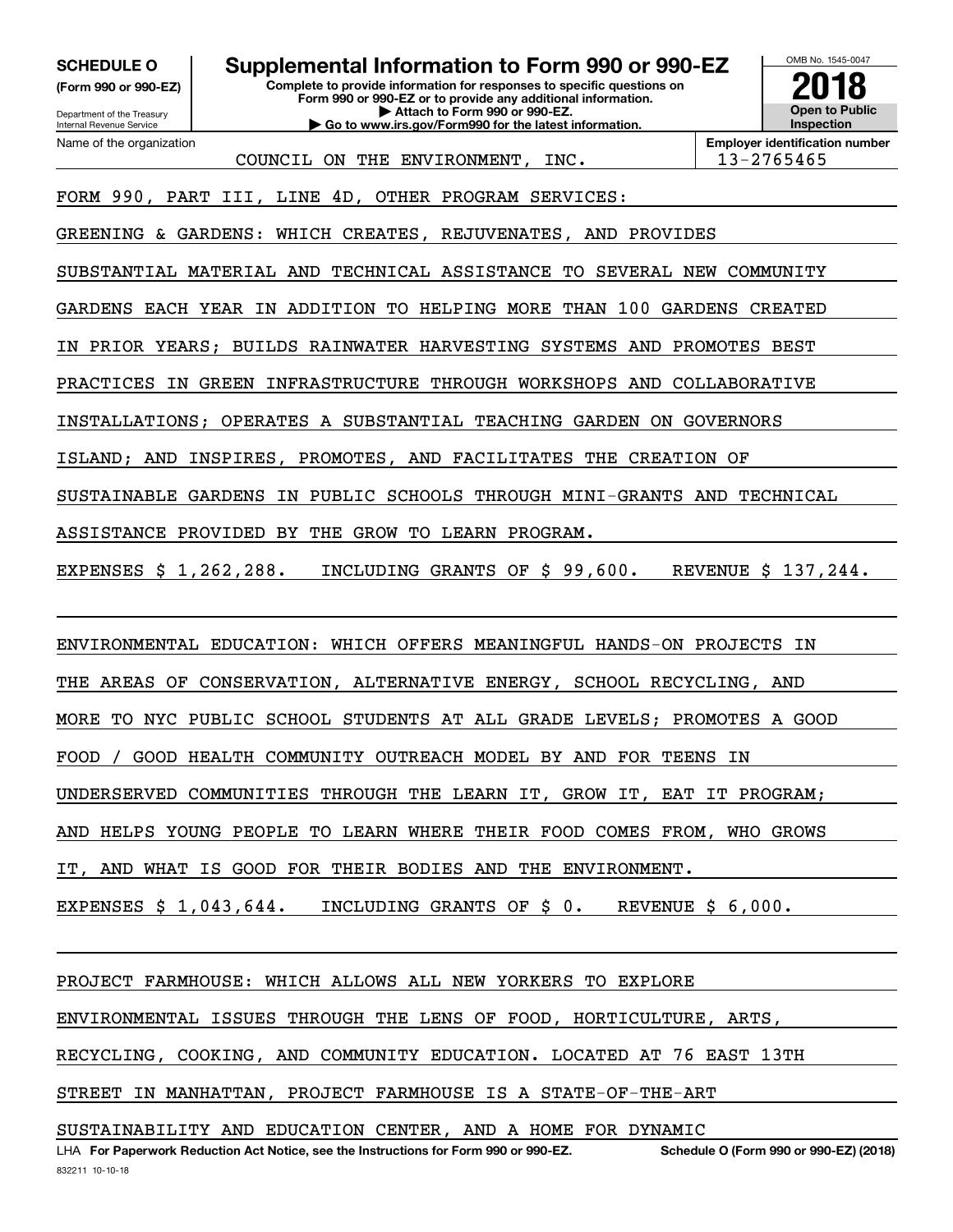| Schedule O (Form 990 or 990-EZ) (2018)<br>Page $\geq$ |         |  |  |                    |      |                                       |  |
|-------------------------------------------------------|---------|--|--|--------------------|------|---------------------------------------|--|
| Name of the organization                              |         |  |  |                    |      | <b>Employer identification number</b> |  |
|                                                       | COUNCIL |  |  | ON THE ENVIRONMENT | INC. | 13-2765465                            |  |
|                                                       |         |  |  |                    |      |                                       |  |

PROGRAMMING.

EXPENSES \$ 635,026. INCLUDING GRANTS OF \$ 0. REVENUE \$ 301,840.

GROWNYC PARTNERS: WHICH PROVIDES PROFESSIONAL CONSULTING SERVICES TO BRING FOOD, FARMING, GARDENING, GREEN INFRASTRUCTURE, RECYCLING, AND WASTE PREVENTION PROJECTS TO FRUITION ON BEHALF OF A DIVERSE LIST OF CLIENTS INCLUDING BUSINESSES, INDIVIDUALS, FOUNDATIONS, AND GOVERNMENT AGENCIES.

EXPENSES \$ 53,485. INCLUDING GRANTS OF \$ 0. REVENUE \$ 103,170.

NEW YORK STATE REGIONAL FOOD HUB: WHICH WILL ESTABLISH A WHOLESALE FOOD DISTRIBUTION HUB TO SERVE SMALL- TO MID-SIZED FARMS IN NEW YORK STATE THROUGH THE CONSTRUCTION OF A WAREHOUSE FACILITY IN THE HUNTS POINT SECTION OF THE BRONX. THE FACILITY WILL INCLUDE APPROXIMATELY 75,000 SQUARE FEET OF REFRIGERATED/FREEZER AND FOOD PROCESSING SPACE. THIS WILL SERVE AS A NEW HOME FOR THE ORGANIZATION'S EXTANT WHOLESALE DISTRIBUTION PROGRAM GREENMARKET CO. IN ADDITION TO OTHER TENANTS. THE TOTAL ESTIMATED PROJECT COST IS \$30 MILLION INCLUDING PRE-CONSTRUCTION SOFT COSTS, WHICH COMMENCED DURING FY17. THE CURRENT PROJECT TIMELINE ANTICIPATES GROUND-BREAKING IN MAY 2020 FOLLOWED BY 15 MONTHS OF CONSTRUCTION. THE FACILITY IS EXPECTED TO BEGIN OPERATIONS IN 2021. EXPENSES \$ 411,121. INCLUDING GRANTS OF \$ 0. REVENUE \$ 0.

FORM 990, PART VI, SECTION B, LINE 11B:

THE FORM 990 IS PREPARED BY AN INDEPENDENT ACCOUNTANT AND REVIEWED IN DETAIL BY THE ORGANIZATION'S AUDIT COMMITTEE AND THEN PROVIDED TO THE BOARD FOR REVIEW PRIOR TO SUBMISSION.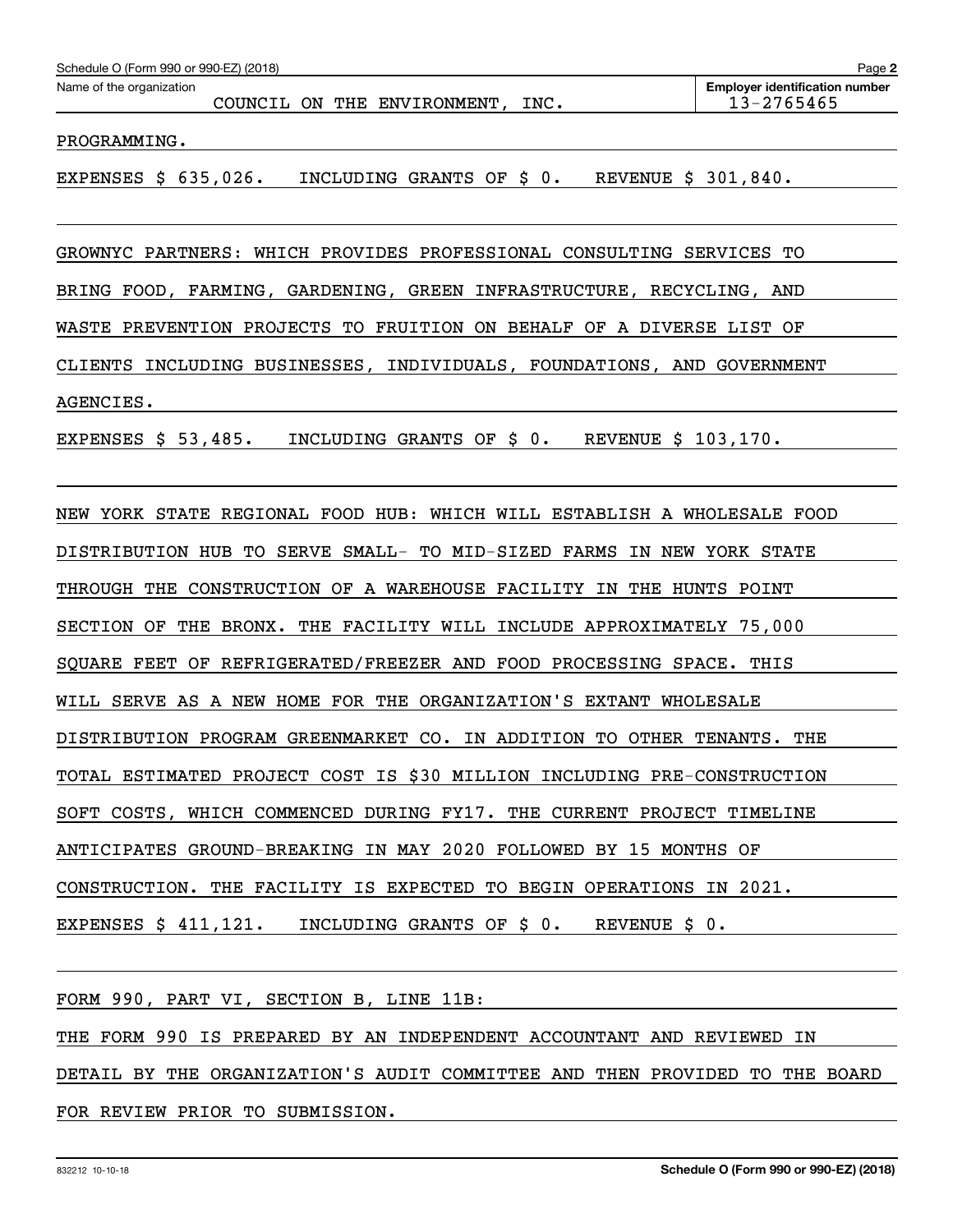| Schedule O (Form 990 or 990-EZ) (2018)                                      | Page 2                                                  |
|-----------------------------------------------------------------------------|---------------------------------------------------------|
| Name of the organization<br>COUNCIL ON THE ENVIRONMENT, INC.                | <b>Employer identification number</b><br>$13 - 2765465$ |
| FORM 990, PART VI, SECTION B, LINE 12C:                                     |                                                         |
| ON AN ANNUAL BASIS WE REQUIRE EACH OFFICER/DIRECTOR TO SIGN A FORM WHEREIN  |                                                         |
| THEY DISCLOSE WHETHER OR NOT ANY CONFLICTS EXIST. TO ASSIST IN THIS PROCESS |                                                         |
| WE PROVIDE ALL OFFICERS/DIRECTORS WITH A LIST OF THE TOP 25 VENDORS ENGAGED |                                                         |
| BY THE ORGANIZATION DURING THE PRECEDING 12 MONTHS. WE FURTHER ASK EACH     |                                                         |
| OFFICER/DIRECTOR TO NOTIFY MANAGEMENT IMMEDIATELY IF ANY NEW CONFLICTS      |                                                         |
| ARISE DURING THE INTERIM BETWEEN ANNUAL DISCLOSURE FORMS.                   |                                                         |
| FORM 990, PART VI, SECTION B, LINE 15A:                                     |                                                         |
| THE REASONABILITY OF THE CEO'S COMPENSATION IS REVIEWED ANNUALLY BY THE     |                                                         |
| EXECUTIVE COMMITTEE. COMPARABLE DATA FROM OTHER SIMILARLY SIZED AND         |                                                         |
| SIMILARLY SITUATED NON-PROFITS IS REVIEWED IN THE FORM OF JOB POSTINGS,     |                                                         |
| ANNUAL REPORTS, PUBLISHED SALARY SURVEYS, AND IRS FORM 990 DATA. MINUTES OF |                                                         |
| THE EXECUTIVE COMMITTEE MEETING DOCUMENT THIS REVIEW AND APPROVAL OF CEO    |                                                         |
| COMPENSATION.                                                               |                                                         |
|                                                                             |                                                         |

FORM 990, PART VI, SECTION C, LINE 19:

THE ORGANIZATION MAKES ITS GOVERNING DOCUMENTS, APPLICATION FOR EXEMPTION AND OTHER GOVERNMENT DOCUMENTS AVAILABLE ONLINE AND UPON REQUEST.

FORM 990, PART XII, LINE 2C:

THE PROCESS AND SELECTION OF AN INDEPENDENT ACCOUNTANT HAS NOT CHANGED

FROM THE PRIOR YEAR.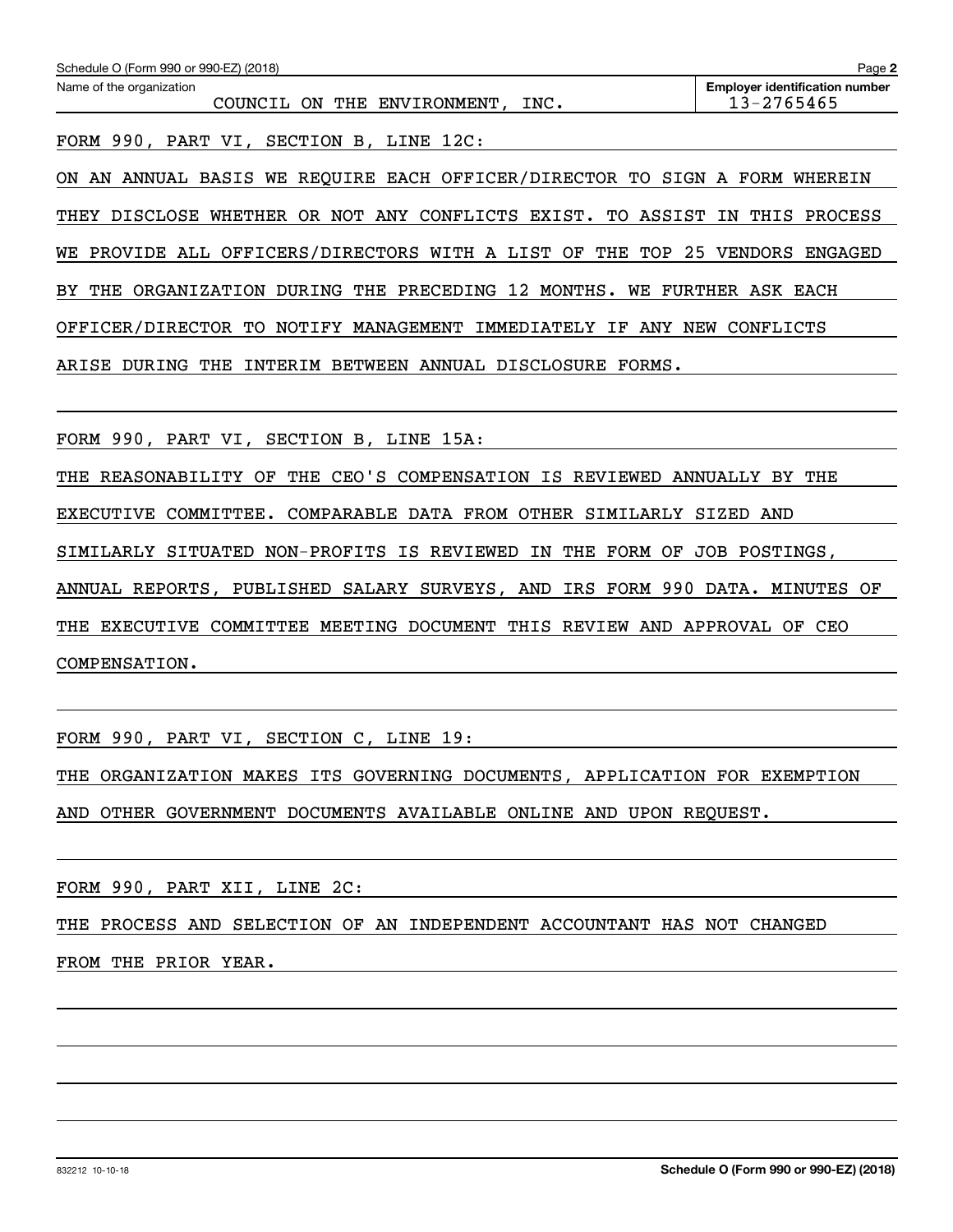| <b>SCHEDULE R</b> |             |  |
|-------------------|-------------|--|
|                   | $\sim$ 0.00 |  |

#### **(Form 990)**

## **Related Organizations and Unrelated Partnerships**

**Complete if the organization answered "Yes" on Form 990, Part IV, line 33, 34, 35b, 36, or 37.** |

**Attach to Form 990.**  |

OMB No. 1545-0047

**Open to Public 2018**

**Employer identification number**

13-2765465

Department of the Treasury Internal Revenue Service

**| Go to www.irs.gov/Form990 for instructions and the latest information. Inspection**

Name of the organization

#### COUNCIL ON THE ENVIRONMENT, INC.

**Part I Identification of Disregarded Entities.**  Complete if the organization answered "Yes" on Form 990, Part IV, line 33.

| (a)<br>Name, address, and EIN (if applicable)<br>of disregarded entity | (b)<br>Primary activity    | (c)<br>Legal domicile (state or<br>foreign country) | (d)<br>Total income | (e)<br>End-of-year assets | (f)<br>Direct controlling<br>entity |
|------------------------------------------------------------------------|----------------------------|-----------------------------------------------------|---------------------|---------------------------|-------------------------------------|
| NEW YORK STATE REGIONAL FOOD HUB LLC -                                 | TO OWN ASSETS AND CARRY ON |                                                     |                     |                           |                                     |
| 45-3618376, 100 GOLD STREET, SUITE 3300, NEW                           | ACTIVITIES SUPPORTIVE OF   |                                                     |                     |                           | COUNCIL ON THE                      |
| YORK, NY 10038                                                         | THE ORG'S MISSION          | NEW YORK                                            | 327, 314.           |                           | 922,599. ENVIRONMENT, INC.          |
|                                                                        |                            |                                                     |                     |                           |                                     |
|                                                                        |                            |                                                     |                     |                           |                                     |
|                                                                        |                            |                                                     |                     |                           |                                     |

**Identification of Related Tax-Exempt Organizations.** Complete if the organization answered "Yes" on Form 990, Part IV, line 34, because it had one or more related tax-exempt **Part II** organizations during the tax year.

| (a)<br>Name, address, and EIN<br>of related organization | (b)<br>(c)<br>(d)<br>(e)<br>Legal domicile (state or<br><b>Exempt Code</b><br>Primary activity<br>section<br>foreign country) |  |  | Public charity<br>status (if section | (f)<br>Direct controlling<br>entity |     | $(g)$<br>Section 512(b)(13)<br>controlled<br>entity? |
|----------------------------------------------------------|-------------------------------------------------------------------------------------------------------------------------------|--|--|--------------------------------------|-------------------------------------|-----|------------------------------------------------------|
|                                                          |                                                                                                                               |  |  | 501(c)(3)                            |                                     | Yes | No                                                   |
|                                                          |                                                                                                                               |  |  |                                      |                                     |     |                                                      |
|                                                          |                                                                                                                               |  |  |                                      |                                     |     |                                                      |
|                                                          |                                                                                                                               |  |  |                                      |                                     |     |                                                      |
|                                                          |                                                                                                                               |  |  |                                      |                                     |     |                                                      |
|                                                          |                                                                                                                               |  |  |                                      |                                     |     |                                                      |
|                                                          |                                                                                                                               |  |  |                                      |                                     |     |                                                      |
|                                                          |                                                                                                                               |  |  |                                      |                                     |     |                                                      |
|                                                          |                                                                                                                               |  |  |                                      |                                     |     |                                                      |
|                                                          |                                                                                                                               |  |  |                                      |                                     |     |                                                      |
|                                                          |                                                                                                                               |  |  |                                      |                                     |     |                                                      |
|                                                          |                                                                                                                               |  |  |                                      |                                     |     |                                                      |

**For Paperwork Reduction Act Notice, see the Instructions for Form 990. Schedule R (Form 990) 2018**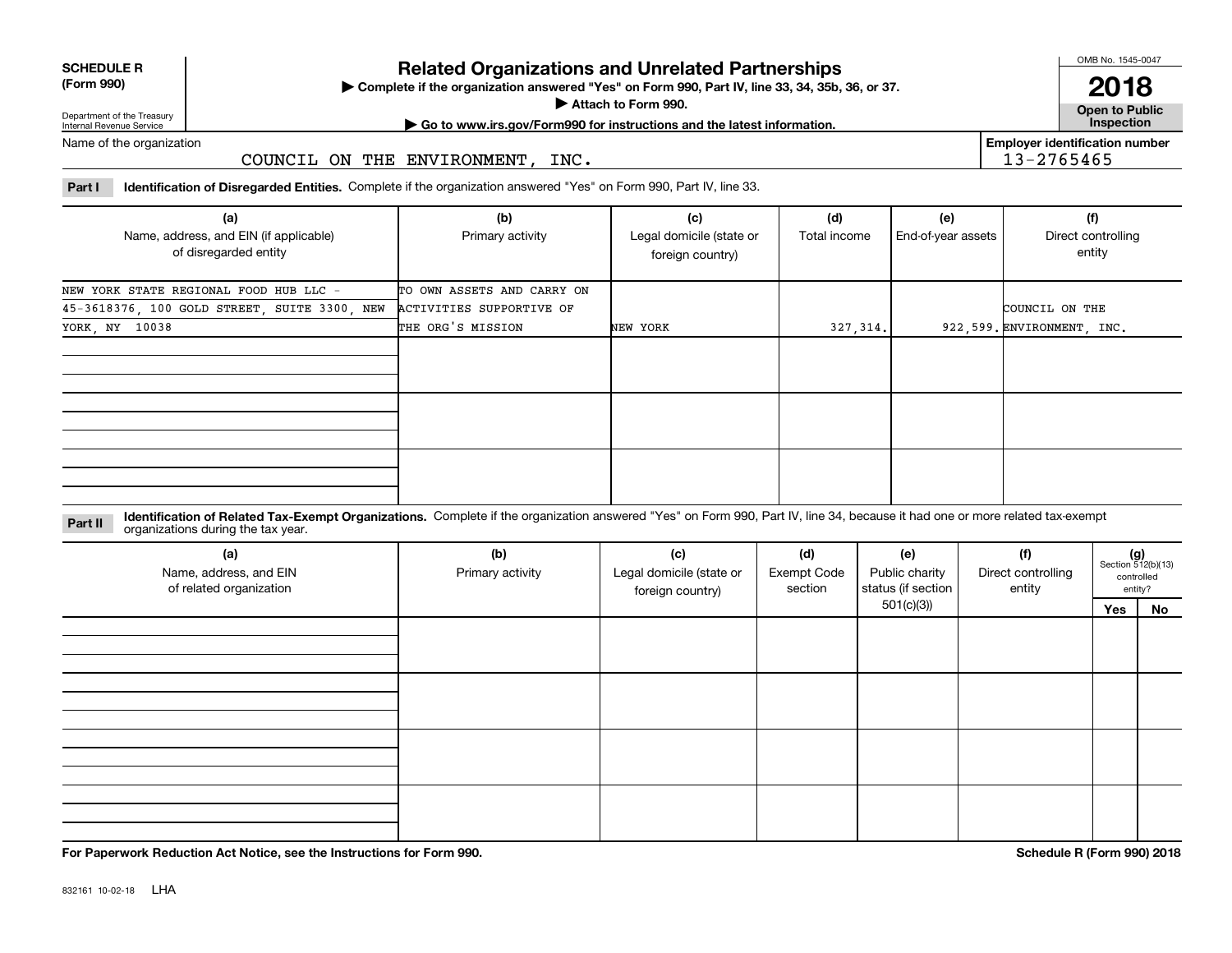#### Schedule R (Form 990) 2018 COUNCIL ON THE ENVIRONMENT,INC . 1 3-2 7 6 5 4 6 5 <sub>Page</sub>

**Identification of Related Organizations Taxable as a Partnership.** Complete if the organization answered "Yes" on Form 990, Part IV, line 34, because it had one or more related **Part III** organizations treated as a partnership during the tax year.

| (a)                     | (b)              | (c)                                                                                         | (d)    | (e)                                                                 | (f)    | (g)                   |                  | (h)          | (i)                                               | (j) | (k)                   |
|-------------------------|------------------|---------------------------------------------------------------------------------------------|--------|---------------------------------------------------------------------|--------|-----------------------|------------------|--------------|---------------------------------------------------|-----|-----------------------|
| Name, address, and EIN  | Primary activity | Legal<br>domicile<br>Predominant income<br>Direct controlling<br>Share of total<br>Share of |        |                                                                     |        |                       | Disproportionate |              | Code V-UBI                                        |     | General or Percentage |
| of related organization |                  | (state or<br>foreign                                                                        | entity | related, unrelated,<br>excluded from tax under<br>sections 512-514) | income | end-of-year<br>assets |                  | allocations? | amount in box                                     |     | managing ownership    |
|                         |                  | country)                                                                                    |        |                                                                     |        |                       |                  | Yes   No     | 20 of Schedule Partner?<br>K-1 (Form 1065) Yes No |     |                       |
|                         |                  |                                                                                             |        |                                                                     |        |                       |                  |              |                                                   |     |                       |
|                         |                  |                                                                                             |        |                                                                     |        |                       |                  |              |                                                   |     |                       |
|                         |                  |                                                                                             |        |                                                                     |        |                       |                  |              |                                                   |     |                       |
|                         |                  |                                                                                             |        |                                                                     |        |                       |                  |              |                                                   |     |                       |
|                         |                  |                                                                                             |        |                                                                     |        |                       |                  |              |                                                   |     |                       |
|                         |                  |                                                                                             |        |                                                                     |        |                       |                  |              |                                                   |     |                       |
|                         |                  |                                                                                             |        |                                                                     |        |                       |                  |              |                                                   |     |                       |
|                         |                  |                                                                                             |        |                                                                     |        |                       |                  |              |                                                   |     |                       |
|                         |                  |                                                                                             |        |                                                                     |        |                       |                  |              |                                                   |     |                       |
|                         |                  |                                                                                             |        |                                                                     |        |                       |                  |              |                                                   |     |                       |
|                         |                  |                                                                                             |        |                                                                     |        |                       |                  |              |                                                   |     |                       |
|                         |                  |                                                                                             |        |                                                                     |        |                       |                  |              |                                                   |     |                       |
|                         |                  |                                                                                             |        |                                                                     |        |                       |                  |              |                                                   |     |                       |
|                         |                  |                                                                                             |        |                                                                     |        |                       |                  |              |                                                   |     |                       |
|                         |                  |                                                                                             |        |                                                                     |        |                       |                  |              |                                                   |     |                       |
|                         |                  |                                                                                             |        |                                                                     |        |                       |                  |              |                                                   |     |                       |
|                         |                  |                                                                                             |        |                                                                     |        |                       |                  |              |                                                   |     |                       |

**Identification of Related Organizations Taxable as a Corporation or Trust.** Complete if the organization answered "Yes" on Form 990, Part IV, line 34, because it had one or more related **Part IV** organizations treated as a corporation or trust during the tax year.

| (a)<br>Name, address, and EIN<br>of related organization | (b)<br>Primary activity | (c)<br>Legal domicile<br>(state or<br>foreign | (d)<br>Direct controlling<br>entity | (e)<br>Type of entity<br>(C corp, S corp,<br>or trust) | (f)<br>Share of total<br>income | (g)<br>Share of<br>end-of-year<br>assets | (h)<br>Percentage<br>ownership | $(i)$ Section<br>512(b)(13)<br>controlled<br>entity? |
|----------------------------------------------------------|-------------------------|-----------------------------------------------|-------------------------------------|--------------------------------------------------------|---------------------------------|------------------------------------------|--------------------------------|------------------------------------------------------|
|                                                          |                         | country)                                      |                                     |                                                        |                                 |                                          |                                | Yes No                                               |
|                                                          |                         |                                               |                                     |                                                        |                                 |                                          |                                |                                                      |
|                                                          |                         |                                               |                                     |                                                        |                                 |                                          |                                |                                                      |
|                                                          |                         |                                               |                                     |                                                        |                                 |                                          |                                |                                                      |
|                                                          |                         |                                               |                                     |                                                        |                                 |                                          |                                |                                                      |
|                                                          |                         |                                               |                                     |                                                        |                                 |                                          |                                |                                                      |
|                                                          |                         |                                               |                                     |                                                        |                                 |                                          |                                |                                                      |
|                                                          |                         |                                               |                                     |                                                        |                                 |                                          |                                |                                                      |
|                                                          |                         |                                               |                                     |                                                        |                                 |                                          |                                |                                                      |
|                                                          |                         |                                               |                                     |                                                        |                                 |                                          |                                |                                                      |
|                                                          |                         |                                               |                                     |                                                        |                                 |                                          |                                |                                                      |
|                                                          |                         |                                               |                                     |                                                        |                                 |                                          |                                |                                                      |
|                                                          |                         |                                               |                                     |                                                        |                                 |                                          |                                |                                                      |
|                                                          |                         |                                               |                                     |                                                        |                                 |                                          |                                |                                                      |

**2**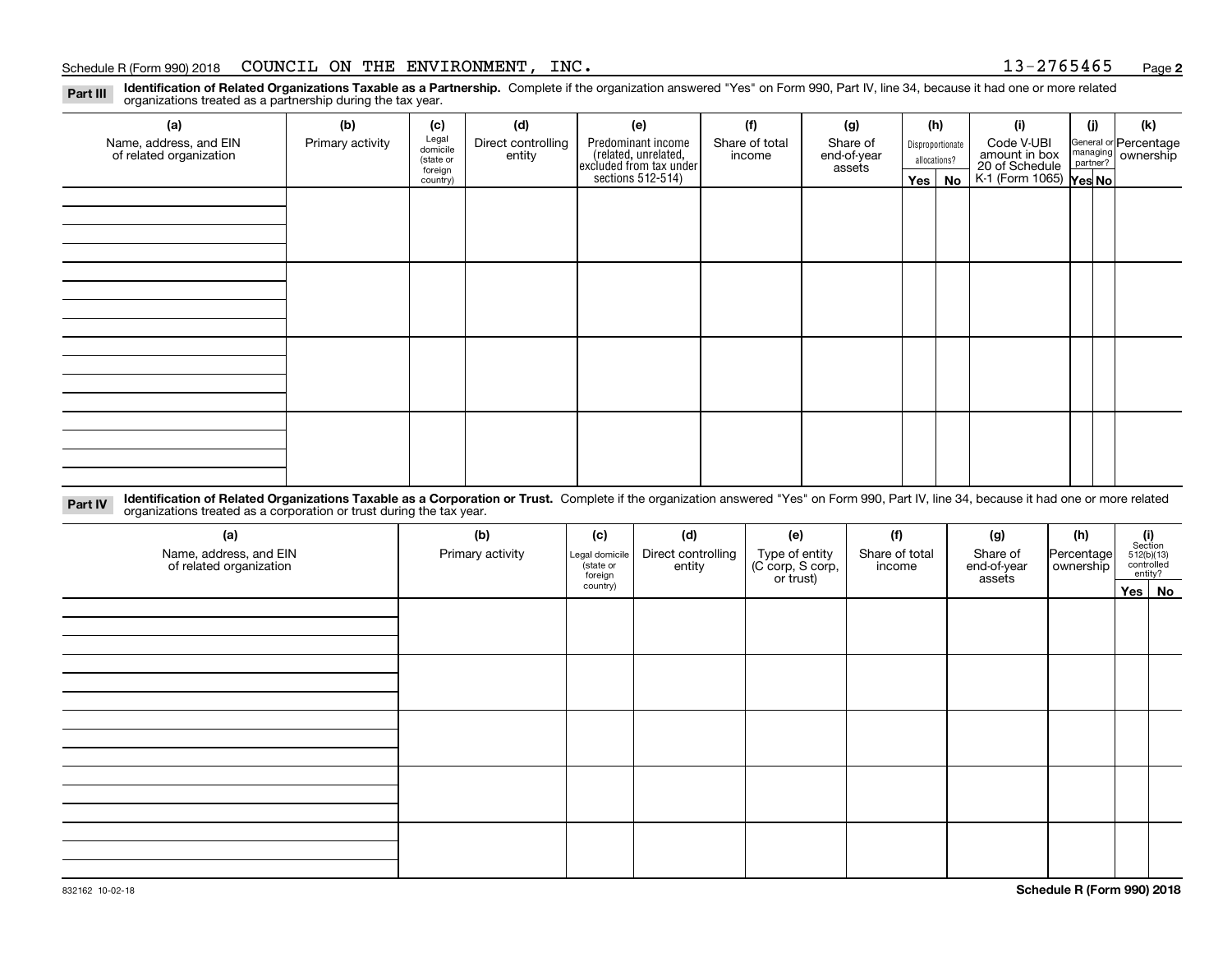#### Schedule R (Form 990) 2018 COUNCIL ON THE ENVIRONMENT,INC . 1 3-2 7 6 5 4 6 5 <sub>Page</sub>

|  |  | Part V Transactions With Related Organizations. Complete if the organization answered "Yes" on Form 990, Part IV, line 34, 35b, or 36. |  |  |  |
|--|--|----------------------------------------------------------------------------------------------------------------------------------------|--|--|--|
|--|--|----------------------------------------------------------------------------------------------------------------------------------------|--|--|--|

|   | Note: Complete line 1 if any entity is listed in Parts II, III, or IV of this schedule.                                                                                                                                        |                |  |  |  |  |  |  |
|---|--------------------------------------------------------------------------------------------------------------------------------------------------------------------------------------------------------------------------------|----------------|--|--|--|--|--|--|
|   | During the tax year, did the organization engage in any of the following transactions with one or more related organizations listed in Parts II-IV?                                                                            |                |  |  |  |  |  |  |
|   |                                                                                                                                                                                                                                | 1a             |  |  |  |  |  |  |
|   | b Gift, grant, or capital contribution to related organization(s) manufaction contracts and contribution to related organization(s)                                                                                            | 1 <sub>b</sub> |  |  |  |  |  |  |
|   | c Gift, grant, or capital contribution from related organization(s) mature material contract contribution from related organization(s) matured contents of mature material contribution from related organization(s) material  | 1c             |  |  |  |  |  |  |
|   | d Loans or loan guarantees to or for related organization(s) www.communically.com/www.communically.com/www.communically.com/www.communically.com/www.communically.com/www.communically.com/www.communically.com/www.communical | 1 <sub>d</sub> |  |  |  |  |  |  |
|   |                                                                                                                                                                                                                                | 1e             |  |  |  |  |  |  |
|   |                                                                                                                                                                                                                                |                |  |  |  |  |  |  |
|   |                                                                                                                                                                                                                                | 1f             |  |  |  |  |  |  |
| a | Sale of assets to related organization(s) www.assettion.com/www.assettion.com/www.assettion.com/www.assettion.com/www.assettion.com/www.assettion.com/www.assettion.com/www.assettion.com/www.assettion.com/www.assettion.com/ | 1g             |  |  |  |  |  |  |
|   | h Purchase of assets from related organization(s) manufactured content to content the content of the content of the content of the content of the content of the content of the content of the content of the content of the c | 1 <sub>h</sub> |  |  |  |  |  |  |
|   | Exchange of assets with related organization(s) www.walescommunity.com/walescommunity/walescommunity/walescommunity/walescommunity/walescommunity/walescommunity/walescommunity/walescommunity/walescommunity/walescommunity/w | 11             |  |  |  |  |  |  |
|   | Lease of facilities, equipment, or other assets to related organization(s) manufactured content and content and content and content and content and content and content and content and content and content and content and co | 1i.            |  |  |  |  |  |  |
|   |                                                                                                                                                                                                                                |                |  |  |  |  |  |  |
|   |                                                                                                                                                                                                                                | 1k             |  |  |  |  |  |  |
|   |                                                                                                                                                                                                                                | 11             |  |  |  |  |  |  |
|   |                                                                                                                                                                                                                                | 1 <sub>m</sub> |  |  |  |  |  |  |
|   |                                                                                                                                                                                                                                | 1n             |  |  |  |  |  |  |
|   | <b>o</b> Sharing of paid employees with related organization(s)                                                                                                                                                                | 1o             |  |  |  |  |  |  |
|   |                                                                                                                                                                                                                                |                |  |  |  |  |  |  |
|   | p Reimbursement paid to related organization(s) for expenses [1111] and the content of the content of the content of the content of the content of the content of the content of the content of the content of the content of  | 1p             |  |  |  |  |  |  |
|   |                                                                                                                                                                                                                                | 1q             |  |  |  |  |  |  |
|   |                                                                                                                                                                                                                                |                |  |  |  |  |  |  |
|   | r Other transfer of cash or property to related organization(s)                                                                                                                                                                | 1r             |  |  |  |  |  |  |
|   |                                                                                                                                                                                                                                | 1s             |  |  |  |  |  |  |
|   | 2 If the answer to any of the above is "Yes," see the instructions for information on who must complete this line, including covered relationships and transaction thresholds.                                                 |                |  |  |  |  |  |  |

| (a)<br>Name of related organization | (b)<br>Transaction<br>type (a-s) | (c)<br>Amount involved | (d)<br>Method of determining amount involved |
|-------------------------------------|----------------------------------|------------------------|----------------------------------------------|
| (1)                                 |                                  |                        |                                              |
| (2)                                 |                                  |                        |                                              |
| (3)                                 |                                  |                        |                                              |
| (4)                                 |                                  |                        |                                              |
| (5)                                 |                                  |                        |                                              |
| (6)                                 |                                  |                        |                                              |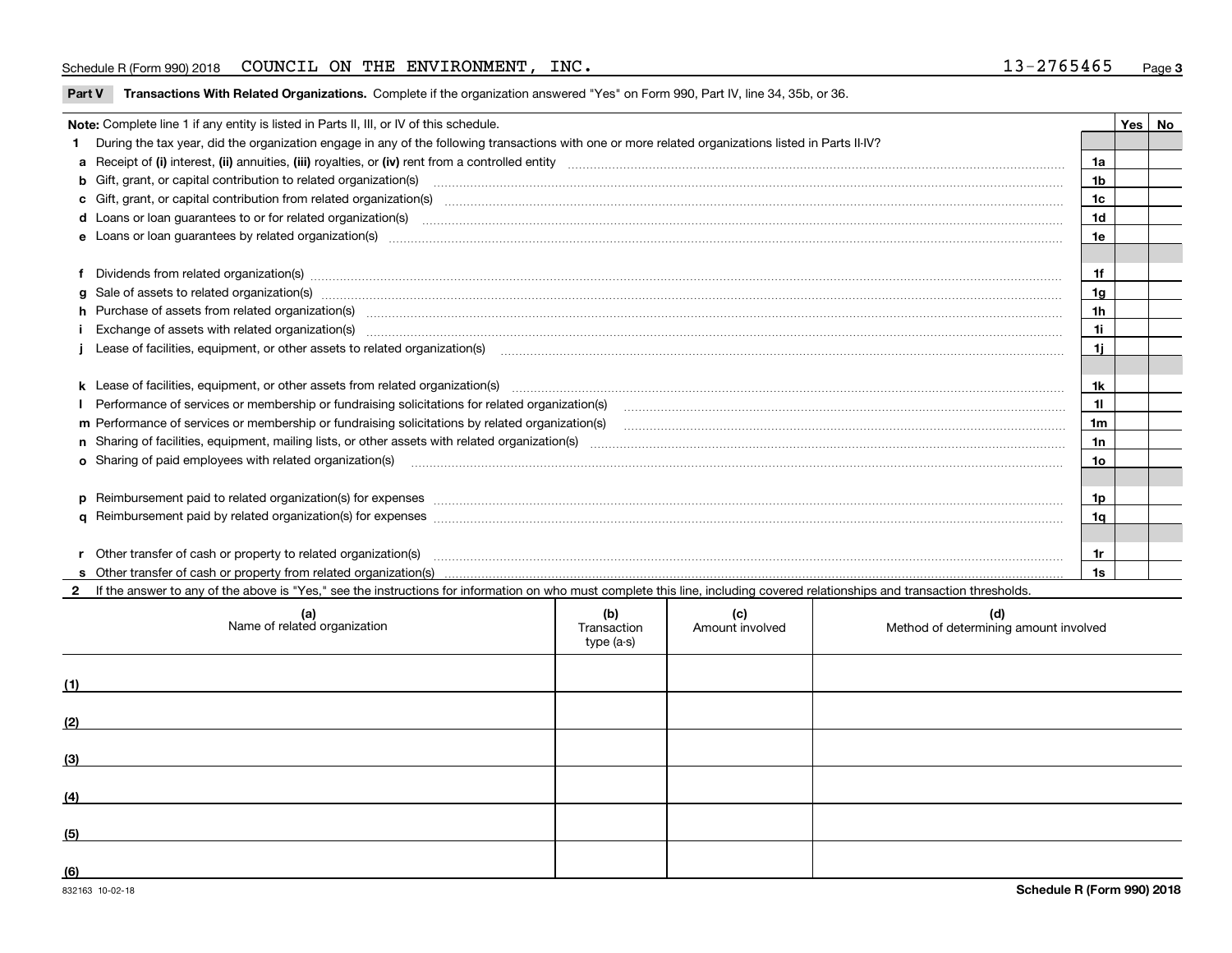#### Schedule R (Form 990) 2018 COUNCIL ON THE ENVIRONMENT,INC . 1 3-2 7 6 5 4 6 5 <sub>Page</sub>

**Part VI Unrelated Organizations Taxable as a Partnership. Complete if the organization answered "Yes" on Form 990, Part IV, line 37.** 

Provide the following information for each entity taxed as a partnership through which the organization conducted more than five percent of its activities (measured by total assets or gross revenue) that was not a related organization. See instructions regarding exclusion for certain investment partnerships.

| (a)<br>Name, address, and EIN<br>of entity | ----- <del>-</del> --------<br>(b)<br>Primary activity | (c)<br>Legal domicile<br>(state or foreign<br>country) | (d)<br>Predominant income<br>(related, unrelated,<br>excluded from tax under<br>sections 512-514) | (e)<br>Are all<br>partners sec.<br>$501(c)(3)$<br>orgs.?<br>Yes No | (f)<br>Share of<br>total<br>income | (g)<br>Share of<br>end-of-year<br>assets | (h)<br>Dispropor-<br>tionate<br>allocations?<br>Yes No | (i)<br>Code V-UBI<br>  amount in box 20 managing<br>  of Schedule K-1 partner? ownership<br>  of Schedule K-1 partner? ownership<br>  Yes No | (i)<br>Yes No | (k) |
|--------------------------------------------|--------------------------------------------------------|--------------------------------------------------------|---------------------------------------------------------------------------------------------------|--------------------------------------------------------------------|------------------------------------|------------------------------------------|--------------------------------------------------------|----------------------------------------------------------------------------------------------------------------------------------------------|---------------|-----|
|                                            |                                                        |                                                        |                                                                                                   |                                                                    |                                    |                                          |                                                        |                                                                                                                                              |               |     |
|                                            |                                                        |                                                        |                                                                                                   |                                                                    |                                    |                                          |                                                        |                                                                                                                                              |               |     |
|                                            |                                                        |                                                        |                                                                                                   |                                                                    |                                    |                                          |                                                        |                                                                                                                                              |               |     |
|                                            |                                                        |                                                        |                                                                                                   |                                                                    |                                    |                                          |                                                        |                                                                                                                                              |               |     |
|                                            |                                                        |                                                        |                                                                                                   |                                                                    |                                    |                                          |                                                        |                                                                                                                                              |               |     |
|                                            |                                                        |                                                        |                                                                                                   |                                                                    |                                    |                                          |                                                        |                                                                                                                                              |               |     |
|                                            |                                                        |                                                        |                                                                                                   |                                                                    |                                    |                                          |                                                        |                                                                                                                                              |               |     |
|                                            |                                                        |                                                        |                                                                                                   |                                                                    |                                    |                                          |                                                        |                                                                                                                                              |               |     |

**Schedule R (Form 990) 2018**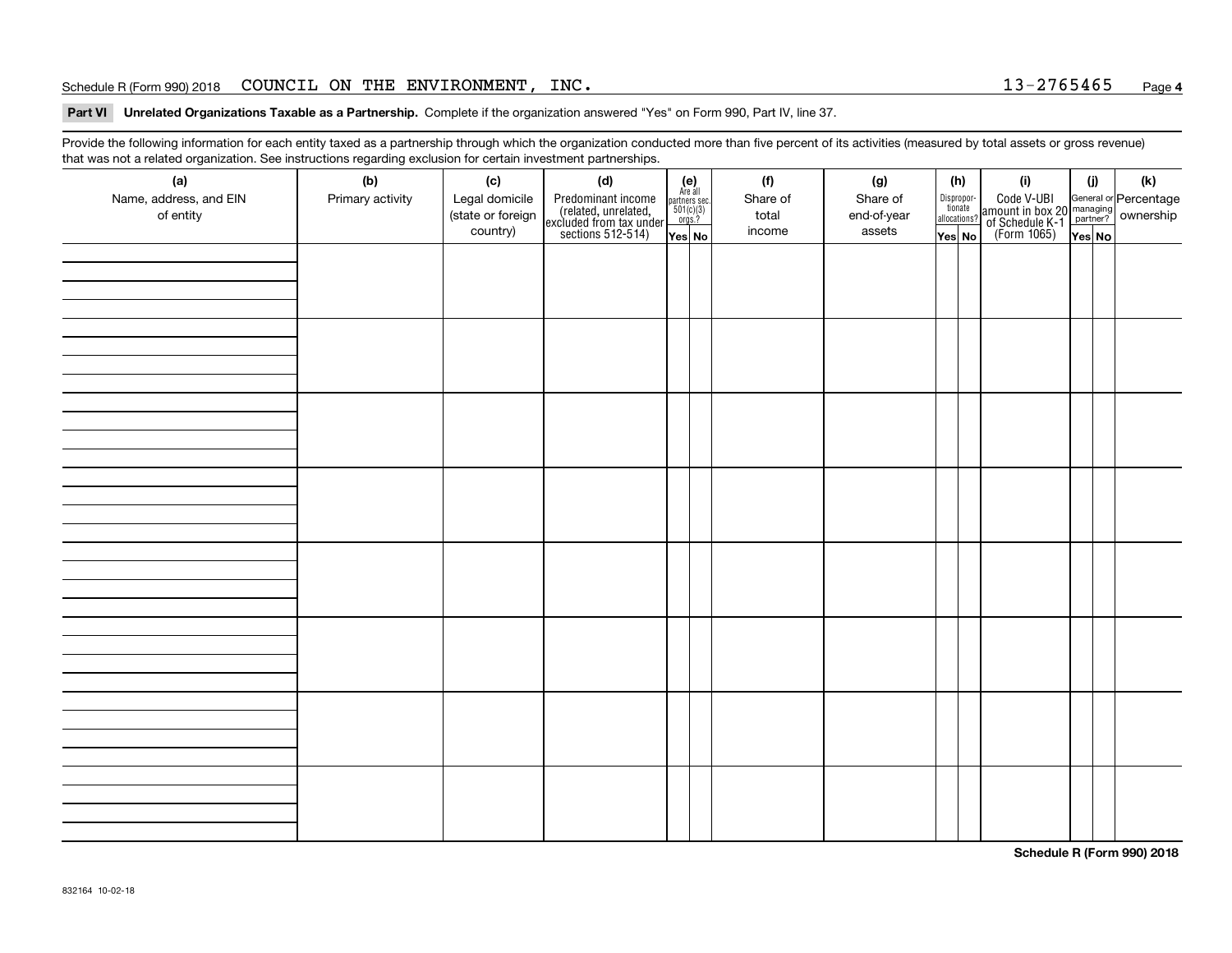|  | Part VII Supplemental Information. |  |
|--|------------------------------------|--|
|--|------------------------------------|--|

Provide additional information for responses to questions on Schedule R. See instructions.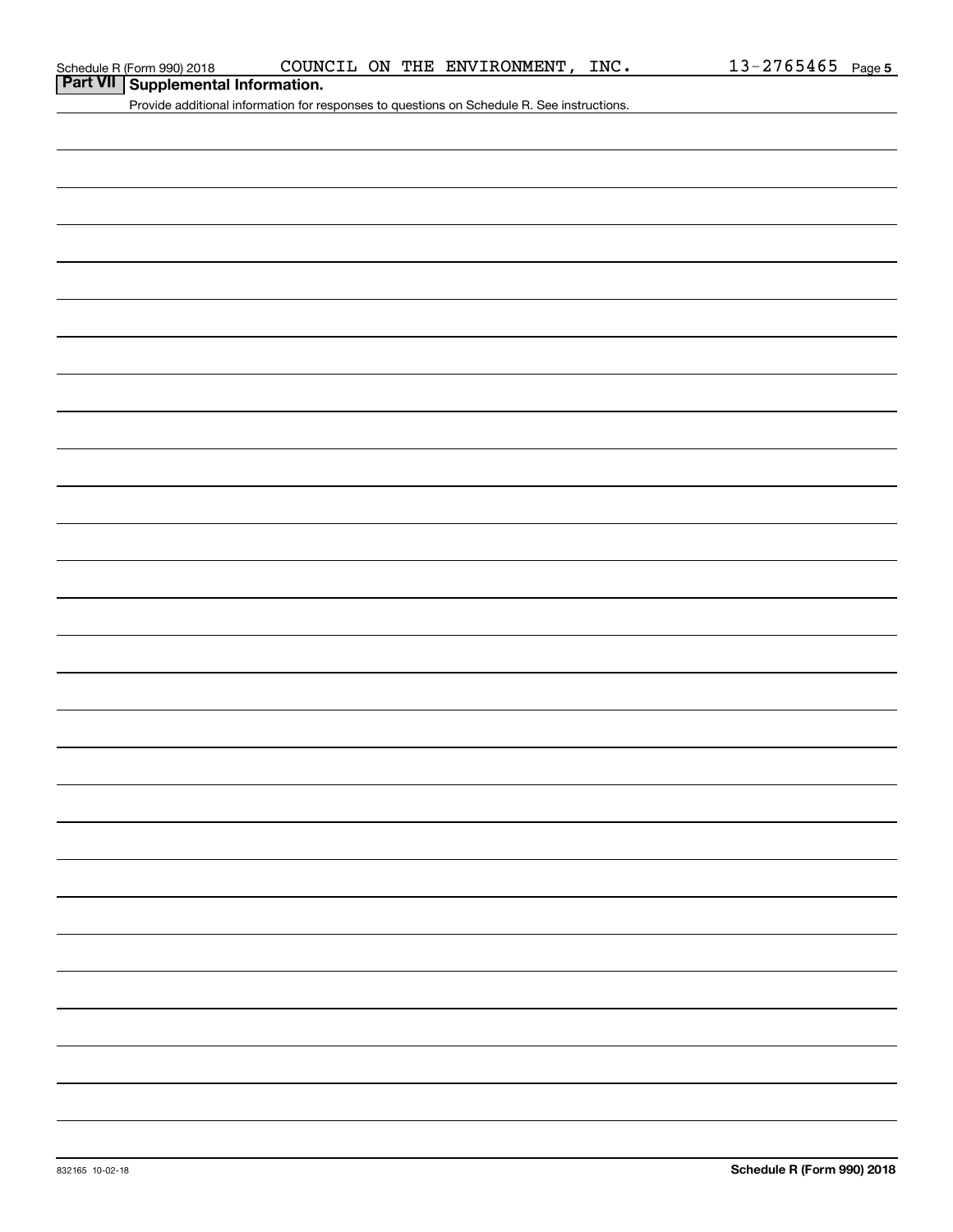| Form $990 - T$                                         | <b>Exempt Organization Business Income Tax Return</b>                                                                                                                                                                                                                                                                                  |                                                               | OMB No. 1545-0687                                                            |
|--------------------------------------------------------|----------------------------------------------------------------------------------------------------------------------------------------------------------------------------------------------------------------------------------------------------------------------------------------------------------------------------------------|---------------------------------------------------------------|------------------------------------------------------------------------------|
|                                                        | (and proxy tax under section 6033(e))                                                                                                                                                                                                                                                                                                  |                                                               |                                                                              |
|                                                        | For calendar year 2018 or other tax year beginning $JUL$ 1, $2018$ , and ending $JUN$ 30, $2019$ .                                                                                                                                                                                                                                     |                                                               | 2018                                                                         |
| Department of the Treasury<br>Internal Revenue Service | Go to www.irs.gov/Form990T for instructions and the latest information.<br>bo not enter SSN numbers on this form as it may be made public if your organization is a $501(c)(3)$ .                                                                                                                                                      | Open to Public Inspection for<br>501(c)(3) Organizations Only |                                                                              |
| Check box if<br>A<br>address changed                   | Name of organization ( $\Box$ Check box if name changed and see instructions.)                                                                                                                                                                                                                                                         |                                                               | D Employer identification number<br>(Employees' trust, see<br>instructions.) |
| <b>B</b> Exempt under section                          | COUNCIL ON THE ENVIRONMENT, INC.<br>Print                                                                                                                                                                                                                                                                                              |                                                               | 13-2765465                                                                   |
| $X$ 501(c)(3)                                          | 0ľ<br>Number, street, and room or suite no. If a P.O. box, see instructions.                                                                                                                                                                                                                                                           |                                                               | F Unrelated business activity code<br>(See instructions.)                    |
| 220(e)<br>408(e)                                       | Type<br>100 GOLD STREET, NO. 3300                                                                                                                                                                                                                                                                                                      |                                                               |                                                                              |
| 530(a) <br>408A<br>529(a)                              | City or town, state or province, country, and ZIP or foreign postal code<br>10038<br>NEW YORK, NY                                                                                                                                                                                                                                      |                                                               |                                                                              |
|                                                        |                                                                                                                                                                                                                                                                                                                                        |                                                               |                                                                              |
|                                                        | C Book value of all assets<br>$\begin{array}{c} \circ \\[-1.5mm] \text{G} \end{array}$ C at end of year<br>$\begin{array}{c} \circ \\[-1.5mm] \text{G} \end{array}$ 7 1 5 , 7 9 2 . G Check organization type $\blacktriangleright$ $\boxed{\text{X}}$ 501(c) corporation<br>$501(c)$ trust                                            | $401(a)$ trust                                                | Other trust                                                                  |
|                                                        | $\mathsf H$ Enter the number of the organization's unrelated trades or businesses. $\blacktriangleright$                                                                                                                                                                                                                               | Describe the only (or first) unrelated                        |                                                                              |
| trade or business here $\blacktriangleright$           |                                                                                                                                                                                                                                                                                                                                        | . If only one, complete Parts I-V. If more than one,          |                                                                              |
|                                                        | describe the first in the blank space at the end of the previous sentence, complete Parts I and II, complete a Schedule M for each additional trade or                                                                                                                                                                                 |                                                               |                                                                              |
| business, then complete Parts III-V.                   |                                                                                                                                                                                                                                                                                                                                        |                                                               |                                                                              |
|                                                        | During the tax year, was the corporation a subsidiary in an affiliated group or a parent-subsidiary controlled group?                                                                                                                                                                                                                  |                                                               | N <sub>0</sub><br>Yes                                                        |
|                                                        | If "Yes," enter the name and identifying number of the parent corporation. $\blacktriangleright$                                                                                                                                                                                                                                       |                                                               |                                                                              |
|                                                        | J The books are in care of $\blacktriangleright$ DENNIS CONROY                                                                                                                                                                                                                                                                         |                                                               | Telephone number $\blacktriangleright$ (212) 341-0475                        |
| Part I                                                 | <b>Unrelated Trade or Business Income</b><br>(A) Income                                                                                                                                                                                                                                                                                | (B) Expenses                                                  | (C) Net                                                                      |
| <b>1a</b> Gross receipts or sales                      |                                                                                                                                                                                                                                                                                                                                        |                                                               |                                                                              |
| <b>b</b> Less returns and allowances                   | $\bullet$ Balance $\qquad \qquad \bullet$<br>1c<br><u> 1980 - Jan Samuel Barbara, poeta poeta poeta poeta poeta poeta poeta poeta poeta poeta poeta poeta poeta poe</u>                                                                                                                                                                |                                                               |                                                                              |
| 2                                                      | $\overline{2}$                                                                                                                                                                                                                                                                                                                         |                                                               |                                                                              |
| 3                                                      | 3                                                                                                                                                                                                                                                                                                                                      |                                                               |                                                                              |
|                                                        | 4a                                                                                                                                                                                                                                                                                                                                     |                                                               |                                                                              |
|                                                        | 4 <sub>b</sub>                                                                                                                                                                                                                                                                                                                         |                                                               |                                                                              |
| C                                                      | 4c<br>5                                                                                                                                                                                                                                                                                                                                |                                                               |                                                                              |
| 5                                                      | Income (loss) from a partnership or an S corporation (attach statement)<br>6                                                                                                                                                                                                                                                           |                                                               |                                                                              |
| 6                                                      | $\overline{7}$                                                                                                                                                                                                                                                                                                                         |                                                               |                                                                              |
| 7<br>8                                                 | Unrelated debt-financed income (Schedule E) [11] [2010] [2010] [2010] [2010] [2010] [2010] [2010] [2010] [2010<br>Interest, annuities, royalties, and rents from a controlled organization (Schedule F)<br>8                                                                                                                           |                                                               |                                                                              |
| 9                                                      | Investment income of a section $501(c)(7)$ , (9), or (17) organization (Schedule G)<br>9                                                                                                                                                                                                                                               |                                                               |                                                                              |
| 10                                                     | 10                                                                                                                                                                                                                                                                                                                                     |                                                               |                                                                              |
| 11                                                     | 11                                                                                                                                                                                                                                                                                                                                     |                                                               |                                                                              |
| 12                                                     | 12<br>Other income (See instructions; attach schedule)                                                                                                                                                                                                                                                                                 |                                                               |                                                                              |
|                                                        | 13                                                                                                                                                                                                                                                                                                                                     | 0.                                                            |                                                                              |
| Part II                                                | <b>Deductions Not Taken Elsewhere</b> (See instructions for limitations on deductions.)                                                                                                                                                                                                                                                |                                                               |                                                                              |
|                                                        | (Except for contributions, deductions must be directly connected with the unrelated business income.)                                                                                                                                                                                                                                  |                                                               |                                                                              |
| 14                                                     | Compensation of officers, directors, and trustees (Schedule K) [11] [2010] Compensation of officers, directors, and trustees (Schedule K) [11] [2010] [2010] [2010] [2010] [2010] [2010] [2010] [2010] [2010] [2010] [2010] [2                                                                                                         |                                                               | 14                                                                           |
| 15                                                     | Salaries and wages information continuous contracts and wages in the same of the same of the same of the same of the same of the same of the same of the same of the same of the same of the same of the same of the same of t                                                                                                         |                                                               | 15                                                                           |
| 16                                                     | Repairs and maintenance <b>construction and construction of the construction</b> and maintenance construction and maintenance                                                                                                                                                                                                          |                                                               | 16                                                                           |
| 17                                                     | Bad debts <b>www.communities.communities.communities.com</b>                                                                                                                                                                                                                                                                           |                                                               | 17                                                                           |
| 18                                                     | Interest (attach schedule) (see instructions) manufacture and content and attachment and attachment and attachment and the interest (attachment and the interest of the interest of the interest of the interest of the intere                                                                                                         |                                                               | 18                                                                           |
| 19                                                     | Taxes and licenses <b>contract the contract of the contract of the contract of the contract of the contract of the contract of the contract of the contract of the contract of the contract of the contract of the contract of t</b>                                                                                                   |                                                               | 19                                                                           |
| 20                                                     |                                                                                                                                                                                                                                                                                                                                        |                                                               | 20                                                                           |
| 21                                                     |                                                                                                                                                                                                                                                                                                                                        |                                                               |                                                                              |
| 22                                                     |                                                                                                                                                                                                                                                                                                                                        |                                                               | 22 <sub>b</sub>                                                              |
| 23<br>Depletion                                        |                                                                                                                                                                                                                                                                                                                                        |                                                               | 23                                                                           |
| 24                                                     | Contributions to deferred compensation plans [11] manufactured contributions to deferred compensation plans [11] manufactured compensation plans [11] manufactured compensation plans [11] manufactured contributions to defer                                                                                                         |                                                               | 24                                                                           |
| 25                                                     | Employee benefit programs recommending and continuum contracts and contact the contract of the contract of the                                                                                                                                                                                                                         |                                                               | 25                                                                           |
| 26                                                     |                                                                                                                                                                                                                                                                                                                                        |                                                               | 26                                                                           |
| 27                                                     |                                                                                                                                                                                                                                                                                                                                        |                                                               | 27                                                                           |
| 28                                                     | Other deductions (attach schedule) www.communications.communications.communications.communications.com                                                                                                                                                                                                                                 |                                                               | 28<br>$0$ .<br>29                                                            |
| 29                                                     | Total deductions. Add lines 14 through 28 [11] manufactures in the contract of the contract of the contract of the contract of the contract of the contract of the contract of the contract of the contract of the contract of<br>Unrelated business taxable income before net operating loss deduction. Subtract line 29 from line 13 |                                                               | $0$ .<br>30                                                                  |
| 30<br>31                                               | Deduction for net operating loss arising in tax years beginning on or after January 1, 2018 (see instructions)                                                                                                                                                                                                                         |                                                               | 31                                                                           |
| 32                                                     | Unrelated business taxable income. Subtract line 31 from line 30 manufactured contains and contained business taxable income. Subtract line 31 from line 30 manufactured contains and the United States of the United States a                                                                                                         |                                                               | 0.<br>32                                                                     |
|                                                        |                                                                                                                                                                                                                                                                                                                                        |                                                               |                                                                              |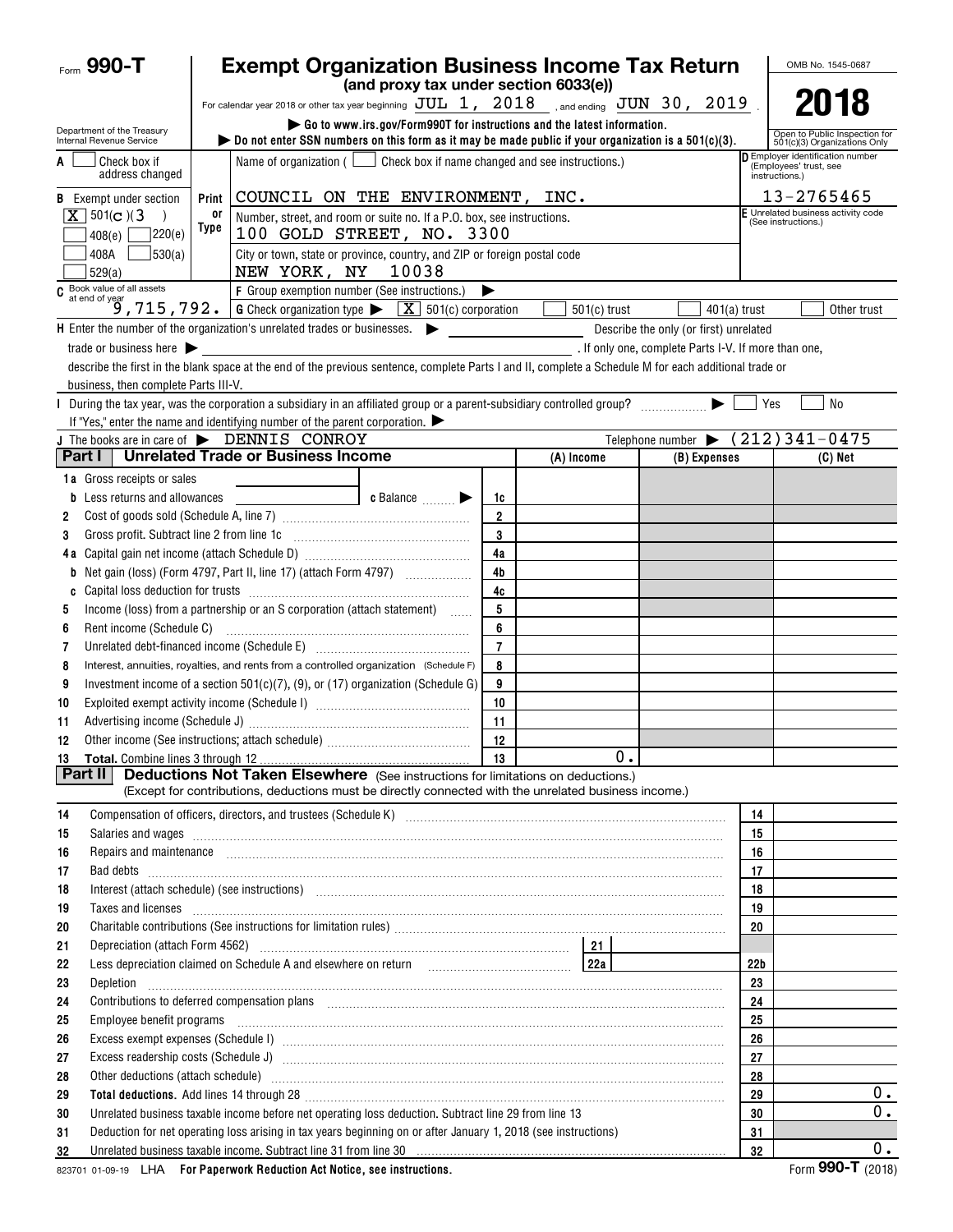| Form 990-T (2018) |                            | COUNCIL ON THE ENVIRONMENT, INC.                                                                                                                                                                                                                                                        |                                          |                             |                 |                         | 13-2765465                           | Page 2                                         |
|-------------------|----------------------------|-----------------------------------------------------------------------------------------------------------------------------------------------------------------------------------------------------------------------------------------------------------------------------------------|------------------------------------------|-----------------------------|-----------------|-------------------------|--------------------------------------|------------------------------------------------|
| Part III          |                            | <b>Total Unrelated Business Taxable Income</b>                                                                                                                                                                                                                                          |                                          |                             |                 |                         |                                      |                                                |
| 33                |                            | Total of unrelated business taxable income computed from all unrelated trades or businesses (see instructions)                                                                                                                                                                          |                                          |                             |                 |                         | 33                                   | 0.                                             |
| 34                |                            | Amounts paid for disallowed fringes [11] Amount and the contract of the final state of the state of the state of the state of the state of the state of the state of the state of the state of the state of the state of the s                                                          |                                          |                             |                 |                         | 34                                   |                                                |
| 35                |                            |                                                                                                                                                                                                                                                                                         |                                          |                             |                 |                         | 35                                   |                                                |
| 36                |                            | Total of unrelated business taxable income before specific deduction. Subtract line 35 from the sum of                                                                                                                                                                                  |                                          |                             |                 |                         |                                      |                                                |
|                   |                            | lines 33 and 34                                                                                                                                                                                                                                                                         |                                          |                             |                 |                         | 36                                   |                                                |
| 37                |                            |                                                                                                                                                                                                                                                                                         |                                          |                             |                 |                         | 37                                   | 1,000.                                         |
| 38                |                            | Unrelated business taxable income. Subtract line 37 from line 36. If line 37 is greater than line 36,                                                                                                                                                                                   |                                          |                             |                 |                         |                                      |                                                |
|                   |                            | enter the smaller of zero or line 36                                                                                                                                                                                                                                                    |                                          |                             |                 |                         | 38                                   | $0$ .                                          |
|                   |                            | Part IV   Tax Computation                                                                                                                                                                                                                                                               |                                          |                             |                 |                         |                                      |                                                |
| 39                |                            |                                                                                                                                                                                                                                                                                         |                                          |                             |                 |                         | 39                                   | $0_{\cdot}$                                    |
| 40                |                            | Trusts Taxable at Trust Rates. See instructions for tax computation. Income tax on the amount on line 38 from:                                                                                                                                                                          |                                          |                             |                 |                         |                                      |                                                |
|                   |                            |                                                                                                                                                                                                                                                                                         |                                          |                             |                 |                         | 40                                   |                                                |
| 41                |                            | Proxy tax. See instructions informational contracts and all the contracts of the contracts of the contracts of the contracts of the contracts of the contracts of the contracts of the contracts of the contracts of the contr                                                          |                                          |                             |                 |                         | 41                                   |                                                |
| 42                |                            |                                                                                                                                                                                                                                                                                         |                                          |                             |                 |                         | 42                                   |                                                |
| 43                |                            |                                                                                                                                                                                                                                                                                         |                                          |                             |                 |                         | 43                                   |                                                |
| 44<br>Part V      |                            | <b>Tax and Payments</b>                                                                                                                                                                                                                                                                 |                                          |                             |                 |                         | 44                                   | $0_{\bullet}$                                  |
|                   |                            |                                                                                                                                                                                                                                                                                         |                                          |                             |                 |                         |                                      |                                                |
|                   |                            | 45a Foreign tax credit (corporations attach Form 1118; trusts attach Form 1116)                                                                                                                                                                                                         |                                          |                             | 45a             |                         |                                      |                                                |
|                   |                            | b Other credits (see instructions) manufactured contains and contained a contact of the credits (see instructions)                                                                                                                                                                      |                                          |                             | 45b             |                         |                                      |                                                |
| c                 |                            | General business credit. Attach Form 3800 [11] [11] Contract the substitution of the set of the set of the set of the set of the set of the set of the set of the set of the set of the set of the set of the set of the set o                                                          |                                          |                             | 45c             |                         |                                      |                                                |
|                   |                            |                                                                                                                                                                                                                                                                                         |                                          |                             |                 |                         |                                      |                                                |
| 46                |                            |                                                                                                                                                                                                                                                                                         |                                          |                             |                 |                         | 45e<br>46                            | $0_{.}$                                        |
| 47                |                            | Other taxes. Check if from: Form 4255 Form 8611 Form 8697 Form 8866                                                                                                                                                                                                                     |                                          |                             |                 | Other (attach schedule) | 47                                   |                                                |
| 48                |                            |                                                                                                                                                                                                                                                                                         |                                          |                             |                 |                         | 48                                   | $0$ .                                          |
| 49                |                            |                                                                                                                                                                                                                                                                                         |                                          |                             |                 |                         | 49                                   | $\overline{0}$ .                               |
|                   |                            |                                                                                                                                                                                                                                                                                         |                                          |                             | 50a             | 210.                    |                                      |                                                |
|                   |                            | <b>b</b> 2018 estimated tax payments <i>manual contract contract and a contract and a contract and a contract and a contract and a contract and a contract and a contract and a contract and contract and contract and contract and c</i>                                               |                                          |                             | <b>50b</b>      | 12,046.                 |                                      |                                                |
|                   |                            |                                                                                                                                                                                                                                                                                         |                                          |                             | 50c             |                         |                                      |                                                |
|                   |                            | d Foreign organizations: Tax paid or withheld at source (see instructions) [                                                                                                                                                                                                            |                                          |                             | 50d             |                         |                                      |                                                |
|                   |                            |                                                                                                                                                                                                                                                                                         |                                          |                             | <b>50e</b>      |                         |                                      |                                                |
|                   |                            |                                                                                                                                                                                                                                                                                         |                                          |                             | 50f             |                         |                                      |                                                |
|                   |                            | g Other credits, adjustments, and payments:   Form 2439                                                                                                                                                                                                                                 |                                          |                             |                 |                         |                                      |                                                |
|                   |                            | Form 4136                                                                                                                                                                                                                                                                               |                                          | Total $\blacktriangleright$ | 50 <sub>a</sub> |                         |                                      |                                                |
|                   |                            |                                                                                                                                                                                                                                                                                         |                                          |                             |                 |                         | 51                                   | 12,256.                                        |
| 52                |                            | Estimated tax penalty (see instructions). Check if Form 2220 is attached $\blacktriangleright$                                                                                                                                                                                          |                                          |                             |                 |                         | 52                                   |                                                |
| 53                |                            | Tax due. If line 51 is less than the total of lines 48, 49, and 52, enter amount owed                                                                                                                                                                                                   |                                          |                             |                 |                         | 53                                   |                                                |
| 54                |                            | Overpayment. If line 51 is larger than the total of lines 48, 49, and 52, enter amount overpaid                                                                                                                                                                                         |                                          |                             |                 |                         | 54                                   | 12,256.                                        |
| 55                |                            | Enter the amount of line 54 you want: Credited to 2019 estimated tax                                                                                                                                                                                                                    |                                          |                             |                 | Refunded                | 55                                   | 12,256.                                        |
| Part VI           |                            | <b>Statements Regarding Certain Activities and Other Information</b> (see instructions)                                                                                                                                                                                                 |                                          |                             |                 |                         |                                      |                                                |
| 56                |                            | At any time during the 2018 calendar year, did the organization have an interest in or a signature or other authority                                                                                                                                                                   |                                          |                             |                 |                         |                                      | Yes<br>No                                      |
|                   |                            | over a financial account (bank, securities, or other) in a foreign country? If "Yes," the organization may have to file                                                                                                                                                                 |                                          |                             |                 |                         |                                      |                                                |
|                   |                            | FinCEN Form 114, Report of Foreign Bank and Financial Accounts. If "Yes," enter the name of the foreign country                                                                                                                                                                         |                                          |                             |                 |                         |                                      |                                                |
|                   | here $\blacktriangleright$ |                                                                                                                                                                                                                                                                                         |                                          |                             |                 |                         |                                      | х                                              |
| 57                |                            | During the tax year, did the organization receive a distribution from, or was it the grantor of, or transferor to, a foreign trust?                                                                                                                                                     |                                          |                             |                 |                         |                                      | $\overline{\text{x}}$                          |
|                   |                            | If "Yes," see instructions for other forms the organization may have to file.                                                                                                                                                                                                           |                                          |                             |                 |                         |                                      |                                                |
| 58                |                            | Enter the amount of tax-exempt interest received or accrued during the tax year $\triangleright$ \$<br>Under penalties of perjury, I declare that I have examined this return, including accompanying schedules and statements, and to the best of my knowledge and belief, it is true, |                                          |                             |                 |                         |                                      |                                                |
| Sign              |                            | correct, and complete. Declaration of preparer (other than taxpayer) is based on all information of which preparer has any knowledge.                                                                                                                                                   |                                          |                             |                 |                         |                                      |                                                |
| <b>Here</b>       |                            | TREASURER                                                                                                                                                                                                                                                                               |                                          |                             |                 |                         | May the IRS discuss this return with |                                                |
|                   |                            | Signature of officer                                                                                                                                                                                                                                                                    | Date                                     | Title                       |                 |                         | instructions)?                       | the preparer shown below (see<br>$X \mid Y$ es |
|                   |                            |                                                                                                                                                                                                                                                                                         |                                          |                             |                 |                         |                                      | No                                             |
|                   |                            | Print/Type preparer's name<br>ROBERT R. LYONS,                                                                                                                                                                                                                                          | Preparer's signature<br>ROBERT R. LYONS, |                             | Date            | Check                   | PTIN<br>if                           |                                                |
| Paid              |                            | $\mathtt{CPA}$                                                                                                                                                                                                                                                                          | CPA                                      |                             | 05/19/20        | self-employed           |                                      | P00227472                                      |
| Preparer          |                            | Firm's name MARKS PANETH LLP                                                                                                                                                                                                                                                            |                                          |                             |                 | Firm's EIN              |                                      | $11 - 3518842$                                 |
| <b>Use Only</b>   |                            | 685                                                                                                                                                                                                                                                                                     | THIRD AVENUE                             |                             |                 |                         |                                      |                                                |
|                   |                            | $\triangleright$ NEW YORK, NY 10017<br>Firm's address                                                                                                                                                                                                                                   |                                          |                             |                 | Phone no.               |                                      | $212 - 503 - 8800$                             |
|                   |                            |                                                                                                                                                                                                                                                                                         |                                          |                             |                 |                         |                                      |                                                |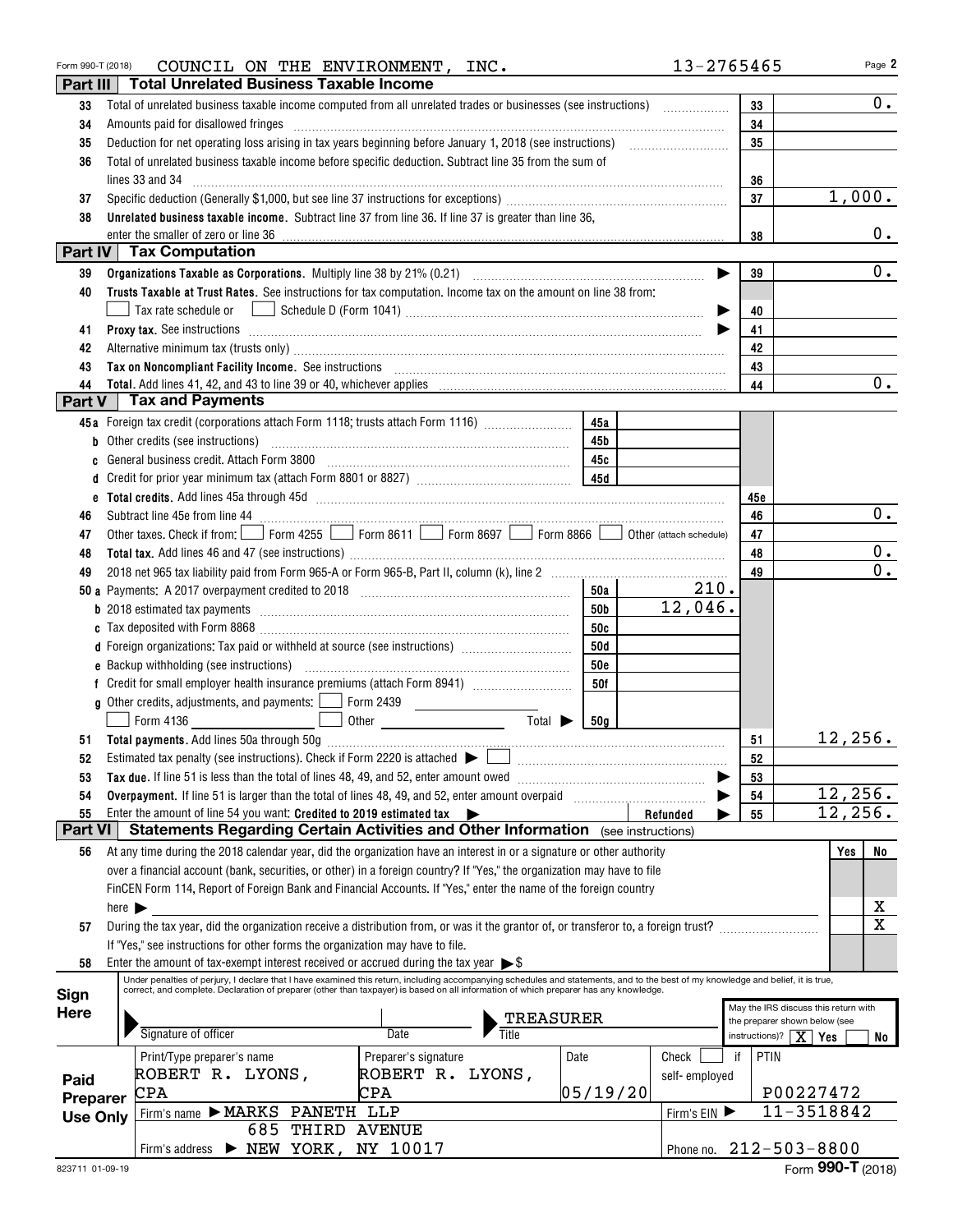(Rev. January 2019)

## **Application for Automatic Extension of Time To File an Exempt Organization Return**

**Enter filer's identifying number**

Department of the Treasury Internal Revenue Service

- **| File a separate application for each return.**
- **| Go to www.irs.gov/Form8868 for the latest information.**

**Electronic filing (e-file).**  You can electronically file Form 8868 to request a 6-month automatic extension of time to file any of the filing of this form, visit www.irs.gov/e-file-providers/e-file-for-charities-and-non-profits. forms listed below with the exception of Form 8870, Information Return for Transfers Associated With Certain Personal Benefit Contracts, for which an extension request must be sent to the IRS in paper format (see instructions). For more details on the electronic

**Automatic 6-Month Extension of Time.** Only submit original (no copies needed).

All corporations required to file an income tax return other than Form 990-T (including 1120-C filers), partnerships, REMICs, and trusts must use Form 7004 to request an extension of time to file income tax returns.

|                                            |                                                                                                                                                                                                                                                                                                                                                                                                                                                                                                                                                                                                                                                                                                                                                                 |                                                                        |                                                                                                                                                                                      |                                         | $E$ liter liler s identifying humber         |                  |
|--------------------------------------------|-----------------------------------------------------------------------------------------------------------------------------------------------------------------------------------------------------------------------------------------------------------------------------------------------------------------------------------------------------------------------------------------------------------------------------------------------------------------------------------------------------------------------------------------------------------------------------------------------------------------------------------------------------------------------------------------------------------------------------------------------------------------|------------------------------------------------------------------------|--------------------------------------------------------------------------------------------------------------------------------------------------------------------------------------|-----------------------------------------|----------------------------------------------|------------------|
| Type or                                    | Name of exempt organization or other filer, see instructions.                                                                                                                                                                                                                                                                                                                                                                                                                                                                                                                                                                                                                                                                                                   |                                                                        |                                                                                                                                                                                      | Employer identification number (EIN) or |                                              |                  |
| print                                      | COUNCIL ON THE ENVIRONMENT, INC.                                                                                                                                                                                                                                                                                                                                                                                                                                                                                                                                                                                                                                                                                                                                |                                                                        |                                                                                                                                                                                      |                                         | 13-2765465                                   |                  |
| File by the<br>due date for<br>filing your | 100 GOLD STREET, NO. 3300                                                                                                                                                                                                                                                                                                                                                                                                                                                                                                                                                                                                                                                                                                                                       | Number, street, and room or suite no. If a P.O. box, see instructions. |                                                                                                                                                                                      |                                         | Social security number (SSN)                 |                  |
| return. See<br>instructions.               | City, town or post office, state, and ZIP code. For a foreign address, see instructions.<br>NEW YORK, NY 10038                                                                                                                                                                                                                                                                                                                                                                                                                                                                                                                                                                                                                                                  |                                                                        |                                                                                                                                                                                      |                                         |                                              |                  |
|                                            | Enter the Return Code for the return that this application is for (file a separate application for each return)                                                                                                                                                                                                                                                                                                                                                                                                                                                                                                                                                                                                                                                 |                                                                        |                                                                                                                                                                                      |                                         |                                              | $\mathbf 0$<br>1 |
| Application                                |                                                                                                                                                                                                                                                                                                                                                                                                                                                                                                                                                                                                                                                                                                                                                                 | Return                                                                 | Application                                                                                                                                                                          |                                         |                                              | Return           |
| Is For                                     |                                                                                                                                                                                                                                                                                                                                                                                                                                                                                                                                                                                                                                                                                                                                                                 | Code                                                                   | Is For                                                                                                                                                                               |                                         |                                              | Code             |
|                                            | Form 990 or Form 990-EZ                                                                                                                                                                                                                                                                                                                                                                                                                                                                                                                                                                                                                                                                                                                                         | 01                                                                     | Form 990-T (corporation)                                                                                                                                                             |                                         |                                              | 07               |
| Form 990-BL                                |                                                                                                                                                                                                                                                                                                                                                                                                                                                                                                                                                                                                                                                                                                                                                                 | 02                                                                     | Form 1041-A                                                                                                                                                                          |                                         |                                              | 08               |
|                                            | Form 4720 (individual)                                                                                                                                                                                                                                                                                                                                                                                                                                                                                                                                                                                                                                                                                                                                          | 03                                                                     | Form 4720 (other than individual)                                                                                                                                                    |                                         |                                              | 09               |
| Form 990-PF                                |                                                                                                                                                                                                                                                                                                                                                                                                                                                                                                                                                                                                                                                                                                                                                                 | 04                                                                     | Form 5227                                                                                                                                                                            |                                         |                                              | 10               |
|                                            | Form 990-T (sec. 401(a) or 408(a) trust)                                                                                                                                                                                                                                                                                                                                                                                                                                                                                                                                                                                                                                                                                                                        | 05                                                                     | Form 6069                                                                                                                                                                            |                                         |                                              |                  |
|                                            | Form 990-T (trust other than above)                                                                                                                                                                                                                                                                                                                                                                                                                                                                                                                                                                                                                                                                                                                             | 06                                                                     | Form 8870                                                                                                                                                                            |                                         | 12                                           |                  |
| $box \blacktriangleright$<br>1.<br>2       | $\bullet$ The books are in the care of $\blacktriangleright$ 100 GOLD STREET,<br>Telephone No. $\triangleright$ $(212)$ 341-0475<br>If this is for a Group Return, enter the organization's four digit Group Exemption Number (GEN) __________. If this is for the whole group, check this<br>. If it is for part of the group, check this box $\blacktriangleright$  <br>I request an automatic 6-month extension of time until<br>the organization named above. The extension is for the organization's return for:<br>calendar year<br>or<br>$\blacktriangleright$ $\boxed{\text{X}}$ tax year beginning JUL 1, 2018 , and ending JUN 30, 2019<br>If the tax year entered in line 1 is for less than 12 months, check reason:<br>Change in accounting period |                                                                        | SUITE 3300 - NEW YORK, NY 10038<br>Fax No. $\blacktriangleright$<br>and attach a list with the names and EINs of all members the extension is for.<br>MAY 15, 2020<br>Initial return | Final return                            | , to file the exempt organization return for |                  |
| За                                         | If this application is for Forms 990-BL, 990-PF, 990-T, 4720, or 6069, enter the tentative tax, less<br>any nonrefundable credits. See instructions.                                                                                                                                                                                                                                                                                                                                                                                                                                                                                                                                                                                                            |                                                                        |                                                                                                                                                                                      | За                                      | \$                                           | 0.               |
| b                                          | If this application is for Forms 990-PF, 990-T, 4720, or 6069, enter any refundable credits and                                                                                                                                                                                                                                                                                                                                                                                                                                                                                                                                                                                                                                                                 |                                                                        |                                                                                                                                                                                      |                                         |                                              |                  |
|                                            | estimated tax payments made. Include any prior year overpayment allowed as a credit.                                                                                                                                                                                                                                                                                                                                                                                                                                                                                                                                                                                                                                                                            |                                                                        |                                                                                                                                                                                      | 3b                                      | \$                                           | 0.               |
| c                                          | Balance due. Subtract line 3b from line 3a. Include your payment with this form, if required, by                                                                                                                                                                                                                                                                                                                                                                                                                                                                                                                                                                                                                                                                |                                                                        |                                                                                                                                                                                      |                                         |                                              |                  |
|                                            | using EFTPS (Electronic Federal Tax Payment System). See instructions.                                                                                                                                                                                                                                                                                                                                                                                                                                                                                                                                                                                                                                                                                          |                                                                        |                                                                                                                                                                                      | 3c                                      |                                              | 0.               |
| instructions.                              | Caution: If you are going to make an electronic funds withdrawal (direct debit) with this Form 8868, see Form 8453-EO and Form 8879-EO for payment                                                                                                                                                                                                                                                                                                                                                                                                                                                                                                                                                                                                              |                                                                        |                                                                                                                                                                                      |                                         |                                              |                  |
|                                            |                                                                                                                                                                                                                                                                                                                                                                                                                                                                                                                                                                                                                                                                                                                                                                 |                                                                        |                                                                                                                                                                                      |                                         |                                              |                  |

**HA** For Privacy Act and Paperwork Reduction Act Notice, see instructions. **But a struction of the Community Community** Form 8868 (Rev. 1-2019) LHA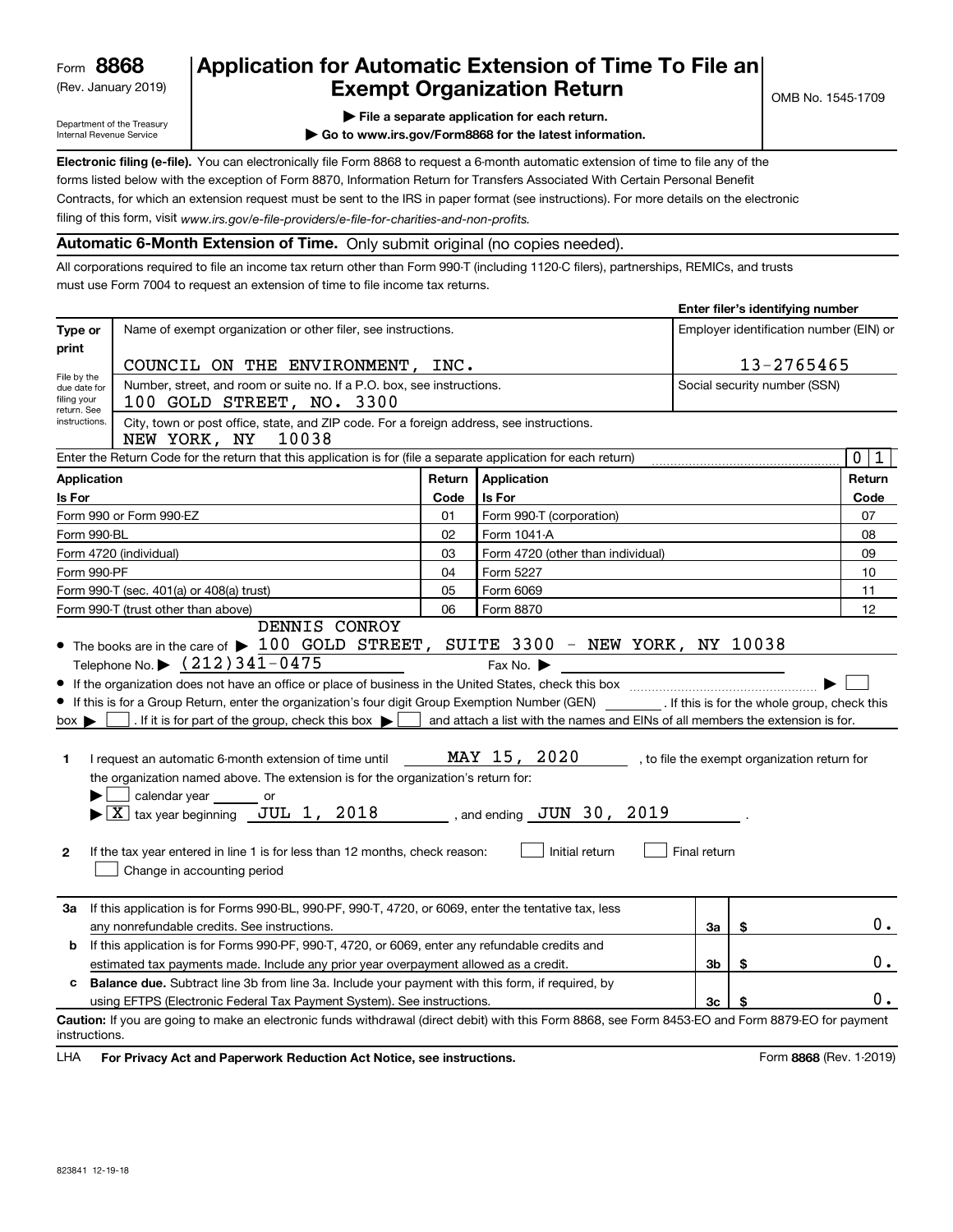(Rev. January 2019)

## **Application for Automatic Extension of Time To File an Exempt Organization Return**

**Enter filer's identifying number**

Department of the Treasury Internal Revenue Service

- **| File a separate application for each return.**
- **| Go to www.irs.gov/Form8868 for the latest information.**

**Electronic filing (e-file).**  You can electronically file Form 8868 to request a 6-month automatic extension of time to file any of the filing of this form, visit www.irs.gov/e-file-providers/e-file-for-charities-and-non-profits. forms listed below with the exception of Form 8870, Information Return for Transfers Associated With Certain Personal Benefit Contracts, for which an extension request must be sent to the IRS in paper format (see instructions). For more details on the electronic

**Automatic 6-Month Extension of Time.** Only submit original (no copies needed).

All corporations required to file an income tax return other than Form 990-T (including 1120-C filers), partnerships, REMICs, and trusts must use Form 7004 to request an extension of time to file income tax returns.

| Name of exempt organization or other filer, see instructions.<br>Type or<br>print<br>13-2765465<br>COUNCIL ON THE ENVIRONMENT, INC.<br>File by the<br>Number, street, and room or suite no. If a P.O. box, see instructions.<br>Social security number (SSN)<br>due date for<br>filing your<br>100 GOLD STREET, NO. 3300<br>return. See<br>City, town or post office, state, and ZIP code. For a foreign address, see instructions.<br>instructions.<br>NEW YORK, NY<br>10038<br>Enter the Return Code for the return that this application is for (file a separate application for each return)<br>Application<br>Return<br>Application<br>Is For<br>Is For<br>Code<br>Form 990 or Form 990-EZ<br>01<br>Form 990-T (corporation)<br>Form 990-BL<br>02<br>Form 1041-A<br>Form 4720 (individual)<br>03<br>Form 4720 (other than individual)<br>Form 5227<br>Form 990-PF<br>04<br>Form 990-T (sec. 401(a) or 408(a) trust)<br>05<br>Form 6069<br>06<br>Form 990-T (trust other than above)<br>Form 8870<br>DENNIS CONROY<br>• The books are in the care of $\blacktriangleright$ 100 GOLD STREET, SUITE 3300 - NEW YORK, NY 10038<br>Telephone No. $\triangleright$ $(212)$ 341-0475<br>Fax No. $\blacktriangleright$<br>. If it is for part of the group, check this box $\blacktriangleright$  <br>and attach a list with the names and EINs of all members the extension is for.<br>$box \blacktriangleright$<br>MAY 15, 2020<br>I request an automatic 6-month extension of time until<br>1.<br>the organization named above. The extension is for the organization's return for:<br>calendar year<br>or<br>$\blacktriangleright$ $\boxed{\text{X}}$ tax year beginning JUL 1, 2018 , and ending JUN 30, 2019<br>Initial return<br>Final return<br>2<br>If the tax year entered in line 1 is for less than 12 months, check reason:<br>Change in accounting period<br>If this application is for Forms 990-BL, 990-PF, 990-T, 4720, or 6069, enter the tentative tax, less<br>За<br>3a<br>\$<br>any nonrefundable credits. See instructions.<br>If this application is for Forms 990-PF, 990-T, 4720, or 6069, enter any refundable credits and<br>b |                                                                                                                                                                                                        |  |  |  |  |                                         | Enter mer s identifying number |
|--------------------------------------------------------------------------------------------------------------------------------------------------------------------------------------------------------------------------------------------------------------------------------------------------------------------------------------------------------------------------------------------------------------------------------------------------------------------------------------------------------------------------------------------------------------------------------------------------------------------------------------------------------------------------------------------------------------------------------------------------------------------------------------------------------------------------------------------------------------------------------------------------------------------------------------------------------------------------------------------------------------------------------------------------------------------------------------------------------------------------------------------------------------------------------------------------------------------------------------------------------------------------------------------------------------------------------------------------------------------------------------------------------------------------------------------------------------------------------------------------------------------------------------------------------------------------------------------------------------------------------------------------------------------------------------------------------------------------------------------------------------------------------------------------------------------------------------------------------------------------------------------------------------------------------------------------------------------------------------------------------------------------------------------------------------------------------------------------------------------------------------------------------|--------------------------------------------------------------------------------------------------------------------------------------------------------------------------------------------------------|--|--|--|--|-----------------------------------------|--------------------------------|
|                                                                                                                                                                                                                                                                                                                                                                                                                                                                                                                                                                                                                                                                                                                                                                                                                                                                                                                                                                                                                                                                                                                                                                                                                                                                                                                                                                                                                                                                                                                                                                                                                                                                                                                                                                                                                                                                                                                                                                                                                                                                                                                                                        |                                                                                                                                                                                                        |  |  |  |  | Employer identification number (EIN) or |                                |
|                                                                                                                                                                                                                                                                                                                                                                                                                                                                                                                                                                                                                                                                                                                                                                                                                                                                                                                                                                                                                                                                                                                                                                                                                                                                                                                                                                                                                                                                                                                                                                                                                                                                                                                                                                                                                                                                                                                                                                                                                                                                                                                                                        |                                                                                                                                                                                                        |  |  |  |  |                                         |                                |
|                                                                                                                                                                                                                                                                                                                                                                                                                                                                                                                                                                                                                                                                                                                                                                                                                                                                                                                                                                                                                                                                                                                                                                                                                                                                                                                                                                                                                                                                                                                                                                                                                                                                                                                                                                                                                                                                                                                                                                                                                                                                                                                                                        |                                                                                                                                                                                                        |  |  |  |  |                                         |                                |
|                                                                                                                                                                                                                                                                                                                                                                                                                                                                                                                                                                                                                                                                                                                                                                                                                                                                                                                                                                                                                                                                                                                                                                                                                                                                                                                                                                                                                                                                                                                                                                                                                                                                                                                                                                                                                                                                                                                                                                                                                                                                                                                                                        |                                                                                                                                                                                                        |  |  |  |  |                                         |                                |
|                                                                                                                                                                                                                                                                                                                                                                                                                                                                                                                                                                                                                                                                                                                                                                                                                                                                                                                                                                                                                                                                                                                                                                                                                                                                                                                                                                                                                                                                                                                                                                                                                                                                                                                                                                                                                                                                                                                                                                                                                                                                                                                                                        |                                                                                                                                                                                                        |  |  |  |  |                                         |                                |
|                                                                                                                                                                                                                                                                                                                                                                                                                                                                                                                                                                                                                                                                                                                                                                                                                                                                                                                                                                                                                                                                                                                                                                                                                                                                                                                                                                                                                                                                                                                                                                                                                                                                                                                                                                                                                                                                                                                                                                                                                                                                                                                                                        |                                                                                                                                                                                                        |  |  |  |  |                                         | $\mathbf 0$<br>$7\phantom{.0}$ |
|                                                                                                                                                                                                                                                                                                                                                                                                                                                                                                                                                                                                                                                                                                                                                                                                                                                                                                                                                                                                                                                                                                                                                                                                                                                                                                                                                                                                                                                                                                                                                                                                                                                                                                                                                                                                                                                                                                                                                                                                                                                                                                                                                        |                                                                                                                                                                                                        |  |  |  |  |                                         | Return                         |
|                                                                                                                                                                                                                                                                                                                                                                                                                                                                                                                                                                                                                                                                                                                                                                                                                                                                                                                                                                                                                                                                                                                                                                                                                                                                                                                                                                                                                                                                                                                                                                                                                                                                                                                                                                                                                                                                                                                                                                                                                                                                                                                                                        |                                                                                                                                                                                                        |  |  |  |  |                                         | Code                           |
|                                                                                                                                                                                                                                                                                                                                                                                                                                                                                                                                                                                                                                                                                                                                                                                                                                                                                                                                                                                                                                                                                                                                                                                                                                                                                                                                                                                                                                                                                                                                                                                                                                                                                                                                                                                                                                                                                                                                                                                                                                                                                                                                                        |                                                                                                                                                                                                        |  |  |  |  |                                         | 07                             |
|                                                                                                                                                                                                                                                                                                                                                                                                                                                                                                                                                                                                                                                                                                                                                                                                                                                                                                                                                                                                                                                                                                                                                                                                                                                                                                                                                                                                                                                                                                                                                                                                                                                                                                                                                                                                                                                                                                                                                                                                                                                                                                                                                        |                                                                                                                                                                                                        |  |  |  |  |                                         | 08                             |
|                                                                                                                                                                                                                                                                                                                                                                                                                                                                                                                                                                                                                                                                                                                                                                                                                                                                                                                                                                                                                                                                                                                                                                                                                                                                                                                                                                                                                                                                                                                                                                                                                                                                                                                                                                                                                                                                                                                                                                                                                                                                                                                                                        |                                                                                                                                                                                                        |  |  |  |  |                                         | 09                             |
|                                                                                                                                                                                                                                                                                                                                                                                                                                                                                                                                                                                                                                                                                                                                                                                                                                                                                                                                                                                                                                                                                                                                                                                                                                                                                                                                                                                                                                                                                                                                                                                                                                                                                                                                                                                                                                                                                                                                                                                                                                                                                                                                                        |                                                                                                                                                                                                        |  |  |  |  |                                         |                                |
|                                                                                                                                                                                                                                                                                                                                                                                                                                                                                                                                                                                                                                                                                                                                                                                                                                                                                                                                                                                                                                                                                                                                                                                                                                                                                                                                                                                                                                                                                                                                                                                                                                                                                                                                                                                                                                                                                                                                                                                                                                                                                                                                                        |                                                                                                                                                                                                        |  |  |  |  |                                         |                                |
|                                                                                                                                                                                                                                                                                                                                                                                                                                                                                                                                                                                                                                                                                                                                                                                                                                                                                                                                                                                                                                                                                                                                                                                                                                                                                                                                                                                                                                                                                                                                                                                                                                                                                                                                                                                                                                                                                                                                                                                                                                                                                                                                                        |                                                                                                                                                                                                        |  |  |  |  | 12                                      |                                |
|                                                                                                                                                                                                                                                                                                                                                                                                                                                                                                                                                                                                                                                                                                                                                                                                                                                                                                                                                                                                                                                                                                                                                                                                                                                                                                                                                                                                                                                                                                                                                                                                                                                                                                                                                                                                                                                                                                                                                                                                                                                                                                                                                        | If this is for a Group Return, enter the organization's four digit Group Exemption Number (GEN) __________. If this is for the whole group, check this<br>, to file the exempt organization return for |  |  |  |  |                                         |                                |
|                                                                                                                                                                                                                                                                                                                                                                                                                                                                                                                                                                                                                                                                                                                                                                                                                                                                                                                                                                                                                                                                                                                                                                                                                                                                                                                                                                                                                                                                                                                                                                                                                                                                                                                                                                                                                                                                                                                                                                                                                                                                                                                                                        |                                                                                                                                                                                                        |  |  |  |  |                                         | 12,256.                        |
|                                                                                                                                                                                                                                                                                                                                                                                                                                                                                                                                                                                                                                                                                                                                                                                                                                                                                                                                                                                                                                                                                                                                                                                                                                                                                                                                                                                                                                                                                                                                                                                                                                                                                                                                                                                                                                                                                                                                                                                                                                                                                                                                                        |                                                                                                                                                                                                        |  |  |  |  |                                         |                                |
| 3 <sub>b</sub><br>\$<br>estimated tax payments made. Include any prior year overpayment allowed as a credit.                                                                                                                                                                                                                                                                                                                                                                                                                                                                                                                                                                                                                                                                                                                                                                                                                                                                                                                                                                                                                                                                                                                                                                                                                                                                                                                                                                                                                                                                                                                                                                                                                                                                                                                                                                                                                                                                                                                                                                                                                                           |                                                                                                                                                                                                        |  |  |  |  |                                         | 12,256.                        |
| Balance due. Subtract line 3b from line 3a. Include your payment with this form, if required, by<br>c                                                                                                                                                                                                                                                                                                                                                                                                                                                                                                                                                                                                                                                                                                                                                                                                                                                                                                                                                                                                                                                                                                                                                                                                                                                                                                                                                                                                                                                                                                                                                                                                                                                                                                                                                                                                                                                                                                                                                                                                                                                  |                                                                                                                                                                                                        |  |  |  |  |                                         |                                |
| using EFTPS (Electronic Federal Tax Payment System). See instructions.<br>3 <sub>c</sub>                                                                                                                                                                                                                                                                                                                                                                                                                                                                                                                                                                                                                                                                                                                                                                                                                                                                                                                                                                                                                                                                                                                                                                                                                                                                                                                                                                                                                                                                                                                                                                                                                                                                                                                                                                                                                                                                                                                                                                                                                                                               |                                                                                                                                                                                                        |  |  |  |  |                                         | 0.                             |
| Caution: If you are going to make an electronic funds withdrawal (direct debit) with this Form 8868, see Form 8453-EO and Form 8879-EO for payment<br>instructions.                                                                                                                                                                                                                                                                                                                                                                                                                                                                                                                                                                                                                                                                                                                                                                                                                                                                                                                                                                                                                                                                                                                                                                                                                                                                                                                                                                                                                                                                                                                                                                                                                                                                                                                                                                                                                                                                                                                                                                                    |                                                                                                                                                                                                        |  |  |  |  |                                         |                                |

**HA** For Privacy Act and Paperwork Reduction Act Notice, see instructions. **But a struction of the Community Community** Form 8868 (Rev. 1-2019) LHA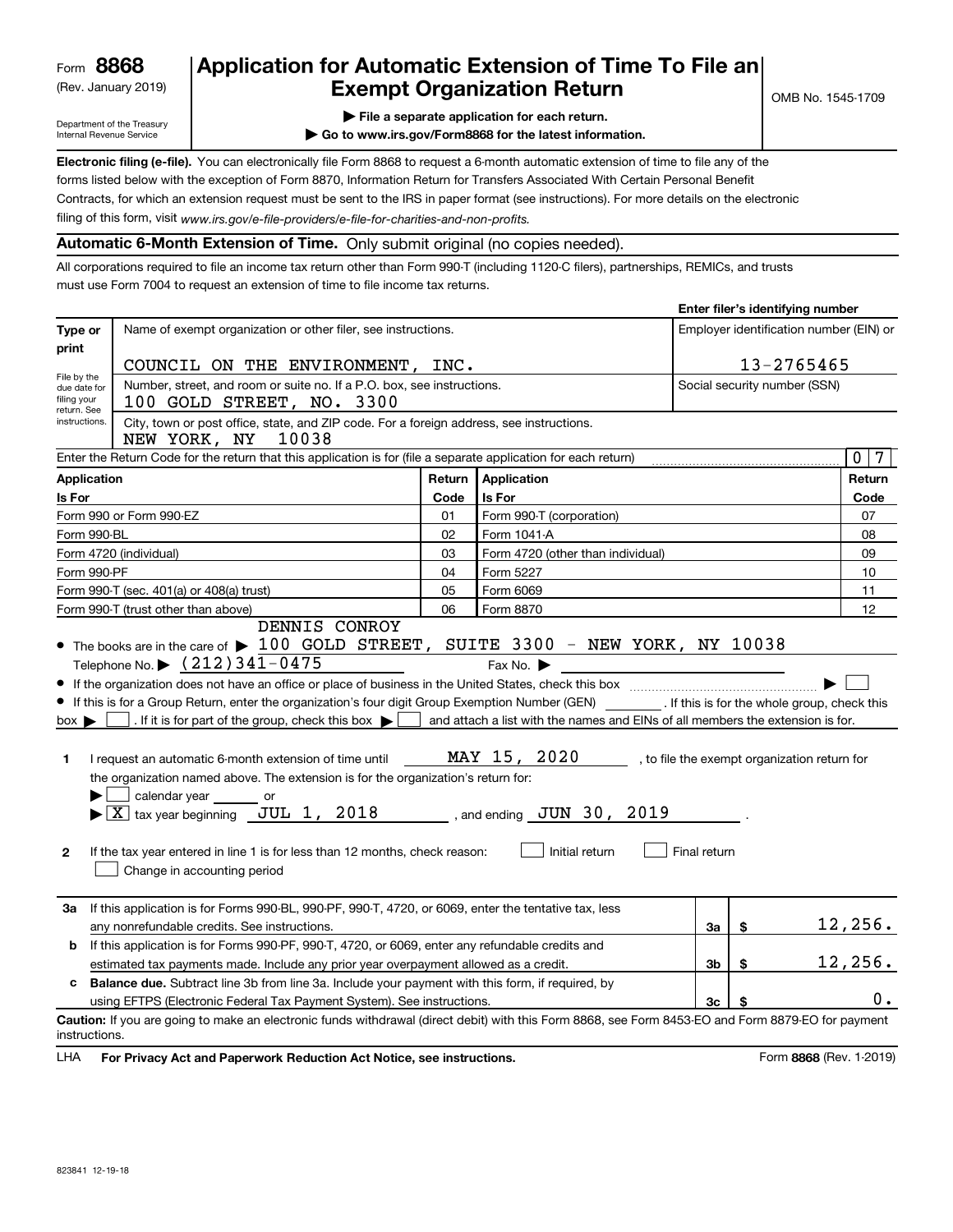NYS Annual Filing for Charitable Organizations www.CharitiesNYS.com

**Open to Public Inspection**

| <b>1. General Information</b>                                                                                                                                                                                                                                                                                                                                                                                                                                                                                                                                                                                                                                                                                                                                                                                                     |                                                                                                                     |                                |                                      |                                                                                                                                                            |  |  |  |
|-----------------------------------------------------------------------------------------------------------------------------------------------------------------------------------------------------------------------------------------------------------------------------------------------------------------------------------------------------------------------------------------------------------------------------------------------------------------------------------------------------------------------------------------------------------------------------------------------------------------------------------------------------------------------------------------------------------------------------------------------------------------------------------------------------------------------------------|---------------------------------------------------------------------------------------------------------------------|--------------------------------|--------------------------------------|------------------------------------------------------------------------------------------------------------------------------------------------------------|--|--|--|
| 07/01/2018<br>and Ending (mm/dd/yyyy) 06/30/2019<br>For Fiscal Year Beginning (mm/dd/yyyy)                                                                                                                                                                                                                                                                                                                                                                                                                                                                                                                                                                                                                                                                                                                                        |                                                                                                                     |                                |                                      |                                                                                                                                                            |  |  |  |
| Check if Applicable:<br>Name of Organization:<br>Employer Identification Number (EIN):<br>13-2765465<br>COUNCIL ON THE ENVIRONMENT,<br>INC.<br>Address Change                                                                                                                                                                                                                                                                                                                                                                                                                                                                                                                                                                                                                                                                     |                                                                                                                     |                                |                                      |                                                                                                                                                            |  |  |  |
| Name Change<br>Mailing Address:<br>NY Registration Number:<br>$02 - 84 - 90$<br>100 GOLD<br>STREET, NO. 3300<br><b>Initial Filing</b>                                                                                                                                                                                                                                                                                                                                                                                                                                                                                                                                                                                                                                                                                             |                                                                                                                     |                                |                                      |                                                                                                                                                            |  |  |  |
| <b>Final Filing</b><br>City / State / ZIP:<br>Telephone:<br>10038<br>212 788-7900<br>ΝY<br>NEW YORK,<br><b>Amended Filing</b>                                                                                                                                                                                                                                                                                                                                                                                                                                                                                                                                                                                                                                                                                                     |                                                                                                                     |                                |                                      |                                                                                                                                                            |  |  |  |
| Reg ID Pending                                                                                                                                                                                                                                                                                                                                                                                                                                                                                                                                                                                                                                                                                                                                                                                                                    | Website:<br>WWW.GROWNYC.ORG                                                                                         |                                |                                      | Email:<br>DCONROY@GROWNYC.ORG                                                                                                                              |  |  |  |
| Check your organization's<br>registration category:                                                                                                                                                                                                                                                                                                                                                                                                                                                                                                                                                                                                                                                                                                                                                                               | EPTL only<br>7A only                                                                                                | $X$ DUAL (7A & EPTL)           | EXEMPT*                              | Confirm your Registration Category in the<br>Charities Registry at www.CharitiesNYS.com.                                                                   |  |  |  |
| 2. Certification                                                                                                                                                                                                                                                                                                                                                                                                                                                                                                                                                                                                                                                                                                                                                                                                                  |                                                                                                                     |                                |                                      |                                                                                                                                                            |  |  |  |
| two signatories.                                                                                                                                                                                                                                                                                                                                                                                                                                                                                                                                                                                                                                                                                                                                                                                                                  |                                                                                                                     |                                |                                      | See instructions for certification requirements. Improper certification is a violation of law that may be subject to penalties. The certification requires |  |  |  |
|                                                                                                                                                                                                                                                                                                                                                                                                                                                                                                                                                                                                                                                                                                                                                                                                                                   | they are true, correct and complete in accordance with the laws of the State of New York applicable to this report. |                                |                                      | We certify under penalties of perjury that we reviewed this report, including all attachments, and to the best of our knowledge and belief,                |  |  |  |
| President or Authorized Officer:                                                                                                                                                                                                                                                                                                                                                                                                                                                                                                                                                                                                                                                                                                                                                                                                  |                                                                                                                     |                                | MARCEL VAN OOYEN<br>PRESIDENT/CEO    |                                                                                                                                                            |  |  |  |
|                                                                                                                                                                                                                                                                                                                                                                                                                                                                                                                                                                                                                                                                                                                                                                                                                                   | Signature                                                                                                           |                                | CHARLENE BALFOUR<br><b>TREASURER</b> | <b>Print Name and Title</b><br>Date                                                                                                                        |  |  |  |
|                                                                                                                                                                                                                                                                                                                                                                                                                                                                                                                                                                                                                                                                                                                                                                                                                                   | Chief Financial Officer or Treasurer:<br><b>Print Name and Title</b><br>Date<br>Signature                           |                                |                                      |                                                                                                                                                            |  |  |  |
| 3. Annual Reporting Exemption                                                                                                                                                                                                                                                                                                                                                                                                                                                                                                                                                                                                                                                                                                                                                                                                     |                                                                                                                     |                                |                                      |                                                                                                                                                            |  |  |  |
| Check the exemption(s) that apply to your filing. If your organization is claiming an exemption under one category (7A or EPTL only filers) or both<br>categories (DUAL filers) that apply to your registration, complete only parts 1, 2, and 3, and submit the certified Char500. No fee, schedules, or<br>additional attachments are required. If you cannot claim an exemption or are a DUAL filer that claims only one exemption, you must file applicable<br>schedules and attachments and pay applicable fees.<br>3a. 7A filing exemption: Total contributions from NY State including residents, foundations, government agencies, etc. did not<br>exceed \$25,000 and the organization did not engage a professional fund raiser (PFR) or fund raising counsel (FRC) to solicit<br>contributions during the fiscal year. |                                                                                                                     |                                |                                      |                                                                                                                                                            |  |  |  |
| 3b. EPTL filing exemption: Gross receipts did not exceed \$25,000 and the market value of assets did not exceed \$25,000 at any time<br>during the fiscal year.                                                                                                                                                                                                                                                                                                                                                                                                                                                                                                                                                                                                                                                                   |                                                                                                                     |                                |                                      |                                                                                                                                                            |  |  |  |
| 4. Schedules and Attachments                                                                                                                                                                                                                                                                                                                                                                                                                                                                                                                                                                                                                                                                                                                                                                                                      |                                                                                                                     |                                |                                      |                                                                                                                                                            |  |  |  |
| See the following page<br>X No 4a. Did your organization use a professional fund raiser, fund raising counsel or commercial co-venturer<br>Yes<br>for a checklist of<br>for fund raising activity in NY State? If yes, complete Schedule 4a.<br>schedules and<br>attachments to<br>$\boxed{\mathbf{X}}$ Yes<br>4b. Did the organization receive government grants? If yes, complete Schedule 4b.<br>No<br>complete your filing.                                                                                                                                                                                                                                                                                                                                                                                                   |                                                                                                                     |                                |                                      |                                                                                                                                                            |  |  |  |
| 5. Fee                                                                                                                                                                                                                                                                                                                                                                                                                                                                                                                                                                                                                                                                                                                                                                                                                            |                                                                                                                     |                                |                                      |                                                                                                                                                            |  |  |  |
| See the checklist on the<br>next page to calculate your<br>fee(s). Indicate fee(s) you<br>are submitting here:                                                                                                                                                                                                                                                                                                                                                                                                                                                                                                                                                                                                                                                                                                                    | 7A filing fee:<br>\$<br>25.                                                                                         | EPTL filing fee:<br>\$<br>250. | Total fee:<br>\$<br>275.             | Make a single check or money order<br>payable to:<br>"Department of Law"                                                                                   |  |  |  |

CHAR500 Annual Filing for Charitable Organizations (Updated January 2019)

\*The "Exempt" category refers to an organization's NYS registration status. It does not refer to its IRS tax designation.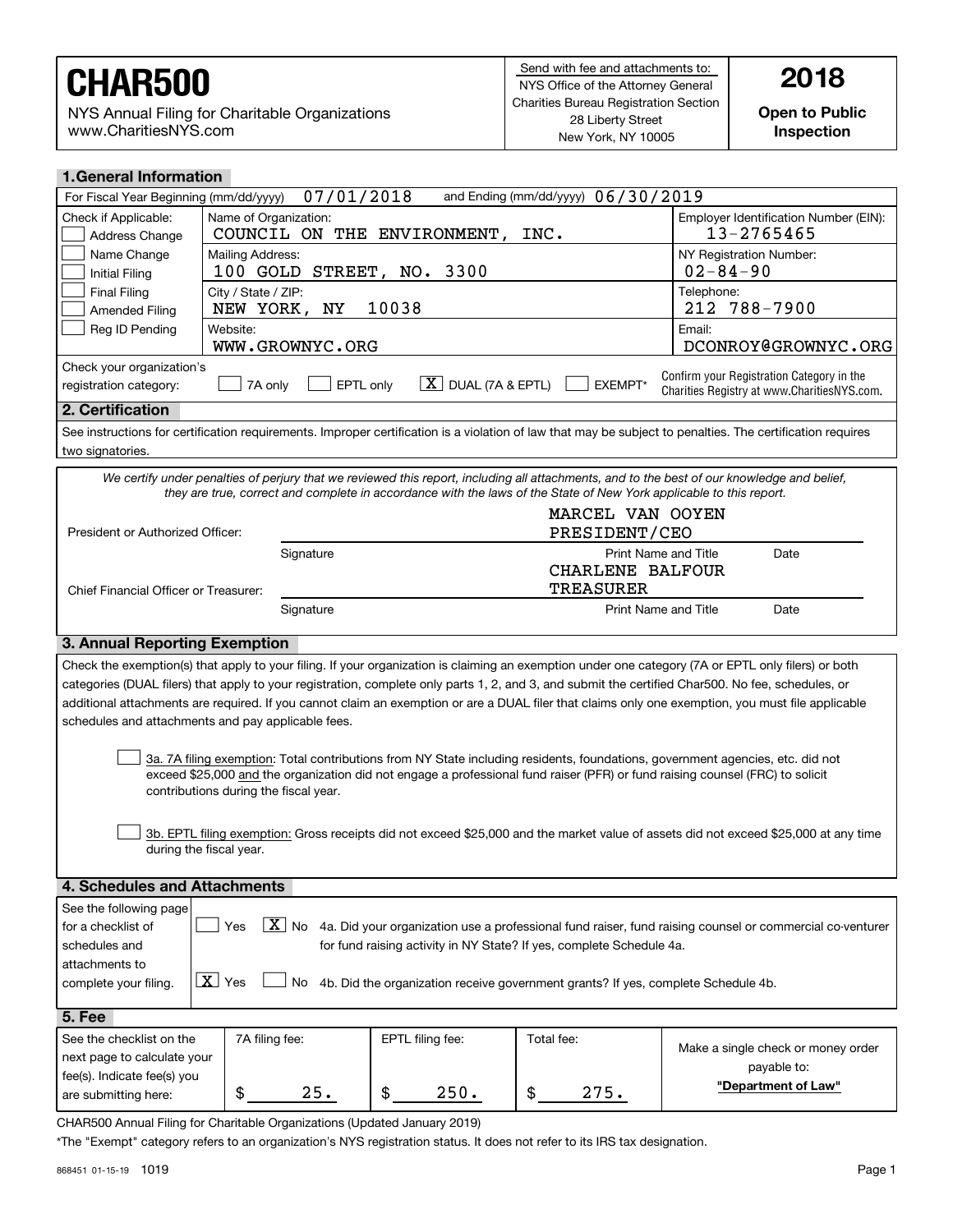#### COUNCIL ON THE ENVIRONMENT, INC.

|                         | Sin       |
|-------------------------|-----------|
| CHAR500                 | $\cdot$ Y |
| Annual Filing Checklist | $-Y0$     |

oply submit the certified CHAR500 with no fee, schedule, or additional attachments IF: our organization is registered as 7A only and you marked the 7A filing exemption in Part 3. our organization is registered as EPTL only and you marked the EPTL filing exemption in Part 3. - Your organization is registered as DUAL and you marked both the 7A and EPTL filing exemption in Part 3.

#### **Checklist of Schedules and Attachments**

Check the schedules you must submit with your CHAR500 as described in Part 4:

- If you answered "yes" in Part 4a, submit Schedule 4a: Professional Fund Raisers (PFR), Fund Raising Counsel (FRC), Commercial Co-Venturers (CCV)
- $\boxed{\textbf{X}}$  If you answered "yes" in Part 4b, submit Schedule 4b: Government Grants

Check the financial attachments you must submit with your CHAR500:

 $\boxed{\textbf{X}}$  IRS Form 990, 990-EZ, or 990-PF, and 990-T if applicable

 $|\overline{\textbf{X}}|$  All additional IRS Form 990 Schedules, including Schedule B (Schedule of Contributors). Schedule B of public charities is exempt from disclosure and will not be available for public review.

Our organization was eligible for and filed an IRS 990-N e-postcard. Our revenue exceeded \$25,000 and/or our assets exceeded \$25,000 in the filing year. We have included an IRS Form 990-EZ for state purposes only.  $\mathcal{L}^{\text{max}}$ 

If you are a 7A only or DUAL filer, submit the applicable independent Certified Public Accountant's Review or Audit Report:

Review Report if you received total revenue and support greater than \$250,000 and up to \$750,000.  $\mathcal{L}^{\text{max}}$ 

 $\boxed{\textbf{X}}$  Audit Report if you received total revenue and support greater than \$750,000

No Review Report or Audit Report is required because total revenue and support is less than \$250,000  $\mathcal{L}^{\text{max}}$ 

We are a DUAL filer and checked box 3a, no Review Report or Audit Report is required  $\mathcal{L}^{\text{max}}$ 

#### **Calculate Your Fee**

For 7A and DUAL filers, calculate the 7A fee:

\$0, if you checked the 7A exemption in Part 3a  $\mathcal{L}^{\text{max}}$ 

 $\boxed{\textbf{X}}$  \$25, if you did not check the 7A exemption in Part 3a

For EPTL and DUAL filers, calculate the EPTL fee:

| \$0, if you checked the EPTL exemption in Part 3b                                              | activities for charitable purposes in NY.                         |  |  |
|------------------------------------------------------------------------------------------------|-------------------------------------------------------------------|--|--|
| $\Box$ \$25, if the NET WORTH is less than \$50,000                                            | <b>DUAL</b> filers are registered under both 7A and EPTL.         |  |  |
| $\Box$ \$50, if the NET WORTH is \$50,000 or more but less than \$250,000                      | <b>EXEMPT</b> filers have registered with the NY Charities Bureau |  |  |
| $\Box$ \$100, if the NET WORTH is \$250,000 or more but less than \$1,000,000                  | and meet conditions in Schedule E - Registration                  |  |  |
| $\boxed{\textbf{X}}$ \$250, if the NET WORTH is \$1,000,000 or more but less than \$10,000,000 | <b>Exemption for Charitable Organizations.</b> These              |  |  |
| $\Box$ \$750, if the NET WORTH is \$10,000,000 or more but less than \$50,000,000              | organizations are not required to file annual financial reports   |  |  |
| $\rfloor$ \$1500, if the NET WORTH is \$50,000,000 or more                                     | but may do so voluntarily.                                        |  |  |

#### **Send Your Filing**

Send your CHAR500, all schedules and attachments, and total fee to:

NYS Office of the Attorney General Charities Bureau Registration Section 28 Liberty Street New York, NY 10005

*Need Assistance?*

Visit:Call:Email:Charities.Bureau@ag.ny.gov www.CharitiesNYS.com(212) 416-8401

Organizations are assigned a Registration Category upon registration with the NY Charities Bureau: *Is my Registration Category 7A, EPTL, DUAL or EXEMPT?* 

**7A** filers are registered to solicit contributions in New York under Article 7-A of the Executive Law ("7A")

**EPTL** filers are registered under the Estates, Powers & Trusts Law ("EPTL") because they hold assets and/or conduct activities for charitable purposes in NY.

Confirm your Registration Category and learn more about NY law at www.CharitiesNYS.com.

NET WORTH for fee purposes is calculated on: *Where do I find my organization's NET WORTH?*

- IRS Form 990 Part I, line 22
- IRS Form 990 EZ Part I, line 21
- IRS Form 990 PF, calculate the difference between Total Assets at Fair Market Value (Part II, line 16(c)) and Total Liabilities (Part II, line 23(b)).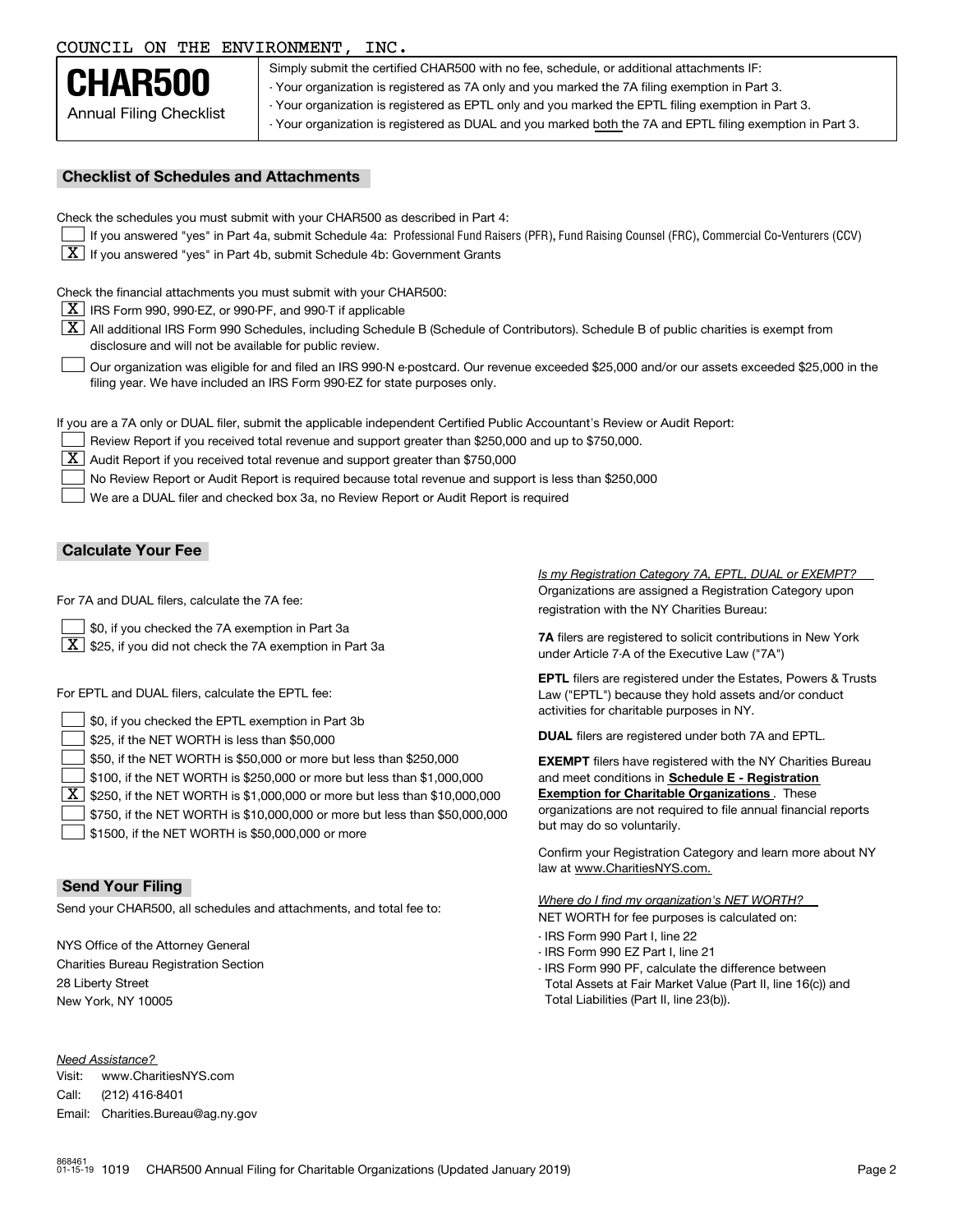# **CHAR500 2018**

Schedule 4b: Government Grants www.CharitiesNYS.com

**Open to Public Inspection**

Use additional pages if necessary. Include this schedule with your certified CHAR500 NYS Annual Filing for Charitable Organizations. If you checked the box in question 4b in Part 4, complete this schedule and list EACH government grant award by a domestic (federal, state or local) agency; interstate or intergovernmental agency (for example Port Authority of New York and New Jersey); and state or local authorities.

| 1. Organization Information                  |                         |                 |  |
|----------------------------------------------|-------------------------|-----------------|--|
| Name of Organization:                        | NY Registration Number: |                 |  |
| COUNCIL ON THE ENVIRONMENT, INC.             |                         | $02 - 84 - 90$  |  |
| 2. Government Grants                         |                         |                 |  |
| Name of Government Agency                    |                         | Amount of Grant |  |
| 1. CUNY HUNTER COLLEGE                       | 1.                      | 15,330.         |  |
| 2 EMPIRE STATE DEVELOPMENT CORPORATION       | 2.                      | 230, 189.       |  |
| 3. FARMERS MARKET FEDERATION OF NY           | 3.                      | 7,950.          |  |
| 4. MAYOR'S FUND TO ADVANCE NYC               | 4.                      | 53,945.         |  |
| 5. NATIONAL FISH & WILDLIFE                  | 5.                      | 198,633.        |  |
| 6. NY FARM VIABILITY INSTITUTE               | 6.                      | 103,085.        |  |
| 7. NYC DEPT OF SANITATION                    | 7.                      | 2, 255, 176.    |  |
| 8 NYC DEPT. FOR THE AGING                    | 8.                      | 30,000.         |  |
| 9. NYC DEPT. OF EDUCATION                    | 9.                      | 1,104,643.      |  |
| 10NYC DEPT. OF HEALTH & MENTAL HYGIENE       | 10.                     | 41,335.         |  |
| 11 NYC DEPT. OF PARKS & RECREATION           | 11.                     | 81,000.         |  |
| 12NYC DEPT. OF YOUTH & COMMUNITY DEVELOPMENT | 12.                     | 745,082.        |  |
| 13 NYC ECONOMIC DEVELOPMENT CORPORATION      | 13.                     | 107,124.        |  |
| 14 NYS DEPT. OF AGRICULTURE & MARKETS        | 14.                     | 176,560.        |  |
| 15 NYS OFFICE OF THE ATTORNEY GENERAL        | 15.                     | 13,280.         |  |
| <b>Total Government Grants:</b>              | Total:                  |                 |  |